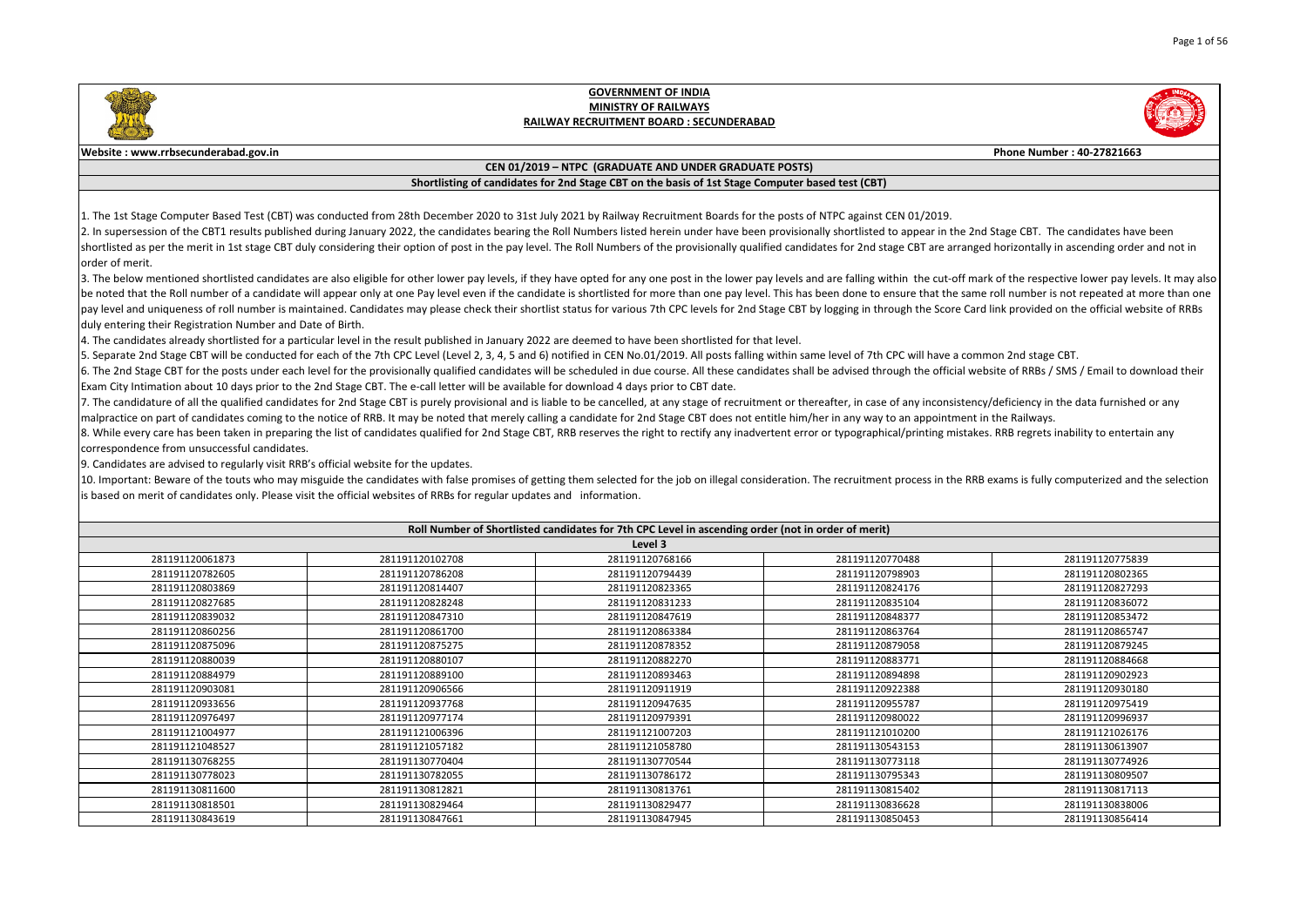



| Website: www.rrbsecunderabad.gov.in |                 |                                                        |                 | Phone Number: 40-27821663 |
|-------------------------------------|-----------------|--------------------------------------------------------|-----------------|---------------------------|
|                                     |                 | CEN 01/2019 - NTPC (GRADUATE AND UNDER GRADUATE POSTS) |                 |                           |
| 281191130858720                     | 281191130859338 | 281191130861343                                        | 281191130863050 | 281191130863329           |
| 281191130866787                     | 281191130876848 | 281191130889388                                        | 281191130895825 | 281191130895898           |
| 281191130896036                     | 281191130901058 | 281191130908452                                        | 281191130922354 | 281191130923961           |
| 281191130929261                     | 281191130930091 | 281191130930629                                        | 281191130934282 | 281191130948086           |
| 281191130948451                     | 281191130956076 | 281191130965058                                        | 281191130971630 | 281191130975537           |
| 281191130984728                     | 281191130998976 | 281191131009940                                        | 281191131035871 | 281191131038764           |
| 281191131070062                     | 281191131074674 | 281191131077900                                        | 281191131081530 | 281191131094990           |
| 281191131102776                     | 281191131116812 | 281191131127486                                        | 281191131132942 | 281191131134356           |
| 281191131136338                     | 281191150097733 | 281191150602709                                        | 281191150775100 | 281191150805228           |
| 281191150832348                     | 281191150835612 | 281191150869450                                        | 281191150890073 | 281191150890778           |
| 281191150906783                     | 281191150912124 | 281191150912562                                        | 281191150919654 | 281191150927823           |
| 281191150927857                     | 281191150944272 | 281191150950719                                        | 281191150958839 | 281191150969132           |
| 281191150974125                     | 281191150988852 | 281191151003544                                        | 281191151008182 | 281191151020287           |
| 281191151020329                     | 281191151023970 | 281191151028364                                        | 281191151034287 | 281191160193814           |
| 281191160485875                     | 281191160490698 | 281191160490708                                        | 281191160495007 | 281191160496574           |
| 281191160511319                     | 281191160515973 | 281191160520693                                        | 281191160603794 | 281191160617015           |
| 281191160618061                     | 281191160618506 | 281191160622129                                        | 281191160624449 | 281191160633323           |
| 281191160638734                     | 281191160704405 | 281191160705923                                        | 281191160713386 | 281191160757723           |
| 281191160764740                     | 281191160765463 | 281191160768063                                        | 281191160779807 | 281191160780570           |
| 281191160788322                     | 281191160793288 | 281191160797182                                        | 281191160798934 | 281191160804382           |
| 281191160805018                     | 281191160810512 | 281191160811437                                        | 281191160817085 | 281191160819634           |
| 281191160832156                     | 281191160833636 | 281191160845012                                        | 281191160845436 | 281191160867709           |
| 281191160867725                     | 281191160868017 | 281191160872479                                        | 281191160877044 | 281191160878846           |
| 281191160879119                     | 281191160890899 | 281191160895004                                        | 281191160895095 | 281191160918315           |
| 281191160925994                     | 281191160931474 | 281191160939350                                        | 281191160939447 | 281191160961832           |
| 281191160967590                     | 281191160971681 | 281191160973908                                        | 281191160986514 | 281191161001079           |
| 281191161001150                     | 281191161005815 | 281191161006060                                        | 281191161006112 | 281191161012511           |
| 281191161016597                     | 281191161021807 | 281191161031699                                        | 281191161038277 | 281191170486015           |
| 281191170487969                     | 281191170490534 | 281191170493100                                        | 281191170512950 | 281191170517401           |
| 281191170517416                     | 281191170521555 | 281191170532822                                        | 281191170565397 | 281191170566774           |
| 281191170585345                     | 281191170590649 | 281191170593103                                        | 281191170608740 | 281191170613951           |
| 281191170618689                     | 281191170638059 | 281191170664480                                        | 281191170667873 | 281191170669702           |
| 281191170676870                     | 281191170700867 | 281191170701768                                        | 281191170701888 | 281191170705713           |
| 281191170708622                     | 281191170710235 | 281191170720402                                        | 281191170747877 | 281191170752838           |
| 281191170765078                     | 281191170768914 | 281191170772606                                        | 281191170772729 | 281191170778929           |
| 281191170779971                     | 281191170792322 | 281191170797948                                        | 281191170798059 | 281191170799240           |
| 281191170800410                     | 281191170802467 | 281191170806550                                        | 281191170812778 | 281191170820453           |
| 281191170824211                     | 281191170837309 | 281191170837743                                        | 281191170838570 | 281191170843986           |
| 281191170845785                     | 281191170848274 | 281191170852532                                        | 281191170861452 | 281191170861917           |
| 281191170862156                     | 281191170862412 | 281191170863016                                        | 281191170864435 | 281191170867375           |
| 281191170870442                     | 281191170877499 | 281191170884345                                        | 281191170893335 | 281191170895167           |
| 281191170899208                     | 281191170902400 | 281191170906384                                        | 281191170908000 | 281191170914306           |
| 281191170914920                     | 281191170915272 | 281191170923831                                        | 281191170925505 | 281191170926598           |
| 281191170928662                     | 281191170939828 | 281191170945707                                        | 281191170953908 | 281191170957832           |
| 281191170969475                     | 281191170969854 | 281191170970437                                        | 281191170973122 | 281191170975046           |
| 281191170983643                     | 281191170985186 | 281191170991088                                        | 281191170993182 | 281191170995200           |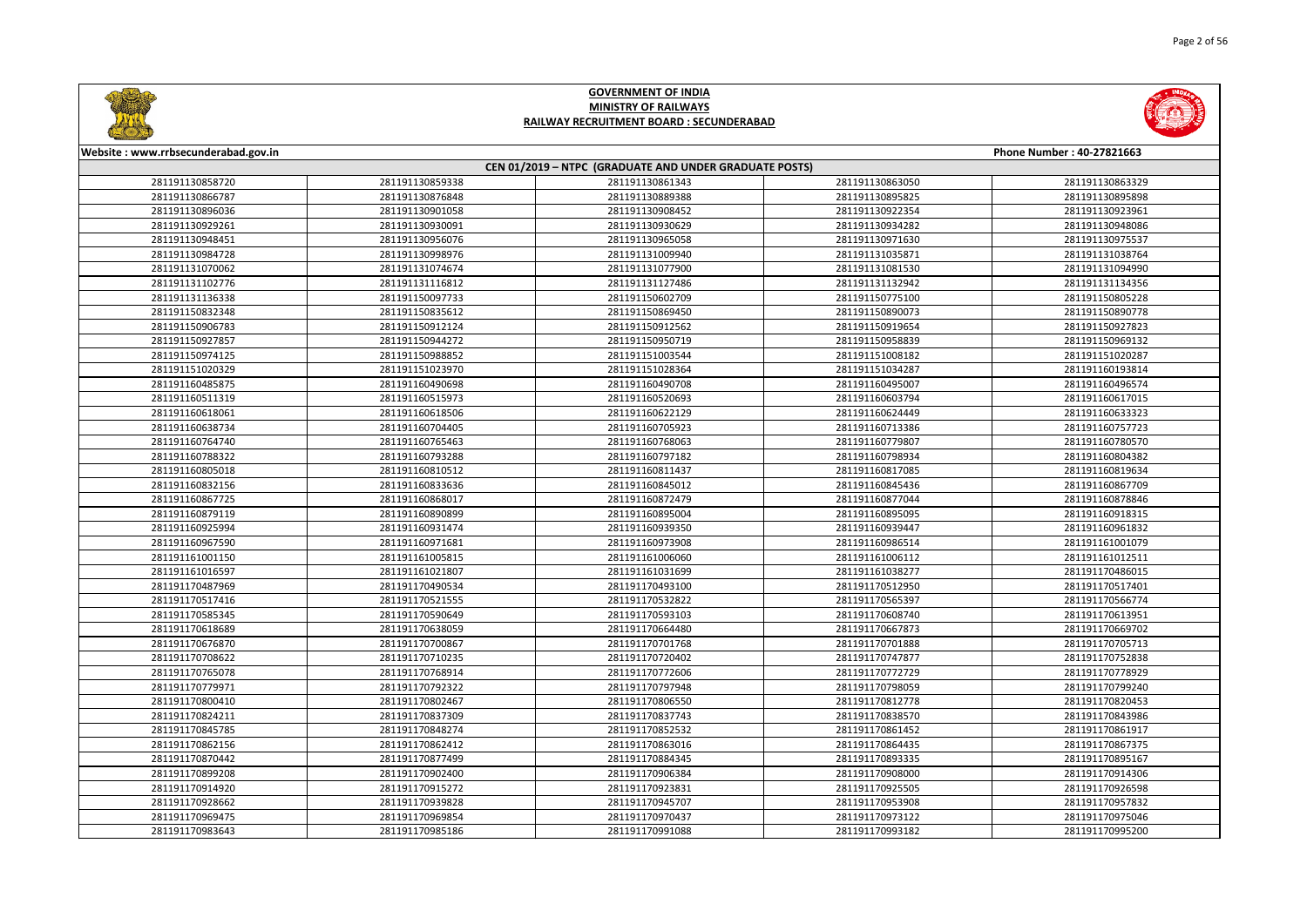



| Website: www.rrbsecunderabad.gov.in |                                                        |                 |                 | Phone Number: 40-27821663 |
|-------------------------------------|--------------------------------------------------------|-----------------|-----------------|---------------------------|
|                                     | CEN 01/2019 - NTPC (GRADUATE AND UNDER GRADUATE POSTS) |                 |                 |                           |
| 281191170995436                     | 281191170998883                                        | 281191170999366 | 281191171000668 | 281191171004731           |
| 281191171006520                     | 281191171007727                                        | 281191171010978 | 281191171025515 | 281191171026137           |
| 281191171027638                     | 281191171029270                                        | 281191171033846 | 281191171034040 | 281191171036308           |
| 281191171040991                     | 281191171042365                                        | 281191171043548 | 281191171047361 | 281191171057977           |
| 281191171065951                     | 281191171070566                                        | 281191171082689 | 281191171083945 | 281191171093480           |
| 281191171093836                     | 281191180292193                                        | 281191180515840 | 281191180772974 | 281191190485493           |
| 281191190545909                     | 281191190560997                                        | 281191190574250 | 281191190583101 | 281191190614057           |
| 281191190620902                     | 281191190769249                                        | 281191190774203 | 281191190775966 | 281191190785674           |
| 281191190804759                     | 281191190805435                                        | 281191190807026 | 281191190818494 | 281191190818775           |
| 281191190823231                     | 281191190833544                                        | 281191190836730 | 281191190849853 | 281191190851160           |
| 281191190854484                     | 281191190860784                                        | 281191190865839 | 281191190881772 | 281191190893355           |
| 281191190894343                     | 281191190895092                                        | 281191190895156 | 281191190900025 | 281191190907809           |
| 281191190908537                     | 281191190917797                                        | 281191190918493 | 281191190920902 | 281191190922881           |
| 281191190927895                     | 281191190929725                                        | 281191190930967 | 281191190931278 | 281191190932742           |
| 281191190933891                     | 281191190935546                                        | 281191190936047 | 281191190941273 | 281191190948503           |
| 281191190951584                     | 281191190954278                                        | 281191190959059 | 281191190967935 | 281191190968165           |
| 281191190972878                     | 281191190975383                                        | 281191190975995 | 281191190996606 | 281191191004834           |
| 281191191005616                     | 281191191011755                                        | 281191191024343 | 281191191031177 | 281191191037522           |
| 281191191040588                     | 281191191043898                                        | 281191191043901 | 281191191045901 | 281191191050403           |
| 281191191050444                     | 281191191071465                                        | 281191191075462 | 281191191081589 | 281191191086655           |
| 281191191093287                     | 281191191093667                                        | 281191191101037 | 281191191101519 | 281191191103940           |
| 281191191105022                     | 281191191105041                                        | 281191191105593 | 281191191107861 | 281191191130000           |
| 281191191135364                     | 281191210814594                                        | 281191210855012 | 281191210962514 | 281191210986260           |
| 281191220152950                     | 281191220665891                                        | 281191220828533 | 281191220837145 | 281191220844921           |
| 281191220850974                     | 281191220873326                                        | 281191220874774 | 281191220878565 | 281191220880600           |
| 281191220882902                     | 281191220884669                                        | 281191220886162 | 281191220892921 | 281191220897686           |
| 281191220906954                     | 281191220911787                                        | 281191220915086 | 281191220918588 | 281191220920225           |
| 281191220920417                     | 281191220936101                                        | 281191220939451 | 281191220962608 | 281191220967620           |
| 281191220968416                     | 281191221001804                                        | 281191221006432 | 281191221071468 | 281191221110064           |
| 281191221114558                     | 281191221128242                                        | 281191221132897 | 281191221135896 | 281191221136055           |
| 281191230698866                     | 281191230926243                                        | 281191230929814 | 281191230934504 | 281191230966243           |
| 281191231104216                     | 281191240772457                                        | 281191240774786 | 281191240789306 | 281191240810009           |
| 281191240817651                     | 281191240819744                                        | 281191240832102 | 281191240849464 | 281191240855313           |
| 281191240860536                     | 281191240934161                                        | 281191240941531 | 281191240966986 | 281191240970560           |
| 281191240986029                     | 281191240991368                                        | 281191241047440 | 281191241050449 | 281191241053063           |
| 281191241054779                     | 281191250508334                                        | 281191250619489 | 281191250688303 | 281191250695302           |
| 281191250714148                     | 281191251046005                                        | 281191251110851 | 281191260481030 | 281191260481038           |
| 281191260481728                     | 281191260503279                                        | 281191260509152 | 281191260512910 | 281191260534228           |
| 281191260555909                     | 281191260581856                                        | 281191260593999 | 281191260643033 | 281191260647194           |
| 281191260656919                     | 281191260657841                                        | 281191260671016 | 281191260685255 | 281191260698855           |
| 281191260702116                     | 281191260718044                                        | 281191260729165 | 281191260742423 | 281191260752423           |
| 281191260757763                     | 281191260761989                                        | 281191260773327 | 281191260815051 | 281191260828882           |
| 281191260829769                     | 281191260833196                                        | 281191260845634 | 281191260853894 | 281191260878821           |
| 281191260899979                     | 281191260903523                                        | 281191260908965 | 281191260911010 | 281191260911188           |
| 281191260913166                     | 281191260916964                                        | 281191260917418 | 281191260932040 | 281191260932163           |
| 281191260933966                     | 281191260943151                                        | 281191260945659 | 281191260965898 | 281191260965998           |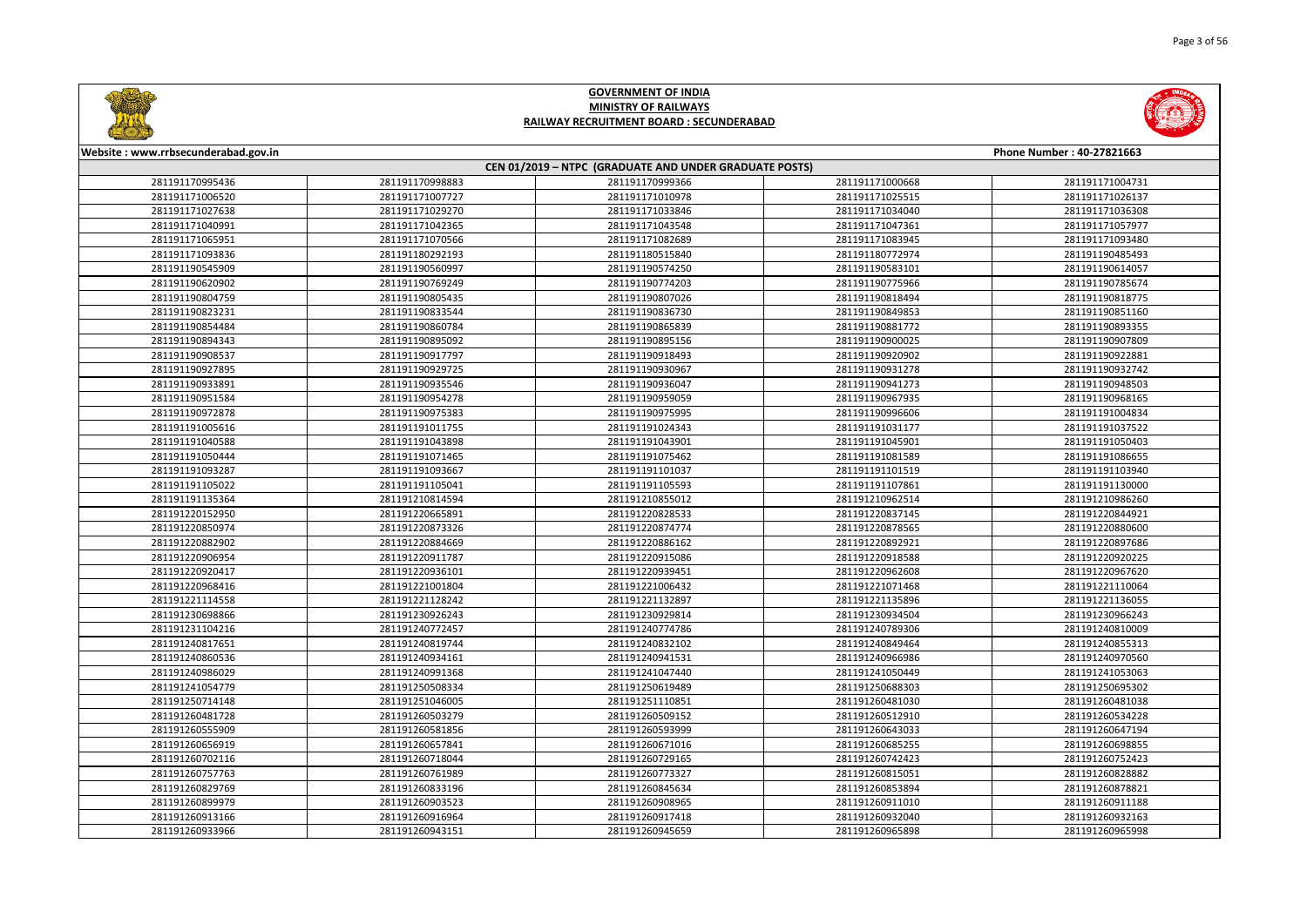

|       | <b>Phone Number: 40-27821663</b> |
|-------|----------------------------------|
|       |                                  |
| 00750 | 281191261002614                  |
| 25824 | 281191261027066                  |
| 41187 | 281191261047821                  |
| 50996 | 281191261052772                  |
| 56732 | 281191261056921                  |
| 78356 | 281191261088814                  |
| 06806 | 281191261114143                  |
| 42436 | 281191270662022                  |
| 51705 | 281191270866060                  |
| 31621 | 281191270980496                  |
| 27836 | 281191271035466                  |
| 47256 | 281191271052285                  |
| 59035 | 281191271059108                  |
| 01818 | 281191271104600                  |
| 28182 | 281191271130639                  |
| 00885 | 281191280001144                  |
| 06542 | 281191280011486                  |
| 22268 | 281191280022755                  |
| 26142 | 281191280026637                  |
| 27431 | 281191280028290                  |
| 32665 | 281191280034211                  |
| 37023 | 281191280037951                  |
| 41960 | 281191280042982                  |
| 49358 | 281191280051639                  |
| 58090 | 281191280058732                  |
| 53195 | 281191280066133                  |
| 70451 | 281191280072328                  |
| 78975 | 281191280081298                  |
| 34343 | 281191280084456                  |
| 86993 | 281191280087276                  |
| 39524 | 281191280091210                  |
| 96527 | 281191280098064                  |
| 02045 | 281191280102529                  |
| 05839 | 281191280108130                  |
| 14376 | 281191280117682                  |
| 18477 | 281191280122434                  |
| 22781 | 281191280124801                  |
| 27891 | 281191280129859                  |
| 42585 | 281191280143105                  |
| 45551 | 281191280145753                  |
| 52844 | 281191280154785                  |
| 59332 | 281191280160296                  |
| 55146 | 281191280166061                  |
| 73681 | 281191280173783                  |
| 75602 | 281191280175647                  |
| 79438 | 281191280179605                  |



#### **Website : www.rrbsecunderabad.gov.in CEN 01/2019 – NTPC (GRADUATE AND UNDER GRADUATE POSTS)** 281191260975095 281191260990316 281191261000750 281191261002614 281191261011988 281191261013405 281191261025824 281191261027066 281191261032046 281191261040910 281191261041187 281191261047821 281191261049095 281191261049488 281191261050996 281191261052772 281191261054326 281191261055701 281191261056732 281191261056921 281191261072563 281191261075488 281191261078356 281191261088814 281191261100944 281191261101986 281191261106806 281191261114143 281191270489936 281191270604032 281191270642436 281191270662022 281191270816509 281191270833482 281191270851705 281191270866060 281191270878186 281191270920949 281191270931621 281191270980496 281191271006052 281191271027521 281191271027836 281191271035466 281191271044838 281191271045546 281191271047256 281191271052285 281191271058122 281191271058365 281191271059035 281191271059108 281191271062058 281191271082482 281191271101818 281191271104600 281191271122049 281191271124450 281191271128182 281191271130639 281191271135890 281191280000540 281191280000885 281191280001144 281191280001839 281191280004315 281191280006542 281191280011486 281191280017802 281191280018083 281191280022268 281191280022755 281191280023945 281191280026030 281191280026142 281191280026637 281191280026943 281191280027258 281191280027431 281191280028290 281191280030039 281191280030329 281191280032665 281191280034211 281191280036047 281191280036694 281191280037023 281191280037951 281191280040108 281191280041621 281191280041960 281191280042982 281191280046078 281191280046495 281191280049358 281191280051639 281191280056715 281191280057767 281191280058090 281191280058732 281191280062102 281191280062385 281191280063195 281191280066133 281191280069998 281191280070202 281191280070451 281191280072328 281191280073766 281191280074739 281191280078975 281191280081298 281191280082439 281191280083572 281191280084343 281191280084456 281191280084512 281191280085793 281191280086993 281191280087276 281191280088146 281191280089009 281191280089524 281191280091210 281191280094047 281191280094880 281191280096527 281191280098064 281191280100057 281191280102034 281191280102045 281191280102529 281191280104814 281191280105492 281191280105839 281191280108130 281191280108515 281191280111800 281191280114376 281191280117682 281191280118064 281191280118257 281191280118477 281191280122434 281191280122479 281191280122690 281191280122781 281191280124801 281191280127476 281191280127700 281191280127891 281191280129859 281191280133962 281191280136392 281191280142585 281191280143105 281191280144068 281191280145300 281191280145551 281191280145753 281191280149315 281191280150300 281191280152844 281191280154785 281191280156027 281191280158090 281191280159332 281191280160296 281191280163615 281191280164787 281191280165146 281191280166061 281191280168351 281191280173037 281191280173681 281191280173783 281191280175004 281191280175381 281191280175602 281191280175647 281191280178979 281191280179369 281191280179438 281191280179605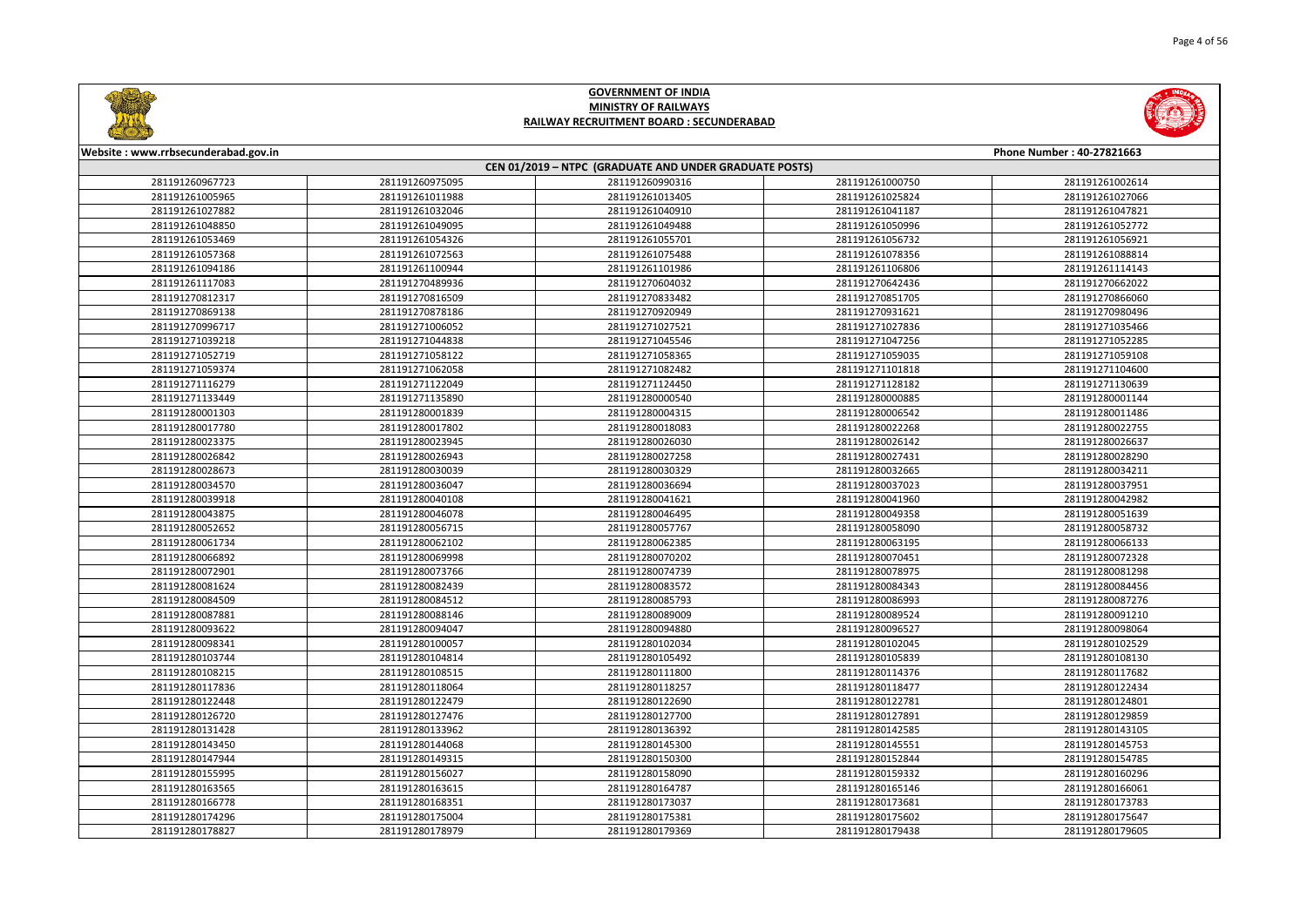



| Website: www.rrbsecunderabad.gov.in |                 |                                                        |                 | Phone Number: 40-27821663 |
|-------------------------------------|-----------------|--------------------------------------------------------|-----------------|---------------------------|
|                                     |                 | CEN 01/2019 - NTPC (GRADUATE AND UNDER GRADUATE POSTS) |                 |                           |
| 281191280181016                     | 281191280181210 | 281191280182046                                        | 281191280183008 | 281191280183501           |
| 281191280184135                     | 281191280184928 | 281191280187712                                        | 281191280188223 | 281191280188742           |
| 281191280190216                     | 281191280190430 | 281191280194087                                        | 281191280194406 | 281191280194708           |
| 281191280194781                     | 281191280195533 | 281191280195731                                        | 281191280255255 | 281191280257197           |
| 281191280260383                     | 281191280263812 | 281191280263911                                        | 281191280266617 | 281191280267134           |
| 281191280268758                     | 281191280269351 | 281191280269541                                        | 281191280269646 | 281191280270853           |
| 281191280275884                     | 281191280276915 | 281191280279927                                        | 281191280280503 | 281191280281219           |
| 281191280288511                     | 281191280293806 | 281191280294350                                        | 281191280294868 | 281191280296096           |
| 281191280300661                     | 281191280301474 | 281191280302334                                        | 281191280302545 | 281191280308364           |
| 281191280309655                     | 281191280312606 | 281191280315160                                        | 281191280315307 | 281191280315877           |
| 281191280317700                     | 281191280319634 | 281191280320767                                        | 281191280323360 | 281191280325293           |
| 281191280326673                     | 281191280329152 | 281191280329344                                        | 281191280329503 | 281191280330544           |
| 281191280332967                     | 281191280341045 | 281191280343690                                        | 281191280346944 | 281191280349641           |
| 281191280351997                     | 281191280359311 | 281191280361535                                        | 281191280368807 | 281191280368839           |
| 281191280375355                     | 281191280377847 | 281191280378298                                        | 281191280379899 | 281191280402929           |
| 281191280408610                     | 281191280435027 | 281191280446151                                        | 281191280471206 | 281191280479185           |
| 281191280482071                     | 281191280486307 | 281191280486567                                        | 281191280487445 | 281191280496899           |
| 281191280499791                     | 281191280503521 | 281191280511493                                        | 281191280511611 | 281191280511807           |
| 281191280520000                     | 281191280521858 | 281191280527294                                        | 281191280528489 | 281191280533808           |
| 281191280534056                     | 281191280534214 | 281191280538594                                        | 281191280545970 | 281191280552375           |
| 281191280557876                     | 281191280557912 | 281191280566318                                        | 281191280567283 | 281191280571141           |
| 281191280571639                     | 281191280573900 | 281191280580563                                        | 281191280583115 | 281191280585645           |
| 281191280593923                     | 281191280596960 | 281191280597633                                        | 281191280597702 | 281191280600710           |
| 281191280602348                     | 281191280603264 | 281191280604260                                        | 281191280610279 | 281191280614219           |
| 281191280623467                     | 281191280625188 | 281191280628560                                        | 281191280628772 | 281191280633551           |
| 281191280637002                     | 281191280640536 | 281191280645250                                        | 281191280645667 | 281191280645905           |
| 281191280645927                     | 281191280646448 | 281191280649703                                        | 281191280653017 | 281191280656199           |
| 281191280657829                     | 281191280662142 | 281191280662808                                        | 281191280664393 | 281191280667435           |
| 281191280668591                     | 281191280680860 | 281191280682653                                        | 281191280682656 | 281191280683657           |
| 281191280683719                     | 281191280683987 | 281191280684034                                        | 281191280685793 | 281191280686237           |
| 281191280690664                     | 281191280691813 | 281191280693961                                        | 281191280695943 | 281191280698987           |
| 281191280699300                     | 281191280706104 | 281191280707850                                        | 281191280715752 | 281191280721805           |
| 281191280723145                     | 281191280733049 | 281191280741957                                        | 281191280742476 | 281191280745331           |
| 281191280752308                     | 281191280752843 | 281191280754438                                        | 281191280755266 | 281191280758595           |
| 281191280758789                     | 281191280759318 | 281191280759699                                        | 281191280765536 | 281191280766278           |
| 281191280769344                     | 281191280775967 | 281191280783944                                        | 281191280798842 | 281191280820872           |
| 281191290205549                     | 281191290243246 | 281191290770744                                        | 281191290868210 | 281191290897600           |
| 281191290916840                     | 281191290996872 | 281191291024427                                        | 281191300877756 | 281191301031441           |
| 281191310574312                     | 281191310584554 | 281191310872977                                        | 281191311114340 | 281191311131854           |
| 281192120767538                     | 281192120768281 | 281192120768522                                        | 281192120768741 | 281192120768776           |
| 281192120769001                     | 281192120769053 | 281192120772359                                        | 281192120773905 | 281192120774265           |
| 281192120775172                     | 281192120775879 | 281192120776011                                        | 281192120778722 | 281192120778747           |
| 281192120779117                     | 281192120779179 | 281192120779990                                        | 281192120780522 | 281192120783184           |
| 281192120783309                     | 281192120783321 | 281192120785148                                        | 281192120785409 | 281192120785661           |
| 281192120785725                     | 281192120785941 | 281192120786076                                        | 281192120786841 | 281192120788429           |
| 281192120788557                     | 281192120788577 | 281192120788613                                        | 281192120789223 | 281192120789445           |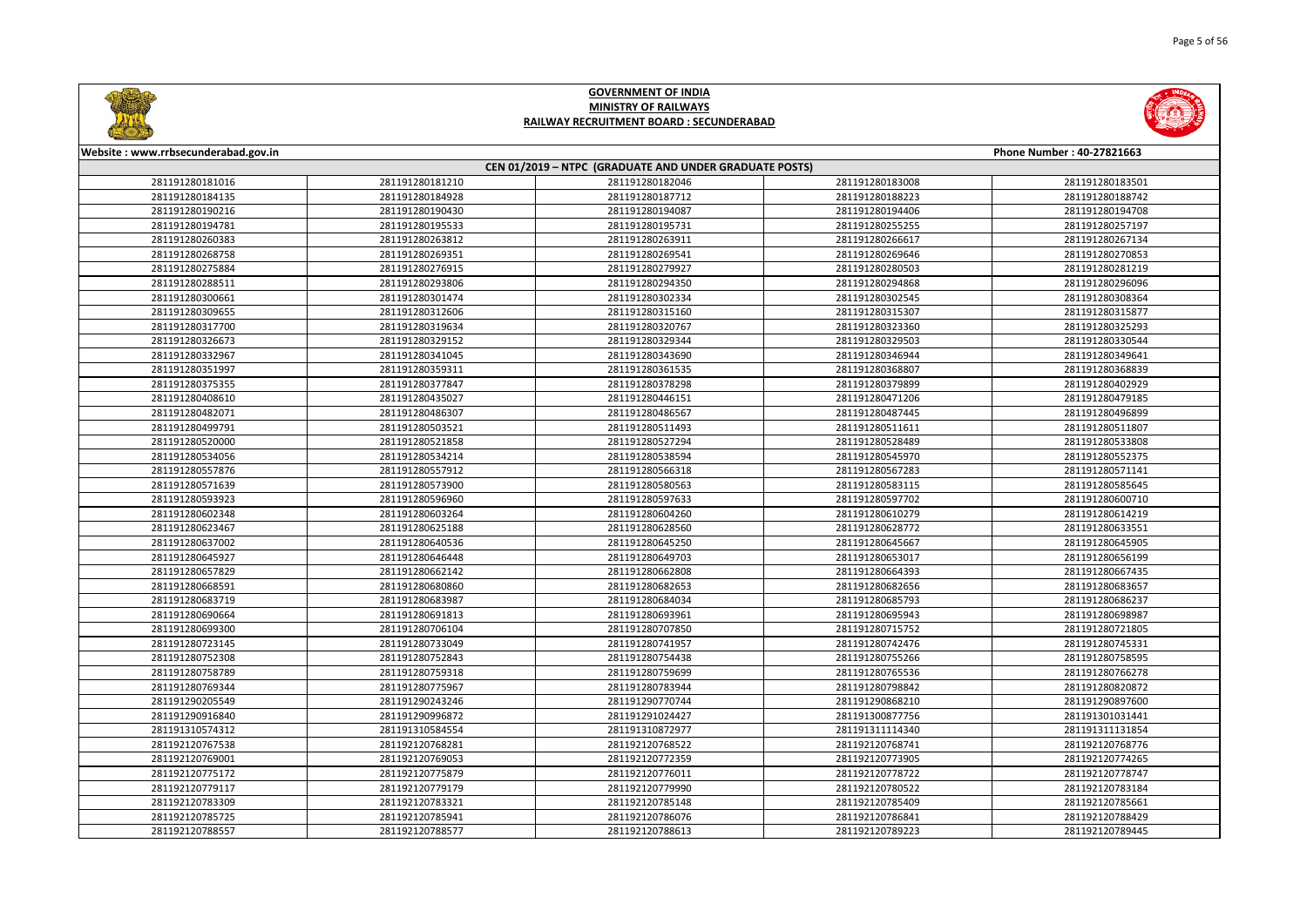



| Website: www.rrbsecunderabad.gov.in |                                                        |                 |                 | Phone Number: 40-27821663 |  |
|-------------------------------------|--------------------------------------------------------|-----------------|-----------------|---------------------------|--|
|                                     | CEN 01/2019 - NTPC (GRADUATE AND UNDER GRADUATE POSTS) |                 |                 |                           |  |
| 281192120789779                     | 281192120789851                                        | 281192120790865 | 281192120791821 | 281192120793521           |  |
| 281192120793609                     | 281192120793927                                        | 281192120794105 | 281192120794754 | 281192120795518           |  |
| 281192120798112                     | 281192120802433                                        | 281192120803831 | 281192120803951 | 281192120804323           |  |
| 281192120804790                     | 281192120805093                                        | 281192120805592 | 281192120805690 | 281192120806649           |  |
| 281192120811548                     | 281192120813150                                        | 281192120815369 | 281192120816087 | 281192120817448           |  |
| 281192120817969                     | 281192120818374                                        | 281192120818569 | 281192120819101 | 281192120819200           |  |
| 281192120819853                     | 281192120819908                                        | 281192120819975 | 281192120821526 | 281192120822638           |  |
| 281192120823387                     | 281192120824012                                        | 281192120824599 | 281192120825087 | 281192120826327           |  |
| 281192120828638                     | 281192120829528                                        | 281192120829847 | 281192120829907 | 281192120829910           |  |
| 281192120830603                     | 281192120831057                                        | 281192120833369 | 281192120834045 | 281192120834069           |  |
| 281192120838020                     | 281192120838025                                        | 281192120838041 | 281192120838981 | 281192120841498           |  |
| 281192120841656                     | 281192120841966                                        | 281192120843186 | 281192120844890 | 281192120844946           |  |
| 281192120845753                     | 281192120845816                                        | 281192120845845 | 281192120846056 | 281192120846862           |  |
| 281192120847464                     | 281192120847617                                        | 281192120848413 | 281192120848827 | 281192120849768           |  |
| 281192120851103                     | 281192120851463                                        | 281192120851519 | 281192120852182 | 281192120852344           |  |
| 281192120852578                     | 281192120853478                                        | 281192120854821 | 281192120855240 | 281192120855558           |  |
| 281192120857374                     | 281192120858001                                        | 281192120858199 | 281192120858836 | 281192120861299           |  |
| 281192120861629                     | 281192120861850                                        | 281192120861931 | 281192120861946 | 281192120863290           |  |
| 281192120863358                     | 281192120863413                                        | 281192120863930 | 281192120864110 | 281192120865518           |  |
| 281192120866054                     | 281192120866075                                        | 281192120867986 | 281192120867988 | 281192120868500           |  |
| 281192120868665                     | 281192120868688                                        | 281192120869149 | 281192120869480 | 281192120869591           |  |
| 281192120870479                     | 281192120870679                                        | 281192120871395 | 281192120871614 | 281192120871864           |  |
| 281192120871950                     | 281192120872857                                        | 281192120872931 | 281192120873214 | 281192120873386           |  |
| 281192120873629                     | 281192120874151                                        | 281192120875563 | 281192120876024 | 281192120876120           |  |
| 281192120876286                     | 281192120877391                                        | 281192120877471 | 281192120878207 | 281192120879316           |  |
| 281192120879692                     | 281192120880668                                        | 281192120880958 | 281192120882339 | 281192120886316           |  |
| 281192120886903                     | 281192120887968                                        | 281192120888124 | 281192120888630 | 281192120888651           |  |
| 281192120888676                     | 281192120889514                                        | 281192120889574 | 281192120889775 | 281192120890166           |  |
| 281192120890555                     | 281192120891463                                        | 281192120893211 | 281192120894065 | 281192120894156           |  |
| 281192120894524                     | 281192120898562                                        | 281192120900940 | 281192120901119 | 281192120901873           |  |
| 281192120903680                     | 281192120903732                                        | 281192120904103 | 281192120904892 | 281192120906186           |  |
| 281192120907866                     | 281192120907893                                        | 281192120909196 | 281192120910173 | 281192120910524           |  |
| 281192120911104                     | 281192120913600                                        | 281192120913686 | 281192120914611 | 281192120914871           |  |
| 281192120917416                     | 281192120917688                                        | 281192120918131 | 281192120918297 | 281192120919716           |  |
| 281192120920025                     | 281192120920832                                        | 281192120921248 | 281192120921278 | 281192120921444           |  |
| 281192120921672                     | 281192120921764                                        | 281192120923832 | 281192120924303 | 281192120924432           |  |
| 281192120924579                     | 281192120924753                                        | 281192120926475 | 281192120926654 | 281192120927177           |  |
| 281192120927207                     | 281192120927238                                        | 281192120927451 | 281192120927982 | 281192120927990           |  |
| 281192120928059                     | 281192120929015                                        | 281192120929283 | 281192120929926 | 281192120930470           |  |
| 281192120931042                     | 281192120931622                                        | 281192120931880 | 281192120932827 | 281192120935275           |  |
| 281192120936363                     | 281192120938841                                        | 281192120939862 | 281192120939911 | 281192120940304           |  |
| 281192120940407                     | 281192120940420                                        | 281192120944302 | 281192120944317 | 281192120945345           |  |
| 281192120947569                     | 281192120949611                                        | 281192120949631 | 281192120953300 | 281192120953498           |  |
| 281192120954453                     | 281192120955366                                        | 281192120955785 | 281192120956641 | 281192120956879           |  |
| 281192120956897                     | 281192120957703                                        | 281192120957869 | 281192120958486 | 281192120959887           |  |
| 281192120960047                     | 281192120961405                                        | 281192120964785 | 281192120965694 | 281192120965983           |  |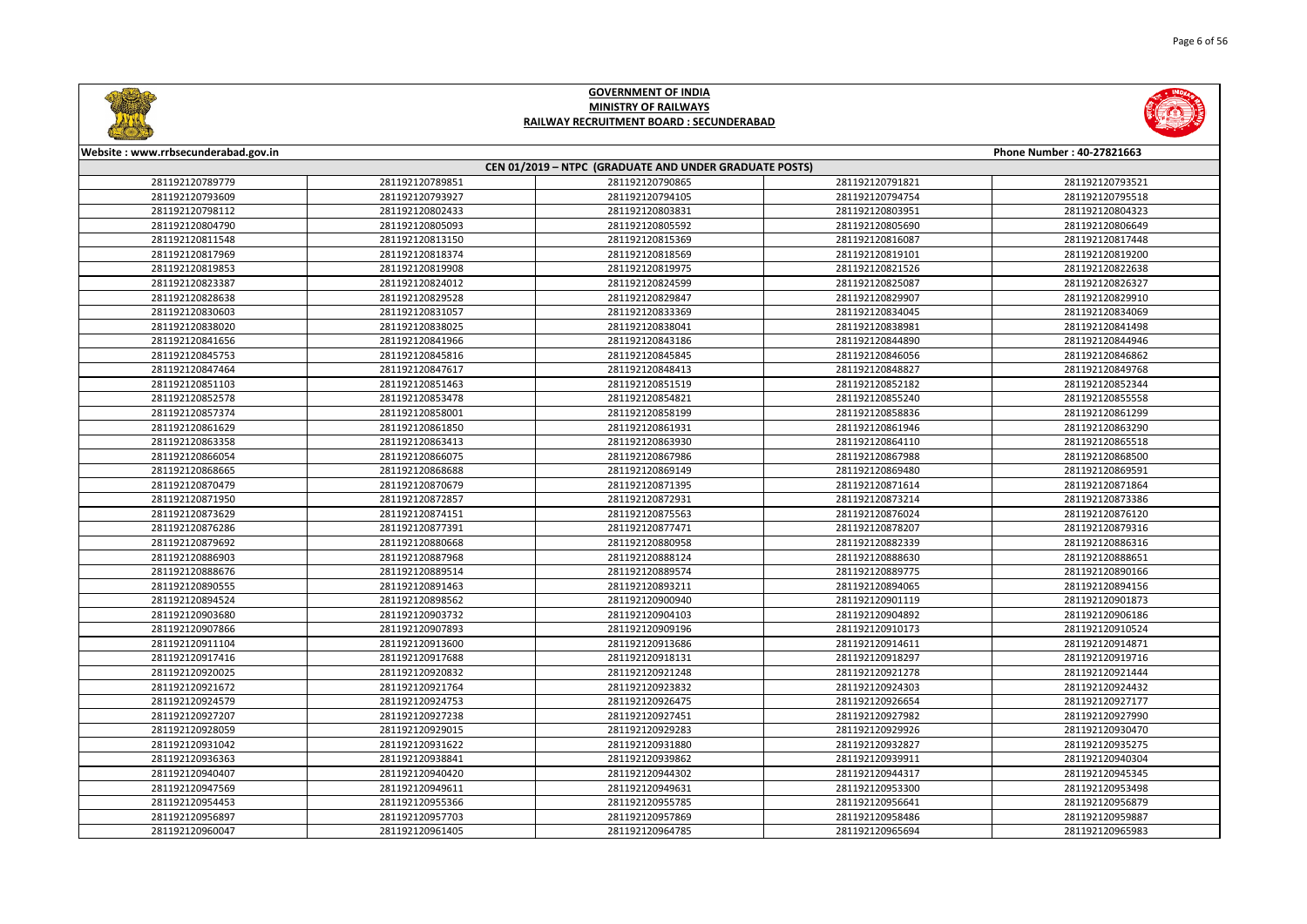



| Website: www.rrbsecunderabad.gov.in |                 |                                                        |                 | Phone Number: 40-27821663 |
|-------------------------------------|-----------------|--------------------------------------------------------|-----------------|---------------------------|
|                                     |                 | CEN 01/2019 - NTPC (GRADUATE AND UNDER GRADUATE POSTS) |                 |                           |
| 281192120967465                     | 281192120969260 | 281192120969276                                        | 281192120969280 | 281192120969904           |
| 281192120970516                     | 281192120971122 | 281192120973438                                        | 281192120973743 | 281192120974656           |
| 281192120974665                     | 281192120975548 | 281192120975812                                        | 281192120976579 | 281192120978130           |
| 281192120978281                     | 281192120979712 | 281192120980646                                        | 281192120981674 | 281192120981805           |
| 281192120981942                     | 281192120982152 | 281192120982158                                        | 281192120982633 | 281192120983371           |
| 281192120984517                     | 281192120985938 | 281192120987059                                        | 281192120988164 | 281192120988487           |
| 281192120994129                     | 281192120996908 | 281192120997433                                        | 281192120997712 | 281192120998302           |
| 281192120999828                     | 281192121000209 | 281192121001422                                        | 281192121001594 | 281192121002604           |
| 281192121003547                     | 281192121009447 | 281192121009602                                        | 281192121009666 | 281192121012917           |
| 281192121013952                     | 281192121015982 | 281192121016554                                        | 281192121017684 | 281192121019566           |
| 281192121019957                     | 281192121021762 | 281192121021918                                        | 281192121024107 | 281192121024251           |
| 281192121024336                     | 281192121028050 | 281192121030284                                        | 281192121030780 | 281192121031947           |
| 281192121032392                     | 281192121034404 | 281192121034513                                        | 281192121035334 | 281192121035922           |
| 281192121039119                     | 281192121039298 | 281192121042258                                        | 281192121044675 | 281192121050784           |
| 281192121051046                     | 281192121051163 | 281192121051835                                        | 281192121051927 | 281192121052466           |
| 281192121058239                     | 281192121061448 | 281192121062101                                        | 281192121088361 | 281192130772116           |
| 281192130773345                     | 281192130773852 | 281192130773934                                        | 281192130774562 | 281192130778610           |
| 281192130779577                     | 281192130779789 | 281192130781651                                        | 281192130782840 | 281192130787103           |
| 281192130790525                     | 281192130791065 | 281192130795354                                        | 281192130797549 | 281192130797758           |
| 281192130798032                     | 281192130799757 | 281192130801602                                        | 281192130804036 | 281192130804092           |
| 281192130807350                     | 281192130808057 | 281192130809208                                        | 281192130812203 | 281192130815480           |
| 281192130816863                     | 281192130817512 | 281192130819528                                        | 281192130819856 | 281192130820485           |
| 281192130821503                     | 281192130823092 | 281192130827397                                        | 281192130827466 | 281192130829984           |
| 281192130830139                     | 281192130830636 | 281192130832653                                        | 281192130832811 | 281192130835379           |
| 281192130835904                     | 281192130836801 | 281192130837805                                        | 281192130840714 | 281192130842201           |
| 281192130844597                     | 281192130846472 | 281192130846938                                        | 281192130849645 | 281192130849791           |
| 281192130851233                     | 281192130851827 | 281192130854350                                        | 281192130858801 | 281192130858909           |
| 281192130859238                     | 281192130861560 | 281192130873395                                        | 281192130875377 | 281192130879038           |
| 281192130884098                     | 281192130889740 | 281192130891038                                        | 281192130893368 | 281192130895420           |
| 281192130897036                     | 281192130897134 | 281192130901246                                        | 281192130902142 | 281192130904046           |
| 281192130907407                     | 281192130909045 | 281192130911730                                        | 281192130912219 | 281192130913641           |
| 281192130915778                     | 281192130915792 | 281192130916361                                        | 281192130916799 | 281192130918101           |
| 281192130924837                     | 281192130927469 | 281192130928460                                        | 281192130929371 | 281192130932307           |
| 281192130932685                     | 281192130933472 | 281192130934166                                        | 281192130938514 | 281192130938958           |
| 281192130942138                     | 281192130944882 | 281192130947629                                        | 281192130955563 | 281192130956578           |
| 281192130959524                     | 281192130965061 | 281192130966165                                        | 281192130967458 | 281192130969752           |
| 281192130969873                     | 281192130975115 | 281192130976273                                        | 281192130977232 | 281192130977808           |
| 281192130979217                     | 281192130979278 | 281192130980303                                        | 281192130981075 | 281192130991779           |
| 281192130992508                     | 281192130994771 | 281192130996582                                        | 281192130998055 | 281192130999554           |
| 281192131000135                     | 281192131003450 | 281192131007659                                        | 281192131008413 | 281192131010185           |
| 281192131010433                     | 281192131012797 | 281192131012885                                        | 281192131016212 | 281192131016868           |
| 281192131017042                     | 281192131017599 | 281192131019858                                        | 281192131021878 | 281192131026074           |
| 281192131027585                     | 281192131032359 | 281192131035804                                        | 281192131038857 | 281192131039001           |
| 281192131039321                     | 281192131043924 | 281192131062595                                        | 281192131062853 | 281192131065677           |
| 281192131066386                     | 281192131066650 | 281192131066936                                        | 281192131067693 | 281192131067951           |
|                                     |                 |                                                        |                 |                           |
| 281192131068063                     | 281192131069505 | 281192131071709                                        | 281192131072966 | 281192131075967           |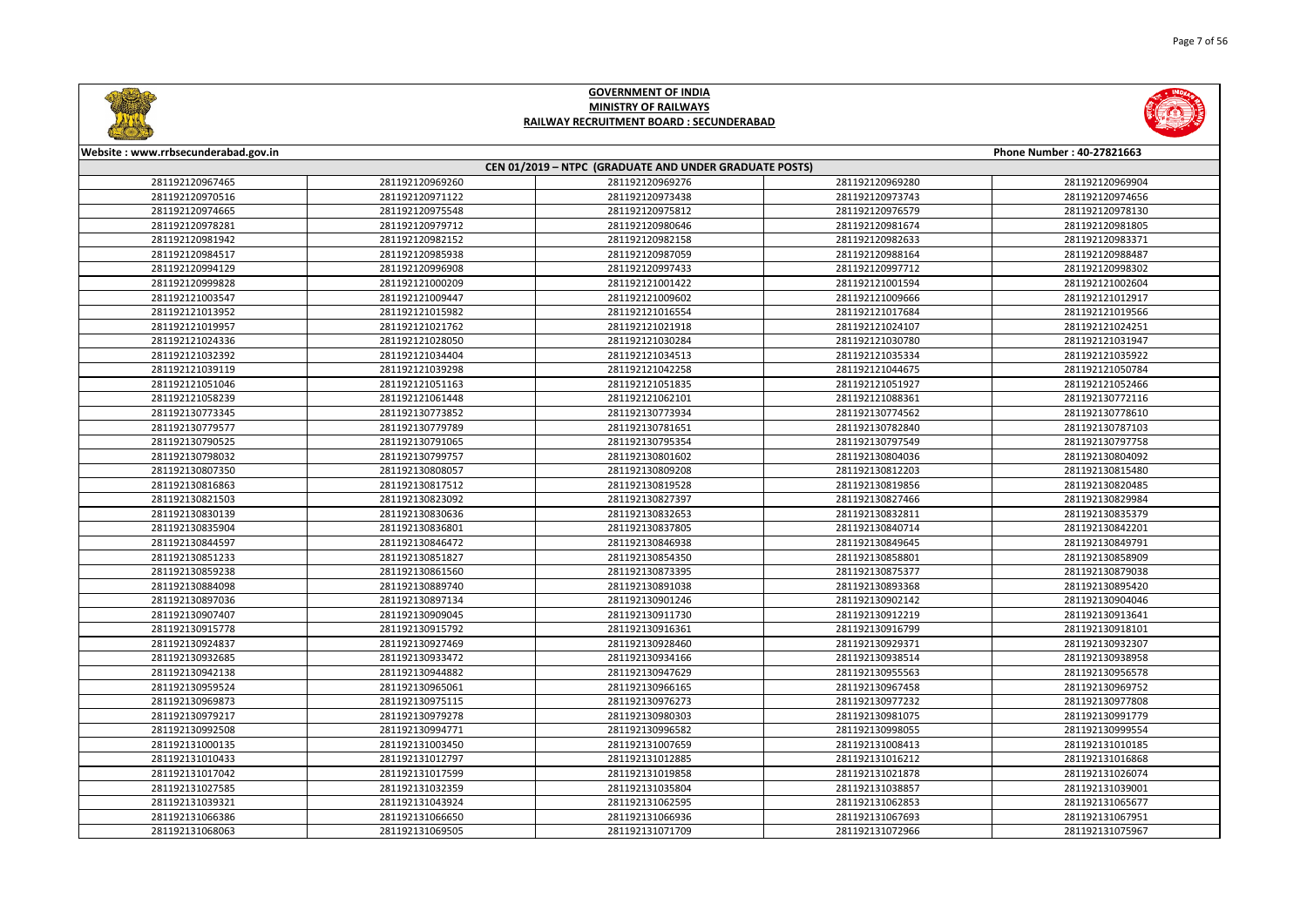



| Website: www.rrbsecunderabad.gov.in |                                    |                                                        |                                    | Phone Number: 40-27821663 |
|-------------------------------------|------------------------------------|--------------------------------------------------------|------------------------------------|---------------------------|
|                                     |                                    | CEN 01/2019 - NTPC (GRADUATE AND UNDER GRADUATE POSTS) |                                    |                           |
| 281192131076313<br>281192131082326  | 281192131077337<br>281192131083619 | 281192131077395                                        | 281192131079194                    | 281192131081782           |
|                                     |                                    | 281192131086788                                        | 281192131088101                    | 281192131091691           |
| 281192131093125                     | 281192131096293                    | 281192131097706                                        | 281192131098411                    | 281192131099880           |
| 281192131103262                     | 281192131105776                    | 281192131106989                                        | 281192131109607                    | 281192131110814           |
| 281192131111053                     | 281192131116289                    | 281192131116344                                        | 281192131117285<br>281192131132511 | 281192131117370           |
| 281192131123111                     | 281192131126813                    | 281192131131162                                        |                                    | 281192131133300           |
| 281192140910819                     | 281192140988253                    | 281192150595105                                        | 281192150603933                    | 281192150708759           |
| 281192150761446                     | 281192150762078                    | 281192150776747                                        | 281192150776826                    | 281192150781562           |
| 281192150794600                     | 281192150797871                    | 281192150804694                                        | 281192150806928                    | 281192150811319           |
| 281192150812503                     | 281192150823962                    | 281192150826284                                        | 281192150840764                    | 281192150844623           |
| 281192150850739                     | 281192150857244                    | 281192150861406                                        | 281192150862116                    | 281192150866565           |
| 281192150871847                     | 281192150875829                    | 281192150877894                                        | 281192150882524                    | 281192150895853           |
| 281192150895865                     | 281192150896845                    | 281192150902895                                        | 281192150903886                    | 281192150904264           |
| 281192150907660                     | 281192150909395                    | 281192150909766                                        | 281192150912360                    | 281192150916500           |
| 281192150920813                     | 281192150924712                    | 281192150928261                                        | 281192150929576                    | 281192150929929           |
| 281192150930992                     | 281192150931963                    | 281192150933353                                        | 281192150933539                    | 281192150942420           |
| 281192150947005                     | 281192150947023                    | 281192150947209                                        | 281192150948553                    | 281192150951438           |
| 281192150953943                     | 281192150958474                    | 281192150959429                                        | 281192150961808                    | 281192150967229           |
| 281192150969988                     | 281192150970156                    | 281192150972496                                        | 281192150972532                    | 281192150981079           |
| 281192150981611                     | 281192150982440                    | 281192150982726                                        | 281192150982803                    | 281192150983188           |
| 281192150983236                     | 281192150985527                    | 281192150987468                                        | 281192150988073                    | 281192150989751           |
| 281192150990498                     | 281192150990591                    | 281192150991234                                        | 281192150999451                    | 281192151003734           |
| 281192151007189                     | 281192151007544                    | 281192151011431                                        | 281192151021848                    | 281192151022119           |
| 281192151026933                     | 281192151030165                    | 281192151033172                                        | 281192151033463                    | 281192151034546           |
| 281192151034575                     | 281192151037082                    | 281192151038448                                        | 281192151040138                    | 281192151058819           |
| 281192151058933                     | 281192151068926                    | 281192151088432                                        | 281192160488454                    | 281192160489654           |
| 281192160491310                     | 281192160495002                    | 281192160498070                                        | 281192160499340                    | 281192160508871           |
| 281192160509065                     | 281192160526244                    | 281192160526250                                        | 281192160527593                    | 281192160533561           |
| 281192160535587                     | 281192160571520                    | 281192160571763                                        | 281192160575046                    | 281192160581696           |
| 281192160581770                     | 281192160601633                    | 281192160606964                                        | 281192160610541                    | 281192160616224           |
| 281192160624472                     | 281192160628999                    | 281192160629344                                        | 281192160630519                    | 281192160632084           |
| 281192160637712                     | 281192160646468                    | 281192160647404                                        | 281192160651425                    | 281192160655900           |
| 281192160663480                     | 281192160663789                    | 281192160664613                                        | 281192160677859                    | 281192160678078           |
| 281192160680763                     | 281192160683489                    | 281192160698676                                        | 281192160699507                    | 281192160714301           |
| 281192160716452                     | 281192160716896                    | 281192160717620                                        | 281192160728178                    | 281192160734112           |
| 281192160751912                     | 281192160753488                    | 281192160756159                                        | 281192160757314                    | 281192160772286           |
| 281192160791195                     | 281192160825726                    | 281192160833669                                        | 281192160852404                    | 281192160857423           |
| 281192160858268                     | 281192160860609                    | 281192160862286                                        | 281192160865605                    | 281192160866852           |
| 281192160870634                     | 281192160877842                    | 281192160878284                                        | 281192160891224                    | 281192160891709           |
| 281192160891735                     | 281192160892604                    | 281192160897923                                        | 281192160907346                    | 281192160907457           |
| 281192160911959                     | 281192160920404                    | 281192160925391                                        | 281192160925772                    | 281192160927218           |
| 281192160927683                     | 281192160928447                    | 281192160929776                                        | 281192160934211                    | 281192160937993           |
| 281192160938204                     | 281192160939221                    | 281192160941579                                        | 281192160945519                    | 281192160947270           |
| 281192160947324                     | 281192160961460                    | 281192160974462                                        | 281192160977094                    | 281192160978031           |
| 281192160981466                     | 281192160992925                    | 281192160999712                                        | 281192161002362                    | 281192161010958           |
| 281192161016368                     | 281192161020682                    | 281192161023877                                        | 281192161034175                    | 281192161044771           |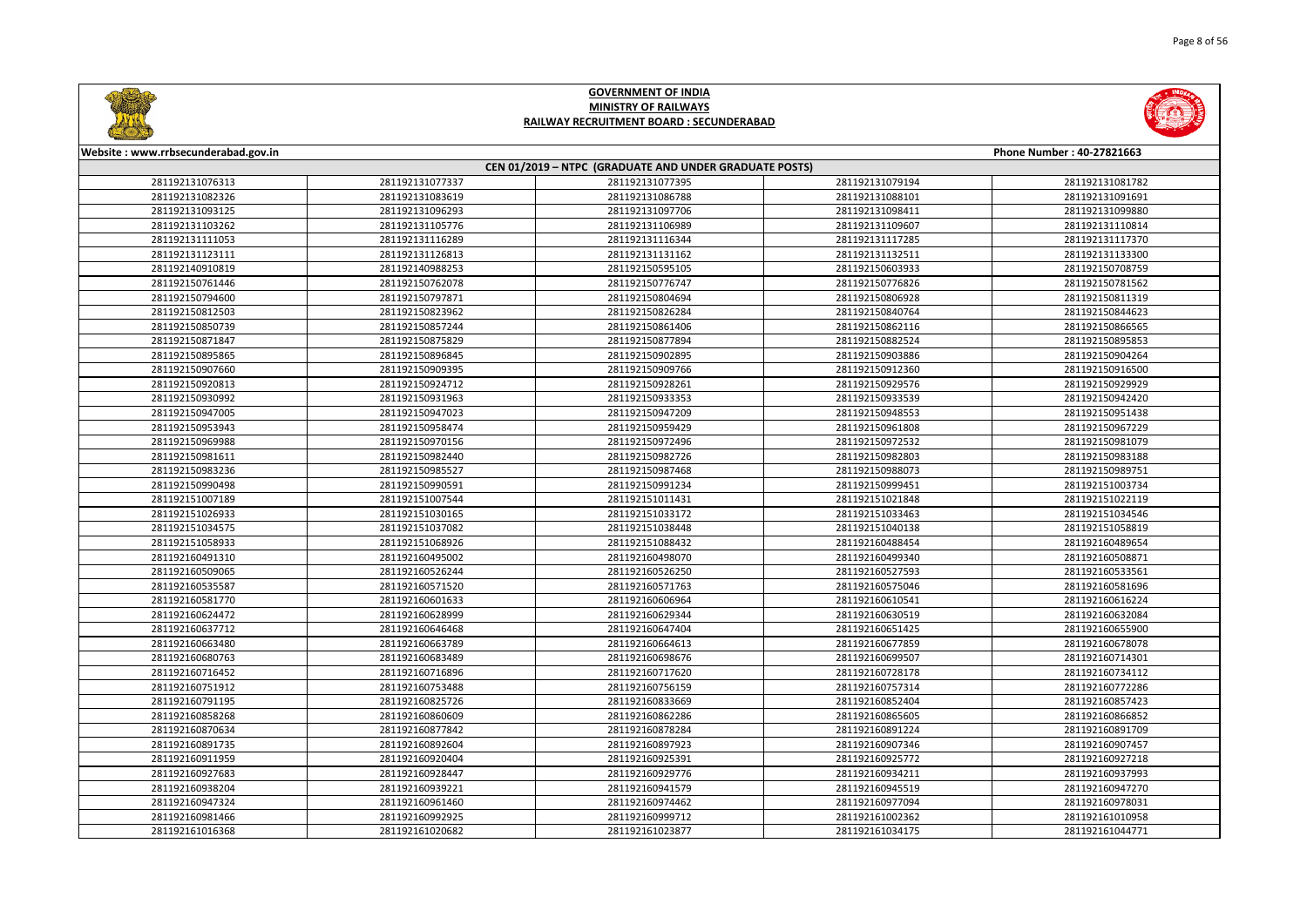

|       | <b>Phone Number: 40-27821663</b> |
|-------|----------------------------------|
|       |                                  |
| 73403 | 281192170773712                  |
| 76909 | 281192170781212                  |
| 37920 | 281192170790940                  |
| 95476 | 281192170795600                  |
| 96317 | 281192170797444                  |
| 99777 | 281192170800799                  |
| 07001 | 281192170807563                  |
| 12066 | 281192170812262                  |
| 17152 | 281192170817154                  |
| 21769 | 281192170822506                  |
| 30905 | 281192170831031                  |
| 35574 | 281192170835607                  |
| 39375 | 281192170839391                  |
| 10827 | 281192170841460                  |
| 43463 | 281192170844516                  |
| 47782 | 281192170849136                  |
| 51670 | 281192170856815                  |
| 50194 | 281192170860272                  |
| 52450 | 281192170862606                  |
| 53602 | 281192170863669                  |
| 57287 | 281192170869428                  |
| 71489 | 281192170872189                  |
| 74931 | 281192170875414                  |
| 77826 | 281192170877835                  |
| 78350 | 281192170878889                  |
| 79799 | 281192170880077                  |
| 32571 | 281192170885623                  |
| 39036 | 281192170890235                  |
| 94362 | 281192170894424                  |
| 95852 | 281192170897113                  |
| 99669 | 281192170899787                  |
| 00737 | 281192170900790                  |
| 04406 | 281192170904701                  |
| 05480 | 281192170905657                  |
| 08084 | 281192170908106                  |
| 10410 | 281192170911002                  |
| 16265 | 281192170916557                  |
| 22051 | 281192170922298                  |
| 23749 | 281192170924629                  |
| 28879 | 281192170928944                  |
| 30637 | 281192170930861                  |
| 34393 | 281192170935220                  |
| 36301 | 281192170937866                  |
| 40385 | 281192170940470                  |
| 43715 | 281192170943866                  |
| 14876 | 281192170945497                  |
|       |                                  |



#### **Website : www.rrbsecunderabad.gov.in CEN 01/2019 – NTPC (GRADUATE AND UNDER GRADUATE POSTS)** 281192170566014 281192170772180 281192170773403 281192170773712 281192170774306 281192170776859 281192170776909 281192170781212 281192170782601 281192170783746 281192170787920 281192170790940 281192170794331 281192170795063 281192170795476 281192170795600 281192170795923 281192170795925 281192170796317 281192170797444 281192170798235 281192170799062 281192170799777 281192170800799 281192170802189 281192170803882 281192170807001 281192170807563 281192170809769 281192170811962 281192170812066 281192170812262 281192170816356 281192170816399 281192170817152 281192170817154 281192170819839 281192170819875 281192170821769 281192170822506 281192170827230 281192170828911 281192170830905 281192170831031 281192170831422 281192170835052 281192170835574 281192170835607 281192170836497 281192170837407 281192170839375 281192170839391 281192170839959 281192170840424 281192170840827 281192170841460 281192170841555 281192170842874 281192170843463 281192170844516 281192170844687 281192170846089 281192170847782 281192170849136 281192170849959 281192170850833 281192170851670 281192170856815 281192170857757 281192170857899 281192170860194 281192170860272 281192170861079 281192170861870 281192170862450 281192170862606 281192170862661 281192170863090 281192170863602 281192170863669 281192170866777 281192170866802 281192170867287 281192170869428 281192170870086 281192170870772 281192170871489 281192170872189 281192170873347 281192170873866 281192170874931 281192170875414 281192170875722 281192170876223 281192170877826 281192170877835 281192170877868 281192170878219 281192170878350 281192170878889 281192170879213 281192170879247 281192170879799 281192170880077 281192170881421 281192170881554 281192170882571 281192170885623 281192170887888 281192170888946 281192170889036 281192170890235 281192170893060 281192170893061 281192170894362 281192170894424 281192170895232 281192170895815 281192170895852 281192170897113 281192170899023 281192170899112 281192170899669 281192170899787 281192170900323 281192170900362 281192170900737 281192170900790 281192170901987 281192170903726 281192170904406 281192170904701 281192170905113 281192170905417 281192170905480 281192170905657 281192170907327 281192170908077 281192170908084 281192170908106 281192170909294 281192170910290 281192170910410 281192170911002 281192170912418 281192170913653 281192170916265 281192170916557 281192170918238 281192170921464 281192170922051 281192170922298 281192170922739 281192170922997 281192170923749 281192170924629 281192170927235 281192170928803 281192170928879 281192170928944 281192170930503 281192170930604 281192170930637 281192170930861 281192170933306 281192170933580 281192170934393 281192170935220 281192170935924 281192170936109 281192170936301 281192170937866 281192170939272 281192170939711 281192170940385 281192170940470 281192170941498 281192170943696 281192170943715 281192170943866 281192170944528 281192170944617 281192170944876 281192170945497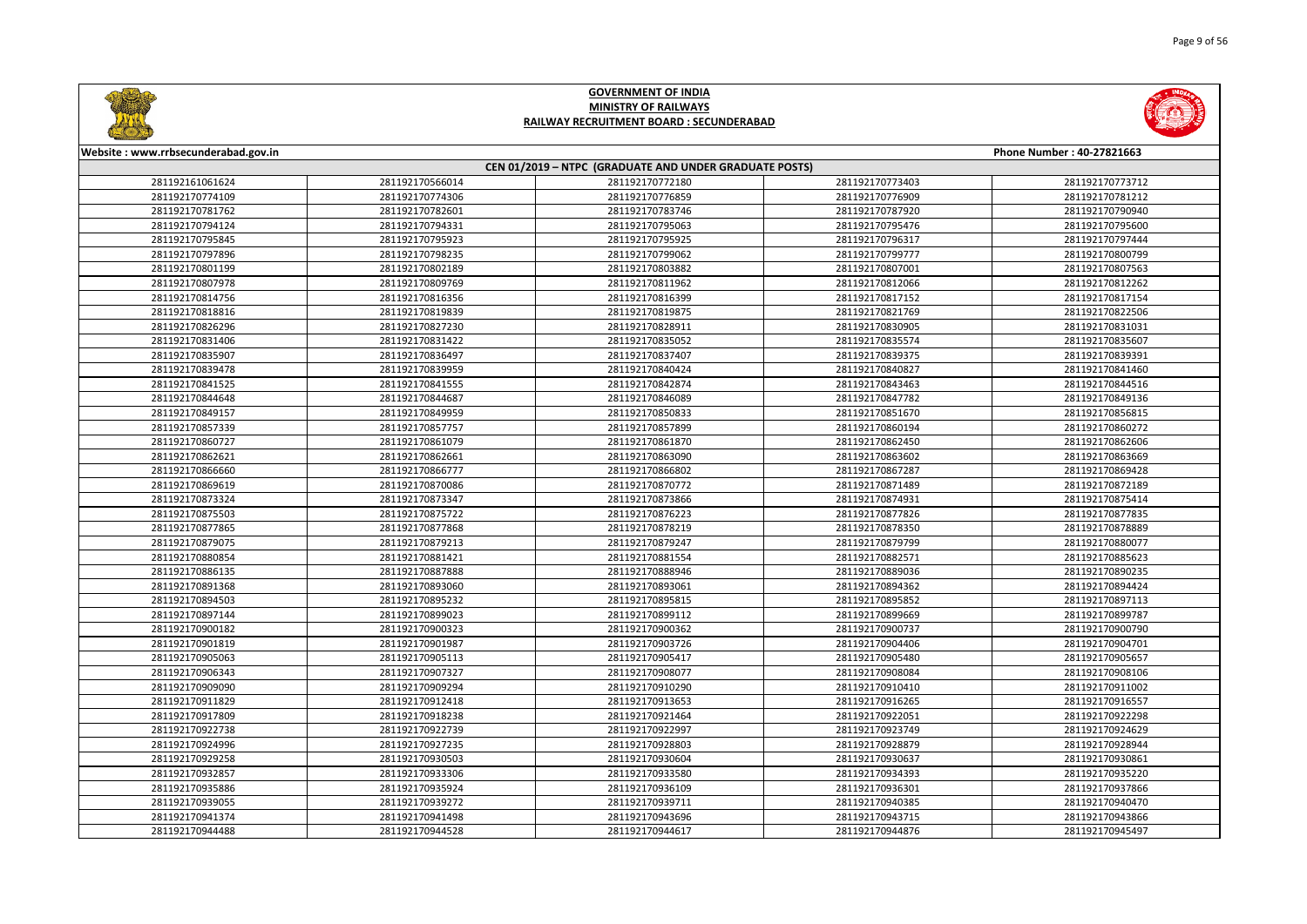

|                | <b>Phone Number: 40-27821663</b>   |
|----------------|------------------------------------|
|                |                                    |
| 47418<br>19812 | 281192170947833<br>281192170950659 |
|                |                                    |
| 52888          | 281192170956627                    |
| 59523          | 281192170959974                    |
| 52446          | 281192170963135                    |
| 55734<br>57993 | 281192170966031                    |
|                | 281192170968214                    |
| 59867<br>71488 | 281192170970073                    |
| 74179          | 281192170972663                    |
| 75858          | 281192170974690                    |
|                | 281192170976036<br>281192170979073 |
| 79043          |                                    |
| 79874          | 281192170982533                    |
| 37216          | 281192170987760                    |
| 93664          | 281192170993856                    |
| 95075          | 281192170995122                    |
| 97827          | 281192171000222                    |
| 05669          | 281192171005691                    |
| 06977          | 281192171007118                    |
| 12163          | 281192171013058                    |
| 16417          | 281192171017142                    |
| 19487          | 281192171021019                    |
| 24018          | 281192171024691                    |
| 27289          | 281192171027935                    |
| 33108          | 281192171034722                    |
| 36668          | 281192171037807                    |
| 42277          | 281192171042349                    |
| 46165          | 281192171046294                    |
| 53083          | 281192171053500                    |
| 51103          | 281192171074305                    |
| 34554          | 281192171090605                    |
| 97847          | 281192171101842                    |
| 78587          | 281192190780443                    |
| 90558          | 281192190793249                    |
| 03780          | 281192190803964                    |
| 17467          | 281192190819940                    |
| 31715          | 281192190831760                    |
| 18415          | 281192190849222                    |
| 58977          | 281192190871136                    |
| 94077          | 281192190894491                    |
| 98571          | 281192190899234                    |
| 03378          | 281192190906082                    |
| 06903          | 281192190908054                    |
| 16529          | 281192190916663                    |
| 25831          | 281192190928144                    |
| 35753          | 281192190935822                    |



#### **Website : www.rrbsecunderabad.gov.in CEN 01/2019 – NTPC (GRADUATE AND UNDER GRADUATE POSTS)** 281192170947164 281192170947193 281192170947418 281192170947833 281192170948984 281192170949617 281192170949812 281192170950659 281192170952140 281192170952213 281192170952888 281192170956627 281192170957366 281192170959400 281192170959523 281192170959974 281192170961327 281192170962358 281192170962446 281192170963135 281192170963582 281192170965523 281192170965734 281192170966031 281192170967196 281192170967526 281192170967993 281192170968214 281192170968691 281192170969654 281192170969867 281192170970073 281192170970486 281192170971203 281192170971488 281192170972663 281192170973164 281192170973983 281192170974179 281192170974690 281192170975247 281192170975475 281192170975858 281192170976036 281192170976787 281192170978126 281192170979043 281192170979073 281192170979732 281192170979758 281192170979874 281192170982533 281192170985683 281192170987031 281192170987216 281192170987760 281192170992728 281192170992913 281192170993664 281192170993856 281192170994488 281192170994556 281192170995075 281192170995122 281192170996334 281192170996631 281192170997827 281192171000222 281192171002461 281192171004593 281192171005669 281192171005691 281192171006673 281192171006742 281192171006977 281192171007118 281192171009963 281192171011712 281192171012163 281192171013058 281192171014592 281192171015293 281192171016417 281192171017142 281192171019123 281192171019345 281192171019487 281192171021019 281192171022224 281192171023169 281192171024018 281192171024691 281192171026568 281192171026865 281192171027289 281192171027935 281192171030817 281192171031976 281192171033108 281192171034722 281192171036551 281192171036651 281192171036668 281192171037807 281192171040472 281192171041723 281192171042277 281192171042349 281192171045103 281192171045389 281192171046165 281192171046294 281192171049122 281192171051011 281192171053083 281192171053500 281192171057522 281192171059097 281192171061103 281192171074305 281192171078286 281192171083531 281192171084554 281192171090605 281192171094707 281192171097449 281192171097847 281192171101842 281192190768190 281192190776744 281192190778587 281192190780443 281192190784148 281192190785229 281192190790558 281192190793249 281192190798392 281192190802486 281192190803780 281192190803964 281192190809343 281192190816464 281192190817467 281192190819940 281192190828099 281192190831368 281192190831715 281192190831760 281192190840910 281192190841932 281192190848415 281192190849222 281192190857749 281192190858137 281192190858977 281192190871136 281192190873361 281192190886168 281192190894077 281192190894491 281192190896628 281192190897583 281192190898571 281192190899234 281192190900165 281192190902272 281192190903378 281192190906082 281192190906465 281192190906770 281192190906903 281192190908054 281192190911535 281192190913374 281192190916529 281192190916663 281192190920063 281192190921808 281192190925831 281192190928144 281192190933200 281192190933505 281192190935753 281192190935822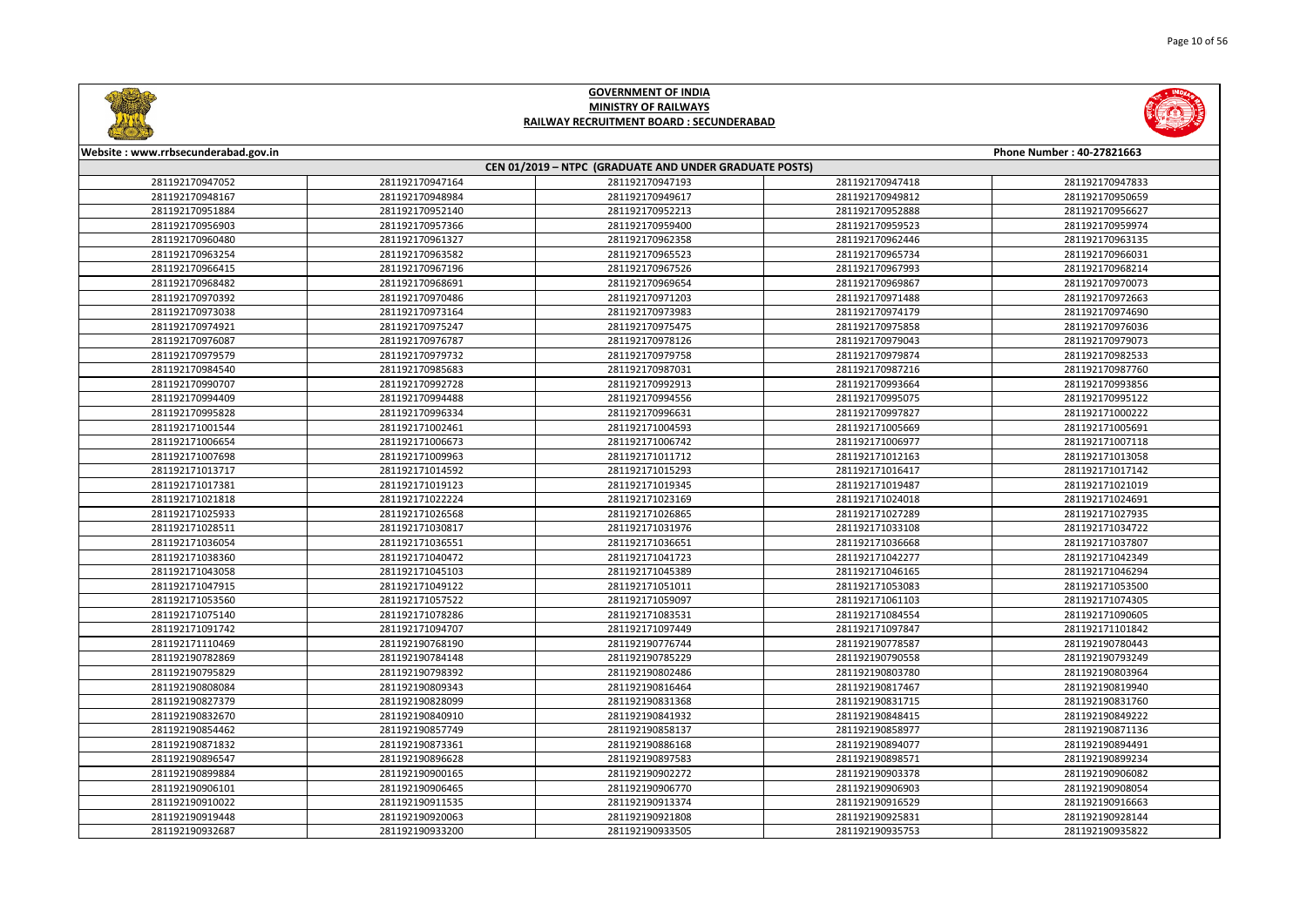



| Website: www.rrbsecunderabad.gov.in<br>Phone Number: 40-27821663 |                 |                                                        |                 |                 |
|------------------------------------------------------------------|-----------------|--------------------------------------------------------|-----------------|-----------------|
|                                                                  |                 | CEN 01/2019 - NTPC (GRADUATE AND UNDER GRADUATE POSTS) |                 |                 |
| 281192190936491                                                  | 281192190937974 | 281192190942487                                        | 281192190944860 | 281192190945374 |
| 281192190947771                                                  | 281192190949277 | 281192190949302                                        | 281192190950836 | 281192190955121 |
| 281192190955348                                                  | 281192190959010 | 281192190966306                                        | 281192190967636 | 281192190967710 |
| 281192190969305                                                  | 281192190969818 | 281192190972067                                        | 281192190973385 | 281192190974837 |
| 281192190977541                                                  | 281192190978492 | 281192190985228                                        | 281192190987248 | 281192190987989 |
| 281192190992618                                                  | 281192190993025 | 281192190993033                                        | 281192190996259 | 281192190997021 |
| 281192191001084                                                  | 281192191004798 | 281192191005124                                        | 281192191006035 | 281192191006537 |
| 281192191012836                                                  | 281192191014138 | 281192191014288                                        | 281192191019120 | 281192191019786 |
| 281192191022155                                                  | 281192191022336 | 281192191025854                                        | 281192191027617 | 281192191028009 |
| 281192191032575                                                  | 281192191046753 | 281192191055674                                        | 281192191056617 | 281192191065185 |
| 281192191066031                                                  | 281192191068679 | 281192191069533                                        | 281192191070211 | 281192191073384 |
| 281192191074469                                                  | 281192191075425 | 281192191075478                                        | 281192191081259 | 281192191081274 |
| 281192191084354                                                  | 281192191085494 | 281192191086587                                        | 281192191089077 | 281192191092477 |
| 281192191096713                                                  | 281192191099602 | 281192191099640                                        | 281192191101105 | 281192191102080 |
| 281192191102849                                                  | 281192191103965 | 281192191104352                                        | 281192191105745 | 281192191105792 |
| 281192191106536                                                  | 281192191107468 | 281192191107972                                        | 281192191109206 | 281192191113210 |
| 281192191113978                                                  | 281192191115515 | 281192191116520                                        | 281192191116870 | 281192191117648 |
| 281192191126104                                                  | 281192191126984 | 281192210210120                                        | 281192210556699 | 281192210720491 |
| 281192210779481                                                  | 281192220771484 | 281192220777683                                        | 281192220781051 | 281192220790063 |
| 281192220791336                                                  | 281192220792910 | 281192220799707                                        | 281192220814503 | 281192220825337 |
| 281192220850466                                                  | 281192220855107 | 281192220867700                                        | 281192220870835 | 281192220872533 |
| 281192220872676                                                  | 281192220880410 | 281192220881647                                        | 281192220882201 | 281192220883981 |
| 281192220884146                                                  | 281192220885510 | 281192220886695                                        | 281192220890868 | 281192220890991 |
| 281192220898843                                                  | 281192220899992 | 281192220905321                                        | 281192220906742 | 281192220908706 |
| 281192220913539                                                  | 281192220914534 | 281192220923557                                        | 281192220925524 | 281192220926774 |
| 281192220927028                                                  | 281192220927689 | 281192220928270                                        | 281192220930302 | 281192220938156 |
| 281192220942663                                                  | 281192220943746 | 281192220946386                                        | 281192220946615 | 281192220947328 |
| 281192220948139                                                  | 281192220948961 | 281192220949123                                        | 281192220950106 | 281192220954576 |
| 281192220954904                                                  | 281192220957297 | 281192220962337                                        | 281192220962539 | 281192220963096 |
| 281192220963173                                                  | 281192220963679 | 281192220964721                                        | 281192220972214 | 281192220973329 |
| 281192220976266                                                  | 281192220976367 | 281192220977029                                        | 281192220977745 | 281192220977753 |
| 281192220978540                                                  | 281192220978993 | 281192220983360                                        | 281192220984866 | 281192220986582 |
| 281192220988916                                                  | 281192220989151 | 281192220997172                                        | 281192221001642 | 281192221001708 |
| 281192221001762                                                  | 281192221002993 | 281192221002995                                        | 281192221005405 | 281192221005796 |
| 281192221012355                                                  | 281192221015147 | 281192221016975                                        | 281192221018504 | 281192221018670 |
| 281192221019549                                                  | 281192221022594 | 281192221023029                                        | 281192221024610 | 281192221025585 |
| 281192221026154                                                  | 281192221033775 | 281192221034178                                        | 281192221034696 | 281192221036027 |
| 281192221036106                                                  | 281192221036291 | 281192221038807                                        | 281192221063524 | 281192221068637 |
| 281192221069518                                                  | 281192221090845 | 281192221113091                                        | 281192221114514 | 281192221115897 |
| 281192221117588                                                  | 281192221119240 | 281192221125180                                        | 281192221129040 | 281192221134060 |
| 281192221135864                                                  | 281192230807214 | 281192230912522                                        | 281192230925023 | 281192230925046 |
| 281192230955245                                                  | 281192230967865 | 281192231014610                                        | 281192231024976 | 281192231065659 |
| 281192231068797                                                  | 281192231073101 | 281192231074389                                        | 281192231092915 | 281192231094342 |
| 281192231099630                                                  | 281192231100411 | 281192231100447                                        | 281192240783253 | 281192240785373 |
| 281192240788235                                                  | 281192240789473 | 281192240797056                                        | 281192240798176 | 281192240800348 |
| 281192240800529                                                  | 281192240806277 | 281192240806374                                        | 281192240807799 | 281192240811366 |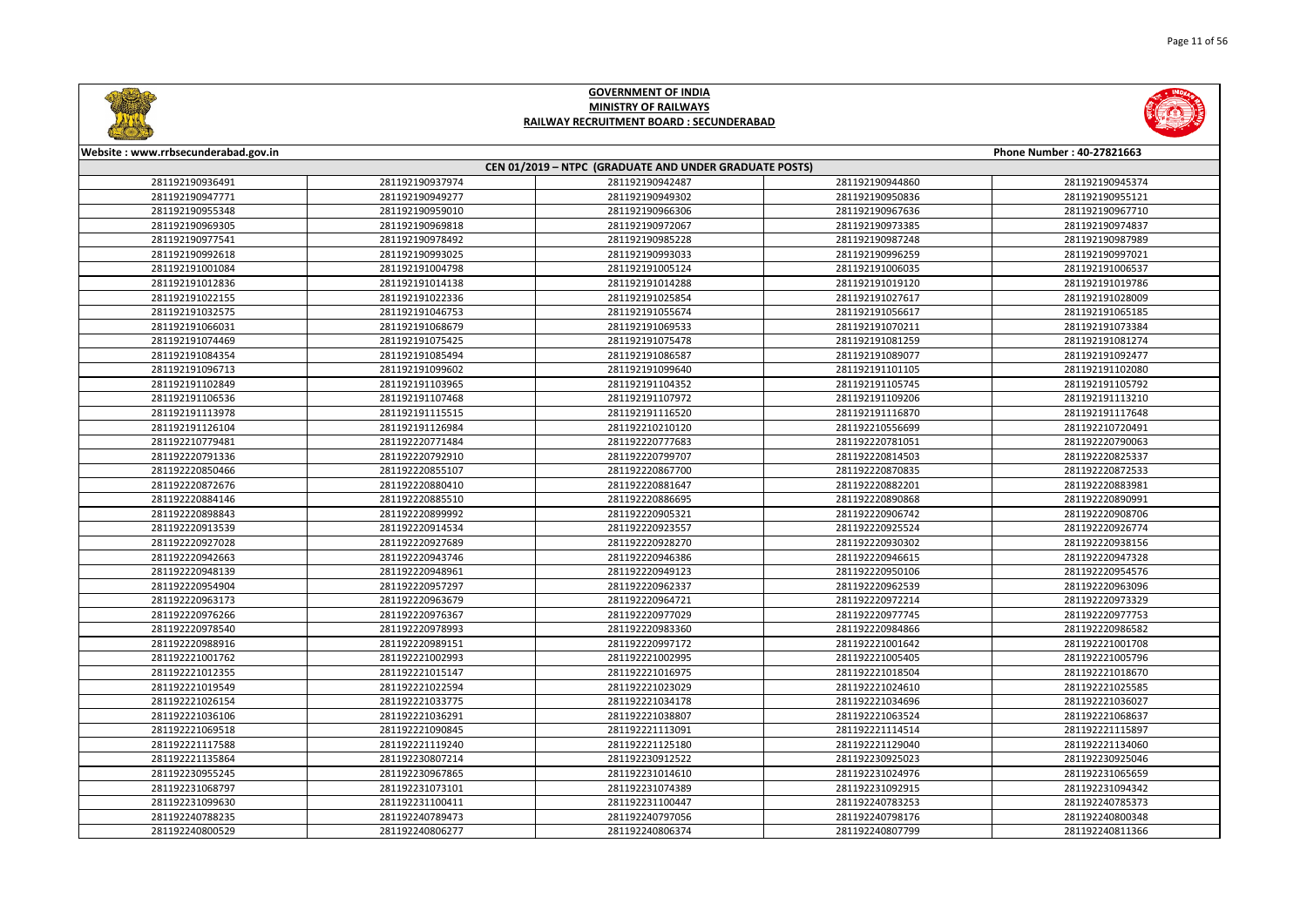



| Website: www.rrbsecunderabad.gov.in<br>Phone Number: 40-27821663 |                 |                                                        |                 |                 |
|------------------------------------------------------------------|-----------------|--------------------------------------------------------|-----------------|-----------------|
|                                                                  |                 | CEN 01/2019 - NTPC (GRADUATE AND UNDER GRADUATE POSTS) |                 |                 |
| 281192240820618                                                  | 281192240824395 | 281192240829796                                        | 281192240838092 | 281192240838867 |
| 281192240843274                                                  | 281192240843611 | 281192240848857                                        | 281192240849691 | 281192240854372 |
| 281192240857348                                                  | 281192240861096 | 281192240862750                                        | 281192240870175 | 281192240878416 |
| 281192240884108                                                  | 281192240884571 | 281192240884766                                        | 281192240885771 | 281192240895256 |
| 281192240895262                                                  | 281192240902128 | 281192240913538                                        | 281192240920289 | 281192240932784 |
| 281192240937867                                                  | 281192240941155 | 281192240946759                                        | 281192240947477 | 281192240948545 |
| 281192240948667                                                  | 281192240948747 | 281192240951855                                        | 281192240953226 | 281192240953994 |
| 281192240956092                                                  | 281192240966483 | 281192240970052                                        | 281192240975469 | 281192240978316 |
| 281192240981298                                                  | 281192240984397 | 281192240985720                                        | 281192240986191 | 281192240992093 |
| 281192240992327                                                  | 281192240998292 | 281192240998566                                        | 281192240999930 | 281192241002976 |
| 281192241003461                                                  | 281192241009624 | 281192241012227                                        | 281192241013885 | 281192241020396 |
| 281192241032660                                                  | 281192241034709 | 281192241039752                                        | 281192241039848 | 281192241040699 |
| 281192241041262                                                  | 281192241043414 | 281192241043735                                        | 281192241046045 | 281192241049035 |
| 281192241049370                                                  | 281192241050990 | 281192241053428                                        | 281192241054566 | 281192241054645 |
| 281192241055386                                                  | 281192241057080 | 281192241058944                                        | 281192241059211 | 281192241059533 |
| 281192241059883                                                  | 281192241060305 | 281192241060672                                        | 281192241061474 | 281192241062007 |
| 281192250912533                                                  | 281192251097354 | 281192251116866                                        | 281192251130720 | 281192251132404 |
| 281192260768509                                                  | 281192260772245 | 281192260778167                                        | 281192260787342 | 281192260787816 |
| 281192260790169                                                  | 281192260795752 | 281192260797221                                        | 281192260798047 | 281192260799640 |
| 281192260803439                                                  | 281192260803605 | 281192260807973                                        | 281192260808360 | 281192260808555 |
| 281192260811852                                                  | 281192260814702 | 281192260815122                                        | 281192260822428 | 281192260826056 |
| 281192260827721                                                  | 281192260838031 | 281192260841034                                        | 281192260841939 | 281192260845190 |
| 281192260852104                                                  | 281192260854985 | 281192260858262                                        | 281192260860603 | 281192260860849 |
| 281192260862522                                                  | 281192260864005 | 281192260869192                                        | 281192260870863 | 281192260875884 |
| 281192260875938                                                  | 281192260876631 | 281192260880089                                        | 281192260881059 | 281192260882887 |
| 281192260888402                                                  | 281192260893557 | 281192260897350                                        | 281192260900234 | 281192260903224 |
| 281192260903258                                                  | 281192260903499 | 281192260904475                                        | 281192260904681 | 281192260906964 |
| 281192260907582                                                  | 281192260916426 | 281192260923505                                        | 281192260926307 | 281192260933232 |
| 281192260936750                                                  | 281192260940130 | 281192260942647                                        | 281192260946678 | 281192260949188 |
| 281192260951965                                                  | 281192260952496 | 281192260955089                                        | 281192260955953 | 281192260960285 |
| 281192260966198                                                  | 281192260966215 | 281192260967656                                        | 281192260968288 | 281192260970143 |
| 281192260970838                                                  | 281192260972742 | 281192260973311                                        | 281192260975318 | 281192260977477 |
| 281192260980238                                                  | 281192260981652 | 281192260982403                                        | 281192260989015 | 281192260992444 |
| 281192261002987                                                  | 281192261007291 | 281192261011745                                        | 281192261017337 | 281192261017497 |
| 281192261017498                                                  | 281192261019305 | 281192261019642                                        | 281192261020061 | 281192261022494 |
| 281192261027144                                                  | 281192261027307 | 281192261027441                                        | 281192261033116 | 281192261034199 |
| 281192261035449                                                  | 281192261037854 | 281192261040252                                        | 281192261040889 | 281192261040915 |
| 281192261042125                                                  | 281192261043667 | 281192261043768                                        | 281192261044233 | 281192261045875 |
| 281192261045897                                                  | 281192261046089 | 281192261046356                                        | 281192261047152 | 281192261050049 |
| 281192261053265                                                  | 281192261054128 | 281192261056330                                        | 281192261057529 | 281192261058129 |
| 281192261061672                                                  | 281192261064763 | 281192261066527                                        | 281192261066828 | 281192261067933 |
| 281192261070682                                                  | 281192261072003 | 281192261072641                                        | 281192261073821 | 281192261075009 |
| 281192261075778                                                  | 281192261078126 | 281192261080503                                        | 281192261082687 | 281192261083031 |
| 281192261084898                                                  | 281192261086719 | 281192261086988                                        | 281192261087070 | 281192261092135 |
| 281192261098592                                                  | 281192261099876 | 281192261102693                                        | 281192261108501 | 281192261111582 |
| 281192261114393                                                  | 281192261122782 | 281192261124565                                        | 281192261125771 | 281192261133386 |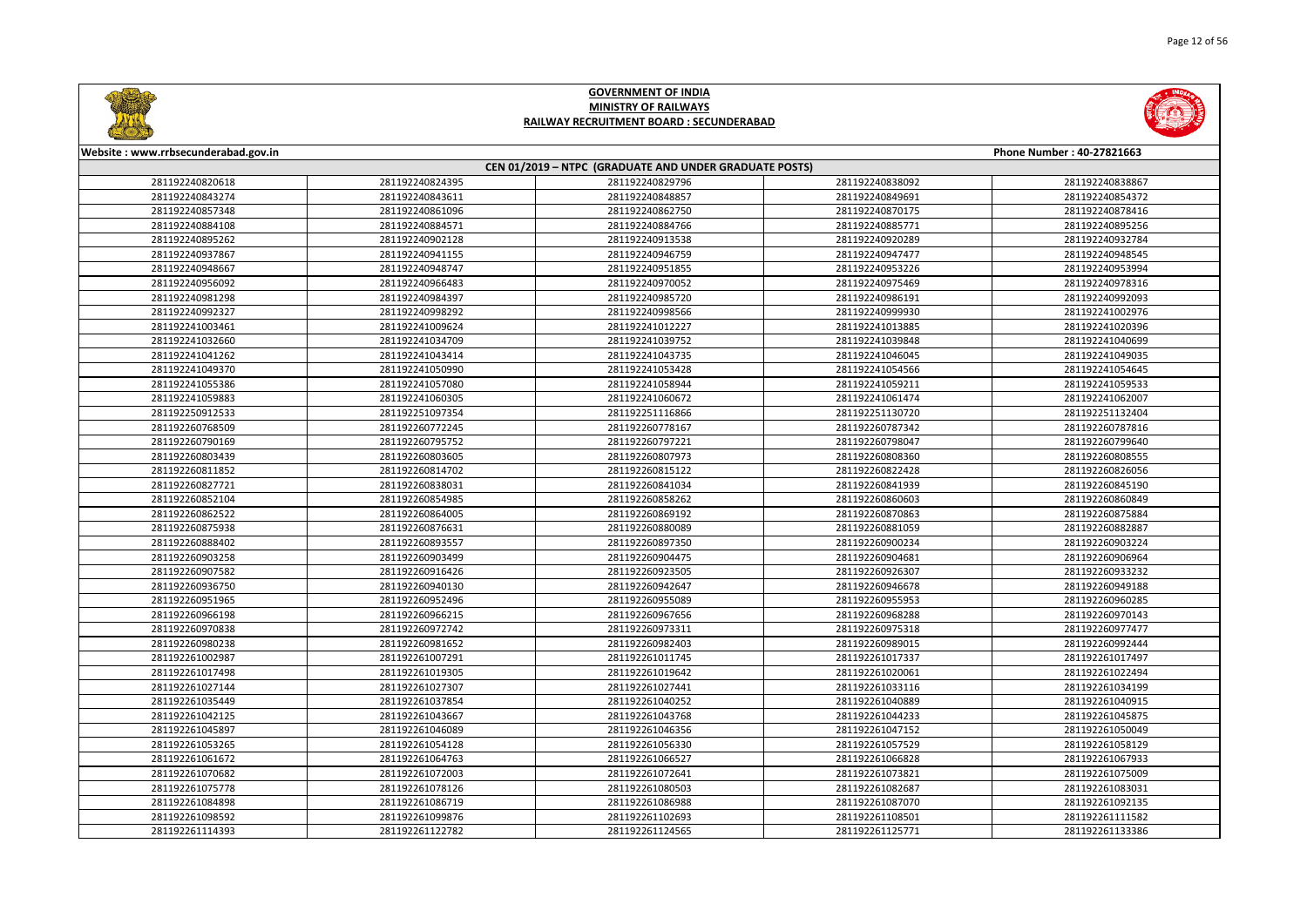



| Website: www.rrbsecunderabad.gov.in<br>Phone Number: 40-27821663 |                 |                                                        |                 |                 |
|------------------------------------------------------------------|-----------------|--------------------------------------------------------|-----------------|-----------------|
|                                                                  |                 | CEN 01/2019 - NTPC (GRADUATE AND UNDER GRADUATE POSTS) |                 |                 |
| 281192270776670                                                  | 281192270792235 | 281192270802775                                        | 281192270802919 | 281192270804756 |
| 281192270805250                                                  | 281192270813464 | 281192270831704                                        | 281192270864257 | 281192270865537 |
| 281192270865584                                                  | 281192270869375 | 281192270871184                                        | 281192270873332 | 281192270877002 |
| 281192270881881                                                  | 281192270885532 | 281192270889099                                        | 281192270889312 | 281192270897761 |
| 281192270900923                                                  | 281192270908436 | 281192270908481                                        | 281192270916212 | 281192270921909 |
| 281192270924483                                                  | 281192270926274 | 281192270944742                                        | 281192270947047 | 281192270960272 |
| 281192270962522                                                  | 281192270965521 | 281192270967501                                        | 281192270971432 | 281192270975149 |
| 281192270978156                                                  | 281192270980137 | 281192270982318                                        | 281192270992082 | 281192270992722 |
| 281192270993087                                                  | 281192270997727 | 281192271000766                                        | 281192271010044 | 281192271013516 |
| 281192271014689                                                  | 281192271016089 | 281192271017525                                        | 281192271019308 | 281192271033029 |
| 281192271035981                                                  | 281192271038049 | 281192271041494                                        | 281192271043116 | 281192271043340 |
| 281192271043379                                                  | 281192271043594 | 281192271045962                                        | 281192271046267 | 281192271048391 |
| 281192271050552                                                  | 281192271050811 | 281192271053289                                        | 281192271053679 | 281192271053996 |
| 281192271054455                                                  | 281192271057527 | 281192271057681                                        | 281192271057734 | 281192271059127 |
| 281192271061279                                                  | 281192271061436 | 281192271070800                                        | 281192271071680 | 281192271077542 |
| 281192271080639                                                  | 281192271094556 | 281192271101237                                        | 281192271106881 | 281192271111410 |
| 281192271113149                                                  | 281192271113436 | 281192271116525                                        | 281192271116839 | 281192271119325 |
| 281192271122752                                                  | 281192271125835 | 281192271127234                                        | 281192271130663 | 281192271131013 |
| 281192280001048                                                  | 281192280003066 | 281192280003163                                        | 281192280004067 | 281192280004147 |
| 281192280004663                                                  | 281192280006041 | 281192280009079                                        | 281192280010026 | 281192280010913 |
| 281192280011366                                                  | 281192280011435 | 281192280011470                                        | 281192280011967 | 281192280014179 |
| 281192280014844                                                  | 281192280014975 | 281192280015157                                        | 281192280015613 | 281192280017556 |
| 281192280018438                                                  | 281192280018969 | 281192280019540                                        | 281192280020201 | 281192280024793 |
| 281192280029671                                                  | 281192280033748 | 281192280037819                                        | 281192280038193 | 281192280039821 |
| 281192280042778                                                  | 281192280043630 | 281192280046265                                        | 281192280046820 | 281192280061834 |
| 281192280063138                                                  | 281192280068437 | 281192280069786                                        | 281192280070069 | 281192280070215 |
| 281192280070301                                                  | 281192280070341 | 281192280070563                                        | 281192280071627 | 281192280071681 |
| 281192280071793                                                  | 281192280071925 | 281192280072120                                        | 281192280072430 | 281192280072931 |
| 281192280073501                                                  | 281192280074475 | 281192280074717                                        | 281192280076639 | 281192280076669 |
| 281192280076927                                                  | 281192280076930 | 281192280079135                                        | 281192280080001 | 281192280081341 |
| 281192280081788                                                  | 281192280082649 | 281192280086441                                        | 281192280087471 | 281192280087655 |
| 281192280088365                                                  | 281192280088723 | 281192280093264                                        | 281192280094054 | 281192280095074 |
| 281192280109179                                                  | 281192280111935 | 281192280114727                                        | 281192280114904 | 281192280116224 |
| 281192280116425                                                  | 281192280116587 | 281192280120791                                        | 281192280121135 | 281192280121701 |
| 281192280123271                                                  | 281192280123569 | 281192280124077                                        | 281192280125576 | 281192280126074 |
| 281192280128758                                                  | 281192280136856 | 281192280136898                                        | 281192280137638 | 281192280138612 |
| 281192280139876                                                  | 281192280143882 | 281192280148494                                        | 281192280151414 | 281192280151946 |
| 281192280157832                                                  | 281192280158755 | 281192280159504                                        | 281192280160672 | 281192280162178 |
| 281192280162883                                                  | 281192280163883 | 281192280164801                                        | 281192280164890 | 281192280168370 |
| 281192280169457                                                  | 281192280172881 | 281192280177189                                        | 281192280178972 | 281192280180044 |
| 281192280180219                                                  | 281192280181079 | 281192280182501                                        | 281192280182671 | 281192280182897 |
| 281192280183372                                                  | 281192280183866 | 281192280183899                                        | 281192280183939 | 281192280184201 |
| 281192280184286                                                  | 281192280186509 | 281192280188665                                        | 281192280188987 | 281192280189704 |
| 281192280190922                                                  | 281192280213629 | 281192280213750                                        | 281192280214458 | 281192280215007 |
| 281192280215522                                                  | 281192280215670 | 281192280216989                                        | 281192280217052 | 281192280219319 |
| 281192280220117                                                  | 281192280222513 | 281192280223441                                        | 281192280224879 | 281192280224908 |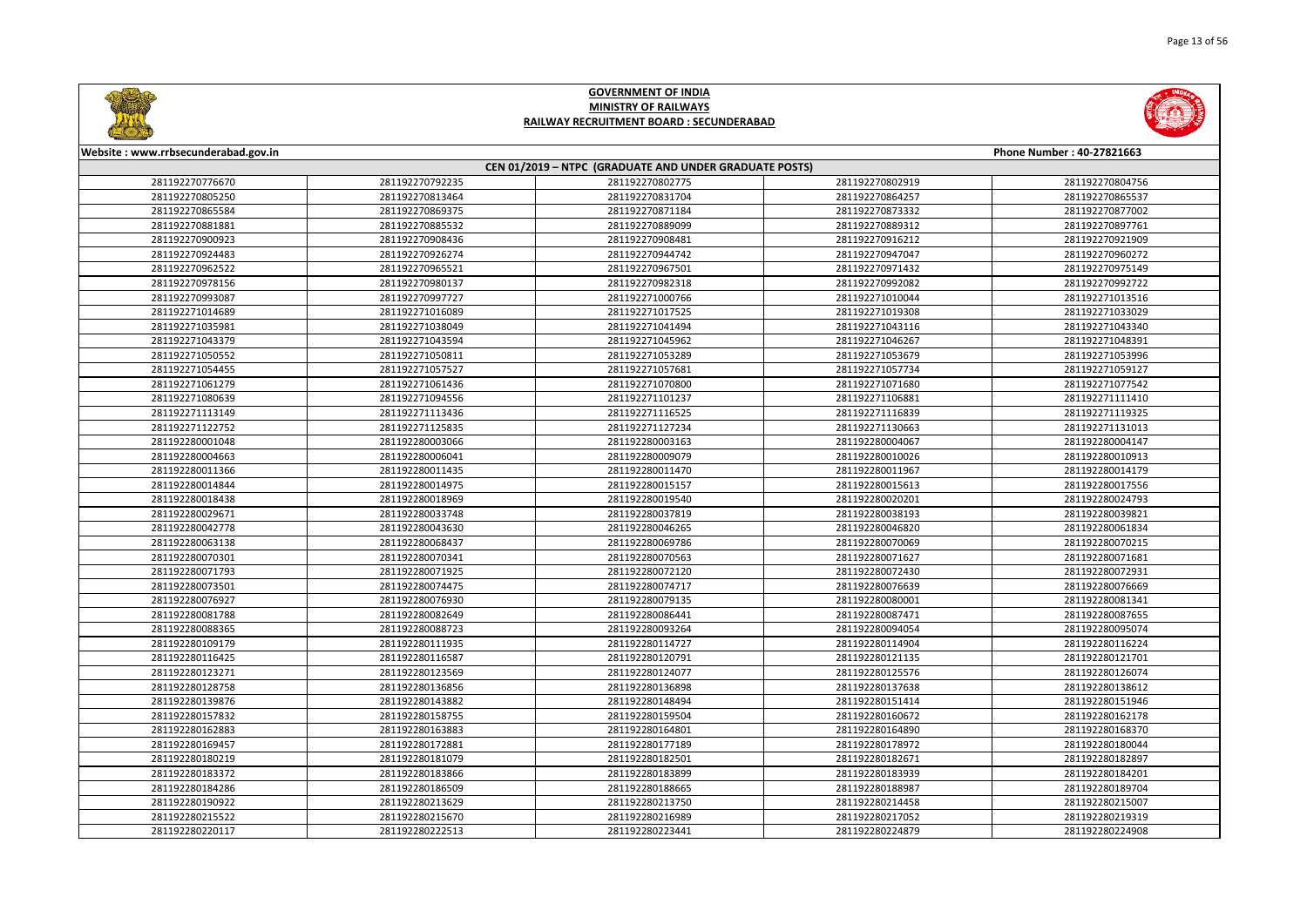

|       | Phone Number: 40-27821663 |
|-------|---------------------------|
|       |                           |
| 27698 | 281192280227731           |
| 30512 | 281192280231074           |
| 33064 | 281192280234044           |
| 35290 | 281192280235440           |
| 37064 | 281192280238444           |
| 39941 | 281192280240123           |
| 42793 | 281192280243403           |
| 45672 | 281192280246745           |
| 47115 | 281192280249186           |
| 50867 | 281192280251848           |
| 52351 | 281192280252913           |
| 54319 | 281192280254591           |
| 55922 | 281192280257339           |
| 51556 | 281192280261664           |
| 57809 | 281192280268404           |
| 72158 | 281192280274396           |
| 34810 | 281192280286139           |
| 92610 | 281192280292844           |
| 96270 | 281192280297035           |
| 03772 | 281192280304534           |
| 08273 | 281192280309912           |
| 12480 | 281192280313693           |
| 18967 | 281192280319219           |
| 23899 | 281192280326286           |
| 30616 | 281192280330839           |
| 33488 | 281192280337058           |
| 40601 | 281192280340716           |
| 44939 | 281192280345338           |
| 48947 | 281192280349176           |
| 52633 | 281192280353647           |
| 56176 | 281192280356903           |
| 59148 | 281192280359797           |
| 51210 | 281192280362765           |
| 54886 | 281192280366367           |
| 58817 | 281192280368935           |
| 74141 | 281192280374447           |
| 79578 | 281192280379593           |
| 92701 | 281192280394497           |
| 01837 | 281192280402786           |
| 06474 | 281192280407781           |
| 11175 | 281192280411202           |
| 17922 | 281192280418092           |
| 28460 | 281192280429780           |
| 32997 | 281192280436215           |
| 40092 | 281192280444104           |
| 49880 | 281192280451701           |



#### **Website : www.rrbsecunderabad.gov.in CEN 01/2019 – NTPC (GRADUATE AND UNDER GRADUATE POSTS)** 281192280226008 281192280226397 281192280227698 281192280227731 281192280228505 281192280229823 281192280230512 281192280231074 281192280231138 281192280232373 281192280233064 281192280234044 281192280234317 281192280234406 281192280235290 281192280235440 281192280236822 281192280237031 281192280237064 281192280238444 281192280239130 281192280239382 281192280239941 281192280240123 281192280241493 281192280242014 281192280242793 281192280243403 281192280244286 281192280244857 281192280245672 281192280246745 281192280246944 281192280247055 281192280247115 281192280249186 281192280249822 281192280250431 281192280250867 281192280251848 281192280252197 281192280252272 281192280252351 281192280252913 281192280254056 281192280254256 281192280254319 281192280254591 281192280254843 281192280255020 281192280255922 281192280257339 281192280260125 281192280261507 281192280261556 281192280261664 281192280265902 281192280266178 281192280267809 281192280268404 281192280269340 281192280271491 281192280272158 281192280274396 281192280279986 281192280282282 281192280284810 281192280286139 281192280287036 281192280291280 281192280292610 281192280292844 281192280296172 281192280296186 281192280296270 281192280297035 281192280300506 281192280302747 281192280303772 281192280304534 281192280306111 281192280307932 281192280308273 281192280309912 281192280311867 281192280312342 281192280312480 281192280313693 281192280314899 281192280316958 281192280318967 281192280319219 281192280321606 281192280323721 281192280323899 281192280326286 281192280327852 281192280328461 281192280330616 281192280330839 281192280332590 281192280332776 281192280333488 281192280337058 281192280339020 281192280339975 281192280340601 281192280340716 281192280341462 281192280343769 281192280344939 281192280345338 281192280346150 281192280348229 281192280348947 281192280349176 281192280351041 281192280351188 281192280352633 281192280353647 281192280354024 281192280355255 281192280356176 281192280356903 281192280357918 281192280358279 281192280359148 281192280359797 281192280360437 281192280360719 281192280361210 281192280362765 281192280363198 281192280363461 281192280364886 281192280366367 281192280367519 281192280368682 281192280368817 281192280368935 281192280369751 281192280372522 281192280374141 281192280374447 281192280377800 281192280377814 281192280379578 281192280379593 281192280383072 281192280386577 281192280392701 281192280394497 281192280398391 281192280399603 281192280401837 281192280402786 281192280405259 281192280406027 281192280406474 281192280407781 281192280409632 281192280410122 281192280411175 281192280411202 281192280414562 281192280415822 281192280417922 281192280418092 281192280428172 281192280428237 281192280428460 281192280429780 281192280431656 281192280432190 281192280432997 281192280436215 281192280438180 281192280438505 281192280440092 281192280444104 281192280447023 281192280449326 281192280449880 281192280451701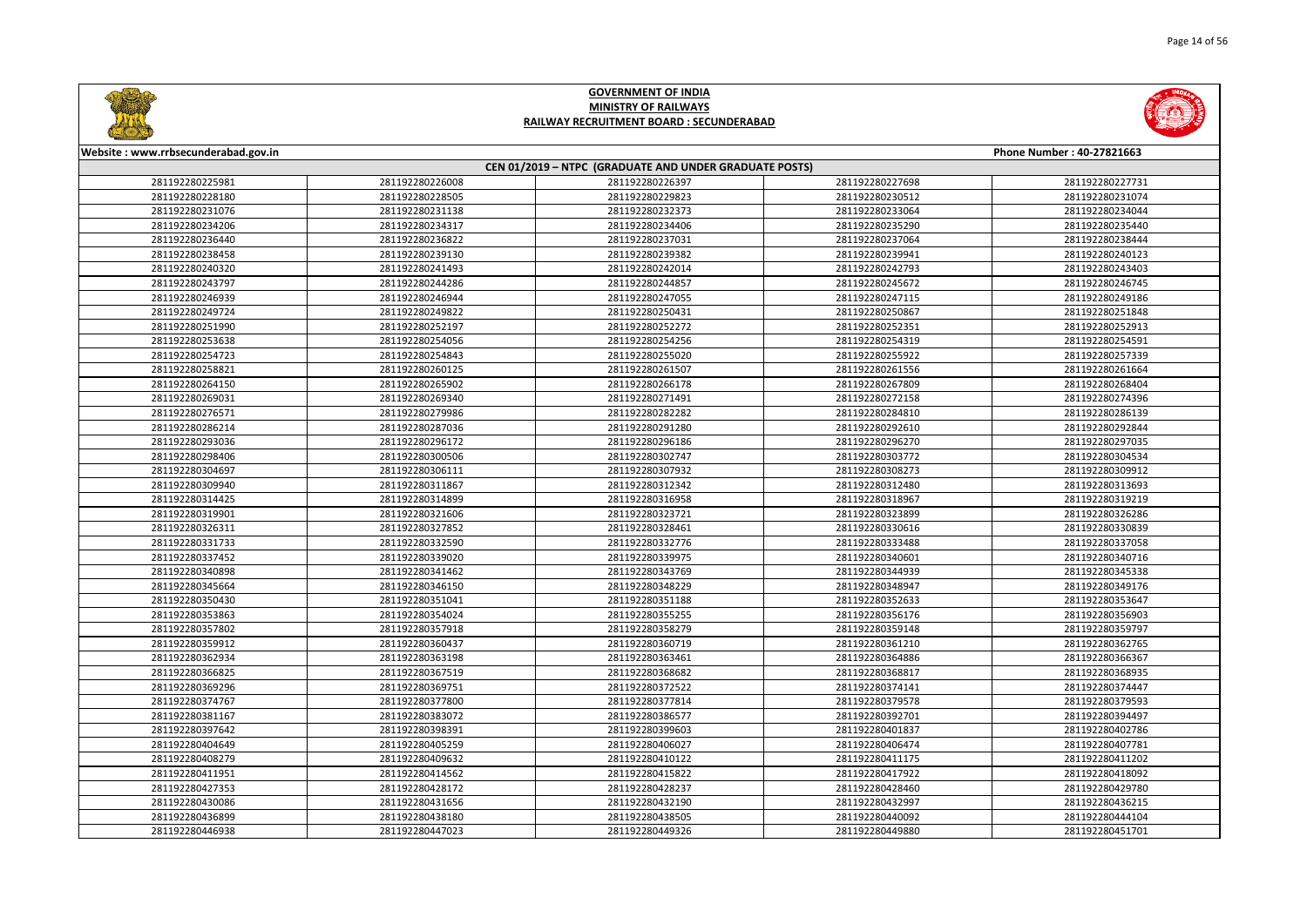



| Website: www.rrbsecunderabad.gov.in<br>Phone Number: 40-27821663 |                 |                                                        |                 |                 |
|------------------------------------------------------------------|-----------------|--------------------------------------------------------|-----------------|-----------------|
|                                                                  |                 | CEN 01/2019 - NTPC (GRADUATE AND UNDER GRADUATE POSTS) |                 |                 |
| 281192280453534                                                  | 281192280460300 | 281192280460482                                        | 281192280461644 | 281192280464974 |
| 281192280465254                                                  | 281192280465346 | 281192280465677                                        | 281192280469680 | 281192280476866 |
| 281192280477837                                                  | 281192280480053 | 281192280480483                                        | 281192280481981 | 281192280482050 |
| 281192280482572                                                  | 281192280482687 | 281192280483366                                        | 281192280487788 | 281192280488876 |
| 281192280489084                                                  | 281192280489118 | 281192280489606                                        | 281192280489691 | 281192280491479 |
| 281192280492142                                                  | 281192280492259 | 281192280492844                                        | 281192280493282 | 281192280493490 |
| 281192280494016                                                  | 281192280494350 | 281192280494451                                        | 281192280495891 | 281192280496032 |
| 281192280499402                                                  | 281192280500349 | 281192280501044                                        | 281192280504783 | 281192280510468 |
| 281192280510625                                                  | 281192280511282 | 281192280511761                                        | 281192280513806 | 281192280514462 |
| 281192280514741                                                  | 281192280519604 | 281192280519826                                        | 281192280522173 | 281192280524966 |
| 281192280525554                                                  | 281192280527981 | 281192280528465                                        | 281192280529203 | 281192280529276 |
| 281192280530011                                                  | 281192280530055 | 281192280534479                                        | 281192280535172 | 281192280535676 |
| 281192280536474                                                  | 281192280537595 | 281192280539071                                        | 281192280542369 | 281192280542722 |
| 281192280543277                                                  | 281192280545302 | 281192280545534                                        | 281192280546369 | 281192280548557 |
| 281192280549653                                                  | 281192280554386 | 281192280557823                                        | 281192280562758 | 281192280563023 |
| 281192280563178                                                  | 281192280564293 | 281192280567378                                        | 281192280567460 | 281192280567935 |
| 281192280569331                                                  | 281192280571754 | 281192280572689                                        | 281192280573603 | 281192280574476 |
| 281192280574574                                                  | 281192280574908 | 281192280575729                                        | 281192280577045 | 281192280581907 |
| 281192280583546                                                  | 281192280583726 | 281192280584026                                        | 281192280584276 | 281192280585320 |
| 281192280586367                                                  | 281192280586945 | 281192280587366                                        | 281192280587711 | 281192280588358 |
| 281192280588997                                                  | 281192280589333 | 281192280589530                                        | 281192280590112 | 281192280590128 |
| 281192280590374                                                  | 281192280591139 | 281192280591304                                        | 281192280592184 | 281192280593579 |
| 281192280594305                                                  | 281192280594579 | 281192280594627                                        | 281192280597481 | 281192280597674 |
| 281192280598557                                                  | 281192280600080 | 281192280600824                                        | 281192280601222 | 281192280602174 |
| 281192280602909                                                  | 281192280603067 | 281192280603086                                        | 281192280603355 | 281192280605132 |
| 281192280605429                                                  | 281192280605891 | 281192280607538                                        | 281192280609849 | 281192280610336 |
| 281192280614917                                                  | 281192280616475 | 281192280616585                                        | 281192280616742 | 281192280616857 |
| 281192280618223                                                  | 281192280618258 | 281192280620218                                        | 281192280620393 | 281192280620588 |
| 281192280623377                                                  | 281192280627525 | 281192280628977                                        | 281192280630805 | 281192280632864 |
| 281192280634701                                                  | 281192280637105 | 281192280637609                                        | 281192280637837 | 281192280638133 |
| 281192280639109                                                  | 281192280639192 | 281192280639675                                        | 281192280645900 | 281192280649115 |
| 281192280649187                                                  | 281192280649413 | 281192280649491                                        | 281192280651419 | 281192280653095 |
| 281192280656071                                                  | 281192280656597 | 281192280657419                                        | 281192280662075 | 281192280667349 |
| 281192280671391                                                  | 281192280673582 | 281192280674187                                        | 281192280674307 | 281192280674676 |
| 281192280676186                                                  | 281192280677359 | 281192280677815                                        | 281192280678640 | 281192280679209 |
| 281192280679711                                                  | 281192280680018 | 281192280680669                                        | 281192280682302 | 281192280685153 |
| 281192280686492                                                  | 281192280687517 | 281192280688382                                        | 281192280688401 | 281192280689131 |
| 281192280689646                                                  | 281192280689781 | 281192280690612                                        | 281192280693840 | 281192280695486 |
| 281192280696355                                                  | 281192280696429 | 281192280697815                                        | 281192280699967 | 281192280700006 |
| 281192280701995                                                  | 281192280705007 | 281192280709411                                        | 281192280713726 | 281192280713961 |
| 281192280715584                                                  | 281192280716878 | 281192280716985                                        | 281192280717147 | 281192280717950 |
| 281192280719036                                                  | 281192280723049 | 281192280725393                                        | 281192280726235 | 281192280726659 |
| 281192280727765                                                  | 281192280731599 | 281192280733001                                        | 281192280735278 | 281192280735350 |
| 281192280736327                                                  | 281192280738290 | 281192280739521                                        | 281192280740252 | 281192280741315 |
| 281192280742938                                                  | 281192280743731 | 281192280744563                                        | 281192280744728 | 281192280745542 |
| 281192280747644                                                  | 281192280747791 | 281192280749582                                        | 281192280749713 | 281192280751824 |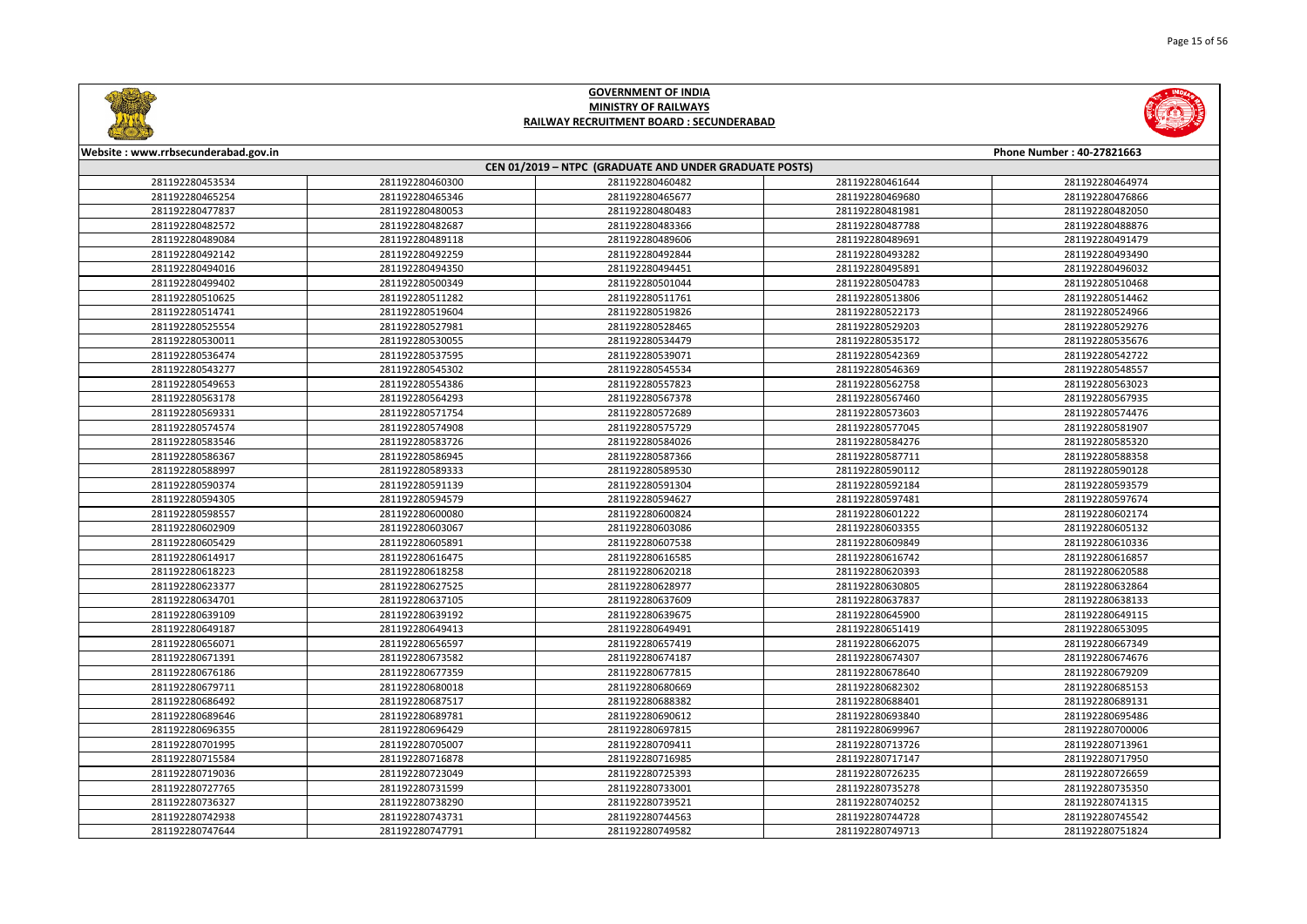



| Website: www.rrbsecunderabad.gov.in |                 |                                                        |                 | Phone Number: 40-27821663 |
|-------------------------------------|-----------------|--------------------------------------------------------|-----------------|---------------------------|
|                                     |                 | CEN 01/2019 - NTPC (GRADUATE AND UNDER GRADUATE POSTS) |                 |                           |
| 281192280753776                     | 281192280754274 | 281192280755179                                        | 281192280757964 | 281192280759350           |
| 281192280760037                     | 281192280760717 | 281192280761030                                        | 281192280761780 | 281192280761917           |
| 281192280764516                     | 281192280764582 | 281192280765043                                        | 281192280766705 | 281192280769757           |
| 281192280771685                     | 281192280772585 | 281192280774933                                        | 281192280775916 | 281192280777510           |
| 281192280781044                     | 281192280782938 | 281192280784889                                        | 281192280791125 | 281192280793182           |
| 281192280796354                     | 281192280798908 | 281192280802953                                        | 281192280805328 | 281192280807323           |
| 281192280808972                     | 281192280809237 | 281192280811276                                        | 281192280813938 | 281192280817409           |
| 281192280820122                     | 281192280820551 | 281192280821346                                        | 281192280827115 | 281192280830594           |
| 281192280833785                     | 281192280834279 | 281192280834985                                        | 281192280835592 | 281192280838491           |
| 281192280841697                     | 281192280847965 | 281192280848557                                        | 281192280849358 | 281192280849534           |
| 281192280849906                     | 281192280852846 | 281192280853437                                        | 281192280855802 | 281192280856676           |
| 281192290199171                     | 281192290582415 | 281192290622754                                        | 281192290630653 | 281192290730117           |
| 281192290813489                     | 281192300049968 | 281192300255642                                        | 281192300701077 | 281192300715972           |
| 281192300798761                     | 281192300812282 | 281192300824885                                        | 281192300831488 | 281192300836047           |
| 281192300854221                     | 281192300857568 | 281192300884579                                        | 281192300888845 | 281192300890055           |
| 281192300904920                     | 281192300906422 | 281192300909702                                        | 281192300909783 | 281192300919829           |
| 281192300924085                     | 281192300938104 | 281192300950601                                        | 281192300957186 | 281192300958897           |
| 281192300959348                     | 281192300966127 | 281192300985837                                        | 281192300997483 | 281192301002528           |
| 281192301003112                     | 281192301009469 | 281192301009917                                        | 281192301010501 | 281192301010601           |
| 281192301012119                     | 281192301018467 | 281192301020310                                        | 281192301021251 | 281192301023388           |
| 281192301032931                     | 281192301033686 | 281192301036699                                        | 281192301042163 | 281192301046877           |
| 281192301052743                     | 281192301055993 | 281192301056244                                        | 281192301057261 | 281192301059918           |
| 281192301061698                     | 281192310831370 | 281192310869808                                        | 281192310869901 | 281192311048232           |
| 281192311121608                     | 281192311124734 | 281193120768175                                        | 281193120768845 | 281193120768873           |
| 281193120769147                     | 281193120771493 | 281193120771971                                        | 281193120772544 | 281193120773514           |
| 281193120773650                     | 281193120774449 | 281193120774609                                        | 281193120775794 | 281193120776412           |
| 281193120778944                     | 281193120778951 | 281193120779453                                        | 281193120781244 | 281193120781278           |
| 281193120781302                     | 281193120781665 | 281193120782093                                        | 281193120786884 | 281193120787646           |
| 281193120787990                     | 281193120788109 | 281193120789162                                        | 281193120789603 | 281193120789837           |
| 281193120789898                     | 281193120790160 | 281193120795117                                        | 281193120796281 | 281193120796864           |
| 281193120797085                     | 281193120797191 | 281193120797411                                        | 281193120797968 | 281193120799414           |
| 281193120800444                     | 281193120803147 | 281193120804235                                        | 281193120805644 | 281193120806782           |
| 281193120807956                     | 281193120808234 | 281193120810352                                        | 281193120811741 | 281193120812998           |
| 281193120813330                     | 281193120815099 | 281193120815168                                        | 281193120815171 | 281193120815573           |
| 281193120816139                     | 281193120816319 | 281193120816901                                        | 281193120817449 | 281193120817752           |
| 281193120819049                     | 281193120820119 | 281193120822574                                        | 281193120823334 | 281193120824949           |
| 281193120826453                     | 281193120826534 | 281193120827353                                        | 281193120827415 | 281193120827679           |
| 281193120828158                     | 281193120830047 | 281193120830343                                        | 281193120834124 | 281193120836913           |
| 281193120837007                     | 281193120837015 | 281193120837046                                        | 281193120837056 | 281193120837099           |
| 281193120837101                     | 281193120838000 | 281193120841510                                        | 281193120841646 | 281193120842664           |
| 281193120842829                     | 281193120844197 | 281193120845165                                        | 281193120847622 | 281193120847680           |
| 281193120848187                     | 281193120852045 | 281193120852049                                        | 281193120852448 | 281193120852938           |
| 281193120853037                     | 281193120853515 | 281193120854801                                        | 281193120855499 | 281193120855710           |
| 281193120855934                     | 281193120856030 | 281193120856216                                        | 281193120856218 | 281193120858741           |
| 281193120859291                     | 281193120859581 | 281193120860014                                        | 281193120861111 | 281193120861544           |
| 281193120861650                     | 281193120862831 | 281193120863330                                        | 281193120864157 | 281193120864322           |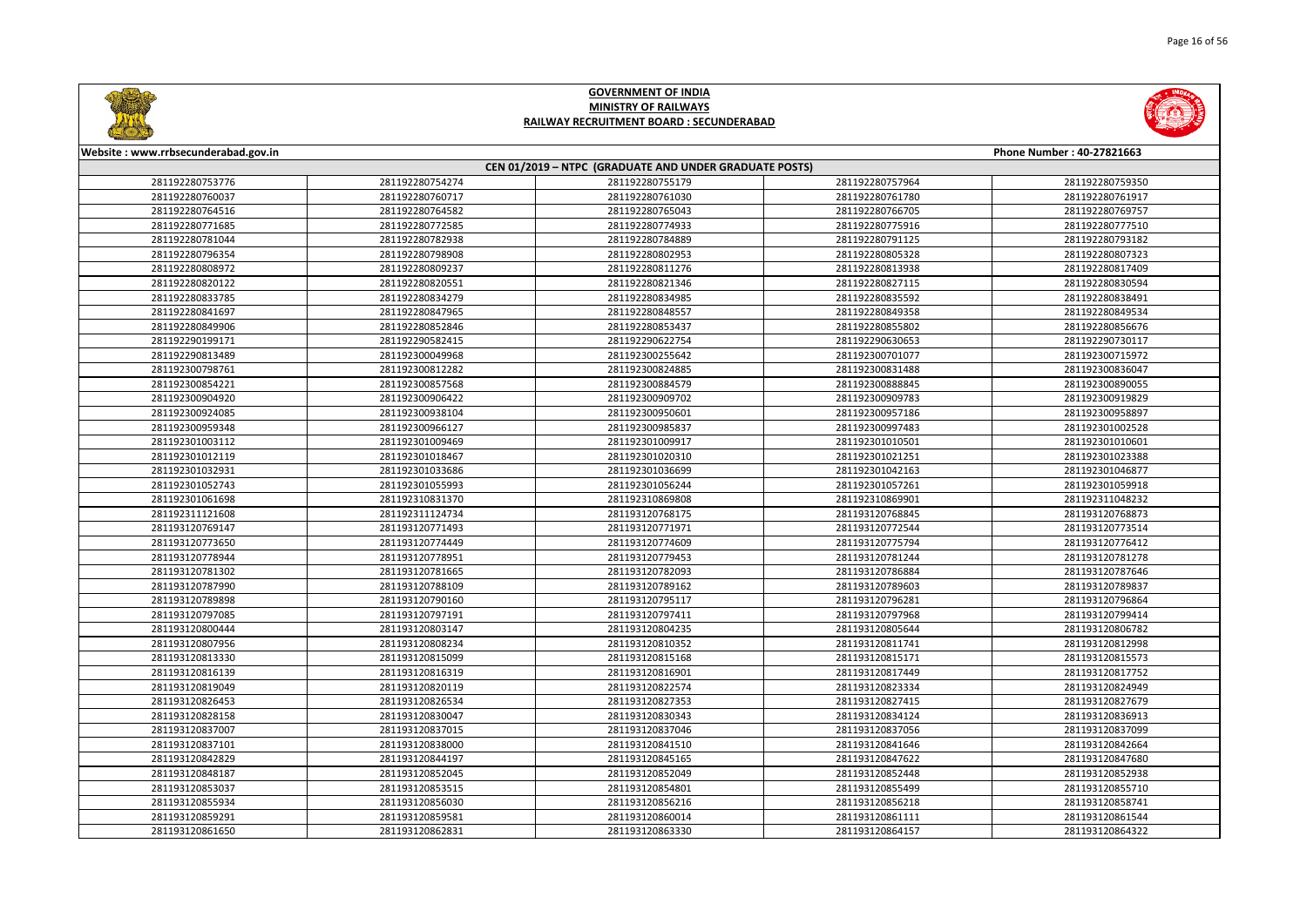



| Website: www.rrbsecunderabad.gov.in |                 |                                                        |                 | Phone Number: 40-27821663 |
|-------------------------------------|-----------------|--------------------------------------------------------|-----------------|---------------------------|
|                                     |                 | CEN 01/2019 - NTPC (GRADUATE AND UNDER GRADUATE POSTS) |                 |                           |
| 281193120865016                     | 281193120867572 | 281193120868891                                        | 281193120870012 | 281193120870291           |
| 281193120870333                     | 281193120871148 | 281193120872169                                        | 281193120872314 | 281193120872325           |
| 281193120872343                     | 281193120872365 | 281193120873691                                        | 281193120873693 | 281193120874133           |
| 281193120874515                     | 281193120874999 | 281193120875811                                        | 281193120875873 | 281193120875894           |
| 281193120876044                     | 281193120876204 | 281193120876787                                        | 281193120877342 | 281193120877689           |
| 281193120879843                     | 281193120880019 | 281193120880114                                        | 281193120880496 | 281193120882213           |
| 281193120883364                     | 281193120883366 | 281193120883466                                        | 281193120883484 | 281193120883555           |
| 281193120883646                     | 281193120883698 | 281193120884064                                        | 281193120886924 | 281193120887048           |
| 281193120887721                     | 281193120887724 | 281193120887915                                        | 281193120888588 | 281193120888929           |
| 281193120889496                     | 281193120889533 | 281193120889661                                        | 281193120890523 | 281193120890851           |
| 281193120893014                     | 281193120894194 | 281193120894517                                        | 281193120894525 | 281193120894555           |
| 281193120896409                     | 281193120896560 | 281193120897728                                        | 281193120898821 | 281193120899257           |
| 281193120899283                     | 281193120899722 | 281193120900298                                        | 281193120900446 | 281193120901142           |
| 281193120901741                     | 281193120902376 | 281193120902646                                        | 281193120903709 | 281193120904159           |
| 281193120904748                     | 281193120904752 | 281193120905265                                        | 281193120905616 | 281193120907306           |
| 281193120907547                     | 281193120908203 | 281193120908253                                        | 281193120908763 | 281193120909035           |
| 281193120909075                     | 281193120910053 | 281193120910852                                        | 281193120911022 | 281193120911478           |
| 281193120911519                     | 281193120911543 | 281193120912227                                        | 281193120912743 | 281193120912793           |
| 281193120912868                     | 281193120912879 | 281193120912884                                        | 281193120912885 | 281193120912888           |
| 281193120912915                     | 281193120913892 | 281193120914060                                        | 281193120915457 | 281193120915536           |
| 281193120915881                     | 281193120915997 | 281193120916686                                        | 281193120916982 | 281193120917230           |
| 281193120917972                     | 281193120919031 | 281193120919362                                        | 281193120919591 | 281193120920747           |
| 281193120921023                     | 281193120921037 | 281193120921389                                        | 281193120923372 | 281193120923731           |
| 281193120923883                     | 281193120923890 | 281193120924419                                        | 281193120925648 | 281193120925919           |
| 281193120926212                     | 281193120926311 | 281193120926771                                        | 281193120930516 | 281193120930561           |
| 281193120931735                     | 281193120932228 | 281193120932232                                        | 281193120932234 | 281193120932447           |
| 281193120932675                     | 281193120933175 | 281193120933299                                        | 281193120934182 | 281193120934379           |
| 281193120934784                     | 281193120934853 | 281193120934987                                        | 281193120935021 | 281193120936050           |
| 281193120936801                     | 281193120937529 | 281193120937897                                        | 281193120938575 | 281193120939396           |
| 281193120940525                     | 281193120942294 | 281193120942789                                        | 281193120943038 | 281193120944378           |
| 281193120944695                     | 281193120946328 | 281193120946406                                        | 281193120946431 | 281193120946890           |
| 281193120946903                     | 281193120949350 | 281193120951548                                        | 281193120951906 | 281193120952136           |
| 281193120952928                     | 281193120952938 | 281193120952973                                        | 281193120952982 | 281193120953070           |
| 281193120953239                     | 281193120954013 | 281193120954209                                        | 281193120954376 | 281193120954455           |
| 281193120955712                     | 281193120956779 | 281193120957288                                        | 281193120957857 | 281193120958681           |
| 281193120960074                     | 281193120960799 | 281193120960915                                        | 281193120961744 | 281193120963425           |
| 281193120964162                     | 281193120964263 | 281193120965178                                        | 281193120967203 | 281193120967282           |
| 281193120968113                     | 281193120969378 | 281193120969414                                        | 281193120969601 | 281193120970267           |
| 281193120970379                     | 281193120970608 | 281193120971018                                        | 281193120971671 | 281193120972856           |
| 281193120973663                     | 281193120974159 | 281193120974915                                        | 281193120977219 | 281193120977399           |
| 281193120977482                     | 281193120979488 | 281193120979845                                        | 281193120980543 | 281193120980544           |
| 281193120981521                     | 281193120982000 | 281193120982290                                        | 281193120982333 | 281193120982562           |
| 281193120982595                     | 281193120982918 | 281193120982928                                        | 281193120983520 | 281193120983679           |
| 281193120984999                     | 281193120985407 | 281193120985640                                        | 281193120985705 | 281193120988058           |
| 281193120988484                     | 281193120988674 | 281193120989479                                        | 281193120989559 | 281193120989566           |
| 281193120989916                     | 281193120989967 | 281193120989976                                        | 281193120989981 | 281193120990121           |
|                                     |                 |                                                        |                 |                           |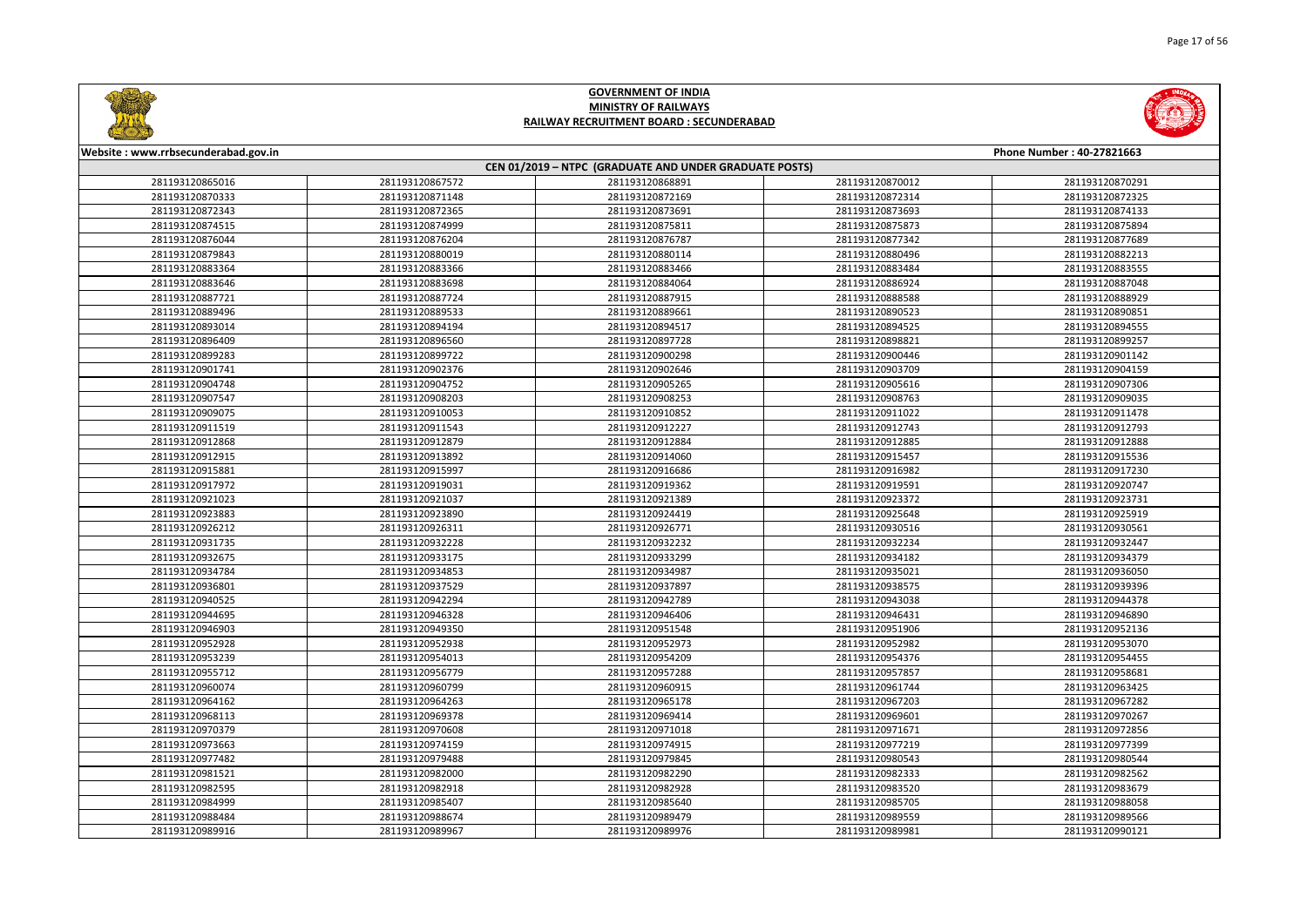



| Website: www.rrbsecunderabad.gov.in |                                    |                                                        |                                    | Phone Number: 40-27821663          |
|-------------------------------------|------------------------------------|--------------------------------------------------------|------------------------------------|------------------------------------|
|                                     |                                    | CEN 01/2019 - NTPC (GRADUATE AND UNDER GRADUATE POSTS) |                                    |                                    |
| 281193120990122                     | 281193120990230                    | 281193120990608                                        | 281193120991546                    | 281193120991707                    |
| 281193120991825                     | 281193120992760                    | 281193120994018                                        | 281193120994128                    | 281193120994665                    |
| 281193120995639                     | 281193120996101                    | 281193120996235                                        | 281193120996709                    | 281193120996859                    |
| 281193120997053                     | 281193120997082                    | 281193120997457                                        | 281193120997561                    | 281193120998200                    |
| 281193120998599                     | 281193120998773                    | 281193120999227                                        | 281193120999235                    | 281193120999305                    |
| 281193120999511                     | 281193120999512                    | 281193121000542                                        | 281193121000749                    | 281193121001570                    |
| 281193121001840                     | 281193121002334                    | 281193121004256                                        | 281193121004258                    | 281193121004620                    |
| 281193121004773                     | 281193121005051                    | 281193121005117                                        | 281193121005194                    | 281193121006325                    |
| 281193121009152                     | 281193121009811                    | 281193121012095                                        | 281193121012117                    | 281193121012608                    |
| 281193121012644                     | 281193121012674                    | 281193121013249                                        | 281193121013371                    | 281193121013567                    |
| 281193121016574                     | 281193121017353                    | 281193121017518                                        | 281193121017561                    | 281193121018062                    |
| 281193121018217                     | 281193121018911                    | 281193121019045                                        | 281193121019195                    | 281193121019809                    |
| 281193121021285                     | 281193121022749                    | 281193121023786                                        | 281193121024443                    | 281193121024707                    |
| 281193121024825                     | 281193121024858                    | 281193121025144                                        | 281193121025155                    | 281193121025161                    |
| 281193121025232                     | 281193121025257                    | 281193121025311                                        | 281193121025351                    | 281193121025763                    |
| 281193121025860                     | 281193121026498                    | 281193121026536                                        | 281193121026588                    | 281193121028072                    |
| 281193121028566                     | 281193121029801                    | 281193121030205                                        | 281193121030214                    | 281193121031351                    |
| 281193121032521                     | 281193121033407                    | 281193121034577                                        | 281193121034773                    | 281193121035012                    |
| 281193121036816                     | 281193121036885                    | 281193121036907                                        | 281193121037976                    | 281193121038384                    |
| 281193121039108                     | 281193121039167                    | 281193121041055                                        | 281193121046852                    | 281193121055664                    |
| 281193121056816                     | 281193121057913                    | 281193130492855                                        | 281193130493544                    | 281193130556205                    |
| 281193130619275                     | 281193130620650                    | 281193130627801                                        | 281193130637993                    | 281193130657664                    |
|                                     |                                    |                                                        |                                    |                                    |
| 281193130660640<br>281193130824986  | 281193130661933<br>281193130910565 | 281193130666540<br>281193130915294                     | 281193130769836<br>281193130963162 | 281193130819415<br>281193130981992 |
| 281193131011993                     | 281193131018597                    | 281193131036141                                        | 281193140556819                    | 281193141013767                    |
| 281193150529146                     | 281193150530603                    | 281193150547268                                        | 281193150570743                    | 281193150597511                    |
|                                     | 281193150612050                    | 281193150618558                                        | 281193150619059                    | 281193150621106                    |
| 281193150598291<br>281193150634052  | 281193150650474                    | 281193150708533                                        | 281193150713618                    | 281193150717636                    |
|                                     |                                    |                                                        |                                    |                                    |
| 281193150912964<br>281193160505635  | 281193150960551<br>281193160509062 | 281193150964227<br>281193160513029                     | 281193151025325<br>281193160599162 | 281193151030396<br>281193160632599 |
|                                     |                                    |                                                        |                                    |                                    |
| 281193160632964<br>281193160726036  | 281193160633170<br>281193160729382 | 281193160637335<br>281193160733602                     | 281193160639787<br>281193160738472 | 281193160659471<br>281193160758201 |
|                                     | 281193160796243                    |                                                        | 281193160830489                    | 281193160832731                    |
| 281193160794373<br>281193160833192  | 281193160857682                    | 281193160811691                                        | 281193160920506                    |                                    |
| 281193160937818                     |                                    | 281193160914897<br>281193160940091                     |                                    | 281193160923959<br>281193160958651 |
|                                     | 281193160938983                    |                                                        | 281193160954674<br>281193160980184 |                                    |
| 281193160970332<br>281193160997092  | 281193160973949<br>281193160998111 | 281193160978519<br>281193161014811                     | 281193161015908                    | 281193160993453<br>281193161016005 |
|                                     |                                    |                                                        |                                    |                                    |
| 281193161016393<br>281193161042037  | 281193161018344<br>281193161042115 | 281193161025734                                        | 281193161038339<br>281193161046154 | 281193161041581<br>281193161051776 |
|                                     |                                    | 281193161045553                                        |                                    |                                    |
| 281193170058171                     | 281193170062386                    | 281193170160498                                        | 281193170192725                    | 281193170486669                    |
| 281193170488558                     | 281193170518759                    | 281193170653388                                        | 281193170664471                    | 281193170710938                    |
| 281193170735222                     | 281193190481006                    | 281193190482224                                        | 281193190488124                    | 281193190488506                    |
| 281193190502022                     | 281193190502026                    | 281193190503976                                        | 281193190508303                    | 281193190509145                    |
| 281193190512748                     | 281193190512812                    | 281193190515294                                        | 281193190515809                    | 281193190518483                    |
| 281193190518656                     | 281193190521481                    | 281193190521589                                        | 281193190543167                    | 281193190543176                    |
| 281193190556629                     | 281193190559349                    | 281193190561167                                        | 281193190563080                    | 281193190580085                    |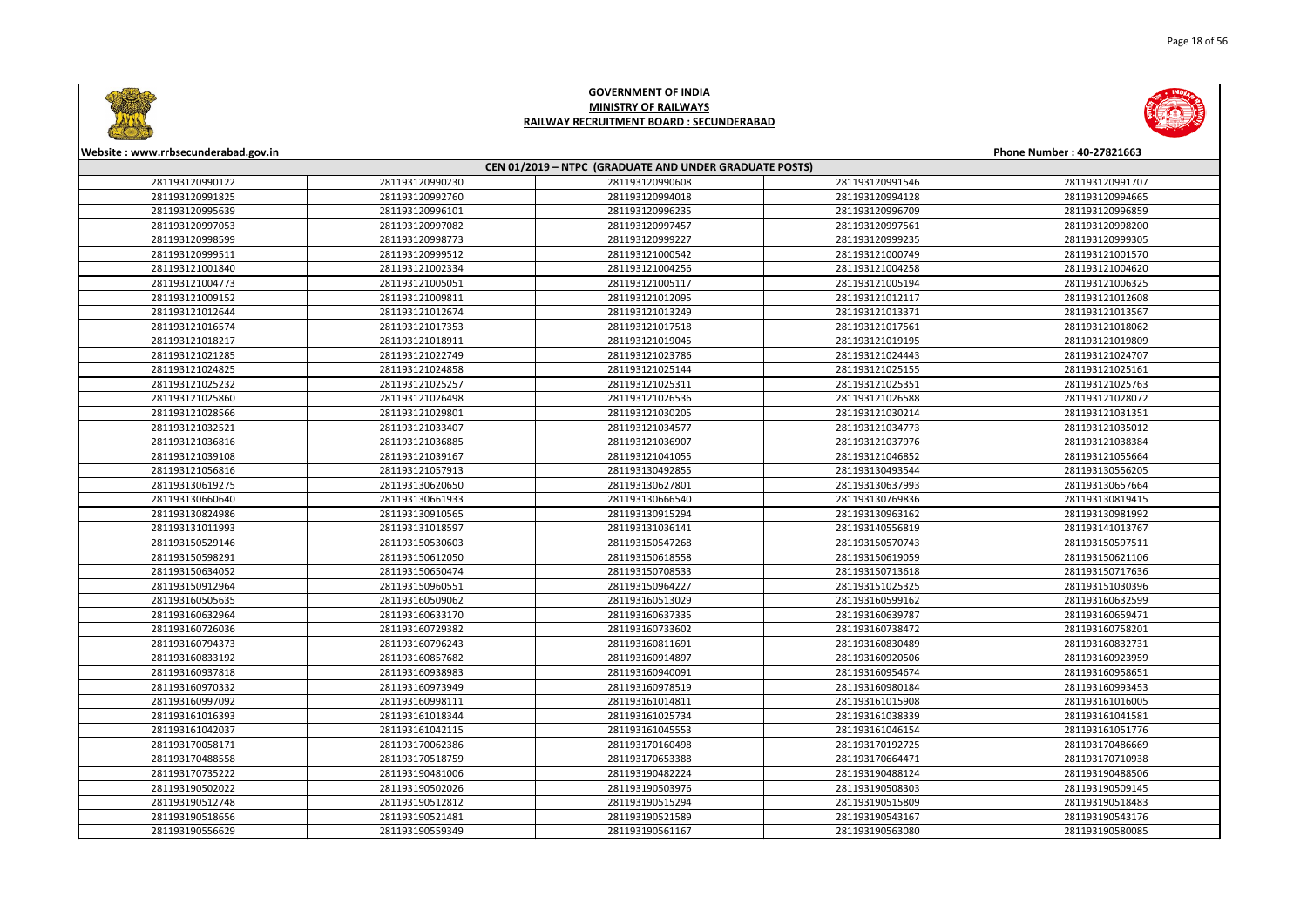



| Website: www.rrbsecunderabad.gov.in |                 |                                                        |                 | Phone Number: 40-27821663 |
|-------------------------------------|-----------------|--------------------------------------------------------|-----------------|---------------------------|
|                                     |                 | CEN 01/2019 - NTPC (GRADUATE AND UNDER GRADUATE POSTS) |                 |                           |
| 281193190585415                     | 281193190586501 | 281193190589081                                        | 281193190617319 | 281193190626755           |
| 281193190627789                     | 281193190634194 | 281193190634567                                        | 281193190639047 | 281193190643970           |
| 281193190652341                     | 281193190653344 | 281193190659766                                        | 281193190662643 | 281193190663736           |
| 281193190666913                     | 281193190673824 | 281193190686064                                        | 281193190689630 | 281193190703139           |
| 281193190708540                     | 281193190708933 | 281193190710847                                        | 281193190712752 | 281193190721934           |
| 281193190735224                     | 281193190746414 | 281193190753603                                        | 281193190764540 | 281193220495017           |
| 281193220530542                     | 281193220614816 | 281193220645674                                        | 281193220664310 | 281193220701749           |
| 281193231000746                     | 281193240512084 | 281193240512782                                        | 281193240513069 | 281193240519699           |
| 281193240532801                     | 281193240551097 | 281193240556266                                        | 281193240604493 | 281193240611269           |
| 281193240661538                     | 281193240667163 | 281193240668318                                        | 281193240683373 | 281193250481099           |
| 281193250765795                     | 281193260481058 | 281193260481088                                        | 281193260489929 | 281193260490005           |
| 281193260490010                     | 281193260496663 | 281193260497286                                        | 281193260503210 | 281193260505586           |
| 281193260517599                     | 281193260518584 | 281193260518651                                        | 281193260521478 | 281193260529075           |
| 281193260544215                     | 281193260563079 | 281193260563087                                        | 281193260566867 | 281193260568094           |
| 281193260579483                     | 281193260585197 | 281193260590548                                        | 281193260598502 | 281193260613855           |
| 281193260617812                     | 281193260618497 | 281193260622859                                        | 281193260629461 | 281193260630401           |
| 281193260632157                     | 281193260633464 | 281193260640282                                        | 281193260642967 | 281193260653213           |
| 281193260669004                     | 281193260677486 | 281193260682238                                        | 281193260686607 | 281193260694801           |
| 281193260695305                     | 281193260695564 | 281193260695940                                        | 281193260701242 | 281193260708530           |
| 281193260710762                     | 281193260713994 | 281193260715877                                        | 281193260735262 | 281193260764767           |
| 281193260766709                     | 281193260766740 | 281193270603059                                        | 281193270796587 | 281193270814834           |
| 281193270844241                     | 281193270946421 | 281193270948249                                        | 281193270954271 | 281193270977836           |
| 281193271004988                     | 281193280000583 | 281193280003922                                        | 281193280004760 | 281193280004841           |
| 281193280005951                     | 281193280006883 | 281193280007623                                        | 281193280008946 | 281193280010483           |
| 281193280011903                     | 281193280013302 | 281193280014236                                        | 281193280018566 | 281193280020079           |
| 281193280022135                     | 281193280022407 | 281193280023081                                        | 281193280024606 | 281193280026282           |
| 281193280026536                     | 281193280027365 | 281193280027647                                        | 281193280027921 | 281193280030776           |
| 281193280031526                     | 281193280032497 | 281193280034255                                        | 281193280034887 | 281193280034946           |
| 281193280035430                     | 281193280037037 | 281193280037122                                        | 281193280038017 | 281193280038196           |
| 281193280038577                     | 281193280039341 | 281193280039430                                        | 281193280040868 | 281193280041545           |
| 281193280041968                     | 281193280042161 | 281193280043283                                        | 281193280044123 | 281193280044293           |
| 281193280046397                     | 281193280046760 | 281193280047115                                        | 281193280047800 | 281193280047832           |
| 281193280049020                     | 281193280049151 | 281193280049239                                        | 281193280049319 | 281193280049666           |
| 281193280050835                     | 281193280052321 | 281193280052340                                        | 281193280053543 | 281193280062419           |
| 281193280066529                     | 281193280067162 | 281193280068192                                        | 281193280068927 | 281193280070078           |
| 281193280070373                     | 281193280070382 | 281193280073901                                        | 281193280074944 | 281193280075166           |
| 281193280077224                     | 281193280078126 | 281193280081219                                        | 281193280083870 | 281193280084408           |
| 281193280087797                     | 281193280088515 | 281193280091375                                        | 281193280092488 | 281193280092904           |
| 281193280093863                     | 281193280094768 | 281193280094816                                        | 281193280096125 | 281193280098672           |
| 281193280099132                     | 281193280100396 | 281193280109816                                        | 281193280110448 | 281193280112842           |
| 281193280112880                     | 281193280114637 | 281193280115130                                        | 281193280115636 | 281193280118139           |
| 281193280119406                     | 281193280120847 | 281193280121845                                        | 281193280122862 | 281193280122881           |
| 281193280123425                     | 281193280125696 | 281193280126350                                        | 281193280127676 | 281193280129111           |
| 281193280129847                     | 281193280130444 | 281193280136698                                        | 281193280137230 | 281193280139758           |
| 281193280140301                     | 281193280141598 | 281193280142538                                        | 281193280143286 | 281193280143998           |
| 281193280145211                     | 281193280146017 | 281193280148015                                        | 281193280148329 | 281193280148624           |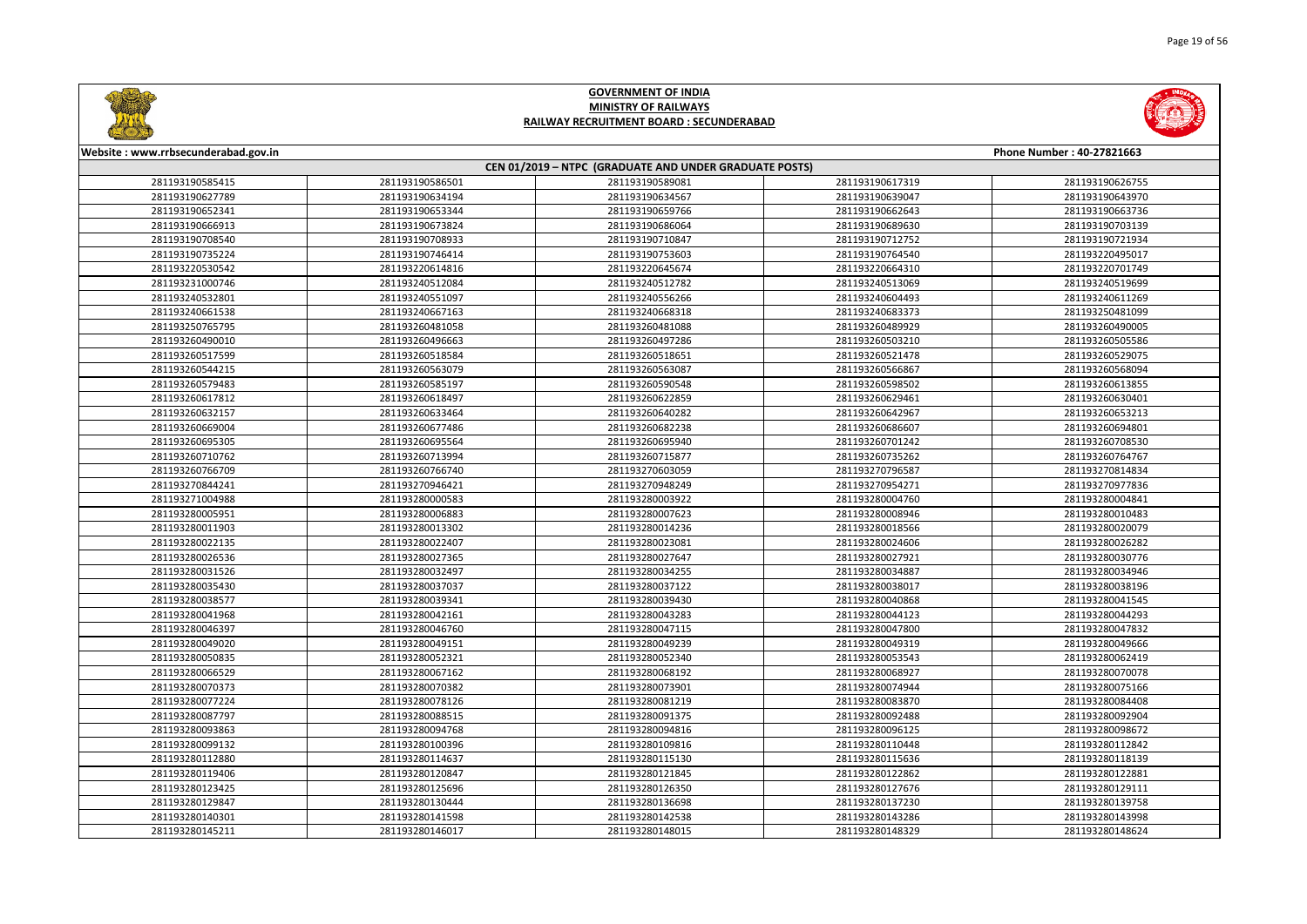



| Website: www.rrbsecunderabad.gov.in |                 |                                                        |                 | Phone Number: 40-27821663 |
|-------------------------------------|-----------------|--------------------------------------------------------|-----------------|---------------------------|
|                                     |                 | CEN 01/2019 - NTPC (GRADUATE AND UNDER GRADUATE POSTS) |                 |                           |
| 281193280149153                     | 281193280149352 | 281193280149606                                        | 281193280150765 | 281193280151460           |
| 281193280152065                     | 281193280152589 | 281193280158375                                        | 281193280158859 | 281193280160701           |
| 281193280161714                     | 281193280163134 | 281193280164520                                        | 281193280165246 | 281193280165476           |
| 281193280166695                     | 281193280166741 | 281193280167038                                        | 281193280167335 | 281193280168790           |
| 281193280169630                     | 281193280170064 | 281193280171856                                        | 281193280172893 | 281193280173096           |
| 281193280173506                     | 281193280173995 | 281193280174040                                        | 281193280178095 | 281193280179385           |
| 281193280179852                     | 281193280181007 | 281193280182442                                        | 281193280182860 | 281193280185268           |
| 281193280185420                     | 281193280185595 | 281193280186336                                        | 281193280189060 | 281193280189458           |
| 281193280189627                     | 281193280190305 | 281193280190844                                        | 281193280192360 | 281193280193295           |
| 281193280230207                     | 281193280299697 | 281193280309096                                        | 281193280309626 | 281193280309721           |
| 281193280309849                     | 281193280310414 | 281193280310641                                        | 281193280310826 | 281193280313518           |
| 281193280313710                     | 281193280314256 | 281193280316778                                        | 281193280317109 | 281193280317515           |
| 281193280317667                     | 281193280318565 | 281193280318742                                        | 281193280320618 | 281193280321498           |
| 281193280323323                     | 281193280324127 | 281193280326542                                        | 281193280327377 | 281193280332653           |
| 281193280333632                     | 281193280333961 | 281193280334960                                        | 281193280336074 | 281193280337481           |
| 281193280338379                     | 281193280345309 | 281193280347707                                        | 281193280348614 | 281193280348822           |
| 281193280349559                     | 281193280349651 | 281193280352644                                        | 281193280354984 | 281193280355609           |
| 281193280357427                     | 281193280357596 | 281193280357736                                        | 281193280359258 | 281193280361690           |
| 281193280362118                     | 281193280362662 | 281193280362813                                        | 281193280363311 | 281193280367141           |
| 281193280367859                     | 281193280368023 | 281193280369215                                        | 281193280369611 | 281193280370361           |
| 281193280370935                     | 281193280371126 | 281193280371568                                        | 281193280371627 | 281193280372438           |
| 281193280373465                     | 281193280374017 | 281193280374536                                        | 281193280374572 | 281193280374832           |
| 281193280375264                     | 281193280375438 | 281193280375441                                        | 281193280376779 | 281193280377052           |
| 281193280377214                     | 281193280377638 | 281193280379607                                        | 281193280379734 | 281193280380584           |
| 281193280382095                     | 281193280382636 | 281193280383747                                        | 281193280384212 | 281193280386669           |
| 281193280387256                     | 281193280387732 | 281193280387853                                        | 281193280388391 | 281193280388830           |
| 281193280391306                     | 281193280392695 | 281193280393778                                        | 281193280393894 | 281193280394743           |
| 281193280394863                     | 281193280396027 | 281193280397304                                        | 281193280397328 | 281193280401349           |
| 281193280402414                     | 281193280403564 | 281193280404057                                        | 281193280404187 | 281193280404655           |
| 281193280407654                     | 281193280408129 | 281193280411993                                        | 281193280415400 | 281193280418191           |
| 281193280421768                     | 281193280422229 | 281193280430996                                        | 281193280431239 | 281193280431640           |
| 281193280432001                     | 281193280432131 | 281193280432478                                        | 281193280436500 | 281193280437369           |
| 281193280438513                     | 281193280438552 | 281193280440073                                        | 281193280442096 | 281193280449875           |
| 281193280453725                     | 281193280458824 | 281193280460506                                        | 281193280462483 | 281193280464964           |
| 281193280469483                     | 281193280470776 | 281193280472304                                        | 281193280476173 | 281193280476589           |
| 281193280477181                     | 281193280478525 | 281193280478737                                        | 281193280480563 | 281193280484674           |
| 281193280493232                     | 281193280500777 | 281193280502384                                        | 281193280502967 | 281193280503079           |
| 281193280504898                     | 281193280508008 | 281193280510200                                        | 281193280514078 | 281193280514398           |
| 281193280515636                     | 281193280521534 | 281193280521974                                        | 281193280523191 | 281193280525901           |
| 281193280538601                     | 281193280543571 | 281193280547301                                        | 281193280547853 | 281193280562376           |
| 281193280564166                     | 281193280568915 | 281193280570288                                        | 281193280579497 | 281193280580276           |
| 281193280581575                     | 281193280582192 | 281193280588815                                        | 281193280588907 | 281193280593890           |
| 281193280594233                     | 281193280600129 | 281193280602652                                        | 281193280605069 | 281193280608226           |
| 281193280609567                     | 281193280616183 | 281193280623043                                        | 281193280624019 | 281193280626524           |
| 281193280626847                     | 281193280629932 | 281193280634664                                        | 281193280634676 | 281193280635220           |
| 281193280639804                     | 281193280643781 | 281193280651203                                        | 281193280652986 | 281193280653000           |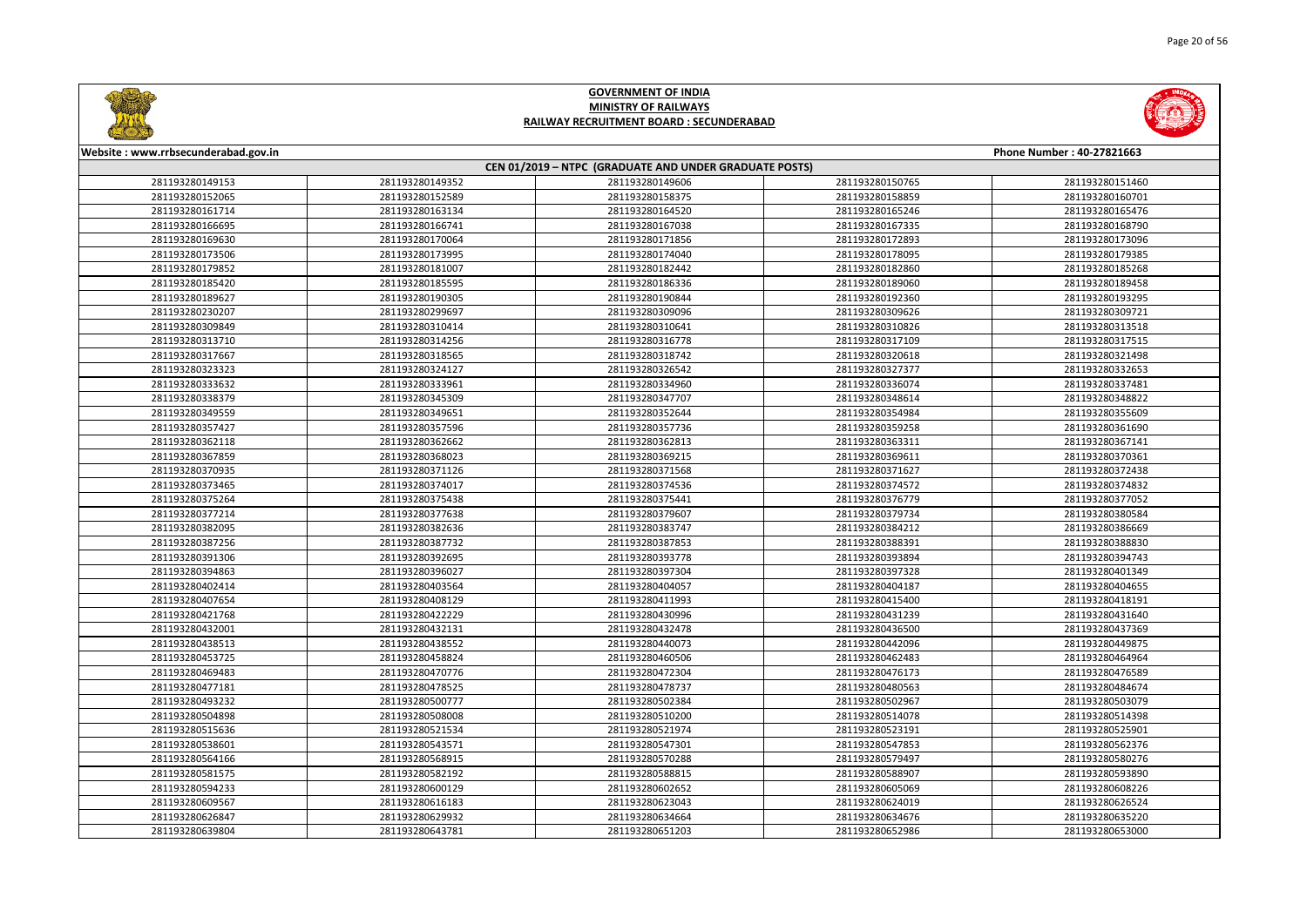



| Website: www.rrbsecunderabad.gov.in<br>Phone Number: 40-27821663 |                 |                                                        |                 |                 |
|------------------------------------------------------------------|-----------------|--------------------------------------------------------|-----------------|-----------------|
|                                                                  |                 | CEN 01/2019 - NTPC (GRADUATE AND UNDER GRADUATE POSTS) |                 |                 |
| 281193280655230                                                  | 281193280656117 | 281193280659725                                        | 281193280660925 | 281193280662630 |
| 281193280666564                                                  | 281193280673295 | 281193280677168                                        | 281193280679592 | 281193280681941 |
| 281193280685661                                                  | 281193280685684 | 281193280686203                                        | 281193280689552 | 281193280693116 |
| 281193280693916                                                  | 281193280696696 | 281193280710530                                        | 281193280711159 | 281193280711593 |
| 281193280722691                                                  | 281193280723113 | 281193280723996                                        | 281193280728380 | 281193280729345 |
| 281193280731721                                                  | 281193280739348 | 281193280740959                                        | 281193280743841 | 281193280746366 |
| 281193280748333                                                  | 281193280751743 | 281193280753663                                        | 281193280756104 | 281193280758024 |
| 281193280758114                                                  | 281193280759834 | 281193280764313                                        | 281193280764721 | 281193280766370 |
| 281193280789113                                                  | 281193280814137 | 281193280855195                                        | 281193300054806 | 281193300059614 |
| 281193300235501                                                  | 281193300393899 | 281193300495800                                        | 281193300556297 | 281193300589898 |
| 281193300663821                                                  | 281193300666542 | 281193300723385                                        | 281193300747363 | 281193300756254 |
| 281193300761287                                                  | 281193300764302 | 281193310629617                                        | 281193310734507 | 281194120767778 |
| 281194120767881                                                  | 281194120768422 | 281194120768580                                        | 281194120769316 | 281194120769452 |
| 281194120770257                                                  | 281194120771939 | 281194120772137                                        | 281194120773120 | 281194120773221 |
| 281194120773903                                                  | 281194120775430 | 281194120775945                                        | 281194120777396 | 281194120777425 |
| 281194120777982                                                  | 281194120778098 | 281194120778154                                        | 281194120778516 | 281194120778624 |
| 281194120779330                                                  | 281194120780042 | 281194120780353                                        | 281194120780580 | 281194120781697 |
| 281194120781819                                                  | 281194120782805 | 281194120783810                                        | 281194120784104 | 281194120785042 |
| 281194120786920                                                  | 281194120787105 | 281194120787118                                        | 281194120787325 | 281194120787570 |
| 281194120787641                                                  | 281194120788750 | 281194120788966                                        | 281194120788996 | 281194120789362 |
| 281194120790371                                                  | 281194120790400 | 281194120790511                                        | 281194120791049 | 281194120791648 |
| 281194120791960                                                  | 281194120792276 | 281194120792561                                        | 281194120793326 | 281194120794152 |
| 281194120794328                                                  | 281194120794334 | 281194120794695                                        | 281194120794751 | 281194120794952 |
| 281194120795115                                                  | 281194120795169 | 281194120795583                                        | 281194120795942 | 281194120796259 |
| 281194120796446                                                  | 281194120796876 | 281194120797363                                        | 281194120797451 | 281194120798390 |
| 281194120798501                                                  | 281194120798509 | 281194120798582                                        | 281194120798731 | 281194120799901 |
| 281194120800337                                                  | 281194120801549 | 281194120801687                                        | 281194120801852 | 281194120802497 |
| 281194120802747                                                  | 281194120803846 | 281194120803873                                        | 281194120805257 | 281194120805700 |
| 281194120806150                                                  | 281194120806263 | 281194120806427                                        | 281194120806695 | 281194120807823 |
| 281194120807854                                                  | 281194120808049 | 281194120808180                                        | 281194120809207 | 281194120810831 |
| 281194120810848                                                  | 281194120812826 | 281194120814663                                        | 281194120815877 | 281194120816072 |
| 281194120816538                                                  | 281194120817542 | 281194120818547                                        | 281194120819288 | 281194120819808 |
| 281194120820019                                                  | 281194120820120 | 281194120820455                                        | 281194120820907 | 281194120820962 |
| 281194120821506                                                  | 281194120822299 | 281194120823035                                        | 281194120823654 | 281194120825016 |
| 281194120825276                                                  | 281194120825784 | 281194120825875                                        | 281194120827142 | 281194120827477 |
| 281194120827574                                                  | 281194120827622 | 281194120827677                                        | 281194120828287 | 281194120829129 |
| 281194120829147                                                  | 281194120829709 | 281194120829733                                        | 281194120830120 | 281194120830820 |
| 281194120831602                                                  | 281194120832325 | 281194120832841                                        | 281194120832928 | 281194120833776 |
| 281194120833975                                                  | 281194120835272 | 281194120835315                                        | 281194120837896 | 281194120839089 |
| 281194120839311                                                  | 281194120839892 | 281194120841324                                        | 281194120842037 | 281194120844075 |
| 281194120844954                                                  | 281194120845079 | 281194120845440                                        | 281194120845621 | 281194120845780 |
| 281194120846390                                                  | 281194120846935 | 281194120848700                                        | 281194120849185 | 281194120849244 |
| 281194120851050                                                  | 281194120851235 | 281194120851944                                        | 281194120852973 | 281194120853177 |
| 281194120853546                                                  | 281194120855584 | 281194120856031                                        | 281194120856271 | 281194120856307 |
| 281194120856870                                                  | 281194120857612 | 281194120857672                                        | 281194120859113 | 281194120859198 |
| 281194120859717                                                  | 281194120860677 | 281194120860935                                        | 281194120861327 | 281194120861896 |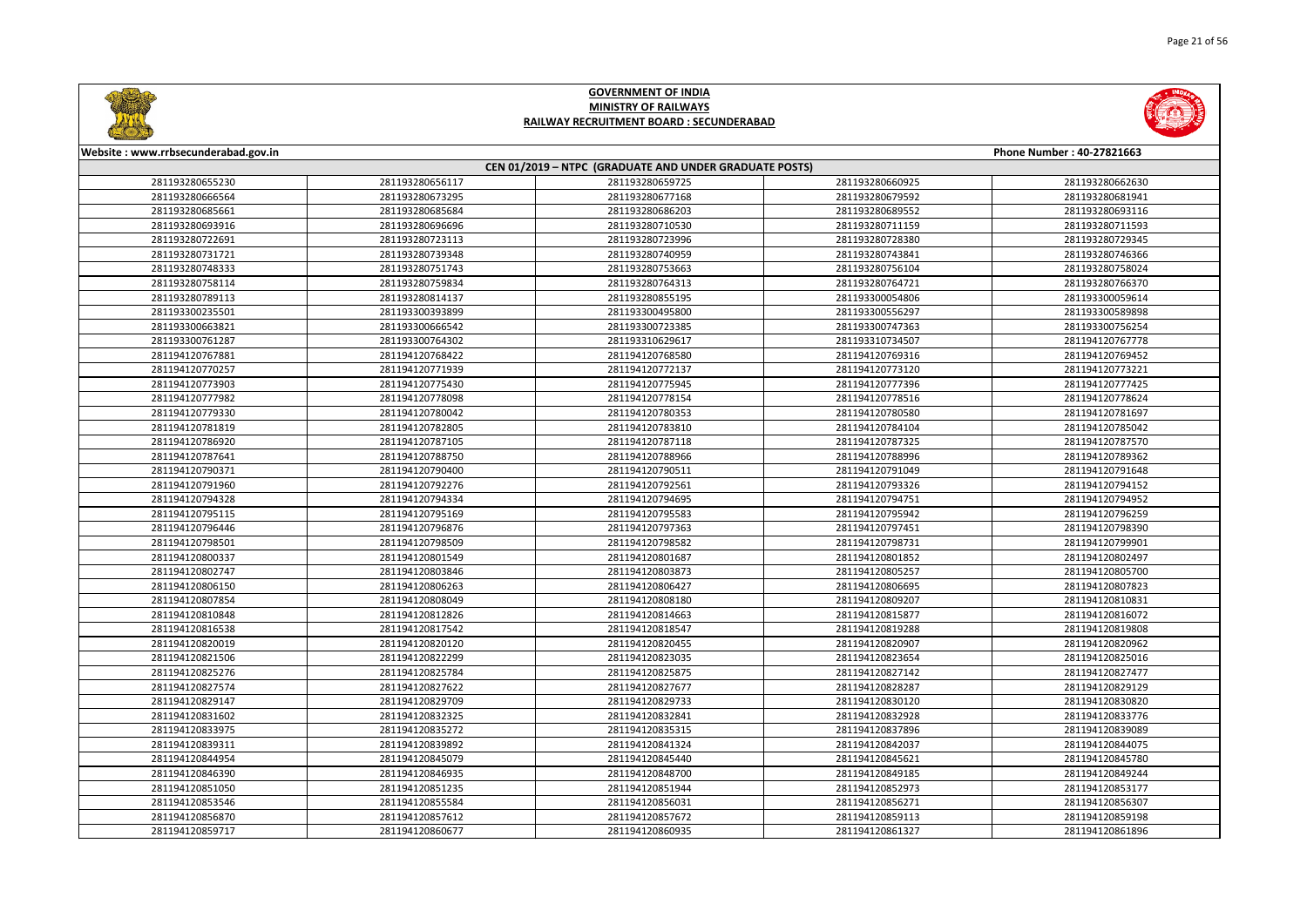



| Website: www.rrbsecunderabad.gov.in<br>Phone Number: 40-27821663 |                 |                                                        |                 |                 |
|------------------------------------------------------------------|-----------------|--------------------------------------------------------|-----------------|-----------------|
|                                                                  |                 | CEN 01/2019 - NTPC (GRADUATE AND UNDER GRADUATE POSTS) |                 |                 |
| 281194120862669                                                  | 281194120863534 | 281194120864221                                        | 281194120864330 | 281194120864704 |
| 281194120865360                                                  | 281194120865507 | 281194120866380                                        | 281194120866946 | 281194120868218 |
| 281194120868305                                                  | 281194120869389 | 281194120871866                                        | 281194120872193 | 281194120872505 |
| 281194120872986                                                  | 281194120872997 | 281194120874009                                        | 281194120874035 | 281194120874040 |
| 281194120874671                                                  | 281194120874701 | 281194120874857                                        | 281194120874991 | 281194120875456 |
| 281194120876876                                                  | 281194120878040 | 281194120878171                                        | 281194120878934 | 281194120879115 |
| 281194120880074                                                  | 281194120880215 | 281194120880573                                        | 281194120880651 | 281194120881481 |
| 281194120881508                                                  | 281194120881541 | 281194120881572                                        | 281194120881589 | 281194120881763 |
| 281194120882402                                                  | 281194120882569 | 281194120882987                                        | 281194120884302 | 281194120884381 |
| 281194120884450                                                  | 281194120884604 | 281194120884641                                        | 281194120884654 | 281194120886897 |
| 281194120887079                                                  | 281194120887167 | 281194120887250                                        | 281194120887332 | 281194120887371 |
| 281194120888175                                                  | 281194120888763 | 281194120889200                                        | 281194120890269 | 281194120890679 |
| 281194120891515                                                  | 281194120891753 | 281194120892083                                        | 281194120893223 | 281194120894205 |
| 281194120894326                                                  | 281194120894756 | 281194120895442                                        | 281194120895539 | 281194120898416 |
| 281194120898440                                                  | 281194120898860 | 281194120899227                                        | 281194120899292 | 281194120899468 |
| 281194120899533                                                  | 281194120899663 | 281194120900188                                        | 281194120900994 | 281194120901471 |
| 281194120901554                                                  | 281194120902063 | 281194120902247                                        | 281194120902306 | 281194120902472 |
| 281194120902489                                                  | 281194120902736 | 281194120902740                                        | 281194120902788 | 281194120903049 |
| 281194120903238                                                  | 281194120903330 | 281194120903358                                        | 281194120903866 | 281194120903938 |
| 281194120905183                                                  | 281194120905565 | 281194120905897                                        | 281194120906479 | 281194120906540 |
| 281194120906609                                                  | 281194120906748 | 281194120906825                                        | 281194120907323 | 281194120907603 |
| 281194120908366                                                  | 281194120908480 | 281194120908770                                        | 281194120908927 | 281194120909046 |
| 281194120909752                                                  | 281194120909879 | 281194120909885                                        | 281194120910283 | 281194120910312 |
| 281194120911808                                                  | 281194120912192 | 281194120912237                                        | 281194120912770 | 281194120913324 |
| 281194120913649                                                  | 281194120913664 | 281194120914010                                        | 281194120914265 | 281194120914404 |
| 281194120914407                                                  | 281194120914600 | 281194120914625                                        | 281194120915098 | 281194120916591 |
| 281194120916629                                                  | 281194120916921 | 281194120917344                                        | 281194120917490 | 281194120917500 |
| 281194120917700                                                  | 281194120917763 | 281194120917882                                        | 281194120918066 | 281194120918532 |
| 281194120918666                                                  | 281194120918715 | 281194120919828                                        | 281194120919972 | 281194120920002 |
| 281194120920460                                                  | 281194120920721 | 281194120921021                                        | 281194120921486 | 281194120921709 |
| 281194120921743                                                  | 281194120921944 | 281194120922963                                        | 281194120923074 | 281194120923179 |
| 281194120924417                                                  | 281194120924429 | 281194120925192                                        | 281194120925740 | 281194120925747 |
| 281194120925818                                                  | 281194120926489 | 281194120927201                                        | 281194120927342 | 281194120927816 |
| 281194120928606                                                  | 281194120928912 | 281194120930618                                        | 281194120931165 | 281194120933412 |
| 281194120933462                                                  | 281194120933721 | 281194120935190                                        | 281194120935498 | 281194120935661 |
| 281194120935679                                                  | 281194120936042 | 281194120936711                                        | 281194120936783 | 281194120937694 |
| 281194120937921                                                  | 281194120938476 | 281194120938753                                        | 281194120938796 | 281194120939873 |
| 281194120940425                                                  | 281194120942491 | 281194120943562                                        | 281194120944206 | 281194120944886 |
| 281194120945079                                                  | 281194120945437 | 281194120946114                                        | 281194120946512 | 281194120946682 |
| 281194120946817                                                  | 281194120948634 | 281194120948873                                        | 281194120949215 | 281194120951035 |
| 281194120951342                                                  | 281194120951453 | 281194120951468                                        | 281194120951853 | 281194120952012 |
| 281194120952267                                                  | 281194120952269 | 281194120952617                                        | 281194120953293 | 281194120953629 |
| 281194120953648                                                  | 281194120953776 | 281194120954222                                        | 281194120954922 | 281194120954928 |
| 281194120955227                                                  | 281194120956002 | 281194120956407                                        | 281194120957332 | 281194120957587 |
| 281194120957740                                                  | 281194120958083 | 281194120959384                                        | 281194120960367 | 281194120960559 |
| 281194120961099                                                  | 281194120962382 | 281194120962588                                        | 281194120962838 | 281194120964043 |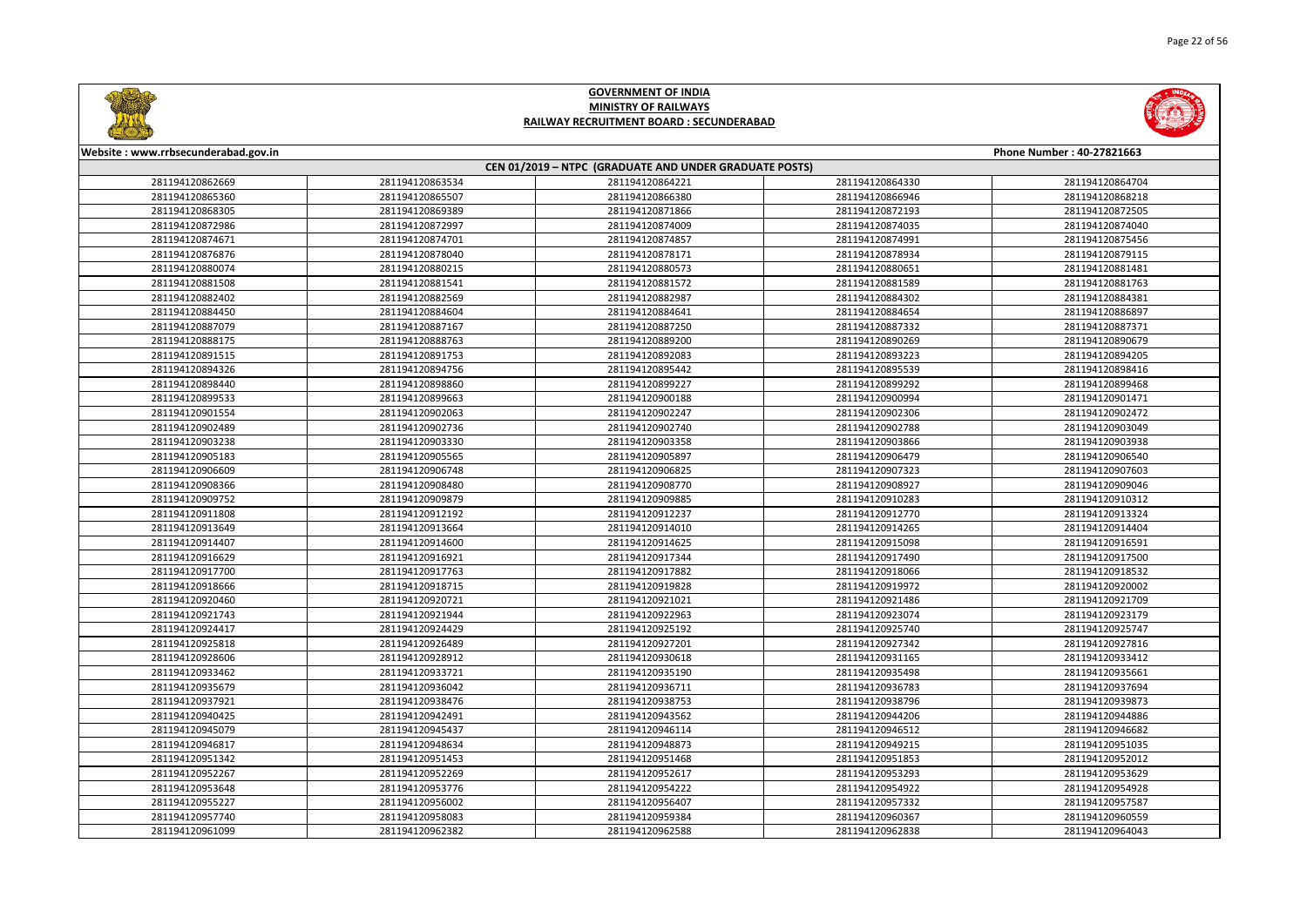



| Website: www.rrbsecunderabad.gov.in |                 |                                                        |                 | Phone Number: 40-27821663 |
|-------------------------------------|-----------------|--------------------------------------------------------|-----------------|---------------------------|
|                                     |                 | CEN 01/2019 - NTPC (GRADUATE AND UNDER GRADUATE POSTS) |                 |                           |
| 281194120964859                     | 281194120965537 | 281194120965690                                        | 281194120966017 | 281194120966179           |
| 281194120966631                     | 281194120967601 | 281194120967875                                        | 281194120968605 | 281194120969295           |
| 281194120969626                     | 281194120969673 | 281194120970248                                        | 281194120970302 | 281194120970592           |
| 281194120971216                     | 281194120972254 | 281194120972427                                        | 281194120972818 | 281194120972820           |
| 281194120976242                     | 281194120977167 | 281194120977818                                        | 281194120977866 | 281194120978166           |
| 281194120978387                     | 281194120978906 | 281194120979183                                        | 281194120979649 | 281194120979937           |
| 281194120980161                     | 281194120981415 | 281194120981639                                        | 281194120981856 | 281194120981912           |
| 281194120982808                     | 281194120982838 | 281194120982883                                        | 281194120982950 | 281194120983181           |
| 281194120983293                     | 281194120983835 | 281194120983967                                        | 281194120984981 | 281194120985910           |
| 281194120986250                     | 281194120986665 | 281194120987136                                        | 281194120987575 | 281194120987613           |
| 281194120988439                     | 281194120988877 | 281194120990876                                        | 281194120990901 | 281194120990945           |
| 281194120991469                     | 281194120991471 | 281194120991894                                        | 281194120991995 | 281194120993690           |
| 281194120994374                     | 281194120994580 | 281194120995519                                        | 281194120995765 | 281194120995844           |
| 281194120995863                     | 281194120996443 | 281194120997234                                        | 281194120997239 | 281194120997528           |
| 281194120997748                     | 281194120997970 | 281194120998221                                        | 281194120999096 | 281194120999533           |
| 281194120999536                     | 281194120999883 | 281194120999970                                        | 281194121000902 | 281194121001582           |
| 281194121002513                     | 281194121002775 | 281194121003386                                        | 281194121003701 | 281194121004326           |
| 281194121004374                     | 281194121006222 | 281194121008661                                        | 281194121009506 | 281194121010810           |
| 281194121010837                     | 281194121011120 | 281194121011301                                        | 281194121011613 | 281194121011660           |
| 281194121012115                     | 281194121012299 | 281194121012667                                        | 281194121012870 | 281194121012908           |
| 281194121013858                     | 281194121014625 | 281194121015492                                        | 281194121016446 | 281194121016463           |
| 281194121017322                     | 281194121017356 | 281194121018254                                        | 281194121018701 | 281194121018889           |
| 281194121019161                     | 281194121019369 | 281194121020551                                        | 281194121021379 | 281194121021864           |
| 281194121021974                     | 281194121022020 | 281194121022176                                        | 281194121022845 | 281194121023146           |
| 281194121024102                     | 281194121024667 | 281194121026382                                        | 281194121026744 | 281194121027983           |
| 281194121028286                     | 281194121028630 | 281194121028693                                        | 281194121029337 | 281194121029457           |
| 281194121029664                     | 281194121030109 | 281194121031174                                        | 281194121032986 | 281194121032992           |
| 281194121033957                     | 281194121034456 | 281194121034625                                        | 281194121034957 | 281194121035519           |
| 281194121035533                     | 281194121037397 | 281194121039422                                        | 281194121041035 | 281194121043648           |
| 281194121046384                     | 281194121046809 | 281194121047781                                        | 281194121049020 | 281194121049852           |
| 281194121051048                     | 281194121051123 | 281194121051609                                        | 281194121053041 | 281194121053219           |
| 281194121053551                     | 281194121054150 | 281194121054523                                        | 281194121057497 | 281194121057581           |
| 281194121057987                     | 281194121059589 | 281194121061818                                        | 281194121062014 | 281194121063429           |
| 281194121070929                     | 281194121083543 | 281194121112160                                        | 281194130767871 | 281194130769097           |
| 281194130769149                     | 281194130770313 | 281194130771472                                        | 281194130771780 | 281194130771788           |
| 281194130771797                     | 281194130772625 | 281194130773156                                        | 281194130774798 | 281194130775579           |
| 281194130775904                     | 281194130776722 | 281194130777151                                        | 281194130777634 | 281194130778177           |
| 281194130779317                     | 281194130779454 | 281194130779547                                        | 281194130780583 | 281194130781837           |
| 281194130781839                     | 281194130783157 | 281194130783420                                        | 281194130784583 | 281194130784794           |
| 281194130786763                     | 281194130786879 | 281194130787755                                        | 281194130788255 | 281194130788339           |
| 281194130788439                     | 281194130788702 | 281194130788951                                        | 281194130790571 | 281194130790780           |
| 281194130791289                     | 281194130791813 | 281194130792313                                        | 281194130793489 | 281194130793826           |
| 281194130794232                     | 281194130794448 | 281194130795171                                        | 281194130795856 | 281194130796840           |
| 281194130796850                     | 281194130797062 | 281194130800449                                        | 281194130800942 | 281194130801097           |
| 281194130801762                     | 281194130801805 | 281194130802389                                        | 281194130802749 | 281194130803141           |
| 281194130803186                     | 281194130803819 | 281194130804131                                        | 281194130804284 | 281194130804505           |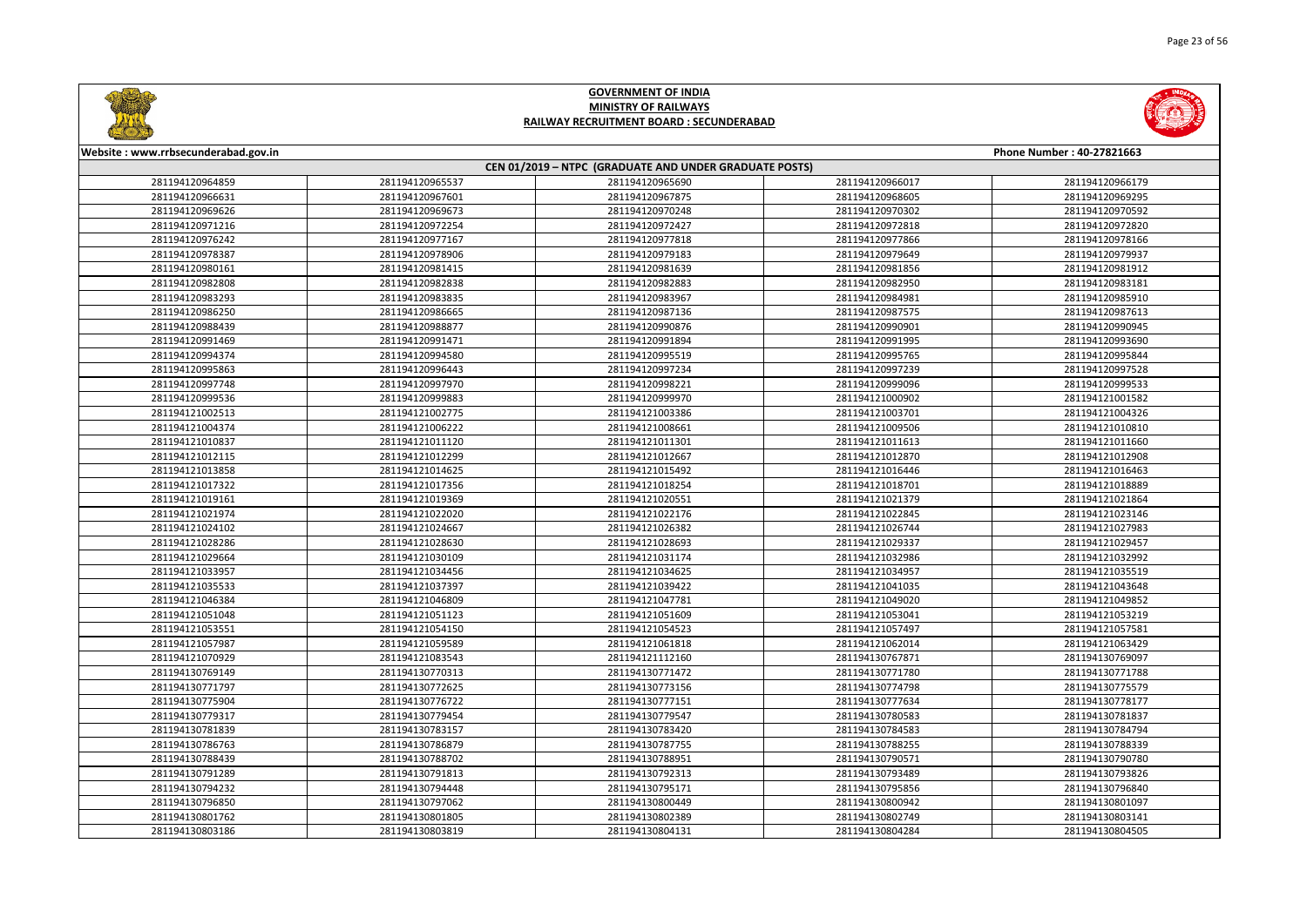



| Website: www.rrbsecunderabad.gov.in<br>Phone Number: 40-27821663 |                 |                                                        |                 |                 |  |
|------------------------------------------------------------------|-----------------|--------------------------------------------------------|-----------------|-----------------|--|
|                                                                  |                 | CEN 01/2019 - NTPC (GRADUATE AND UNDER GRADUATE POSTS) |                 |                 |  |
| 281194130804851                                                  | 281194130805128 | 281194130805239                                        | 281194130805381 | 281194130805389 |  |
| 281194130805454                                                  | 281194130806119 | 281194130806143                                        | 281194130806259 | 281194130806296 |  |
| 281194130807338                                                  | 281194130807903 | 281194130808324                                        | 281194130808330 | 281194130809911 |  |
| 281194130810096                                                  | 281194130811286 | 281194130811406                                        | 281194130811666 | 281194130812294 |  |
| 281194130812645                                                  | 281194130812659 | 281194130813082                                        | 281194130814780 | 281194130814859 |  |
| 281194130815246                                                  | 281194130815272 | 281194130817755                                        | 281194130818546 | 281194130818676 |  |
| 281194130818965                                                  | 281194130819552 | 281194130819709                                        | 281194130820153 | 281194130820379 |  |
| 281194130821334                                                  | 281194130821578 | 281194130821671                                        | 281194130822126 | 281194130822127 |  |
| 281194130823158                                                  | 281194130823168 | 281194130824275                                        | 281194130824365 | 281194130825143 |  |
| 281194130825182                                                  | 281194130825326 | 281194130826098                                        | 281194130826427 | 281194130826658 |  |
| 281194130826748                                                  | 281194130827291 | 281194130827309                                        | 281194130827455 | 281194130827507 |  |
| 281194130827651                                                  | 281194130828031 | 281194130831021                                        | 281194130831358 | 281194130831719 |  |
| 281194130831842                                                  | 281194130832404 | 281194130832790                                        | 281194130832932 | 281194130833126 |  |
| 281194130833893                                                  | 281194130834970 | 281194130835183                                        | 281194130836510 | 281194130837135 |  |
| 281194130837227                                                  | 281194130837389 | 281194130837426                                        | 281194130837770 | 281194130838176 |  |
| 281194130839363                                                  | 281194130839388 | 281194130840187                                        | 281194130841287 | 281194130842473 |  |
| 281194130844298                                                  | 281194130845358 | 281194130845618                                        | 281194130846955 | 281194130847174 |  |
| 281194130848115                                                  | 281194130848270 | 281194130848424                                        | 281194130849708 | 281194130850188 |  |
| 281194130851578                                                  | 281194130852262 | 281194130852915                                        | 281194130853280 | 281194130853635 |  |
| 281194130853994                                                  | 281194130854003 | 281194130854006                                        | 281194130856913 | 281194130857034 |  |
| 281194130857122                                                  | 281194130857133 | 281194130857452                                        | 281194130858904 | 281194130858950 |  |
| 281194130859467                                                  | 281194130859468 | 281194130859851                                        | 281194130860167 | 281194130860315 |  |
| 281194130860458                                                  | 281194130860927 | 281194130861172                                        | 281194130861223 | 281194130861692 |  |
| 281194130861937                                                  | 281194130862729 | 281194130863337                                        | 281194130863380 | 281194130863680 |  |
| 281194130864199                                                  | 281194130864203 | 281194130865679                                        | 281194130865994 | 281194130866042 |  |
| 281194130866468                                                  | 281194130866825 | 281194130867320                                        | 281194130869552 | 281194130871351 |  |
| 281194130871992                                                  | 281194130873517 | 281194130875915                                        | 281194130878915 | 281194130879557 |  |
| 281194130880473                                                  | 281194130880718 | 281194130881034                                        | 281194130881800 | 281194130882104 |  |
| 281194130882755                                                  | 281194130883945 | 281194130884271                                        | 281194130885703 | 281194130885790 |  |
| 281194130886357                                                  | 281194130887994 | 281194130888865                                        | 281194130889198 | 281194130889654 |  |
| 281194130890212                                                  | 281194130891096 | 281194130892214                                        | 281194130893251 | 281194130894088 |  |
| 281194130894318                                                  | 281194130895161 | 281194130896132                                        | 281194130896537 | 281194130896635 |  |
| 281194130896838                                                  | 281194130897507 | 281194130897543                                        | 281194130897837 | 281194130898360 |  |
| 281194130898415                                                  | 281194130899179 | 281194130899412                                        | 281194130899922 | 281194130901203 |  |
| 281194130901836                                                  | 281194130903533 | 281194130904360                                        | 281194130905239 | 281194130905822 |  |
| 281194130906272                                                  | 281194130906795 | 281194130911348                                        | 281194130913130 | 281194130916687 |  |
| 281194130919518                                                  | 281194130919765 | 281194130920876                                        | 281194130922065 | 281194130924418 |  |
| 281194130924916                                                  | 281194130926118 | 281194130929785                                        | 281194130930363 | 281194130931414 |  |
| 281194130931778                                                  | 281194130931827 | 281194130932048                                        | 281194130932116 | 281194130932369 |  |
| 281194130933475                                                  | 281194130933902 | 281194130934903                                        | 281194130935796 | 281194130938076 |  |
| 281194130938323                                                  | 281194130939569 | 281194130939974                                        | 281194130943152 | 281194130943639 |  |
| 281194130943836                                                  | 281194130943991 | 281194130944870                                        | 281194130945401 | 281194130946245 |  |
| 281194130946671                                                  | 281194130946820 | 281194130947118                                        | 281194130947388 | 281194130947785 |  |
| 281194130947802                                                  | 281194130947965 | 281194130948475                                        | 281194130948760 | 281194130949273 |  |
| 281194130950673                                                  | 281194130951389 | 281194130951458                                        | 281194130951478 | 281194130951637 |  |
| 281194130952343                                                  | 281194130954322 | 281194130954324                                        | 281194130954662 | 281194130956066 |  |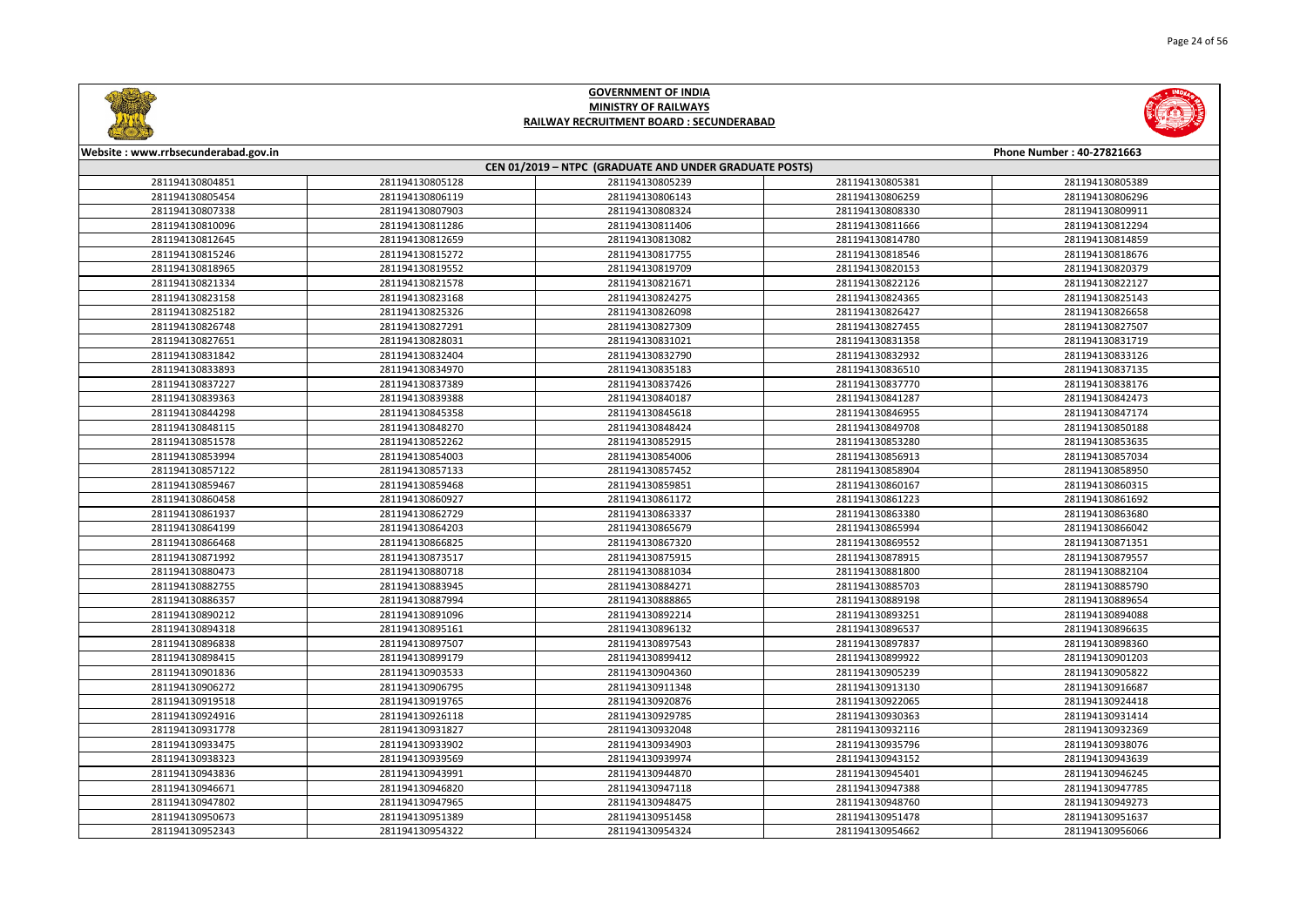



| Website: www.rrbsecunderabad.gov.in<br>Phone Number: 40-27821663 |                 |                                                        |                 |                 |
|------------------------------------------------------------------|-----------------|--------------------------------------------------------|-----------------|-----------------|
|                                                                  |                 | CEN 01/2019 - NTPC (GRADUATE AND UNDER GRADUATE POSTS) |                 |                 |
| 281194130958766                                                  | 281194130960188 | 281194130960354                                        | 281194130960817 | 281194130962621 |
| 281194130964778                                                  | 281194130964905 | 281194130965142                                        | 281194130965610 | 281194130966050 |
| 281194130966511                                                  | 281194130966800 | 281194130967129                                        | 281194130967379 | 281194130967635 |
| 281194130967721                                                  | 281194130967811 | 281194130969435                                        | 281194130969861 | 281194130970200 |
| 281194130971385                                                  | 281194130971611 | 281194130972018                                        | 281194130972323 | 281194130972575 |
| 281194130976466                                                  | 281194130976495 | 281194130976591                                        | 281194130976699 | 281194130978764 |
| 281194130979323                                                  | 281194130979526 | 281194130979620                                        | 281194130980046 | 281194130980458 |
| 281194130981689                                                  | 281194130982500 | 281194130983549                                        | 281194130984465 | 281194130985019 |
| 281194130988165                                                  | 281194130988609 | 281194130988627                                        | 281194130989645 | 281194130992746 |
| 281194130993164                                                  | 281194130994828 | 281194130994868                                        | 281194130996310 | 281194130997994 |
| 281194130998889                                                  | 281194131000563 | 281194131000706                                        | 281194131001850 | 281194131002869 |
| 281194131003020                                                  | 281194131003900 | 281194131003917                                        | 281194131004229 | 281194131004501 |
| 281194131004701                                                  | 281194131006499 | 281194131006627                                        | 281194131006695 | 281194131007284 |
| 281194131009604                                                  | 281194131009784 | 281194131011736                                        | 281194131012101 | 281194131012763 |
| 281194131015801                                                  | 281194131018359 | 281194131018426                                        | 281194131019863 | 281194131020858 |
| 281194131021198                                                  | 281194131021524 | 281194131022228                                        | 281194131023171 | 281194131023540 |
| 281194131024631                                                  | 281194131024666 | 281194131024684                                        | 281194131026361 | 281194131027622 |
| 281194131029563                                                  | 281194131030408 | 281194131030922                                        | 281194131032142 | 281194131032230 |
| 281194131032795                                                  | 281194131032991 | 281194131033428                                        | 281194131034629 | 281194131034964 |
| 281194131036026                                                  | 281194131036251 | 281194131036539                                        | 281194131037901 | 281194131039272 |
| 281194131061902                                                  | 281194131063263 | 281194131063329                                        | 281194131063362 | 281194131063587 |
| 281194131063678                                                  | 281194131063773 | 281194131064122                                        | 281194131064210 | 281194131064918 |
| 281194131065277                                                  | 281194131065287 | 281194131065358                                        | 281194131065364 | 281194131065719 |
| 281194131065723                                                  | 281194131065931 | 281194131066634                                        | 281194131067016 | 281194131068753 |
| 281194131068804                                                  | 281194131069364 | 281194131069781                                        | 281194131070338 | 281194131070731 |
| 281194131070858                                                  | 281194131071208 | 281194131071623                                        | 281194131071630 | 281194131072549 |
| 281194131072991                                                  | 281194131073149 | 281194131073530                                        | 281194131073752 | 281194131074593 |
| 281194131074920                                                  | 281194131075519 | 281194131075594                                        | 281194131075886 | 281194131075938 |
| 281194131076267                                                  | 281194131076549 | 281194131076720                                        | 281194131076749 | 281194131077378 |
| 281194131077980                                                  | 281194131078863 | 281194131079089                                        | 281194131079394 | 281194131079403 |
| 281194131079728                                                  | 281194131079742 | 281194131079813                                        | 281194131079827 | 281194131080348 |
| 281194131080572                                                  | 281194131081168 | 281194131081779                                        | 281194131081886 | 281194131082033 |
| 281194131082054                                                  | 281194131082168 | 281194131082435                                        | 281194131082734 | 281194131082943 |
| 281194131083338                                                  | 281194131083863 | 281194131084043                                        | 281194131084511 | 281194131085209 |
| 281194131085304                                                  | 281194131085331 | 281194131085428                                        | 281194131085678 | 281194131085748 |
| 281194131086133                                                  | 281194131086427 | 281194131086475                                        | 281194131086492 | 281194131086585 |
| 281194131086991                                                  | 281194131088847 | 281194131089360                                        | 281194131089523 | 281194131089693 |
| 281194131089909                                                  | 281194131090973 | 281194131090974                                        | 281194131091266 | 281194131092731 |
| 281194131093099                                                  | 281194131093518 | 281194131093783                                        | 281194131094243 | 281194131094391 |
| 281194131094460                                                  | 281194131094807 | 281194131094829                                        | 281194131094889 | 281194131095413 |
| 281194131095524                                                  | 281194131095559 | 281194131095955                                        | 281194131097221 | 281194131097437 |
| 281194131097636                                                  | 281194131097728 | 281194131097746                                        | 281194131097778 | 281194131097958 |
| 281194131098377                                                  | 281194131098928 | 281194131099537                                        | 281194131099771 | 281194131100027 |
| 281194131100730                                                  | 281194131100964 | 281194131101148                                        | 281194131101642 | 281194131101704 |
| 281194131101776                                                  | 281194131101875 | 281194131102828                                        | 281194131104141 | 281194131106828 |
| 281194131106937                                                  | 281194131107009 | 281194131107136                                        | 281194131107631 | 281194131107875 |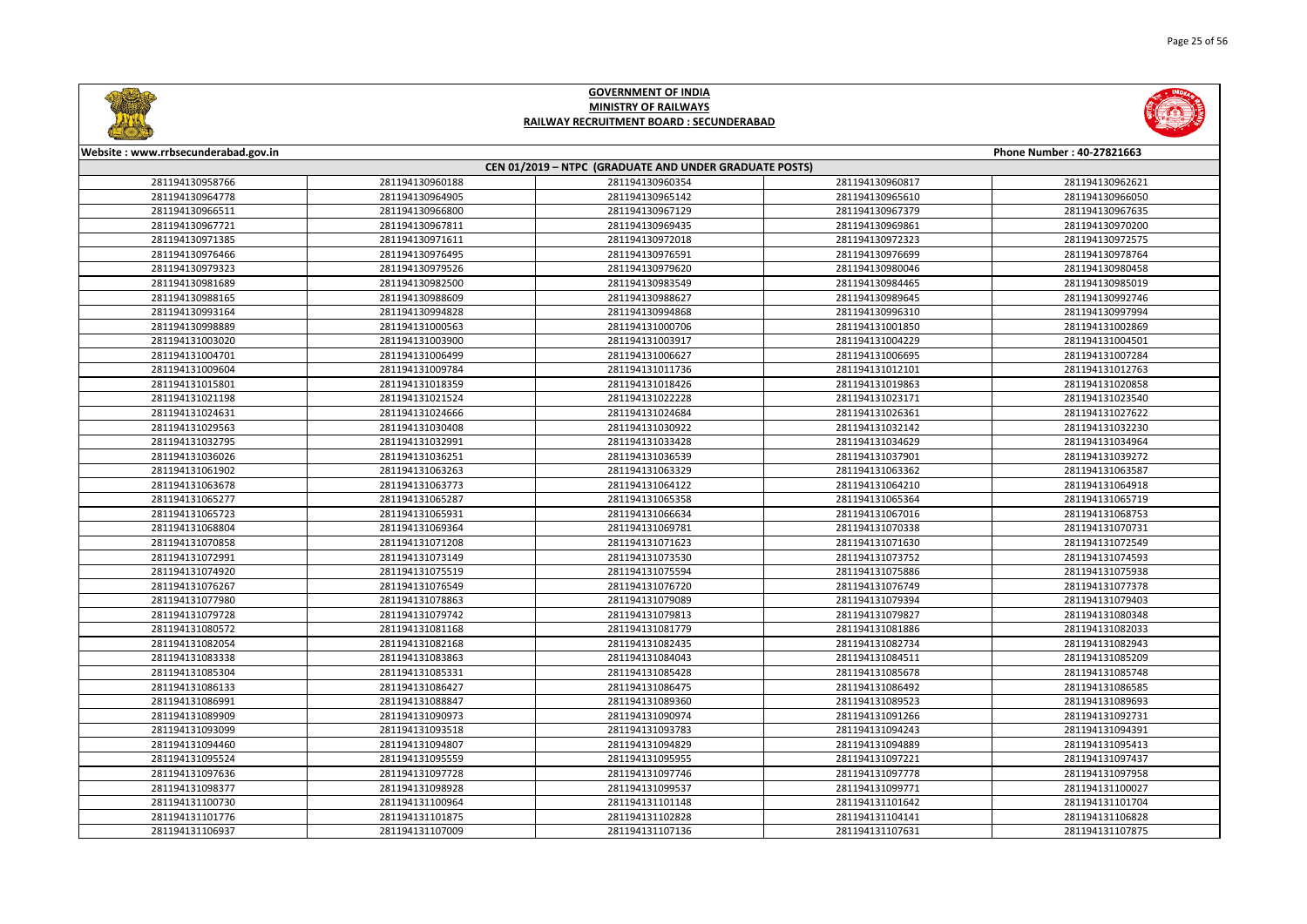

|       | <b>Phone Number: 40-27821663</b> |
|-------|----------------------------------|
|       |                                  |
| 08802 | 281194131109117                  |
| 10338 | 281194131110545                  |
| 11225 | 281194131111422                  |
| 12784 | 281194131113371                  |
| 15622 | 281194131116249                  |
| 21746 | 281194131124127                  |
| 28155 | 281194131129203                  |
| 31780 | 281194131132590                  |
| 35069 | 281194131135639                  |
| 63996 | 281194150662862                  |
| 73433 | 281194150779172                  |
| 90911 | 281194150792797                  |
| 06842 | 281194150809781                  |
| 21176 | 281194150822802                  |
| 38035 | 281194150840511                  |
| 57009 | 281194150857661                  |
| 65298 | 281194150865325                  |
| 69946 | 281194150875030                  |
| 88272 | 281194150891350                  |
| 96263 | 281194150896366                  |
| 02246 | 281194150902738                  |
| 08774 | 281194150910014                  |
| 11837 | 281194150911944                  |
| 23667 | 281194150924852                  |
| 29476 | 281194150930383                  |
| 35004 | 281194150939736                  |
| 47829 | 281194150947997                  |
| 50340 | 281194150950793                  |
| 55714 | 281194150957633                  |
| 61901 | 281194150962357                  |
| 67624 | 281194150970038                  |
| 75245 | 281194150975547                  |
| 79760 | 281194150979978                  |
| 86000 | 281194150986080                  |
| 89247 | 281194150990580                  |
| 94655 | 281194150995659                  |
| 99592 | 281194151000421                  |
| 04050 | 281194151004225                  |
| 07537 | 281194151007795                  |
| 09279 | 281194151013109                  |
| 19860 | 281194151022149                  |
| 26314 | 281194151026486                  |
| 29978 | 281194151031547                  |
| 36614 | 281194151037295                  |
| 39711 | 281194151045653                  |
| 51791 | 281194151052589                  |



#### **Website : www.rrbsecunderabad.gov.in CEN 01/2019 – NTPC (GRADUATE AND UNDER GRADUATE POSTS)** 281194131107920 281194131108271 281194131108802 281194131109117 281194131109531 281194131109777 281194131110338 281194131110545 281194131111075 281194131111173 281194131111225 281194131111422 281194131111642 281194131111764 281194131112784 281194131113371 281194131115040 281194131115186 281194131115622 281194131116249 281194131118650 281194131120362 281194131121746 281194131124127 281194131124958 281194131125944 281194131128155 281194131129203 281194131129686 281194131131079 281194131131780 281194131132590 281194131133081 281194131133097 281194131135069 281194131135639 281194131136343 281194140835115 281194140863996 281194150662862 281194150771943 281194150771947 281194150773433 281194150779172 281194150783134 281194150790101 281194150790911 281194150792797 281194150804764 281194150806258 281194150806842 281194150809781 281194150812080 281194150816637 281194150821176 281194150822802 281194150832402 281194150834057 281194150838035 281194150840511 281194150854008 281194150856438 281194150857009 281194150857661 281194150864017 281194150864541 281194150865298 281194150865325 281194150866489 281194150867010 281194150869946 281194150875030 281194150886037 281194150886296 281194150888272 281194150891350 281194150894641 281194150894818 281194150896263 281194150896366 281194150900369 281194150901398 281194150902246 281194150902738 281194150908605 281194150908654 281194150908774 281194150910014 281194150910649 281194150911006 281194150911837 281194150911944 281194150914893 281194150916930 281194150923667 281194150924852 281194150927102 281194150928361 281194150929476 281194150930383 281194150932608 281194150933821 281194150935004 281194150939736 281194150946674 281194150947019 281194150947829 281194150947997 281194150948535 281194150950138 281194150950340 281194150950793 281194150953690 281194150955636 281194150955714 281194150957633 281194150960634 281194150961882 281194150961901 281194150962357 281194150964975 281194150967149 281194150967624 281194150970038 281194150973672 281194150974914 281194150975245 281194150975547 281194150975990 281194150978263 281194150979760 281194150979978 281194150982490 281194150983666 281194150986000 281194150986080 281194150988657 281194150988662 281194150989247 281194150990580 281194150992072 281194150993419 281194150994655 281194150995659 281194150996403 281194150998051 281194150999592 281194151000421 281194151003093 281194151003493 281194151004050 281194151004225 281194151006158 281194151006349 281194151007537 281194151007795 281194151008710 281194151008747 281194151009279 281194151013109 281194151014011 281194151019653 281194151019860 281194151022149 281194151023365 281194151023828 281194151026314 281194151026486 281194151028930 281194151029385 281194151029978 281194151031547 281194151035969 281194151036157 281194151036614 281194151037295 281194151039490 281194151039517 281194151039711 281194151045653 281194151046192 281194151050421 281194151051791 281194151052589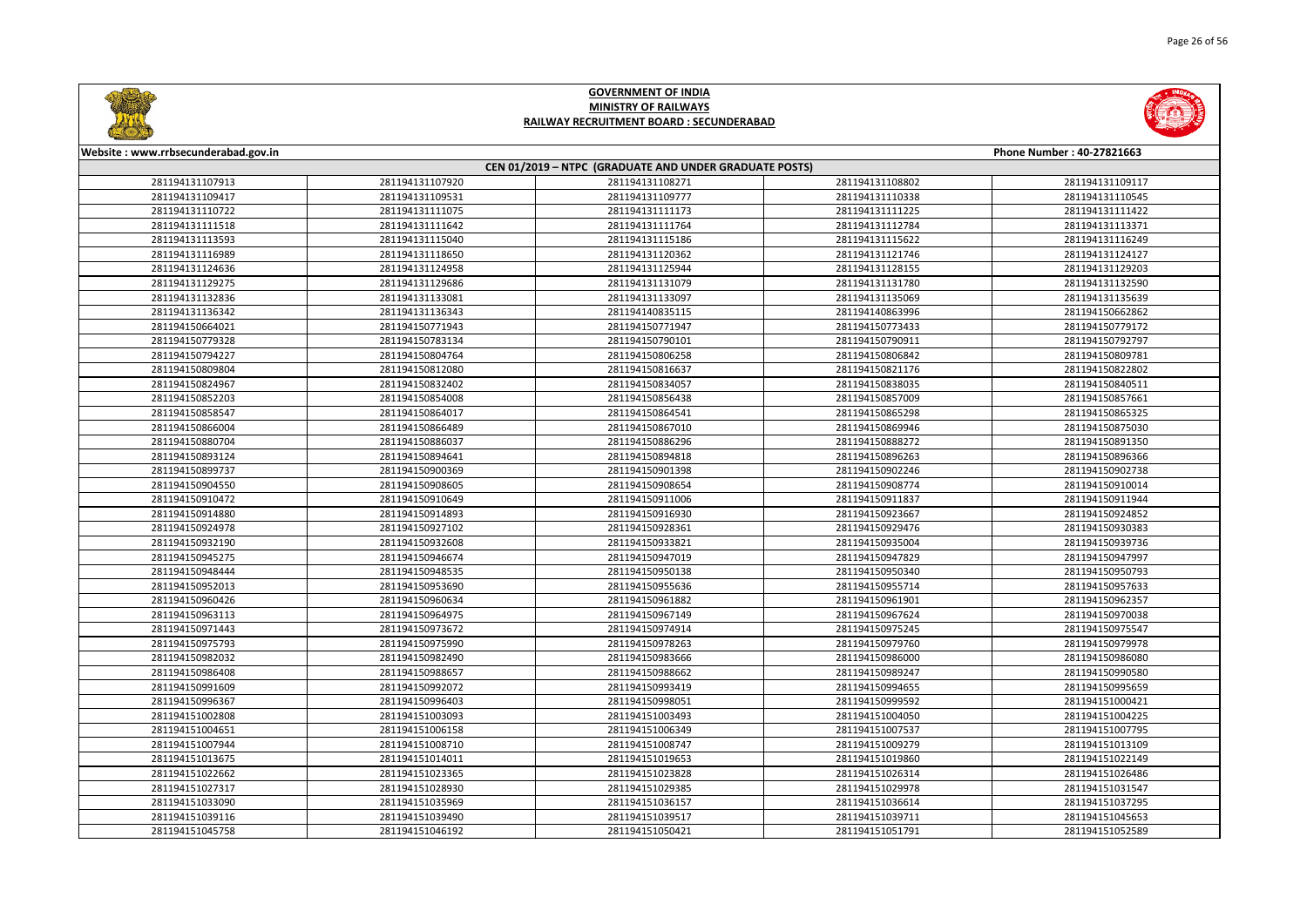



| Website: www.rrbsecunderabad.gov.in |                 |                                                        |                 | Phone Number: 40-27821663 |
|-------------------------------------|-----------------|--------------------------------------------------------|-----------------|---------------------------|
|                                     |                 | CEN 01/2019 - NTPC (GRADUATE AND UNDER GRADUATE POSTS) |                 |                           |
| 281194151063002                     | 281194151064965 | 281194151064970                                        | 281194151066962 | 281194151069596           |
| 281194151069941                     | 281194151070373 | 281194151072150                                        | 281194151073006 | 281194151074355           |
| 281194151078801                     | 281194151082887 | 281194151083801                                        | 281194151084830 | 281194151085717           |
| 281194151087877                     | 281194151090278 | 281194151090324                                        | 281194151099226 | 281194151102672           |
| 281194151104788                     | 281194151108570 | 281194151108779                                        | 281194151110232 | 281194151111882           |
| 281194151112180                     | 281194160485327 | 281194160488062                                        | 281194160488470 | 281194160488475           |
| 281194160492992                     | 281194160493591 | 281194160498065                                        | 281194160498867 | 281194160499227           |
| 281194160499337                     | 281194160499410 | 281194160506207                                        | 281194160506932 | 281194160508875           |
| 281194160508899                     | 281194160510744 | 281194160512999                                        | 281194160515971 | 281194160519733           |
| 281194160526217                     | 281194160526427 | 281194160532859                                        | 281194160532935 | 281194160535430           |
| 281194160535476                     | 281194160551958 | 281194160561035                                        | 281194160561122 | 281194160575963           |
| 281194160591497                     | 281194160611769 | 281194160615371                                        | 281194160618133 | 281194160619281           |
| 281194160624667                     | 281194160629090 | 281194160630187                                        | 281194160630667 | 281194160636749           |
| 281194160636753                     | 281194160640328 | 281194160644081                                        | 281194160648562 | 281194160656011           |
| 281194160656720                     | 281194160657969 | 281194160666139                                        | 281194160666270 | 281194160669888           |
| 281194160669890                     | 281194160670483 | 281194160674384                                        | 281194160674531 | 281194160677193           |
| 281194160694288                     | 281194160700761 | 281194160704794                                        | 281194160717603 | 281194160719497           |
| 281194160722815                     | 281194160725741 | 281194160729667                                        | 281194160731298 | 281194160733204           |
| 281194160735885                     | 281194160737819 | 281194160738052                                        | 281194160753104 | 281194160757911           |
| 281194160759486                     | 281194160773174 | 281194160773417                                        | 281194160775621 | 281194160775975           |
| 281194160776498                     | 281194160777198 | 281194160777646                                        | 281194160784426 | 281194160787086           |
| 281194160787130                     | 281194160789043 | 281194160790054                                        | 281194160799751 | 281194160803418           |
| 281194160807709                     | 281194160808558 | 281194160812950                                        | 281194160816406 | 281194160824048           |
| 281194160828120                     | 281194160829271 | 281194160841014                                        | 281194160844918 | 281194160851556           |
| 281194160852078                     | 281194160852646 | 281194160853304                                        | 281194160855073 | 281194160856351           |
| 281194160867850                     | 281194160870426 | 281194160871290                                        | 281194160872113 | 281194160872855           |
| 281194160872884                     | 281194160873359 | 281194160873435                                        | 281194160874205 | 281194160874371           |
| 281194160877240                     | 281194160877326 | 281194160881335                                        | 281194160881938 | 281194160887451           |
| 281194160888846                     | 281194160889627 | 281194160892904                                        | 281194160895295 | 281194160895876           |
| 281194160896685                     | 281194160899859 | 281194160901401                                        | 281194160905606 | 281194160914289           |
| 281194160915851                     | 281194160916005 | 281194160917074                                        | 281194160917277 | 281194160917822           |
| 281194160918529                     | 281194160919908 | 281194160922029                                        | 281194160923083 | 281194160924442           |
| 281194160925071                     | 281194160925257 | 281194160925812                                        | 281194160926971 | 281194160930097           |
| 281194160930306                     | 281194160930934 | 281194160931047                                        | 281194160932305 | 281194160933760           |
| 281194160935100                     | 281194160935632 | 281194160937106                                        | 281194160937124 | 281194160938276           |
| 281194160941869                     | 281194160943106 | 281194160943373                                        | 281194160944334 | 281194160945868           |
| 281194160946521                     | 281194160947620 | 281194160948231                                        | 281194160948580 | 281194160951475           |
| 281194160951710                     | 281194160954498 | 281194160955788                                        | 281194160956038 | 281194160957766           |
| 281194160958994                     | 281194160962237 | 281194160966641                                        | 281194160969346 | 281194160972610           |
| 281194160974736                     | 281194160975429 | 281194160976895                                        | 281194160978380 | 281194160978959           |
| 281194160979247                     | 281194160980177 | 281194160980279                                        | 281194160986471 | 281194160988717           |
| 281194160988935                     | 281194160991516 | 281194160993355                                        | 281194160996295 | 281194160996753           |
| 281194160997532                     | 281194160999052 | 281194161001215                                        | 281194161002820 | 281194161006321           |
| 281194161007017                     | 281194161007569 | 281194161009294                                        | 281194161009366 | 281194161010906           |
| 281194161014906                     | 281194161015863 | 281194161017235                                        | 281194161019585 | 281194161019728           |
| 281194161019917                     | 281194161022201 | 281194161029248                                        | 281194161032339 | 281194161034107           |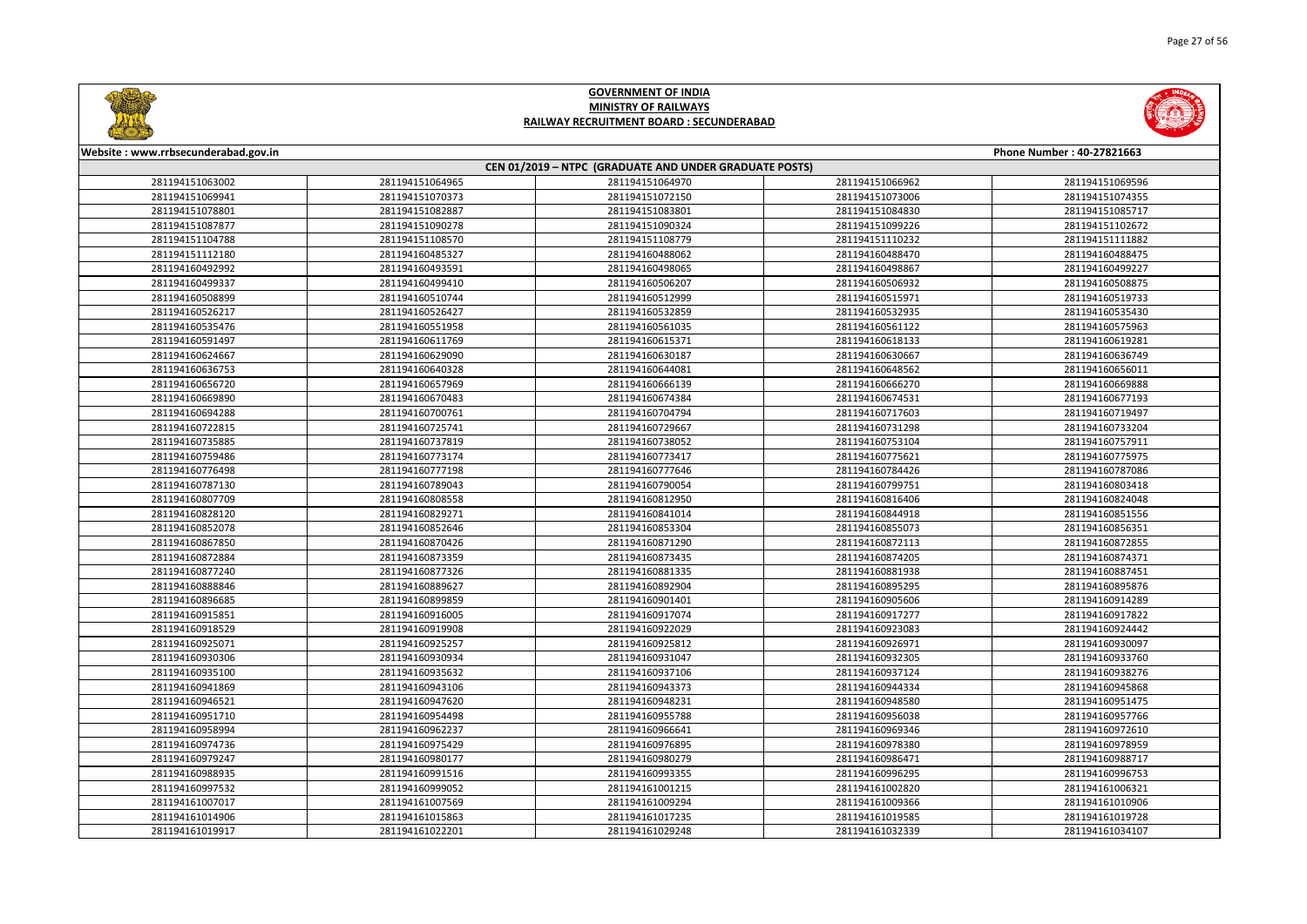



| Website: www.rrbsecunderabad.gov.in                    |                 |                 |                 | Phone Number: 40-27821663 |  |
|--------------------------------------------------------|-----------------|-----------------|-----------------|---------------------------|--|
| CEN 01/2019 - NTPC (GRADUATE AND UNDER GRADUATE POSTS) |                 |                 |                 |                           |  |
| 281194161034242                                        | 281194161034275 | 281194161034749 | 281194161034962 | 281194161038358           |  |
| 281194161038513                                        | 281194161038884 | 281194161039221 | 281194161039441 | 281194161041772           |  |
| 281194161041950                                        | 281194161042589 | 281194161043111 | 281194161044440 | 281194161044987           |  |
| 281194161045040                                        | 281194161045925 | 281194161046064 | 281194161049106 | 281194161049482           |  |
| 281194161053076                                        | 281194161053135 | 281194161053174 | 281194161055422 | 281194161056182           |  |
| 281194161056445                                        | 281194161057060 | 281194161058458 | 281194161062052 | 281194170485994           |  |
| 281194170486678                                        | 281194170512078 | 281194170517429 | 281194170517468 | 281194170560196           |  |
| 281194170614949                                        | 281194170643064 | 281194170644791 | 281194170646061 | 281194170659033           |  |
| 281194170675720                                        | 281194170681165 | 281194170682803 | 281194170684654 | 281194170706088           |  |
| 281194170721877                                        | 281194170742370 | 281194170747961 | 281194170759355 | 281194170767669           |  |
| 281194170768237                                        | 281194170768250 | 281194170769082 | 281194170771786 | 281194170772570           |  |
| 281194170774234                                        | 281194170777400 | 281194170778338 | 281194170778753 | 281194170779112           |  |
| 281194170781696                                        | 281194170787453 | 281194170788562 | 281194170791060 | 281194170793045           |  |
| 281194170793357                                        | 281194170794938 | 281194170795381 | 281194170797356 | 281194170798529           |  |
| 281194170800890                                        | 281194170800979 | 281194170801446 | 281194170802185 | 281194170802384           |  |
| 281194170803433                                        | 281194170805708 | 281194170806860 | 281194170807520 | 281194170807810           |  |
| 281194170808228                                        | 281194170810367 | 281194170812242 | 281194170812832 | 281194170813179           |  |
| 281194170814691                                        | 281194170814908 | 281194170820925 | 281194170820930 | 281194170821474           |  |
| 281194170821799                                        | 281194170822664 | 281194170823295 | 281194170823323 | 281194170825524           |  |
| 281194170826630                                        | 281194170827096 | 281194170827197 | 281194170828050 | 281194170828552           |  |
| 281194170828604                                        | 281194170828629 | 281194170829220 | 281194170830499 | 281194170831396           |  |
| 281194170832857                                        | 281194170836094 | 281194170837765 | 281194170838057 | 281194170840725           |  |
| 281194170841089                                        | 281194170845767 | 281194170846318 | 281194170847533 | 281194170847647           |  |
| 281194170848786                                        | 281194170855391 | 281194170857176 | 281194170857400 | 281194170858026           |  |
| 281194170858650                                        | 281194170861319 | 281194170862665 | 281194170863049 | 281194170863265           |  |
| 281194170863341                                        | 281194170864722 | 281194170865059 | 281194170865389 | 281194170866155           |  |
| 281194170867459                                        | 281194170869543 | 281194170871388 | 281194170872070 | 281194170872185           |  |
| 281194170872275                                        | 281194170874098 | 281194170874482 | 281194170876360 | 281194170876415           |  |
| 281194170879809                                        | 281194170879821 | 281194170880438 | 281194170880746 | 281194170880859           |  |
| 281194170880878                                        | 281194170881985 | 281194170882899 | 281194170883578 | 281194170887009           |  |
| 281194170887417                                        | 281194170887760 | 281194170887867 | 281194170889646 | 281194170894071           |  |
| 281194170894451                                        | 281194170894736 | 281194170894835 | 281194170895210 | 281194170897411           |  |
| 281194170898877                                        | 281194170899376 | 281194170900237 | 281194170901764 | 281194170901776           |  |
| 281194170902159                                        | 281194170902160 | 281194170902805 | 281194170903500 | 281194170904846           |  |
| 281194170905381                                        | 281194170906918 | 281194170908196 | 281194170908665 | 281194170909964           |  |
| 281194170912038                                        | 281194170912233 | 281194170913454 | 281194170914173 | 281194170914311           |  |
| 281194170914905                                        | 281194170916274 | 281194170916582 | 281194170917805 | 281194170918061           |  |
| 281194170918283                                        | 281194170920310 | 281194170921139 | 281194170922409 | 281194170923569           |  |
| 281194170925059                                        | 281194170927007 | 281194170930680 | 281194170931337 | 281194170934485           |  |
| 281194170935033                                        | 281194170935906 | 281194170936643 | 281194170936748 | 281194170936863           |  |
| 281194170938914                                        | 281194170939456 | 281194170939554 | 281194170939622 | 281194170939796           |  |
| 281194170941111                                        | 281194170942398 | 281194170942547 | 281194170942628 | 281194170943605           |  |
| 281194170948143                                        | 281194170948394 | 281194170952328 | 281194170953922 | 281194170953951           |  |
| 281194170954680                                        | 281194170954797 | 281194170954960 | 281194170957155 | 281194170958923           |  |
| 281194170959462                                        | 281194170963862 | 281194170964902 | 281194170965658 | 281194170966708           |  |
| 281194170966886                                        | 281194170970558 | 281194170971120 | 281194170971749 | 281194170973683           |  |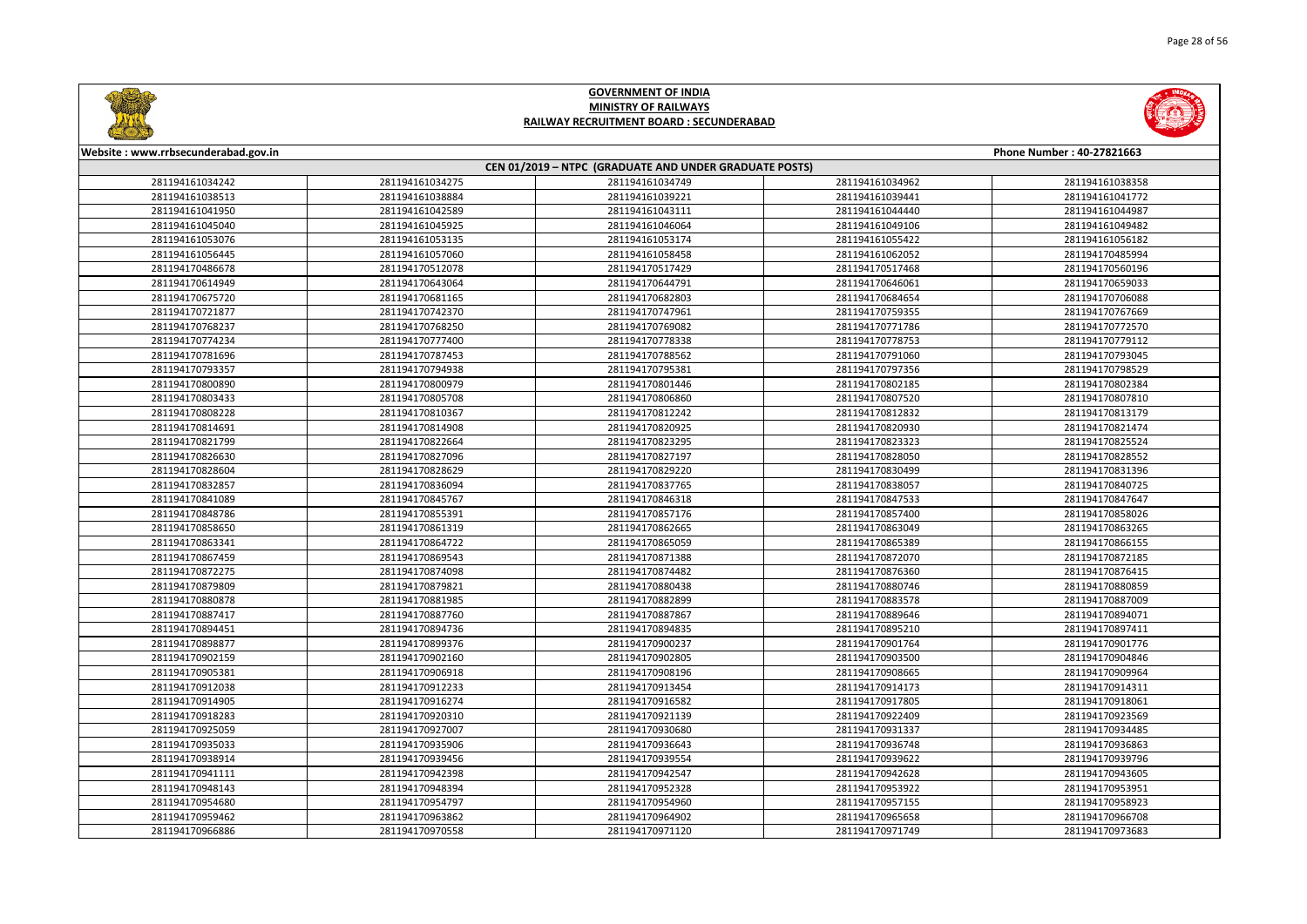



| Website: www.rrbsecunderabad.gov.in                    |                 |                 |                 | Phone Number: 40-27821663 |
|--------------------------------------------------------|-----------------|-----------------|-----------------|---------------------------|
| CEN 01/2019 - NTPC (GRADUATE AND UNDER GRADUATE POSTS) |                 |                 |                 |                           |
| 281194170974248                                        | 281194170974612 | 281194170975450 | 281194170977431 | 281194170978889           |
| 281194170982623                                        | 281194170985094 | 281194170985296 | 281194170986560 | 281194170987068           |
| 281194170988681                                        | 281194170988923 | 281194170989371 | 281194170990624 | 281194170991077           |
| 281194170991881                                        | 281194170992875 | 281194170995740 | 281194170997671 | 281194170999027           |
| 281194171002451                                        | 281194171002794 | 281194171004399 | 281194171004591 | 281194171004817           |
| 281194171004867                                        | 281194171005692 | 281194171006120 | 281194171006231 | 281194171006455           |
| 281194171008756                                        | 281194171009373 | 281194171009542 | 281194171012024 | 281194171013386           |
| 281194171014016                                        | 281194171015244 | 281194171016856 | 281194171017073 | 281194171017334           |
| 281194171019304                                        | 281194171020426 | 281194171021565 | 281194171022674 | 281194171022842           |
| 281194171024311                                        | 281194171024340 | 281194171027499 | 281194171029219 | 281194171031590           |
| 281194171031602                                        | 281194171035219 | 281194171036063 | 281194171037845 | 281194171040837           |
| 281194171042289                                        | 281194171044839 | 281194171045614 | 281194171046387 | 281194171046657           |
| 281194171048007                                        | 281194171049686 | 281194171051436 | 281194171051644 | 281194171053545           |
| 281194171055810                                        | 281194171056374 | 281194171056967 | 281194171057776 | 281194171058179           |
| 281194171060332                                        | 281194171061144 | 281194171061274 | 281194171061770 | 281194171062032           |
| 281194171062662                                        | 281194171062958 | 281194171063351 | 281194171063478 | 281194171063648           |
| 281194171064200                                        | 281194171064244 | 281194171064585 | 281194171064827 | 281194171065011           |
| 281194171065400                                        | 281194171065665 | 281194171065891 | 281194171066074 | 281194171066752           |
| 281194171066951                                        | 281194171067828 | 281194171068201 | 281194171068233 | 281194171068284           |
| 281194171068795                                        | 281194171069542 | 281194171069549 | 281194171070659 | 281194171071094           |
| 281194171071254                                        | 281194171073068 | 281194171073255 | 281194171073383 | 281194171074232           |
| 281194171074463                                        | 281194171074697 | 281194171074973 | 281194171075026 | 281194171075913           |
| 281194171076351                                        | 281194171076675 | 281194171076984 | 281194171077396 | 281194171077540           |
| 281194171077784                                        | 281194171077795 | 281194171078084 | 281194171079318 | 281194171079493           |
| 281194171079495                                        | 281194171079577 | 281194171080690 | 281194171080946 | 281194171082246           |
| 281194171083088                                        | 281194171083309 | 281194171084163 | 281194171084783 | 281194171085322           |
| 281194171085543                                        | 281194171085566 | 281194171085614 | 281194171086054 | 281194171086389           |
| 281194171087864                                        | 281194171088221 | 281194171092357 | 281194171092724 | 281194171093109           |
| 281194171093603                                        | 281194171095324 | 281194171095634 | 281194171096186 | 281194171097064           |
| 281194171097411                                        | 281194171097867 | 281194171099466 | 281194171099624 | 281194171099786           |
| 281194171100018                                        | 281194171100304 | 281194171100848 | 281194171100896 | 281194171101025           |
| 281194171101227                                        | 281194171101412 | 281194171102073 | 281194171103741 | 281194171104635           |
| 281194171105475                                        | 281194171105860 | 281194171106727 | 281194171106845 | 281194171108371           |
| 281194171108841                                        | 281194171109238 | 281194171109560 | 281194171109656 | 281194171110219           |
| 281194171110454                                        | 281194171110640 | 281194171110805 | 281194171111144 | 281194171111239           |
| 281194171112084                                        | 281194180799612 | 281194181073705 | 281194190485558 | 281194190485635           |
| 281194190521547                                        | 281194190533651 | 281194190548877 | 281194190610601 | 281194190618573           |
| 281194190666187                                        | 281194190686142 | 281194190708249 | 281194190710282 | 281194190761442           |
| 281194190762198                                        | 281194190765332 | 281194190766125 | 281194190768108 | 281194190769000           |
| 281194190769322                                        | 281194190773678 | 281194190773695 | 281194190773738 | 281194190773828           |
| 281194190774172                                        | 281194190775146 | 281194190775449 | 281194190776149 | 281194190777957           |
| 281194190778433                                        | 281194190779289 | 281194190779524 | 281194190779528 | 281194190779666           |
| 281194190781483                                        | 281194190781495 | 281194190784031 | 281194190784687 | 281194190784937           |
| 281194190787230                                        | 281194190788516 | 281194190790518 | 281194190790653 | 281194190790807           |
| 281194190794311                                        | 281194190795073 | 281194190795120 | 281194190795594 | 281194190796957           |
| 281194190797009                                        | 281194190797724 | 281194190797863 | 281194190798022 | 281194190799756           |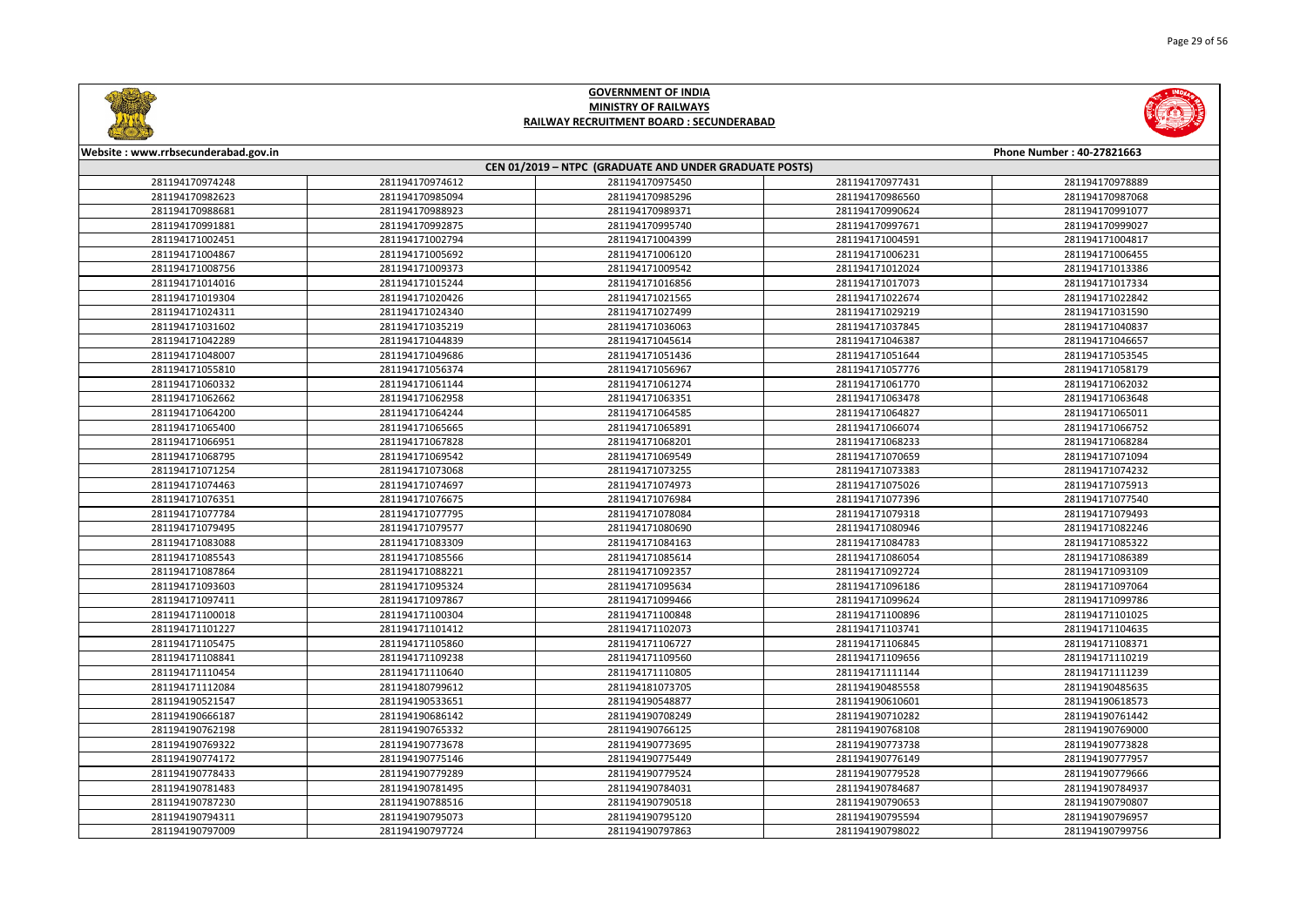



| Website: www.rrbsecunderabad.gov.in |                 |                                                        |                 | Phone Number: 40-27821663 |
|-------------------------------------|-----------------|--------------------------------------------------------|-----------------|---------------------------|
|                                     |                 | CEN 01/2019 - NTPC (GRADUATE AND UNDER GRADUATE POSTS) |                 |                           |
| 281194190802091                     | 281194190803071 | 281194190803353                                        | 281194190803772 | 281194190803894           |
| 281194190804190                     | 281194190804369 | 281194190804689                                        | 281194190805113 | 281194190806209           |
| 281194190807643                     | 281194190808332 | 281194190811623                                        | 281194190812674 | 281194190813185           |
| 281194190813202                     | 281194190815465 | 281194190816176                                        | 281194190816666 | 281194190817348           |
| 281194190818873                     | 281194190821828 | 281194190822694                                        | 281194190822762 | 281194190823038           |
| 281194190824466                     | 281194190824693 | 281194190824782                                        | 281194190827347 | 281194190827435           |
| 281194190827950                     | 281194190828609 | 281194190831023                                        | 281194190831469 | 281194190831540           |
| 281194190834868                     | 281194190836309 | 281194190837264                                        | 281194190840791 | 281194190840795           |
| 281194190841234                     | 281194190841613 | 281194190842917                                        | 281194190845642 | 281194190846557           |
| 281194190848276                     | 281194190848839 | 281194190851208                                        | 281194190851241 | 281194190853613           |
| 281194190854863                     | 281194190855098 | 281194190855428                                        | 281194190856295 | 281194190856462           |
| 281194190858073                     | 281194190858299 | 281194190858978                                        | 281194190859452 | 281194190859478           |
| 281194190859481                     | 281194190859650 | 281194190860830                                        | 281194190860964 | 281194190862551           |
| 281194190863196                     | 281194190863800 | 281194190865558                                        | 281194190865725 | 281194190866776           |
| 281194190867134                     | 281194190868628 | 281194190868707                                        | 281194190868797 | 281194190869605           |
| 281194190871387                     | 281194190871794 | 281194190872458                                        | 281194190875308 | 281194190875906           |
| 281194190878336                     | 281194190879236 | 281194190880440                                        | 281194190881277 | 281194190881884           |
| 281194190881924                     | 281194190881960 | 281194190883256                                        | 281194190885191 | 281194190886720           |
| 281194190886777                     | 281194190887773 | 281194190887911                                        | 281194190888085 | 281194190888159           |
| 281194190888786                     | 281194190889572 | 281194190890383                                        | 281194190891204 | 281194190892628           |
| 281194190892708                     | 281194190893228 | 281194190895280                                        | 281194190895298 | 281194190895457           |
| 281194190895487                     | 281194190896434 | 281194190896781                                        | 281194190897106 | 281194190897864           |
| 281194190898549                     | 281194190899177 | 281194190899231                                        | 281194190899286 | 281194190899593           |
| 281194190900946                     | 281194190902786 | 281194190903400                                        | 281194190903450 | 281194190904036           |
| 281194190904576                     | 281194190905950 | 281194190905999                                        | 281194190906970 | 281194190909379           |
| 281194190909802                     | 281194190910797 | 281194190911414                                        | 281194190912401 | 281194190913254           |
| 281194190913833                     | 281194190915320 | 281194190915953                                        | 281194190918880 | 281194190920296           |
| 281194190920307                     | 281194190920665 | 281194190922198                                        | 281194190923921 | 281194190924706           |
| 281194190924964                     | 281194190925184 | 281194190925528                                        | 281194190926550 | 281194190928094           |
| 281194190928880                     | 281194190928996 | 281194190929072                                        | 281194190929078 | 281194190929183           |
| 281194190929195                     | 281194190929331 | 281194190929391                                        | 281194190930201 | 281194190931133           |
| 281194190931883                     | 281194190932371 | 281194190932576                                        | 281194190932645 | 281194190933289           |
| 281194190933834                     | 281194190933898 | 281194190934593                                        | 281194190934631 | 281194190935413           |
| 281194190935480                     | 281194190935491 | 281194190940214                                        | 281194190940237 | 281194190941369           |
| 281194190941468                     | 281194190941515 | 281194190943310                                        | 281194190945241 | 281194190947147           |
| 281194190948902                     | 281194190949231 | 281194190951326                                        | 281194190952723 | 281194190952849           |
| 281194190953738                     | 281194190954632 | 281194190955076                                        | 281194190958164 | 281194190964615           |
| 281194190964633                     | 281194190964760 | 281194190965060                                        | 281194190965589 | 281194190966371           |
| 281194190966743                     | 281194190966940 | 281194190967006                                        | 281194190968723 | 281194190968920           |
| 281194190968956                     | 281194190969312 | 281194190969431                                        | 281194190969472 | 281194190969650           |
| 281194190969682                     | 281194190969910 | 281194190970335                                        | 281194190970368 | 281194190970823           |
| 281194190971322                     | 281194190973825 | 281194190974780                                        | 281194190974823 | 281194190975195           |
| 281194190977545                     | 281194190977571 | 281194190977582                                        | 281194190978679 | 281194190979322           |
| 281194190980200                     | 281194190981280 | 281194190982530                                        | 281194190983866 | 281194190983895           |
| 281194190984619                     | 281194190984847 | 281194190985477                                        | 281194190986058 | 281194190986311           |
| 281194190986312                     | 281194190990741 | 281194190992620                                        | 281194190994584 | 281194190995694           |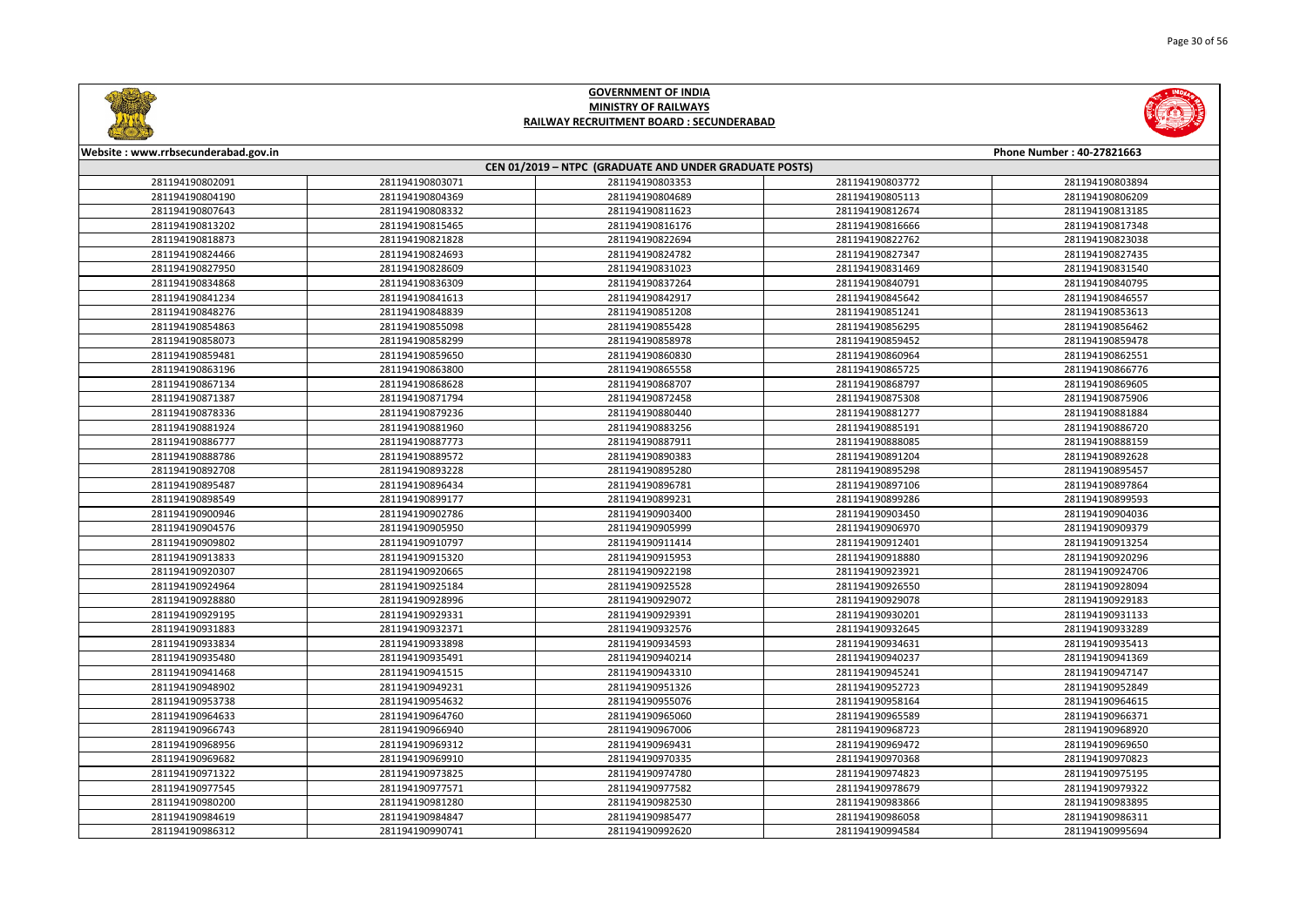



| Website: www.rrbsecunderabad.gov.in<br>Phone Number: 40-27821663 |                 |                                                        |                 |                 |  |
|------------------------------------------------------------------|-----------------|--------------------------------------------------------|-----------------|-----------------|--|
|                                                                  |                 | CEN 01/2019 - NTPC (GRADUATE AND UNDER GRADUATE POSTS) |                 |                 |  |
| 281194190996957                                                  | 281194190997465 | 281194190999517                                        | 281194190999646 | 281194190999748 |  |
| 281194191001017                                                  | 281194191001525 | 281194191002860                                        | 281194191002926 | 281194191004281 |  |
| 281194191005920                                                  | 281194191006239 | 281194191006607                                        | 281194191007357 | 281194191007808 |  |
| 281194191007984                                                  | 281194191008422 | 281194191008447                                        | 281194191008550 | 281194191008782 |  |
| 281194191009830                                                  | 281194191009969 | 281194191010290                                        | 281194191010423 | 281194191010723 |  |
| 281194191010795                                                  | 281194191012106 | 281194191012409                                        | 281194191014053 | 281194191014226 |  |
| 281194191014884                                                  | 281194191016526 | 281194191017780                                        | 281194191018305 | 281194191020112 |  |
| 281194191021926                                                  | 281194191022306 | 281194191022665                                        | 281194191024066 | 281194191027156 |  |
| 281194191027455                                                  | 281194191027560 | 281194191028109                                        | 281194191029932 | 281194191030695 |  |
| 281194191032796                                                  | 281194191033651 | 281194191033812                                        | 281194191035086 | 281194191036959 |  |
| 281194191037300                                                  | 281194191037760 | 281194191038929                                        | 281194191040220 | 281194191040561 |  |
| 281194191041019                                                  | 281194191041826 | 281194191041867                                        | 281194191041940 | 281194191042985 |  |
| 281194191043998                                                  | 281194191044029 | 281194191045396                                        | 281194191048572 | 281194191049508 |  |
| 281194191051906                                                  | 281194191052462 | 281194191053025                                        | 281194191054147 | 281194191055498 |  |
| 281194191057042                                                  | 281194191057159 | 281194191057277                                        | 281194191057745 | 281194191058737 |  |
| 281194191060247                                                  | 281194191060731 | 281194191060863                                        | 281194191061660 | 281194191061893 |  |
| 281194191062449                                                  | 281194191062506 | 281194191063112                                        | 281194191063311 | 281194191064365 |  |
| 281194191064396                                                  | 281194191064562 | 281194191064671                                        | 281194191065804 | 281194191066239 |  |
| 281194191068155                                                  | 281194191068558 | 281194191068565                                        | 281194191069339 | 281194191069446 |  |
| 281194191069766                                                  | 281194191069913 | 281194191070043                                        | 281194191070430 | 281194191070613 |  |
| 281194191070674                                                  | 281194191070709 | 281194191070813                                        | 281194191071010 | 281194191071450 |  |
| 281194191071453                                                  | 281194191071661 | 281194191071761                                        | 281194191072507 | 281194191073185 |  |
| 281194191073684                                                  | 281194191073689 | 281194191073908                                        | 281194191074774 | 281194191074923 |  |
| 281194191075474                                                  | 281194191075567 | 281194191075864                                        | 281194191075878 | 281194191075899 |  |
| 281194191076703                                                  | 281194191076750 | 281194191076793                                        | 281194191076880 | 281194191077732 |  |
| 281194191077859                                                  | 281194191077933 | 281194191077965                                        | 281194191078085 | 281194191078857 |  |
| 281194191079032                                                  | 281194191079241 | 281194191079568                                        | 281194191079730 | 281194191080010 |  |
| 281194191080270                                                  | 281194191081255 | 281194191082078                                        | 281194191082600 | 281194191082696 |  |
| 281194191083665                                                  | 281194191084068 | 281194191084828                                        | 281194191084951 | 281194191085269 |  |
| 281194191086117                                                  | 281194191086835 | 281194191087194                                        | 281194191087825 | 281194191087982 |  |
| 281194191088140                                                  | 281194191088212 | 281194191088264                                        | 281194191089083 | 281194191089516 |  |
| 281194191089803                                                  | 281194191089911 | 281194191090930                                        | 281194191091359 | 281194191091778 |  |
| 281194191092122                                                  | 281194191092591 | 281194191092957                                        | 281194191093349 | 281194191093699 |  |
| 281194191093857                                                  | 281194191094393 | 281194191094716                                        | 281194191095091 | 281194191095154 |  |
| 281194191095164                                                  | 281194191095589 | 281194191096955                                        | 281194191098054 | 281194191099072 |  |
| 281194191100498                                                  | 281194191100700 | 281194191100727                                        | 281194191100926 | 281194191101397 |  |
| 281194191101434                                                  | 281194191101488 | 281194191101700                                        | 281194191101814 | 281194191102050 |  |
| 281194191102134                                                  | 281194191102575 | 281194191102620                                        | 281194191103139 | 281194191103805 |  |
| 281194191104027                                                  | 281194191104127 | 281194191104508                                        | 281194191104927 | 281194191106893 |  |
| 281194191108295                                                  | 281194191108393 | 281194191109300                                        | 281194191109863 | 281194191110997 |  |
| 281194191111061                                                  | 281194191111754 | 281194191112099                                        | 281194191112177 | 281194191112274 |  |
| 281194191112325                                                  | 281194191112383 | 281194191112595                                        | 281194191114210 | 281194191116908 |  |
| 281194191117994                                                  | 281194191119326 | 281194191120109                                        | 281194191123151 | 281194191124989 |  |
| 281194191126012                                                  | 281194191126765 | 281194191127554                                        | 281194191130129 | 281194191130736 |  |
| 281194191130743                                                  | 281194191130916 | 281194191131748                                        | 281194191131810 | 281194191132133 |  |
| 281194191133194                                                  | 281194191133366 | 281194191133627                                        | 281194191134563 | 281194210845883 |  |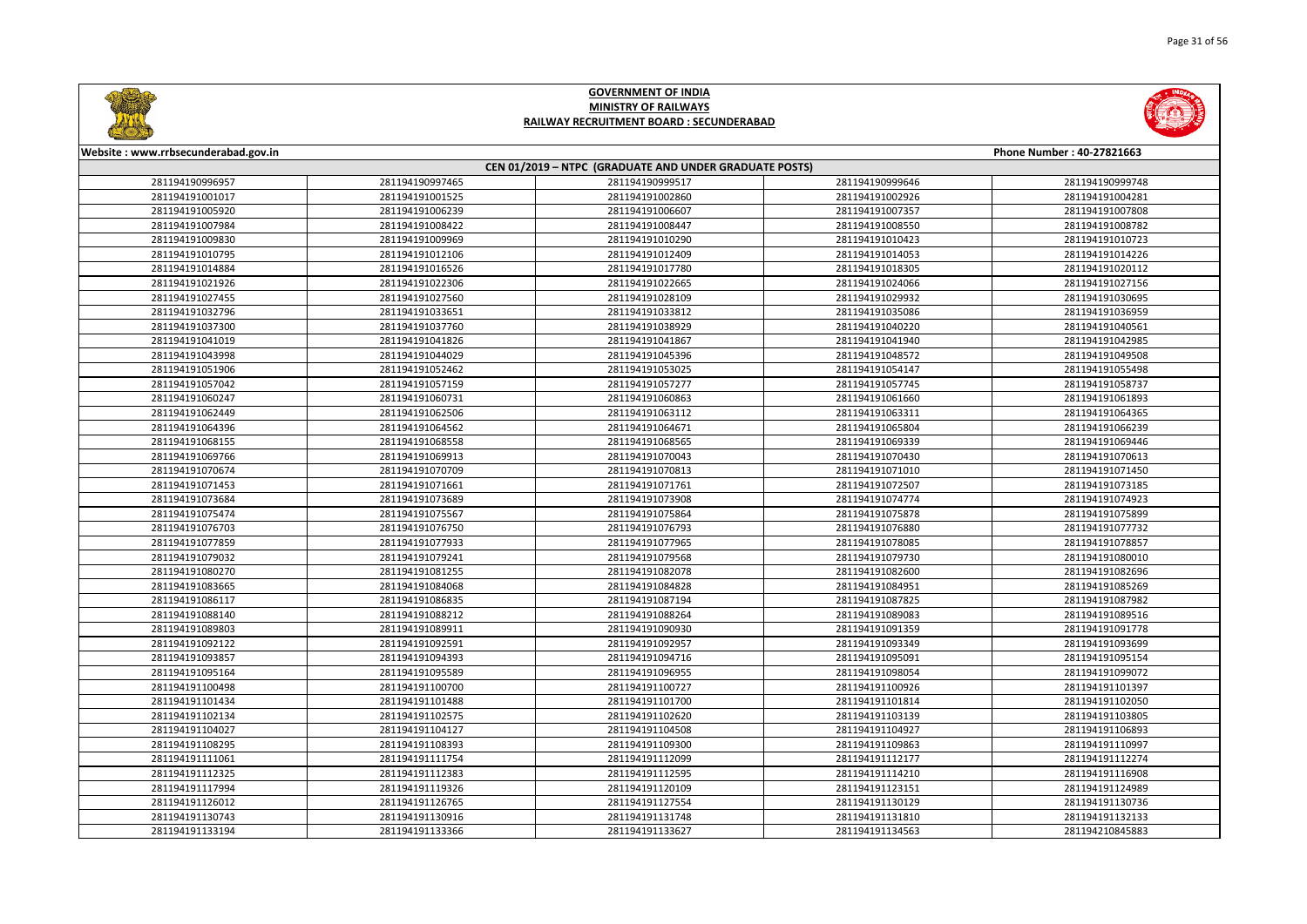



| Website: www.rrbsecunderabad.gov.in                    |                 |                 |                 | Phone Number: 40-27821663 |  |
|--------------------------------------------------------|-----------------|-----------------|-----------------|---------------------------|--|
| CEN 01/2019 - NTPC (GRADUATE AND UNDER GRADUATE POSTS) |                 |                 |                 |                           |  |
| 281194210895139                                        | 281194211061716 | 281194220037339 | 281194220782738 | 281194220786204           |  |
| 281194220786318                                        | 281194220787227 | 281194220811061 | 281194220814117 | 281194220833687           |  |
| 281194220841501                                        | 281194220855968 | 281194220856021 | 281194220862744 | 281194220867867           |  |
| 281194220876420                                        | 281194220878016 | 281194220878996 | 281194220884037 | 281194220885237           |  |
| 281194220897865                                        | 281194220905058 | 281194220906986 | 281194220912204 | 281194220913191           |  |
| 281194220916276                                        | 281194220916983 | 281194220920445 | 281194220926400 | 281194220927533           |  |
| 281194220928836                                        | 281194220939727 | 281194220942107 | 281194220947374 | 281194220954363           |  |
| 281194220964803                                        | 281194220983035 | 281194220983285 | 281194220987322 | 281194221007625           |  |
| 281194221018106                                        | 281194221019011 | 281194221023491 | 281194221031193 | 281194221033154           |  |
| 281194221034142                                        | 281194221034785 | 281194221038999 | 281194221041525 | 281194221043447           |  |
| 281194221044518                                        | 281194221052300 | 281194221066901 | 281194221067252 | 281194221068031           |  |
| 281194221068124                                        | 281194221070110 | 281194221072666 | 281194221074438 | 281194221074712           |  |
| 281194221076477                                        | 281194221080019 | 281194221080202 | 281194221080624 | 281194221080642           |  |
| 281194221080789                                        | 281194221081040 | 281194221081370 | 281194221083340 | 281194221084165           |  |
| 281194221084412                                        | 281194221084764 | 281194221085692 | 281194221086059 | 281194221086450           |  |
| 281194221087057                                        | 281194221087362 | 281194221090149 | 281194221090329 | 281194221091424           |  |
| 281194221091766                                        | 281194221095174 | 281194221096111 | 281194221098429 | 281194221100307           |  |
| 281194221100316                                        | 281194221100771 | 281194221101362 | 281194221102557 | 281194221103103           |  |
| 281194221104175                                        | 281194221104270 | 281194221107559 | 281194221107990 | 281194221108190           |  |
| 281194221108735                                        | 281194221111137 | 281194221111911 | 281194221113402 | 281194221115191           |  |
| 281194221115325                                        | 281194221116028 | 281194221116045 | 281194221116431 | 281194221116799           |  |
| 281194221116910                                        | 281194221117059 | 281194221117210 | 281194221117849 | 281194221117902           |  |
| 281194221118081                                        | 281194221118427 | 281194221119288 | 281194221119380 | 281194221119522           |  |
| 281194221119582                                        | 281194221119820 | 281194221119980 | 281194221120616 | 281194221120680           |  |
| 281194221120734                                        | 281194221120906 | 281194221121256 | 281194221121280 | 281194221122060           |  |
| 281194221122138                                        | 281194221122165 | 281194221122567 | 281194221122876 | 281194221122904           |  |
| 281194221123138                                        | 281194221123629 | 281194221123801 | 281194221124854 | 281194221124973           |  |
| 281194221125111                                        | 281194221125178 | 281194221125418 | 281194221125907 | 281194221125983           |  |
| 281194221126101                                        | 281194221126449 | 281194221126533 | 281194221126662 | 281194221126668           |  |
| 281194221127054                                        | 281194221127258 | 281194221127362 | 281194221127700 | 281194221127916           |  |
| 281194221127954                                        | 281194221127962 | 281194221128032 | 281194221128054 | 281194221128524           |  |
| 281194221128674                                        | 281194221129642 | 281194221129887 | 281194221129920 | 281194221130395           |  |
| 281194221130756                                        | 281194221131211 | 281194221131448 | 281194221131588 | 281194221131732           |  |
| 281194221132107                                        | 281194221132790 | 281194221132823 | 281194221133041 | 281194221133428           |  |
| 281194221133989                                        | 281194221134198 | 281194221134598 | 281194221135746 | 281194221135802           |  |
| 281194221136037                                        | 281194221136271 | 281194221136295 | 281194221136297 | 281194221136330           |  |
| 281194221136431                                        | 281194230773711 | 281194230775968 | 281194230797337 | 281194230813178           |  |
| 281194230818491                                        | 281194230824459 | 281194230825754 | 281194230832823 | 281194230859175           |  |
| 281194230868234                                        | 281194230869935 | 281194230872570 | 281194230876773 | 281194230886292           |  |
| 281194230889487                                        | 281194230893820 | 281194230894057 | 281194230894143 | 281194230894330           |  |
| 281194230894604                                        | 281194230904391 | 281194230905838 | 281194230907791 | 281194230910418           |  |
| 281194230910465                                        | 281194230911193 | 281194230913744 | 281194230917652 | 281194230918196           |  |
| 281194230922553                                        | 281194230930398 | 281194230932093 | 281194230944647 | 281194230955135           |  |
| 281194230966742                                        | 281194230972267 | 281194230980474 | 281194230982620 | 281194230984701           |  |
| 281194230999028                                        | 281194230999430 | 281194231016336 | 281194231018737 | 281194231066932           |  |
| 281194231067267                                        | 281194231067358 | 281194231072651 | 281194231075709 | 281194231076528           |  |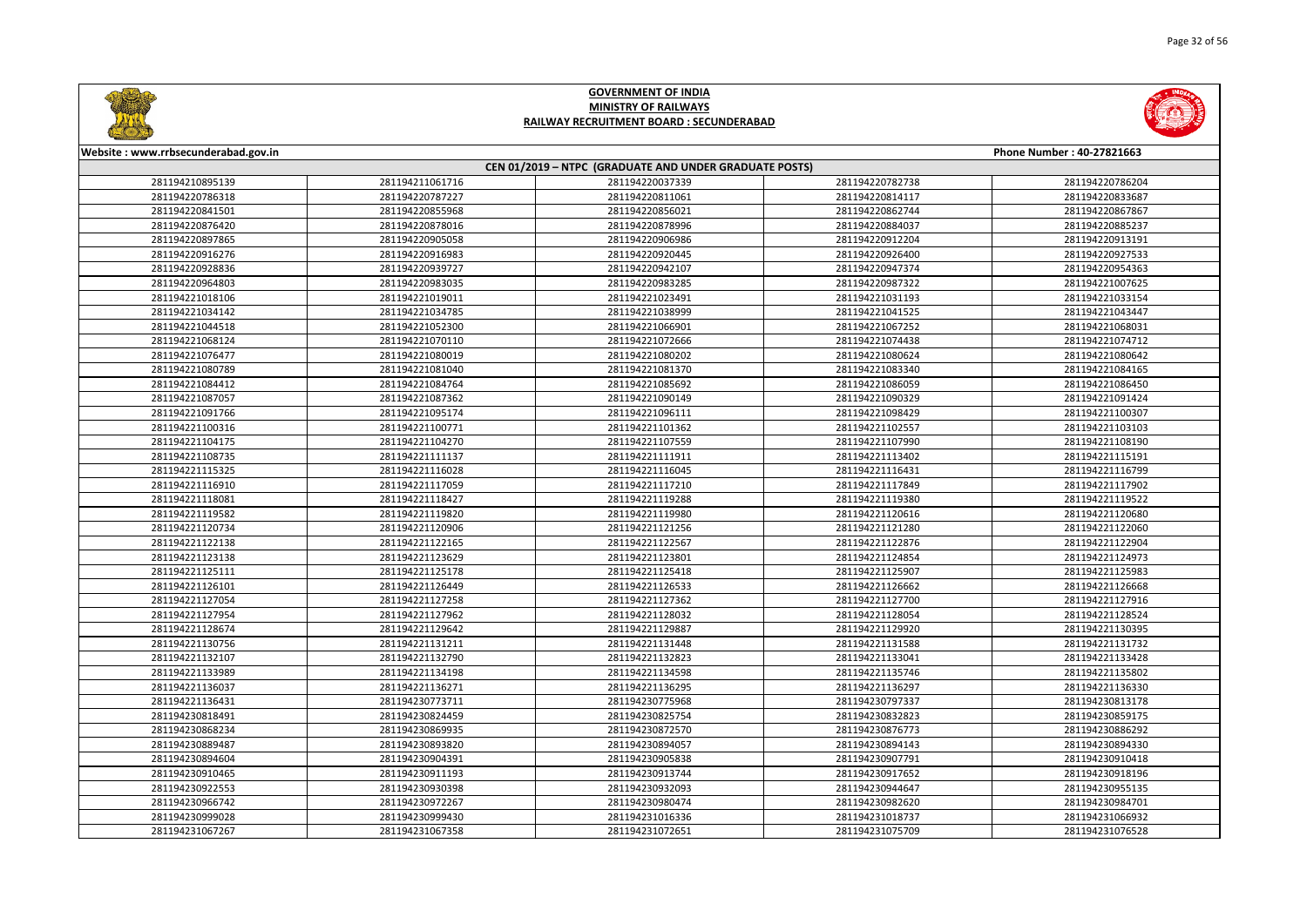



| Website: www.rrbsecunderabad.gov.in<br>CEN 01/2019 - NTPC (GRADUATE AND UNDER GRADUATE POSTS)<br>281194231078076<br>281194231078189<br>281194231080768<br>281194231081336<br>281194231085555<br>281194231085707<br>281194231086767<br>281194231088551<br>281194231093554<br>281194231104770<br>281194231110762<br>281194231125146<br>281194231128305<br>281194231132207<br>281194231133653<br>281194231135979 | Phone Number: 40-27821663<br>281194231083450<br>281194231093242<br>281194231125979<br>281194240768663<br>281194240805033<br>281194240848687<br>281194240884848 |
|---------------------------------------------------------------------------------------------------------------------------------------------------------------------------------------------------------------------------------------------------------------------------------------------------------------------------------------------------------------------------------------------------------------|----------------------------------------------------------------------------------------------------------------------------------------------------------------|
|                                                                                                                                                                                                                                                                                                                                                                                                               |                                                                                                                                                                |
|                                                                                                                                                                                                                                                                                                                                                                                                               |                                                                                                                                                                |
|                                                                                                                                                                                                                                                                                                                                                                                                               |                                                                                                                                                                |
|                                                                                                                                                                                                                                                                                                                                                                                                               |                                                                                                                                                                |
|                                                                                                                                                                                                                                                                                                                                                                                                               |                                                                                                                                                                |
| 281194240768986<br>281194240774968<br>281194240788666<br>281194240798406                                                                                                                                                                                                                                                                                                                                      |                                                                                                                                                                |
| 281194240806225<br>281194240825213<br>281194240836868<br>281194240846684                                                                                                                                                                                                                                                                                                                                      |                                                                                                                                                                |
| 281194240851000<br>281194240858280<br>281194240865770<br>281194240881633                                                                                                                                                                                                                                                                                                                                      |                                                                                                                                                                |
| 281194240907753<br>281194240890051<br>281194240917862<br>281194240919327                                                                                                                                                                                                                                                                                                                                      | 281194240921870                                                                                                                                                |
| 281194240943975<br>281194240947460<br>281194240948607<br>281194240949534                                                                                                                                                                                                                                                                                                                                      | 281194240953864                                                                                                                                                |
| 281194240954229<br>281194240954292<br>281194240956235<br>281194240957798                                                                                                                                                                                                                                                                                                                                      | 281194240958479                                                                                                                                                |
| 281194240965835<br>281194240967330<br>281194240967688<br>281194240972644                                                                                                                                                                                                                                                                                                                                      | 281194240981181                                                                                                                                                |
| 281194240982653<br>281194240985057<br>281194240985399<br>281194240991105                                                                                                                                                                                                                                                                                                                                      | 281194240993853                                                                                                                                                |
| 281194241018202<br>281194241014327<br>281194241020100<br>281194241020563                                                                                                                                                                                                                                                                                                                                      | 281194241022368                                                                                                                                                |
| 281194241024405<br>281194241028397<br>281194241032186<br>281194241033225                                                                                                                                                                                                                                                                                                                                      | 281194241034460                                                                                                                                                |
| 281194241041474<br>281194241047063<br>281194241048920<br>281194241052674                                                                                                                                                                                                                                                                                                                                      | 281194241057183                                                                                                                                                |
| 281194241058845<br>281194250773588<br>281194250829556<br>281194250853932                                                                                                                                                                                                                                                                                                                                      | 281194250865336                                                                                                                                                |
| 281194250878505<br>281194250914026<br>281194250931206<br>281194250981364                                                                                                                                                                                                                                                                                                                                      | 281194251027366                                                                                                                                                |
| 281194251032791<br>281194251064051<br>281194251071143<br>281194251071905                                                                                                                                                                                                                                                                                                                                      | 281194251073437                                                                                                                                                |
| 281194251077972<br>281194251078912<br>281194251079003<br>281194251084818                                                                                                                                                                                                                                                                                                                                      | 281194251097132                                                                                                                                                |
| 281194251100281<br>281194251099379<br>281194251115298<br>281194251115844                                                                                                                                                                                                                                                                                                                                      | 281194251115845                                                                                                                                                |
| 281194251116674<br>281194251122258<br>281194251122486<br>281194251122538                                                                                                                                                                                                                                                                                                                                      | 281194251123178                                                                                                                                                |
| 281194251130226<br>281194251133447<br>281194251127891<br>281194251130237                                                                                                                                                                                                                                                                                                                                      | 281194251133845                                                                                                                                                |
| 281194251134951<br>281194251136350<br>281194260768964<br>281194260769158                                                                                                                                                                                                                                                                                                                                      | 281194260769869                                                                                                                                                |
| 281194260772358<br>281194260772453<br>281194260773636<br>281194260773870                                                                                                                                                                                                                                                                                                                                      | 281194260773955                                                                                                                                                |
| 281194260773959<br>281194260775195<br>281194260775518<br>281194260776296                                                                                                                                                                                                                                                                                                                                      | 281194260777772                                                                                                                                                |
| 281194260777860<br>281194260778425<br>281194260778835<br>281194260779142                                                                                                                                                                                                                                                                                                                                      | 281194260779429                                                                                                                                                |
| 281194260780529<br>281194260781160<br>281194260781360<br>281194260782723                                                                                                                                                                                                                                                                                                                                      | 281194260783653                                                                                                                                                |
| 281194260784572<br>281194260784618<br>281194260785305<br>281194260786313                                                                                                                                                                                                                                                                                                                                      | 281194260788175                                                                                                                                                |
| 281194260788781<br>281194260788874<br>281194260789931<br>281194260790065                                                                                                                                                                                                                                                                                                                                      | 281194260790551                                                                                                                                                |
| 281194260793798<br>281194260794267<br>281194260795572<br>281194260795872                                                                                                                                                                                                                                                                                                                                      | 281194260797566                                                                                                                                                |
| 281194260798020<br>281194260798437<br>281194260798974<br>281194260798975                                                                                                                                                                                                                                                                                                                                      | 281194260799746                                                                                                                                                |
| 281194260800707<br>281194260800842<br>281194260801189<br>281194260803491                                                                                                                                                                                                                                                                                                                                      | 281194260803559                                                                                                                                                |
| 281194260804903<br>281194260809792<br>281194260804274<br>281194260806740                                                                                                                                                                                                                                                                                                                                      | 281194260811285                                                                                                                                                |
| 281194260812236<br>281194260812372<br>281194260812953<br>281194260812898                                                                                                                                                                                                                                                                                                                                      | 281194260815469                                                                                                                                                |
| 281194260816311<br>281194260816503<br>281194260816657<br>281194260816694                                                                                                                                                                                                                                                                                                                                      | 281194260817493                                                                                                                                                |
| 281194260819936<br>281194260819968<br>281194260820743<br>281194260821897                                                                                                                                                                                                                                                                                                                                      | 281194260822919                                                                                                                                                |
| 281194260823016<br>281194260823887<br>281194260824343<br>281194260825951                                                                                                                                                                                                                                                                                                                                      | 281194260826224                                                                                                                                                |
| 281194260827117<br>281194260826271<br>281194260827451<br>281194260828011                                                                                                                                                                                                                                                                                                                                      | 281194260829494                                                                                                                                                |
| 281194260832732<br>281194260832822<br>281194260833111<br>281194260833558                                                                                                                                                                                                                                                                                                                                      | 281194260834349                                                                                                                                                |
| 281194260836359<br>281194260836525<br>281194260837214<br>281194260838214                                                                                                                                                                                                                                                                                                                                      | 281194260839176                                                                                                                                                |
| 281194260839913<br>281194260840763<br>281194260840968<br>281194260841193                                                                                                                                                                                                                                                                                                                                      | 281194260841254                                                                                                                                                |
| 281194260841283<br>281194260841417<br>281194260842726<br>281194260843493                                                                                                                                                                                                                                                                                                                                      | 281194260844095                                                                                                                                                |
| 281194260845266<br>281194260845325<br>281194260845644<br>281194260847163                                                                                                                                                                                                                                                                                                                                      | 281194260850763                                                                                                                                                |
| 281194260851381<br>281194260851385<br>281194260851570<br>281194260852275                                                                                                                                                                                                                                                                                                                                      | 281194260852326                                                                                                                                                |
| 281194260852343<br>281194260852563<br>281194260854268<br>281194260854990                                                                                                                                                                                                                                                                                                                                      | 281194260856247                                                                                                                                                |
| 281194260856652<br>281194260860577<br>281194260861584<br>281194260864095                                                                                                                                                                                                                                                                                                                                      | 281194260865557                                                                                                                                                |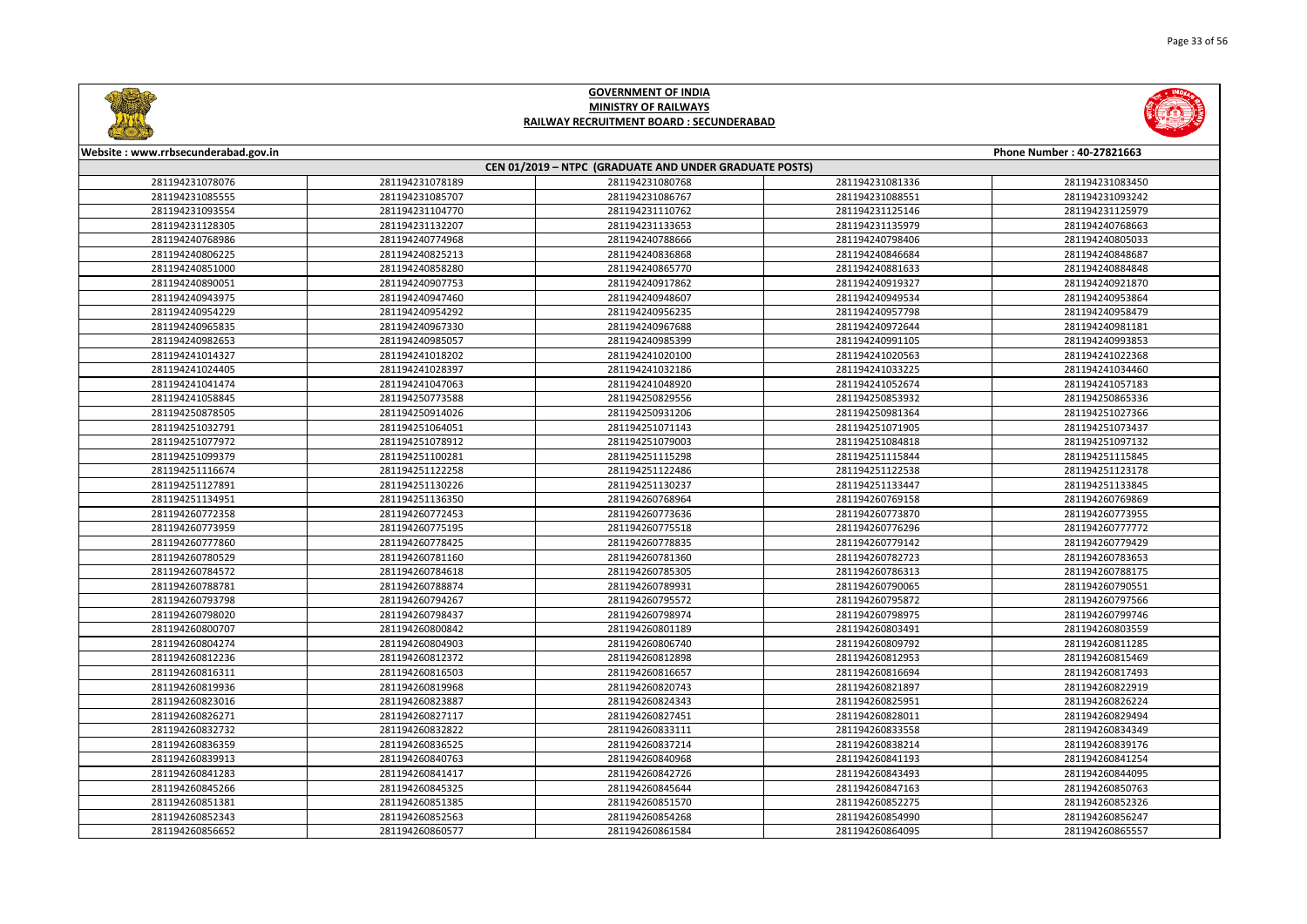

|       | Phone Number: 40-27821663 |
|-------|---------------------------|
|       |                           |
| 58614 | 281194260869344           |
| 73842 | 281194260874953           |
| 79830 | 281194260879882           |
| 32859 | 281194260883118           |
| 37904 | 281194260888022           |
| 90575 | 281194260891001           |
| 92216 | 281194260892524           |
| 94214 | 281194260894500           |
| 97056 | 281194260897759           |
| 00996 | 281194260901563           |
| 04564 | 281194260904872           |
| 07233 | 281194260907607           |
| 08573 | 281194260908617           |
| 09278 | 281194260909641           |
| 11438 | 281194260911444           |
| 13192 | 281194260915698           |
| 16935 | 281194260916969           |
| 22460 | 281194260922877           |
| 24826 | 281194260926167           |
| 26822 | 281194260929174           |
| 30029 | 281194260931266           |
| 32171 | 281194260932637           |
| 34276 | 281194260934815           |
| 39109 | 281194260939118           |
| 43753 | 281194260944543           |
| 47766 | 281194260947849           |
| 50572 | 281194260950832           |
| 52115 | 281194260952695           |
| 57294 | 281194260957566           |
| 52443 | 281194260963460           |
| 55577 | 281194260965791           |
| 57737 | 281194260969272           |
| 70510 | 281194260970737           |
| 73305 | 281194260973366           |
| 75957 | 281194260976655           |
| 77467 | 281194260977755           |
| 79693 | 281194260982204           |
| 33710 | 281194260984309           |
| 35663 | 281194260986327           |
| 39683 | 281194260989796           |
| 92138 | 281194260992417           |
| 93704 | 281194260995189           |
| 99066 | 281194260999322           |
| 02330 | 281194261002716           |
| 07456 | 281194261008035           |
| 08591 | 281194261010337           |



#### **Website : www.rrbsecunderabad.gov.in CEN 01/2019 – NTPC (GRADUATE AND UNDER GRADUATE POSTS)** 281194260866469 281194260867008 281194260868614 281194260869344 281194260870339 281194260871298 281194260873842 281194260874953 281194260878599 281194260878882 281194260879830 281194260879882 281194260881751 281194260882676 281194260882859 281194260883118 281194260884826 281194260887895 281194260887904 281194260888022 281194260889227 281194260889332 281194260890575 281194260891001 281194260891787 281194260891832 281194260892216 281194260892524 281194260893595 281194260894101 281194260894214 281194260894500 281194260895455 281194260895955 281194260897056 281194260897759 281194260898497 281194260900765 281194260900996 281194260901563 281194260903634 281194260903645 281194260904564 281194260904872 281194260906952 281194260906974 281194260907233 281194260907607 281194260908387 281194260908426 281194260908573 281194260908617 281194260909123 281194260909150 281194260909278 281194260909641 281194260910135 281194260911165 281194260911438 281194260911444 281194260911925 281194260912543 281194260913192 281194260915698 281194260915944 281194260916078 281194260916935 281194260916969 281194260921638 281194260922340 281194260922460 281194260922877 281194260924108 281194260924115 281194260924826 281194260926167 281194260926271 281194260926576 281194260926822 281194260929174 281194260929620 281194260929739 281194260930029 281194260931266 281194260931868 281194260932070 281194260932171 281194260932637 281194260933127 281194260934110 281194260934276 281194260934815 281194260935012 281194260938836 281194260939109 281194260939118 281194260941732 281194260942993 281194260943753 281194260944543 281194260945328 281194260946458 281194260947766 281194260947849 281194260949056 281194260950568 281194260950572 281194260950832 281194260951887 281194260952114 281194260952115 281194260952695 281194260955124 281194260955934 281194260957294 281194260957566 281194260962101 281194260962163 281194260962443 281194260963460 281194260964345 281194260964454 281194260965577 281194260965791 281194260967287 281194260967643 281194260967737 281194260969272 281194260970487 281194260970490 281194260970510 281194260970737 281194260972318 281194260972326 281194260973305 281194260973366 281194260974022 281194260975762 281194260975957 281194260976655 281194260977250 281194260977352 281194260977467 281194260977755 281194260979161 281194260979448 281194260979693 281194260982204 281194260982732 281194260983225 281194260983710 281194260984309 281194260985449 281194260985591 281194260985663 281194260986327 281194260988621 281194260989520 281194260989683 281194260989796 281194260990342 281194260991048 281194260992138 281194260992417 281194260993007 281194260993311 281194260993704 281194260995189 281194260995469 281194260997875 281194260999066 281194260999322 281194261001216 281194261001620 281194261002330 281194261002716 281194261003916 281194261006142 281194261007456 281194261008035 281194261008214 281194261008383 281194261008591 281194261010337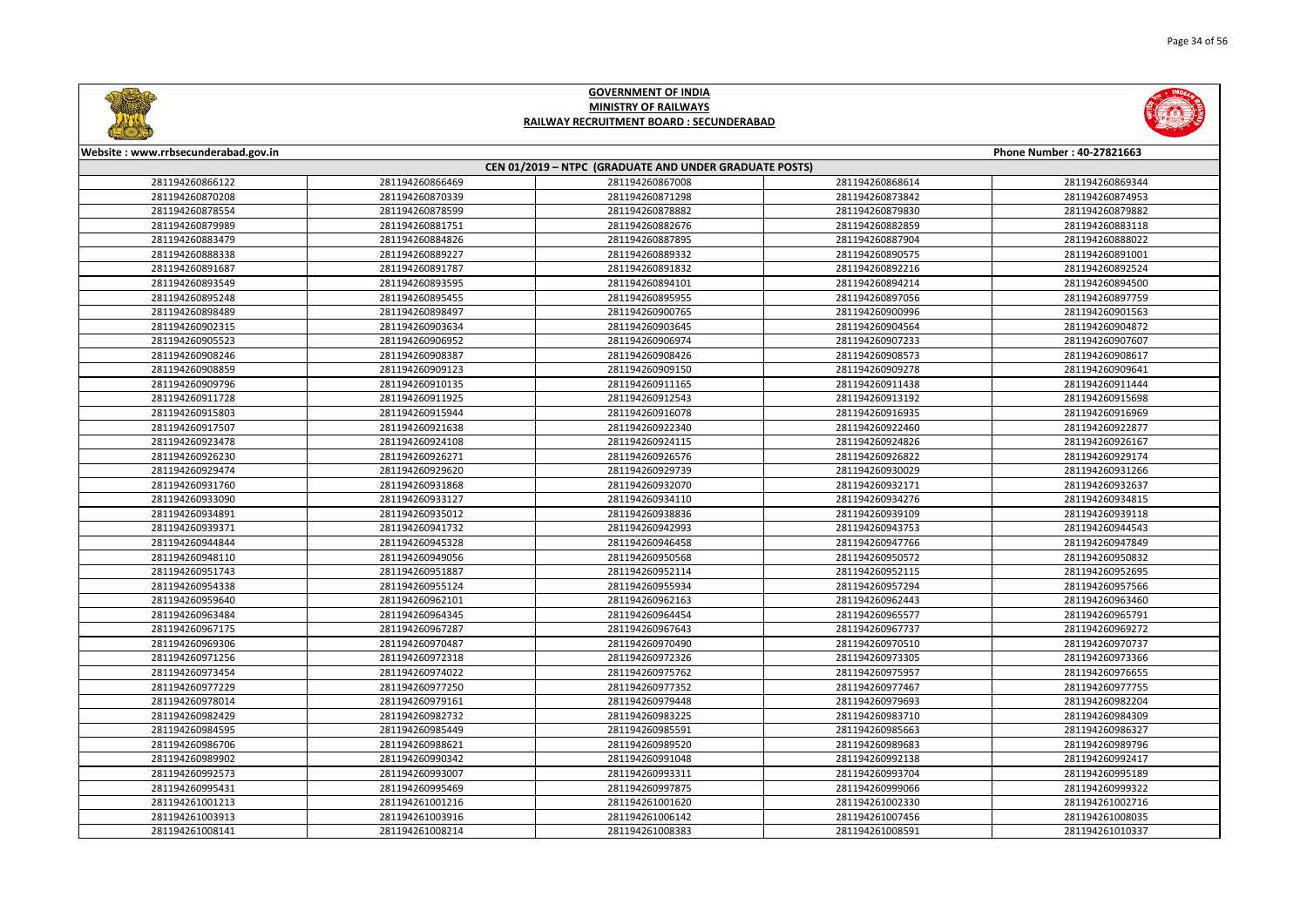



| Website: www.rrbsecunderabad.gov.in                    |                 |                 |                 | Phone Number: 40-27821663 |
|--------------------------------------------------------|-----------------|-----------------|-----------------|---------------------------|
| CEN 01/2019 - NTPC (GRADUATE AND UNDER GRADUATE POSTS) |                 |                 |                 |                           |
| 281194261011603                                        | 281194261011637 | 281194261012075 | 281194261012452 | 281194261012963           |
| 281194261013579                                        | 281194261014671 | 281194261015274 | 281194261015337 | 281194261015922           |
| 281194261017740                                        | 281194261017744 | 281194261017767 | 281194261018444 | 281194261018975           |
| 281194261019924                                        | 281194261019985 | 281194261020866 | 281194261022049 | 281194261022325           |
| 281194261024605                                        | 281194261025386 | 281194261025960 | 281194261026004 | 281194261026540           |
| 281194261027071                                        | 281194261027316 | 281194261027673 | 281194261028420 | 281194261028492           |
| 281194261028695                                        | 281194261029952 | 281194261031229 | 281194261032534 | 281194261033446           |
| 281194261033792                                        | 281194261033806 | 281194261034639 | 281194261035539 | 281194261036776           |
| 281194261037472                                        | 281194261039145 | 281194261039220 | 281194261040453 | 281194261040484           |
| 281194261040512                                        | 281194261040515 | 281194261040540 | 281194261041720 | 281194261041825           |
| 281194261042707                                        | 281194261043064 | 281194261043367 | 281194261044453 | 281194261044703           |
| 281194261044903                                        | 281194261045007 | 281194261045138 | 281194261045179 | 281194261046466           |
| 281194261046591                                        | 281194261046930 | 281194261047122 | 281194261047911 | 281194261048034           |
| 281194261048080                                        | 281194261048349 | 281194261048382 | 281194261048933 | 281194261049634           |
| 281194261049644                                        | 281194261050078 | 281194261050334 | 281194261050605 | 281194261051283           |
| 281194261052035                                        | 281194261052648 | 281194261052686 | 281194261052755 | 281194261053382           |
| 281194261053439                                        | 281194261053586 | 281194261053732 | 281194261053759 | 281194261054236           |
| 281194261054509                                        | 281194261054783 | 281194261055908 | 281194261055926 | 281194261056160           |
| 281194261056630                                        | 281194261057264 | 281194261057318 | 281194261057460 | 281194261058378           |
| 281194261058406                                        | 281194261058565 | 281194261059357 | 281194261059501 | 281194261059798           |
| 281194261059895                                        | 281194261060048 | 281194261060269 | 281194261060469 | 281194261060742           |
| 281194261060971                                        | 281194261061520 | 281194261061613 | 281194261061753 | 281194261062034           |
| 281194261062088                                        | 281194261062254 | 281194261062368 | 281194261062544 | 281194261062873           |
| 281194261063309                                        | 281194261063894 | 281194261064728 | 281194261064986 | 281194261065010           |
| 281194261065108                                        | 281194261065323 | 281194261065797 | 281194261066542 | 281194261067223           |
| 281194261067327                                        | 281194261067822 | 281194261068003 | 281194261068162 | 281194261068992           |
| 281194261069125                                        | 281194261069415 | 281194261069982 | 281194261070261 | 281194261071138           |
| 281194261071499                                        | 281194261071839 | 281194261072603 | 281194261072668 | 281194261073115           |
| 281194261073557                                        | 281194261073709 | 281194261073786 | 281194261073955 | 281194261074122           |
| 281194261075858                                        | 281194261075879 | 281194261075974 | 281194261076254 | 281194261076625           |
| 281194261076831                                        | 281194261076932 | 281194261077281 | 281194261077322 | 281194261077452           |
| 281194261077538                                        | 281194261077641 | 281194261077907 | 281194261077962 | 281194261077971           |
| 281194261077997                                        | 281194261078120 | 281194261078277 | 281194261078437 | 281194261078666           |
| 281194261080005                                        | 281194261080052 | 281194261080131 | 281194261080688 | 281194261080922           |
| 281194261081112                                        | 281194261081243 | 281194261081834 | 281194261081905 | 281194261081945           |
| 281194261082117                                        | 281194261082265 | 281194261082635 | 281194261083629 | 281194261083749           |
| 281194261083757                                        | 281194261083803 | 281194261084100 | 281194261084435 | 281194261084467           |
| 281194261084816                                        | 281194261085162 | 281194261085264 | 281194261085268 | 281194261085407           |
| 281194261085478                                        | 281194261085516 | 281194261085887 | 281194261085925 | 281194261086148           |
| 281194261086370                                        | 281194261086688 | 281194261087711 | 281194261087769 | 281194261087798           |
| 281194261087916                                        | 281194261088241 | 281194261088545 | 281194261089163 | 281194261089177           |
| 281194261089267                                        | 281194261090875 | 281194261091268 | 281194261091727 | 281194261091971           |
| 281194261092660                                        | 281194261092958 | 281194261093059 | 281194261093097 | 281194261093756           |
| 281194261093985                                        | 281194261094140 | 281194261094176 | 281194261094277 | 281194261094812           |
| 281194261094899                                        | 281194261095792 | 281194261096253 | 281194261096332 | 281194261096796           |
| 281194261097223                                        | 281194261097954 | 281194261098668 | 281194261098965 | 281194261099249           |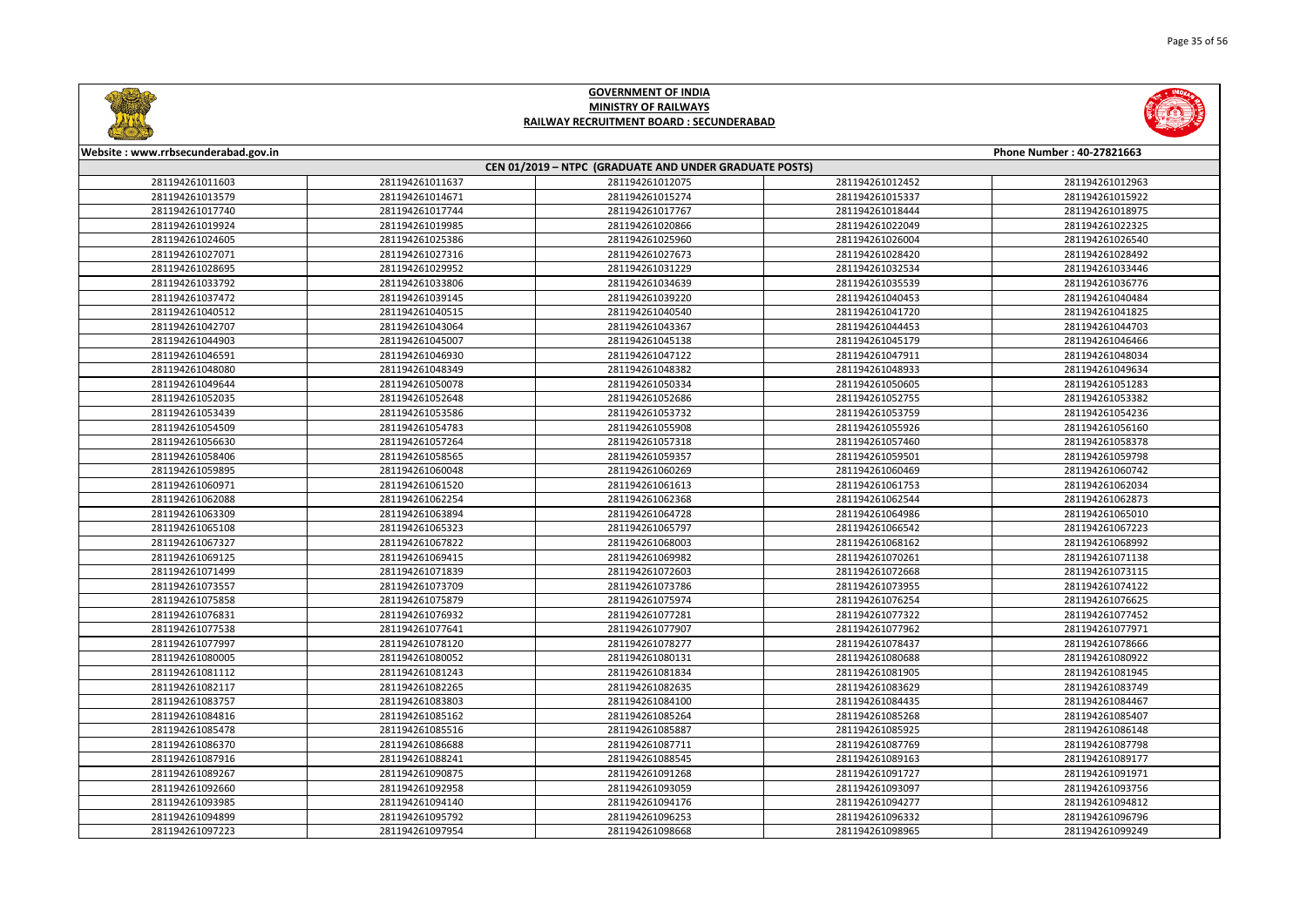

|       | Phone Number: 40-27821663 |
|-------|---------------------------|
|       |                           |
| 01089 | 281194261101367           |
| 02909 | 281194261103532           |
| 05963 | 281194261107680           |
| 08066 | 281194261108293           |
| 10708 | 281194261110877           |
| 12189 | 281194261112561           |
| 14887 | 281194261117824           |
| 19192 | 281194261119730           |
| 21575 | 281194261122034           |
| 26509 | 281194261126890           |
| 29411 | 281194261130647           |
| 32520 | 281194261132917           |
| 34255 | 281194261134305           |
| 69172 | 281194270770170           |
| 78305 | 281194270779804           |
| 94554 | 281194270795778           |
| 08554 | 281194270811218           |
| 14701 | 281194270814707           |
| 24590 | 281194270825686           |
| 37236 | 281194270839283           |
| 62884 | 281194270863596           |
| 69433 | 281194270870650           |
| 74698 | 281194270878656           |
| 82654 | 281194270884318           |
| 89677 | 281194270889946           |
| 92416 | 281194270892788           |
| 95632 | 281194270896818           |
| 98808 | 281194270903538           |
| 08336 | 281194270910221           |
| 13470 | 281194270914074           |
| 17291 | 281194270921224           |
| 27032 | 281194270927418           |
| 34050 | 281194270934707           |
| 36738 | 281194270938544           |
| 41235 | 281194270941832           |
| 43272 | 281194270944542           |
| 47042 | 281194270947201           |
| 49185 | 281194270949358           |
| 51031 | 281194270953403           |
| 54728 | 281194270954732           |
| 55172 | 281194270958921           |
| 61328 | 281194270961503           |
| 67575 | 281194270968030           |
| 71351 | 281194270971466           |
| 73529 | 281194270975622           |
| 79696 | 281194270981187           |
|       |                           |



#### **Website : www.rrbsecunderabad.gov.in CEN 01/2019 – NTPC (GRADUATE AND UNDER GRADUATE POSTS)** 281194261099821 281194261100592 281194261101089 281194261101367 281194261102618 281194261102664 281194261102909 281194261103532 281194261105519 281194261105540 281194261105963 281194261107680 281194261107803 281194261107889 281194261108066 281194261108293 281194261109136 281194261110669 281194261110708 281194261110877 281194261111385 281194261112020 281194261112189 281194261112561 281194261113247 281194261114093 281194261114887 281194261117824 281194261118417 281194261118660 281194261119192 281194261119730 281194261120887 281194261121203 281194261121575 281194261122034 281194261125056 281194261126016 281194261126509 281194261126890 281194261127675 281194261127834 281194261129411 281194261130647 281194261131598 281194261132013 281194261132520 281194261132917 281194261133245 281194261133835 281194261134255 281194261134305 281194261135132 281194261135789 281194270769172 281194270770170 281194270771910 281194270773378 281194270778305 281194270779804 281194270785307 281194270790437 281194270794554 281194270795778 281194270804949 281194270808032 281194270808554 281194270811218 281194270812369 281194270812951 281194270814701 281194270814707 281194270817721 281194270818585 281194270824590 281194270825686 281194270832641 281194270833611 281194270837236 281194270839283 281194270858746 281194270861564 281194270862884 281194270863596 281194270865624 281194270867978 281194270869433 281194270870650 281194270871740 281194270873563 281194270874698 281194270878656 281194270880924 281194270882157 281194270882654 281194270884318 281194270887577 281194270887986 281194270889677 281194270889946 281194270890131 281194270891831 281194270892416 281194270892788 281194270894775 281194270895075 281194270895632 281194270896818 281194270897762 281194270897797 281194270898808 281194270903538 281194270905878 281194270907549 281194270908336 281194270910221 281194270913149 281194270913468 281194270913470 281194270914074 281194270915869 281194270916757 281194270917291 281194270921224 281194270926819 281194270926913 281194270927032 281194270927418 281194270930272 281194270932362 281194270934050 281194270934707 281194270935829 281194270936212 281194270936738 281194270938544 281194270939829 281194270940023 281194270941235 281194270941832 281194270942843 281194270942983 281194270943272 281194270944542 281194270944905 281194270945473 281194270947042 281194270947201 281194270947444 281194270948995 281194270949185 281194270949358 281194270950015 281194270950484 281194270951031 281194270953403 281194270953665 281194270954629 281194270954728 281194270954732 281194270955033 281194270955111 281194270955172 281194270958921 281194270960616 281194270961184 281194270961328 281194270961503 281194270961751 281194270964468 281194270967575 281194270968030 281194270968889 281194270970186 281194270971351 281194270971466 281194270972409 281194270973455 281194270973529 281194270975622 281194270978015 281194270979657 281194270979696 281194270981187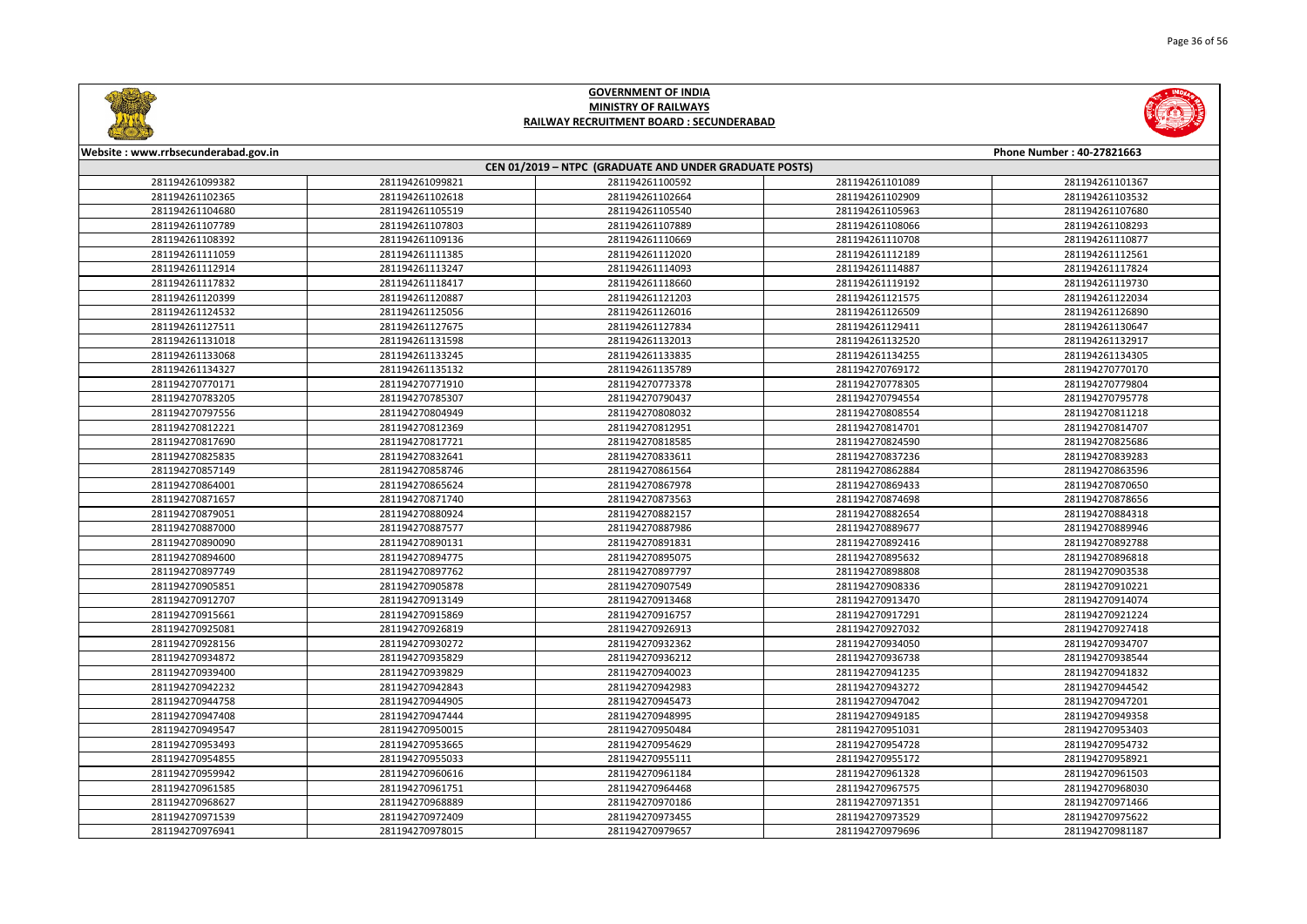



| Website: www.rrbsecunderabad.gov.in<br>Phone Number: 40-27821663 |                 |                 |                 |                 |  |  |
|------------------------------------------------------------------|-----------------|-----------------|-----------------|-----------------|--|--|
| CEN 01/2019 - NTPC (GRADUATE AND UNDER GRADUATE POSTS)           |                 |                 |                 |                 |  |  |
| 281194270981188                                                  | 281194270981200 | 281194270981931 | 281194270984551 | 281194270985027 |  |  |
| 281194270985575                                                  | 281194270985891 | 281194270985914 | 281194270986212 | 281194270986544 |  |  |
| 281194270987005                                                  | 281194270987393 | 281194270988361 | 281194270988521 | 281194270990338 |  |  |
| 281194270990799                                                  | 281194270992901 | 281194270992918 | 281194270993285 | 281194270995254 |  |  |
| 281194270995795                                                  | 281194270996349 | 281194270996512 | 281194270997341 | 281194270997612 |  |  |
| 281194270997670                                                  | 281194270998410 | 281194270998876 | 281194270999011 | 281194271000172 |  |  |
| 281194271000275                                                  | 281194271000770 | 281194271000894 | 281194271000905 | 281194271001197 |  |  |
| 281194271001574                                                  | 281194271001943 | 281194271003411 | 281194271004521 | 281194271006156 |  |  |
| 281194271006371                                                  | 281194271006872 | 281194271007000 | 281194271007954 | 281194271008712 |  |  |
| 281194271009117                                                  | 281194271009902 | 281194271010102 | 281194271010959 | 281194271014479 |  |  |
| 281194271014641                                                  | 281194271014842 | 281194271015620 | 281194271016623 | 281194271016781 |  |  |
| 281194271017614                                                  | 281194271018156 | 281194271018195 | 281194271019721 | 281194271019960 |  |  |
| 281194271023274                                                  | 281194271023791 | 281194271025749 | 281194271026831 | 281194271027136 |  |  |
| 281194271027236                                                  | 281194271027258 | 281194271029501 | 281194271030758 | 281194271031333 |  |  |
| 281194271032383                                                  | 281194271032646 | 281194271034266 | 281194271036732 | 281194271037806 |  |  |
| 281194271038562                                                  | 281194271040773 | 281194271040918 | 281194271040938 | 281194271040957 |  |  |
| 281194271041182                                                  | 281194271041956 | 281194271042368 | 281194271042546 | 281194271042631 |  |  |
| 281194271042880                                                  | 281194271043004 | 281194271043150 | 281194271043950 | 281194271044211 |  |  |
| 281194271044857                                                  | 281194271045176 | 281194271045436 | 281194271046086 | 281194271046528 |  |  |
| 281194271046793                                                  | 281194271046897 | 281194271046913 | 281194271047163 | 281194271047209 |  |  |
| 281194271047212                                                  | 281194271047269 | 281194271047346 | 281194271047642 | 281194271047725 |  |  |
| 281194271047729                                                  | 281194271048001 | 281194271048097 | 281194271048206 | 281194271048396 |  |  |
| 281194271048476                                                  | 281194271048588 | 281194271048727 | 281194271048751 | 281194271048843 |  |  |
| 281194271048856                                                  | 281194271048857 | 281194271048866 | 281194271048886 | 281194271048919 |  |  |
| 281194271049761                                                  | 281194271049865 | 281194271050177 | 281194271050418 | 281194271050536 |  |  |
| 281194271050625                                                  | 281194271050725 | 281194271050824 | 281194271051028 | 281194271051302 |  |  |
| 281194271051460                                                  | 281194271051810 | 281194271052233 | 281194271052242 | 281194271052260 |  |  |
| 281194271052319                                                  | 281194271052504 | 281194271052529 | 281194271052672 | 281194271053348 |  |  |
| 281194271053372                                                  | 281194271053457 | 281194271053526 | 281194271053591 | 281194271053695 |  |  |
| 281194271053961                                                  | 281194271054090 | 281194271054208 | 281194271054563 | 281194271054575 |  |  |
| 281194271054821                                                  | 281194271054948 | 281194271055144 | 281194271055316 | 281194271055911 |  |  |
| 281194271055945                                                  | 281194271055966 | 281194271056611 | 281194271057424 | 281194271057541 |  |  |
| 281194271057805                                                  | 281194271058089 | 281194271058132 | 281194271058185 | 281194271058399 |  |  |
| 281194271058492                                                  | 281194271058559 | 281194271058703 | 281194271059429 | 281194271059662 |  |  |
| 281194271059762                                                  | 281194271060038 | 281194271060879 | 281194271060964 | 281194271061284 |  |  |
| 281194271061362                                                  | 281194271062059 | 281194271062484 | 281194271063255 | 281194271064507 |  |  |
| 281194271064564                                                  | 281194271064945 | 281194271067900 | 281194271070422 | 281194271072963 |  |  |
| 281194271074162                                                  | 281194271074632 | 281194271075815 | 281194271077391 | 281194271077940 |  |  |
| 281194271078029                                                  | 281194271079540 | 281194271080121 | 281194271081228 | 281194271086514 |  |  |
| 281194271086543                                                  | 281194271087970 | 281194271089588 | 281194271092250 | 281194271092699 |  |  |
| 281194271093098                                                  | 281194271094580 | 281194271095073 | 281194271095924 | 281194271097717 |  |  |
| 281194271098528                                                  | 281194271099945 | 281194271100547 | 281194271100984 | 281194271101235 |  |  |
| 281194271101657                                                  | 281194271102383 | 281194271103326 | 281194271104226 | 281194271107944 |  |  |
| 281194271108221                                                  | 281194271110072 | 281194271111584 | 281194271111700 | 281194271112509 |  |  |
| 281194271112550                                                  | 281194271112635 | 281194271112900 | 281194271113231 | 281194271113369 |  |  |
| 281194271113635                                                  | 281194271113794 | 281194271113848 | 281194271114048 | 281194271114243 |  |  |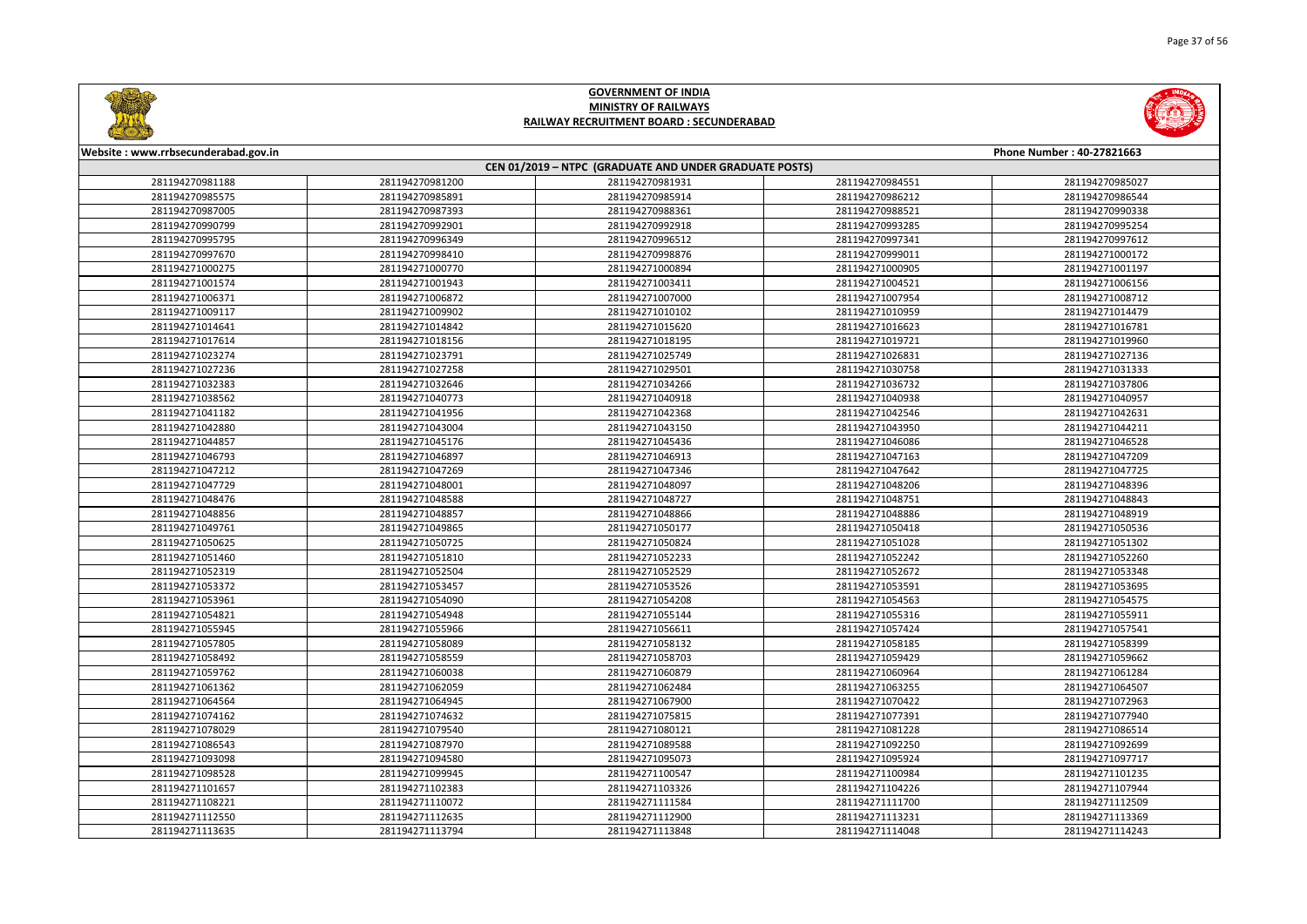



| Website: www.rrbsecunderabad.gov.in |                 |                                                        |                 | Phone Number: 40-27821663 |
|-------------------------------------|-----------------|--------------------------------------------------------|-----------------|---------------------------|
|                                     |                 | CEN 01/2019 - NTPC (GRADUATE AND UNDER GRADUATE POSTS) |                 |                           |
| 281194271114364                     | 281194271114367 | 281194271114463                                        | 281194271114511 | 281194271115229           |
| 281194271115529                     | 281194271116204 | 281194271116326                                        | 281194271116421 | 281194271117063           |
| 281194271117733                     | 281194271117922 | 281194271118119                                        | 281194271118138 | 281194271118376           |
| 281194271118547                     | 281194271118739 | 281194271119701                                        | 281194271119711 | 281194271119784           |
| 281194271120103                     | 281194271120321 | 281194271121165                                        | 281194271121175 | 281194271121401           |
| 281194271121503                     | 281194271121562 | 281194271121614                                        | 281194271121780 | 281194271121838           |
| 281194271121952                     | 281194271122417 | 281194271122762                                        | 281194271122989 | 281194271123094           |
| 281194271123139                     | 281194271123342 | 281194271123800                                        | 281194271123814 | 281194271123841           |
| 281194271124586                     | 281194271124771 | 281194271124861                                        | 281194271125617 | 281194271126020           |
| 281194271126338                     | 281194271126354 | 281194271126706                                        | 281194271126789 | 281194271126903           |
| 281194271127007                     | 281194271127311 | 281194271127417                                        | 281194271127524 | 281194271127604           |
| 281194271128137                     | 281194271128141 | 281194271128147                                        | 281194271128942 | 281194271129490           |
| 281194271129730                     | 281194271129917 | 281194271130327                                        | 281194271130585 | 281194271130666           |
| 281194271130972                     | 281194271131062 | 281194271131278                                        | 281194271131437 | 281194271131453           |
| 281194271132391                     | 281194271132725 | 281194271133341                                        | 281194271133527 | 281194271133635           |
| 281194271133688                     | 281194271133779 | 281194271133990                                        | 281194271133992 | 281194271134315           |
| 281194271134397                     | 281194271134735 | 281194271134762                                        | 281194271135091 | 281194271135097           |
| 281194271135139                     | 281194271135907 | 281194271136182                                        | 281194271136489 | 281194280000063           |
| 281194280000071                     | 281194280000191 | 281194280000692                                        | 281194280001111 | 281194280001238           |
| 281194280002801                     | 281194280003892 | 281194280004029                                        | 281194280004071 | 281194280004357           |
| 281194280005131                     | 281194280005335 | 281194280005743                                        | 281194280006244 | 281194280006798           |
| 281194280006953                     | 281194280007338 | 281194280007777                                        | 281194280008134 | 281194280008227           |
| 281194280009209                     | 281194280009558 | 281194280009635                                        | 281194280011209 | 281194280011859           |
| 281194280013018                     | 281194280013190 | 281194280013369                                        | 281194280013421 | 281194280018560           |
| 281194280018661                     | 281194280020337 | 281194280021722                                        | 281194280022500 | 281194280022736           |
| 281194280023218                     | 281194280023957 | 281194280024025                                        | 281194280024755 | 281194280025345           |
| 281194280026220                     | 281194280026244 | 281194280028405                                        | 281194280028600 | 281194280029281           |
| 281194280029572                     | 281194280029816 | 281194280030419                                        | 281194280031160 | 281194280031385           |
| 281194280031991                     | 281194280032140 | 281194280033723                                        | 281194280036643 | 281194280036977           |
| 281194280037806                     | 281194280039611 | 281194280039758                                        | 281194280040033 | 281194280040604           |
| 281194280041967                     | 281194280042939 | 281194280044181                                        | 281194280045011 | 281194280046911           |
| 281194280061142                     | 281194280062545 | 281194280064899                                        | 281194280066753 | 281194280066891           |
| 281194280067231                     | 281194280067350 | 281194280067372                                        | 281194280067744 | 281194280069468           |
| 281194280069909                     | 281194280069935 | 281194280070846                                        | 281194280071022 | 281194280071291           |
| 281194280071811                     | 281194280072049 | 281194280073475                                        | 281194280073592 | 281194280076594           |
| 281194280077458                     | 281194280078675 | 281194280078806                                        | 281194280079300 | 281194280080505           |
| 281194280081171                     | 281194280081514 | 281194280082032                                        | 281194280082452 | 281194280084217           |
| 281194280084561                     | 281194280086501 | 281194280086692                                        | 281194280087265 | 281194280088155           |
| 281194280089520                     | 281194280089704 | 281194280089962                                        | 281194280090242 | 281194280090341           |
| 281194280092469                     | 281194280094183 | 281194280094705                                        | 281194280104133 | 281194280106910           |
| 281194280108125                     | 281194280108795 | 281194280108959                                        | 281194280109091 | 281194280109264           |
| 281194280109645                     | 281194280109759 | 281194280109789                                        | 281194280111288 | 281194280112361           |
| 281194280112481                     | 281194280112696 | 281194280113303                                        | 281194280114100 | 281194280114768           |
| 281194280115371                     | 281194280116090 | 281194280117505                                        | 281194280118297 | 281194280118419           |
| 281194280118759                     | 281194280119357 | 281194280119584                                        | 281194280119799 | 281194280120636           |
| 281194280121642                     | 281194280121698 | 281194280121816                                        | 281194280122388 | 281194280123462           |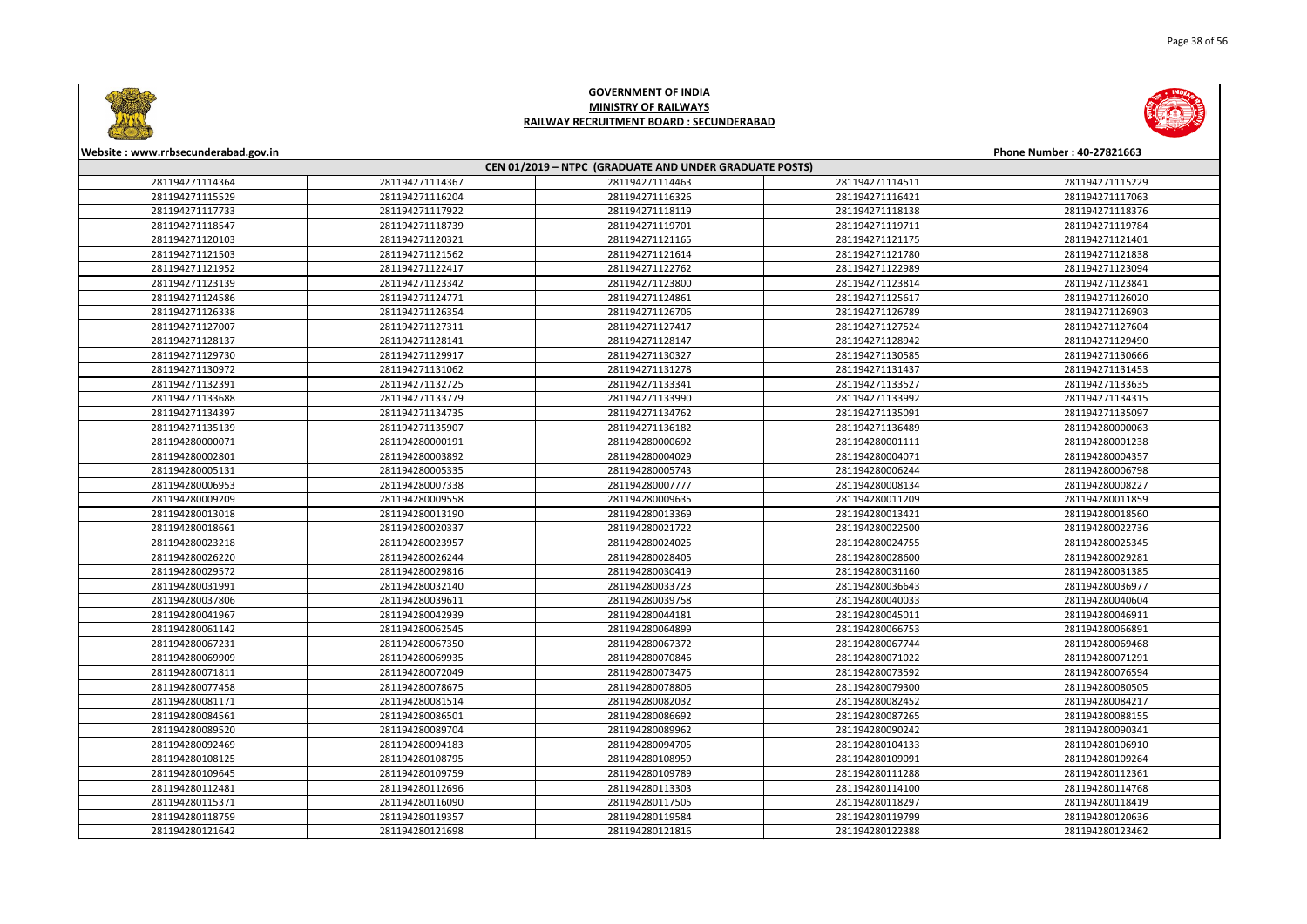



| Website: www.rrbsecunderabad.gov.in<br>Phone Number: 40-27821663 |                                                        |                 |                 |                 |  |  |
|------------------------------------------------------------------|--------------------------------------------------------|-----------------|-----------------|-----------------|--|--|
|                                                                  | CEN 01/2019 - NTPC (GRADUATE AND UNDER GRADUATE POSTS) |                 |                 |                 |  |  |
| 281194280123480                                                  | 281194280123906                                        | 281194280126926 | 281194280129953 | 281194280135025 |  |  |
| 281194280135496                                                  | 281194280136640                                        | 281194280136858 | 281194280136974 | 281194280137177 |  |  |
| 281194280137412                                                  | 281194280137539                                        | 281194280138313 | 281194280138347 | 281194280138375 |  |  |
| 281194280139036                                                  | 281194280139836                                        | 281194280139846 | 281194280139913 | 281194280140303 |  |  |
| 281194280141195                                                  | 281194280142987                                        | 281194280143195 | 281194280143282 | 281194280144131 |  |  |
| 281194280144536                                                  | 281194280145570                                        | 281194280145874 | 281194280146433 | 281194280146966 |  |  |
| 281194280147705                                                  | 281194280148285                                        | 281194280150724 | 281194280151106 | 281194280157422 |  |  |
| 281194280157545                                                  | 281194280157757                                        | 281194280158008 | 281194280158019 | 281194280158025 |  |  |
| 281194280158952                                                  | 281194280159017                                        | 281194280159414 | 281194280159571 | 281194280161539 |  |  |
| 281194280162532                                                  | 281194280163706                                        | 281194280167977 | 281194280168954 | 281194280169466 |  |  |
| 281194280170612                                                  | 281194280170755                                        | 281194280178406 | 281194280178561 | 281194280179532 |  |  |
| 281194280181381                                                  | 281194280182007                                        | 281194280182440 | 281194280183098 | 281194280184068 |  |  |
| 281194280184778                                                  | 281194280185405                                        | 281194280185770 | 281194280185878 | 281194280189206 |  |  |
| 281194280189410                                                  | 281194280190140                                        | 281194280196566 | 281194280196623 | 281194280196635 |  |  |
| 281194280196652                                                  | 281194280196926                                        | 281194280196982 | 281194280196998 | 281194280197033 |  |  |
| 281194280197048                                                  | 281194280197069                                        | 281194280197194 | 281194280197204 | 281194280197216 |  |  |
| 281194280197296                                                  | 281194280197363                                        | 281194280197417 | 281194280197419 | 281194280197582 |  |  |
| 281194280197601                                                  | 281194280197665                                        | 281194280197680 | 281194280197769 | 281194280197824 |  |  |
| 281194280197874                                                  | 281194280197991                                        | 281194280198065 | 281194280198101 | 281194280198120 |  |  |
| 281194280198172                                                  | 281194280198296                                        | 281194280198306 | 281194280198434 | 281194280198546 |  |  |
| 281194280198565                                                  | 281194280198606                                        | 281194280198741 | 281194280198756 | 281194280198832 |  |  |
| 281194280198896                                                  | 281194280198943                                        | 281194280199268 | 281194280199297 | 281194280199320 |  |  |
| 281194280199467                                                  | 281194280199473                                        | 281194280199501 | 281194280199750 | 281194280199864 |  |  |
| 281194280199960                                                  | 281194280199964                                        | 281194280200115 | 281194280200363 | 281194280200568 |  |  |
| 281194280200818                                                  | 281194280200828                                        | 281194280200845 | 281194280201127 | 281194280201446 |  |  |
| 281194280201668                                                  | 281194280202038                                        | 281194280202064 | 281194280202232 | 281194280202311 |  |  |
| 281194280202449                                                  | 281194280202474                                        | 281194280202512 | 281194280202781 | 281194280202904 |  |  |
| 281194280203042                                                  | 281194280203137                                        | 281194280203170 | 281194280203184 | 281194280203223 |  |  |
| 281194280203424                                                  | 281194280203484                                        | 281194280203561 | 281194280203566 | 281194280203573 |  |  |
| 281194280203643                                                  | 281194280203704                                        | 281194280203893 | 281194280203934 | 281194280204124 |  |  |
| 281194280204236                                                  | 281194280204249                                        | 281194280204729 | 281194280204830 | 281194280204867 |  |  |
| 281194280204980                                                  | 281194280205021                                        | 281194280205032 | 281194280205132 | 281194280205156 |  |  |
| 281194280205316                                                  | 281194280205495                                        | 281194280205925 | 281194280205998 | 281194280206019 |  |  |
| 281194280206102                                                  | 281194280206359                                        | 281194280206397 | 281194280206421 | 281194280206589 |  |  |
| 281194280206672                                                  | 281194280206876                                        | 281194280206903 | 281194280207190 | 281194280207231 |  |  |
| 281194280207372                                                  | 281194280207389                                        | 281194280207650 | 281194280207700 | 281194280207736 |  |  |
| 281194280207738                                                  | 281194280207740                                        | 281194280207775 | 281194280207784 | 281194280207875 |  |  |
| 281194280207981                                                  | 281194280208042                                        | 281194280208104 | 281194280208118 | 281194280208173 |  |  |
| 281194280208279                                                  | 281194280208291                                        | 281194280208539 | 281194280208589 | 281194280208652 |  |  |
| 281194280208726                                                  | 281194280208759                                        | 281194280208765 | 281194280208787 | 281194280208902 |  |  |
| 281194280208945                                                  | 281194280209000                                        | 281194280209020 | 281194280209063 | 281194280209170 |  |  |
| 281194280209384                                                  | 281194280209419                                        | 281194280209569 | 281194280209571 | 281194280209594 |  |  |
| 281194280209702                                                  | 281194280209868                                        | 281194280209893 | 281194280210021 | 281194280210069 |  |  |
| 281194280210079                                                  | 281194280210248                                        | 281194280210364 | 281194280210491 | 281194280210514 |  |  |
| 281194280210558                                                  | 281194280210797                                        | 281194280210842 | 281194280210932 | 281194280210991 |  |  |
| 281194280211103                                                  | 281194280211171                                        | 281194280211333 | 281194280211400 | 281194280211525 |  |  |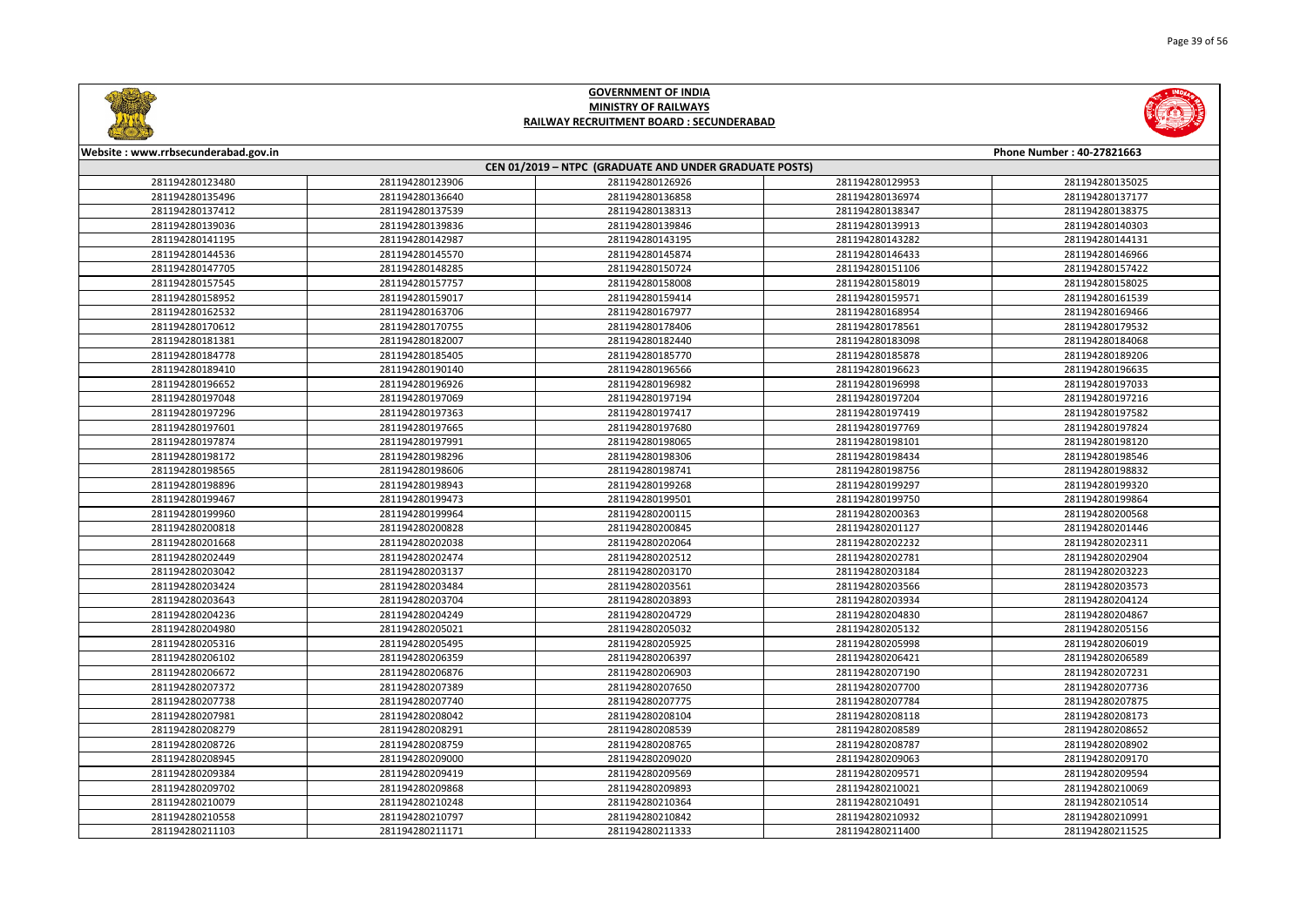



| Website: www.rrbsecunderabad.gov.in                    |                 |                 |                 | Phone Number: 40-27821663 |  |
|--------------------------------------------------------|-----------------|-----------------|-----------------|---------------------------|--|
| CEN 01/2019 - NTPC (GRADUATE AND UNDER GRADUATE POSTS) |                 |                 |                 |                           |  |
| 281194280211584                                        | 281194280211721 | 281194280211770 | 281194280212001 | 281194280212044           |  |
| 281194280212144                                        | 281194280212374 | 281194280212700 | 281194280213086 | 281194280213207           |  |
| 281194280213308                                        | 281194280213342 | 281194280213437 | 281194280213474 | 281194280213681           |  |
| 281194280213787                                        | 281194280214288 | 281194280214382 | 281194280214721 | 281194280214806           |  |
| 281194280214982                                        | 281194280215120 | 281194280215393 | 281194280215530 | 281194280215720           |  |
| 281194280215809                                        | 281194280215900 | 281194280215978 | 281194280216383 | 281194280216386           |  |
| 281194280216462                                        | 281194280216538 | 281194280217138 | 281194280217225 | 281194280217251           |  |
| 281194280217253                                        | 281194280217307 | 281194280217320 | 281194280217538 | 281194280217669           |  |
| 281194280218020                                        | 281194280218173 | 281194280218176 | 281194280218370 | 281194280218375           |  |
| 281194280218446                                        | 281194280219590 | 281194280219770 | 281194280219833 | 281194280219986           |  |
| 281194280220059                                        | 281194280220139 | 281194280220238 | 281194280220463 | 281194280220489           |  |
| 281194280220572                                        | 281194280220998 | 281194280221008 | 281194280221080 | 281194280221238           |  |
| 281194280221264                                        | 281194280221692 | 281194280222125 | 281194280222543 | 281194280222844           |  |
| 281194280223109                                        | 281194280223126 | 281194280223277 | 281194280223632 | 281194280223753           |  |
| 281194280223793                                        | 281194280223829 | 281194280223991 | 281194280224172 | 281194280224214           |  |
| 281194280224224                                        | 281194280224250 | 281194280224436 | 281194280224602 | 281194280224714           |  |
| 281194280224755                                        | 281194280224828 | 281194280225434 | 281194280225589 | 281194280225652           |  |
| 281194280225765                                        | 281194280226131 | 281194280226166 | 281194280226228 | 281194280226708           |  |
| 281194280226857                                        | 281194280226886 | 281194280227057 | 281194280227131 | 281194280227727           |  |
| 281194280227741                                        | 281194280227781 | 281194280227793 | 281194280228353 | 281194280228388           |  |
| 281194280228455                                        | 281194280228543 | 281194280228544 | 281194280228552 | 281194280228765           |  |
| 281194280228911                                        | 281194280228979 | 281194280228985 | 281194280229091 | 281194280229561           |  |
| 281194280229592                                        | 281194280229800 | 281194280230523 | 281194280231118 | 281194280231145           |  |
| 281194280231419                                        | 281194280232079 | 281194280232488 | 281194280232561 | 281194280232699           |  |
| 281194280233116                                        | 281194280233212 | 281194280233221 | 281194280233544 | 281194280233605           |  |
| 281194280233868                                        | 281194280233881 | 281194280233890 | 281194280234399 | 281194280234522           |  |
| 281194280235297                                        | 281194280235339 | 281194280235579 | 281194280235634 | 281194280235692           |  |
| 281194280235974                                        | 281194280235992 | 281194280236009 | 281194280236131 | 281194280236255           |  |
| 281194280236349                                        | 281194280236683 | 281194280236747 | 281194280236937 | 281194280237042           |  |
| 281194280237086                                        | 281194280237178 | 281194280237244 | 281194280237305 | 281194280237482           |  |
| 281194280237493                                        | 281194280237595 | 281194280237881 | 281194280237977 | 281194280238002           |  |
| 281194280238039                                        | 281194280238145 | 281194280238158 | 281194280238355 | 281194280238763           |  |
| 281194280238794                                        | 281194280238849 | 281194280239492 | 281194280239609 | 281194280239615           |  |
| 281194280239673                                        | 281194280239734 | 281194280240469 | 281194280241130 | 281194280241336           |  |
| 281194280241380                                        | 281194280241473 | 281194280241477 | 281194280241669 | 281194280242186           |  |
| 281194280243062                                        | 281194280243088 | 281194280243185 | 281194280243372 | 281194280243428           |  |
| 281194280243443                                        | 281194280243528 | 281194280243584 | 281194280243601 | 281194280243775           |  |
| 281194280244179                                        | 281194280244233 | 281194280244331 | 281194280244470 | 281194280244495           |  |
| 281194280244756                                        | 281194280245170 | 281194280245254 | 281194280245263 | 281194280245416           |  |
| 281194280245446                                        | 281194280245449 | 281194280245589 | 281194280245599 | 281194280245667           |  |
| 281194280245796                                        | 281194280246022 | 281194280246134 | 281194280246138 | 281194280246293           |  |
| 281194280246422                                        | 281194280246547 | 281194280246956 | 281194280247339 | 281194280247674           |  |
| 281194280247766                                        | 281194280247837 | 281194280248137 | 281194280248376 | 281194280248385           |  |
| 281194280248687                                        | 281194280248990 | 281194280249080 | 281194280249156 | 281194280249223           |  |
| 281194280249581                                        | 281194280249848 | 281194280249895 | 281194280250123 | 281194280250158           |  |
| 281194280250616                                        | 281194280250906 | 281194280250917 | 281194280250990 | 281194280251057           |  |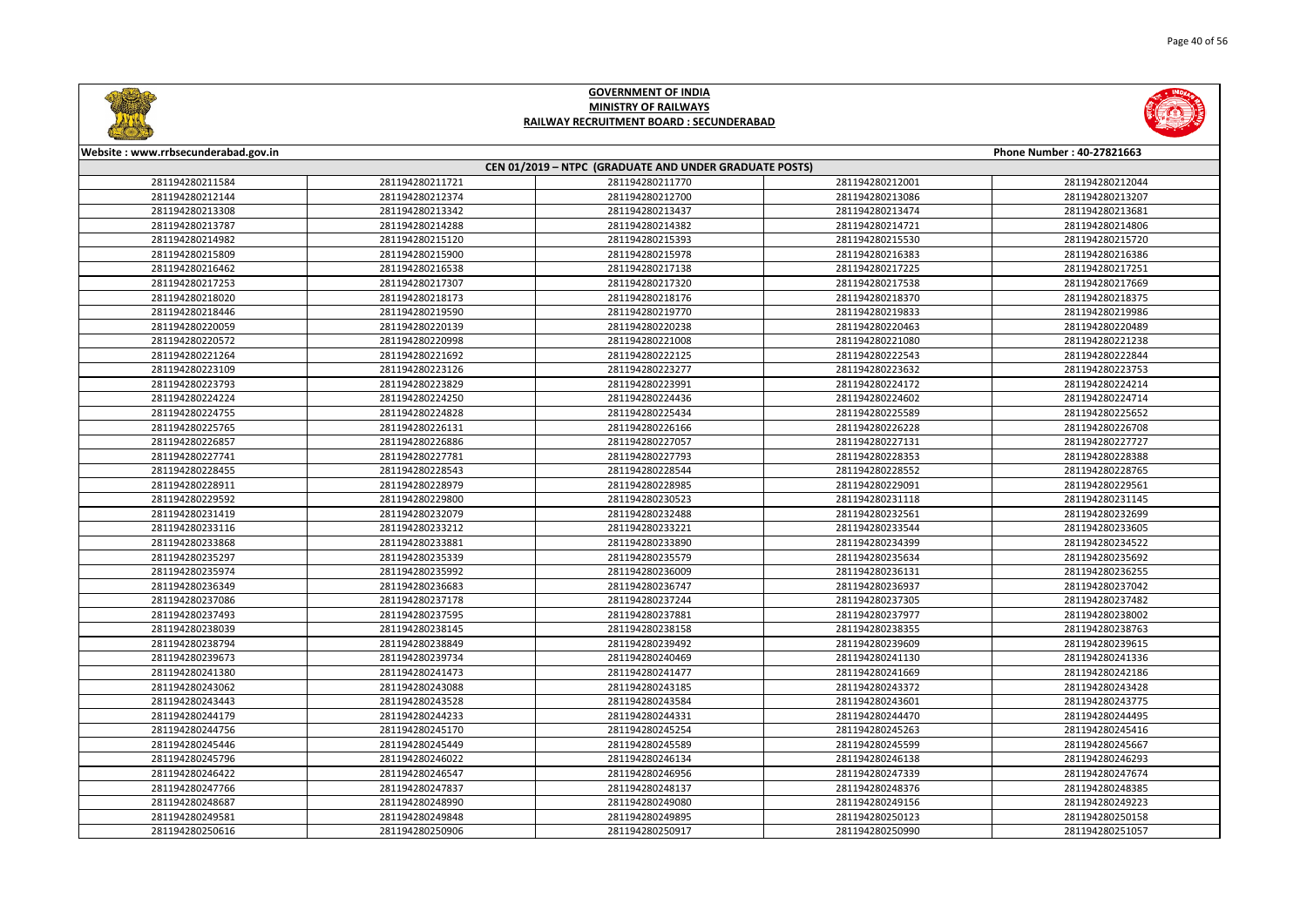



| Website: www.rrbsecunderabad.gov.in<br>Phone Number: 40-27821663<br>CEN 01/2019 - NTPC (GRADUATE AND UNDER GRADUATE POSTS) |                 |                 |                 |                 |  |
|----------------------------------------------------------------------------------------------------------------------------|-----------------|-----------------|-----------------|-----------------|--|
|                                                                                                                            |                 |                 |                 |                 |  |
| 281194280252305                                                                                                            | 281194280252663 | 281194280252805 | 281194280253071 | 281194280253103 |  |
| 281194280253121                                                                                                            | 281194280253205 | 281194280253332 | 281194280253445 | 281194280253525 |  |
| 281194280253632                                                                                                            | 281194280253664 | 281194280254097 | 281194280254321 | 281194280254393 |  |
| 281194280254564                                                                                                            | 281194280254705 | 281194280254871 | 281194280254967 | 281194280255287 |  |
| 281194280255571                                                                                                            | 281194280255612 | 281194280256141 | 281194280256630 | 281194280256856 |  |
| 281194280257128                                                                                                            | 281194280257210 | 281194280257482 | 281194280257661 | 281194280257881 |  |
| 281194280258642                                                                                                            | 281194280258780 | 281194280258910 | 281194280259360 | 281194280259563 |  |
| 281194280259839                                                                                                            | 281194280259969 | 281194280260449 | 281194280260565 | 281194280260761 |  |
| 281194280260817                                                                                                            | 281194280260897 | 281194280260995 | 281194280261233 | 281194280261368 |  |
| 281194280261712                                                                                                            | 281194280261803 | 281194280262499 | 281194280263140 | 281194280263394 |  |
| 281194280263434                                                                                                            | 281194280263436 | 281194280263629 | 281194280263856 | 281194280264613 |  |
| 281194280264761                                                                                                            | 281194280264890 | 281194280265355 | 281194280265440 | 281194280265536 |  |
| 281194280265992                                                                                                            | 281194280266001 | 281194280266238 | 281194280266408 | 281194280266542 |  |
| 281194280266669                                                                                                            | 281194280266752 | 281194280266958 | 281194280267053 | 281194280267080 |  |
| 281194280267311                                                                                                            | 281194280267483 | 281194280268167 | 281194280268313 | 281194280268430 |  |
| 281194280268749                                                                                                            | 281194280269088 | 281194280269146 | 281194280269154 | 281194280269850 |  |
| 281194280270171                                                                                                            | 281194280270349 | 281194280270924 | 281194280271032 | 281194280271397 |  |
| 281194280272577                                                                                                            | 281194280272861 | 281194280273559 | 281194280274073 | 281194280274450 |  |
| 281194280274476                                                                                                            | 281194280274689 | 281194280274866 | 281194280274928 | 281194280274982 |  |
| 281194280275070                                                                                                            | 281194280275090 | 281194280275095 | 281194280275130 | 281194280275145 |  |
| 281194280275243                                                                                                            | 281194280275491 | 281194280276291 | 281194280276687 | 281194280277081 |  |
| 281194280277390                                                                                                            | 281194280278487 | 281194280278538 | 281194280279334 | 281194280279902 |  |
| 281194280279914                                                                                                            | 281194280280060 | 281194280280085 | 281194280280177 | 281194280280375 |  |
| 281194280280689                                                                                                            | 281194280281287 | 281194280281312 | 281194280281403 | 281194280281516 |  |
| 281194280281522                                                                                                            | 281194280282099 | 281194280282125 | 281194280282138 | 281194280282323 |  |
| 281194280282659                                                                                                            | 281194280282708 | 281194280282809 | 281194280283669 | 281194280283764 |  |
| 281194280284028                                                                                                            | 281194280284256 | 281194280285000 | 281194280285247 | 281194280285621 |  |
| 281194280285637                                                                                                            | 281194280285962 | 281194280286018 | 281194280286050 | 281194280286128 |  |
| 281194280286138                                                                                                            | 281194280286372 | 281194280286866 | 281194280286921 | 281194280287064 |  |
| 281194280287521                                                                                                            | 281194280287536 | 281194280287577 | 281194280287644 | 281194280287993 |  |
| 281194280288018                                                                                                            | 281194280288151 | 281194280288458 | 281194280288569 | 281194280289551 |  |
| 281194280289606                                                                                                            | 281194280289627 | 281194280289929 | 281194280290216 | 281194280290888 |  |
| 281194280292073                                                                                                            | 281194280292337 | 281194280292418 | 281194280292505 | 281194280292560 |  |
| 281194280292992                                                                                                            | 281194280293088 | 281194280293716 | 281194280294513 | 281194280294515 |  |
| 281194280295489                                                                                                            | 281194280295493 | 281194280295540 | 281194280296042 | 281194280297197 |  |
| 281194280297257                                                                                                            | 281194280297650 | 281194280297775 | 281194280297826 | 281194280298358 |  |
| 281194280298365                                                                                                            | 281194280298568 | 281194280298860 | 281194280299180 | 281194280299220 |  |
| 281194280299564                                                                                                            | 281194280300668 | 281194280301016 | 281194280301680 | 281194280302373 |  |
| 281194280302395                                                                                                            | 281194280302647 | 281194280302651 | 281194280302767 | 281194280302859 |  |
| 281194280303290                                                                                                            | 281194280303510 | 281194280304274 | 281194280304327 | 281194280304875 |  |
| 281194280305047                                                                                                            | 281194280305185 | 281194280305456 | 281194280306200 | 281194280306762 |  |
| 281194280307084                                                                                                            | 281194280307335 | 281194280307527 | 281194280307667 | 281194280307954 |  |
| 281194280308551                                                                                                            | 281194280309486 | 281194280309514 | 281194280309564 | 281194280309917 |  |
| 281194280310064                                                                                                            | 281194280310560 | 281194280310640 | 281194280311285 | 281194280311403 |  |
| 281194280311407                                                                                                            | 281194280311685 | 281194280311845 | 281194280312137 | 281194280312157 |  |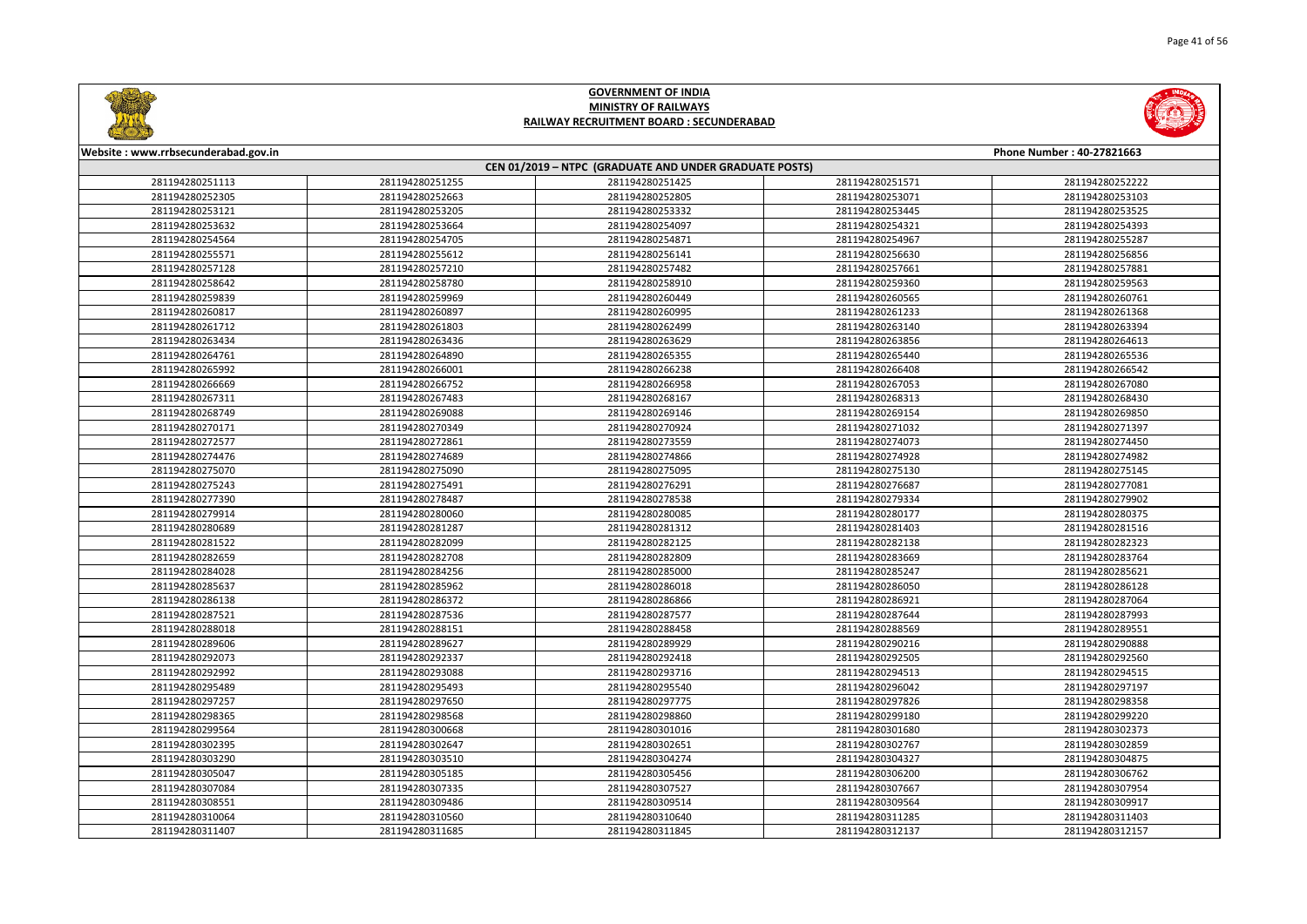



| Website: www.rrbsecunderabad.gov.in |                                                        |                 |                 | Phone Number: 40-27821663 |  |  |  |
|-------------------------------------|--------------------------------------------------------|-----------------|-----------------|---------------------------|--|--|--|
|                                     | CEN 01/2019 - NTPC (GRADUATE AND UNDER GRADUATE POSTS) |                 |                 |                           |  |  |  |
| 281194280312777                     | 281194280312911                                        | 281194280313639 | 281194280314680 | 281194280314973           |  |  |  |
| 281194280315082                     | 281194280315818                                        | 281194280315897 | 281194280316230 | 281194280316500           |  |  |  |
| 281194280316964                     | 281194280317154                                        | 281194280317987 | 281194280318002 | 281194280318100           |  |  |  |
| 281194280318214                     | 281194280318496                                        | 281194280318634 | 281194280318873 | 281194280318969           |  |  |  |
| 281194280319067                     | 281194280319326                                        | 281194280319617 | 281194280319695 | 281194280320013           |  |  |  |
| 281194280320536                     | 281194280320642                                        | 281194280320705 | 281194280320831 | 281194280321142           |  |  |  |
| 281194280321250                     | 281194280321751                                        | 281194280322484 | 281194280322592 | 281194280322671           |  |  |  |
| 281194280322755                     | 281194280323267                                        | 281194280323287 | 281194280323474 | 281194280323582           |  |  |  |
| 281194280323635                     | 281194280323724                                        | 281194280324211 | 281194280324347 | 281194280324794           |  |  |  |
| 281194280325495                     | 281194280325497                                        | 281194280325727 | 281194280325783 | 281194280326235           |  |  |  |
| 281194280326273                     | 281194280326291                                        | 281194280326389 | 281194280326821 | 281194280327289           |  |  |  |
| 281194280327727                     | 281194280327753                                        | 281194280327760 | 281194280327930 | 281194280328031           |  |  |  |
| 281194280328109                     | 281194280328293                                        | 281194280328371 | 281194280328752 | 281194280328796           |  |  |  |
| 281194280328839                     | 281194280329211                                        | 281194280329449 | 281194280329488 | 281194280329720           |  |  |  |
| 281194280329931                     | 281194280330247                                        | 281194280331025 | 281194280331236 | 281194280331325           |  |  |  |
| 281194280331510                     | 281194280331646                                        | 281194280331921 | 281194280332964 | 281194280333117           |  |  |  |
| 281194280333708                     | 281194280334354                                        | 281194280334450 | 281194280334913 | 281194280334924           |  |  |  |
| 281194280334935                     | 281194280335004                                        | 281194280335180 | 281194280335687 | 281194280335754           |  |  |  |
| 281194280335984                     | 281194280336092                                        | 281194280336500 | 281194280336797 | 281194280337158           |  |  |  |
| 281194280337187                     | 281194280337210                                        | 281194280337280 | 281194280337393 | 281194280337416           |  |  |  |
| 281194280337449                     | 281194280337471                                        | 281194280337833 | 281194280337906 | 281194280338082           |  |  |  |
| 281194280338236                     | 281194280338308                                        | 281194280338341 | 281194280338591 | 281194280338639           |  |  |  |
| 281194280338663                     | 281194280338893                                        | 281194280339038 | 281194280339405 | 281194280339703           |  |  |  |
| 281194280340889                     | 281194280341239                                        | 281194280341628 | 281194280341746 | 281194280342610           |  |  |  |
| 281194280342614                     | 281194280342667                                        | 281194280343043 | 281194280343328 | 281194280343881           |  |  |  |
| 281194280344024                     | 281194280344178                                        | 281194280344271 | 281194280344538 | 281194280345354           |  |  |  |
| 281194280345391                     | 281194280345582                                        | 281194280345956 | 281194280345961 | 281194280346232           |  |  |  |
| 281194280346466                     | 281194280346494                                        | 281194280346956 | 281194280347056 | 281194280347255           |  |  |  |
| 281194280347811                     | 281194280347911                                        | 281194280348263 | 281194280348314 | 281194280348597           |  |  |  |
| 281194280348607                     | 281194280349042                                        | 281194280349627 | 281194280349916 | 281194280349919           |  |  |  |
| 281194280350447                     | 281194280351053                                        | 281194280351158 | 281194280351404 | 281194280351674           |  |  |  |
| 281194280351716                     | 281194280351767                                        | 281194280351775 | 281194280351861 | 281194280352144           |  |  |  |
| 281194280352256                     | 281194280352362                                        | 281194280352515 | 281194280352611 | 281194280352693           |  |  |  |
| 281194280352790                     | 281194280353005                                        | 281194280353121 | 281194280353220 | 281194280353415           |  |  |  |
| 281194280353562                     | 281194280353678                                        | 281194280353734 | 281194280353814 | 281194280354481           |  |  |  |
| 281194280355195                     | 281194280355564                                        | 281194280356321 | 281194280356908 | 281194280356950           |  |  |  |
| 281194280357100                     | 281194280357128                                        | 281194280357168 | 281194280357218 | 281194280357256           |  |  |  |
| 281194280357435                     | 281194280357856                                        | 281194280358115 | 281194280358527 | 281194280358551           |  |  |  |
| 281194280358583                     | 281194280358657                                        | 281194280358910 | 281194280358949 | 281194280359165           |  |  |  |
| 281194280359349                     | 281194280359522                                        | 281194280359633 | 281194280360074 | 281194280360096           |  |  |  |
| 281194280360531                     | 281194280360850                                        | 281194280360864 | 281194280361134 | 281194280362371           |  |  |  |
| 281194280362487                     | 281194280362556                                        | 281194280362795 | 281194280363044 | 281194280363394           |  |  |  |
| 281194280363840                     | 281194280363863                                        | 281194280364396 | 281194280364722 | 281194280364768           |  |  |  |
| 281194280364848                     | 281194280365091                                        | 281194280365382 | 281194280365726 | 281194280365974           |  |  |  |
| 281194280366292                     | 281194280366764                                        | 281194280366985 | 281194280367125 | 281194280367148           |  |  |  |
| 281194280367465                     | 281194280367536                                        | 281194280367624 | 281194280367772 | 281194280367905           |  |  |  |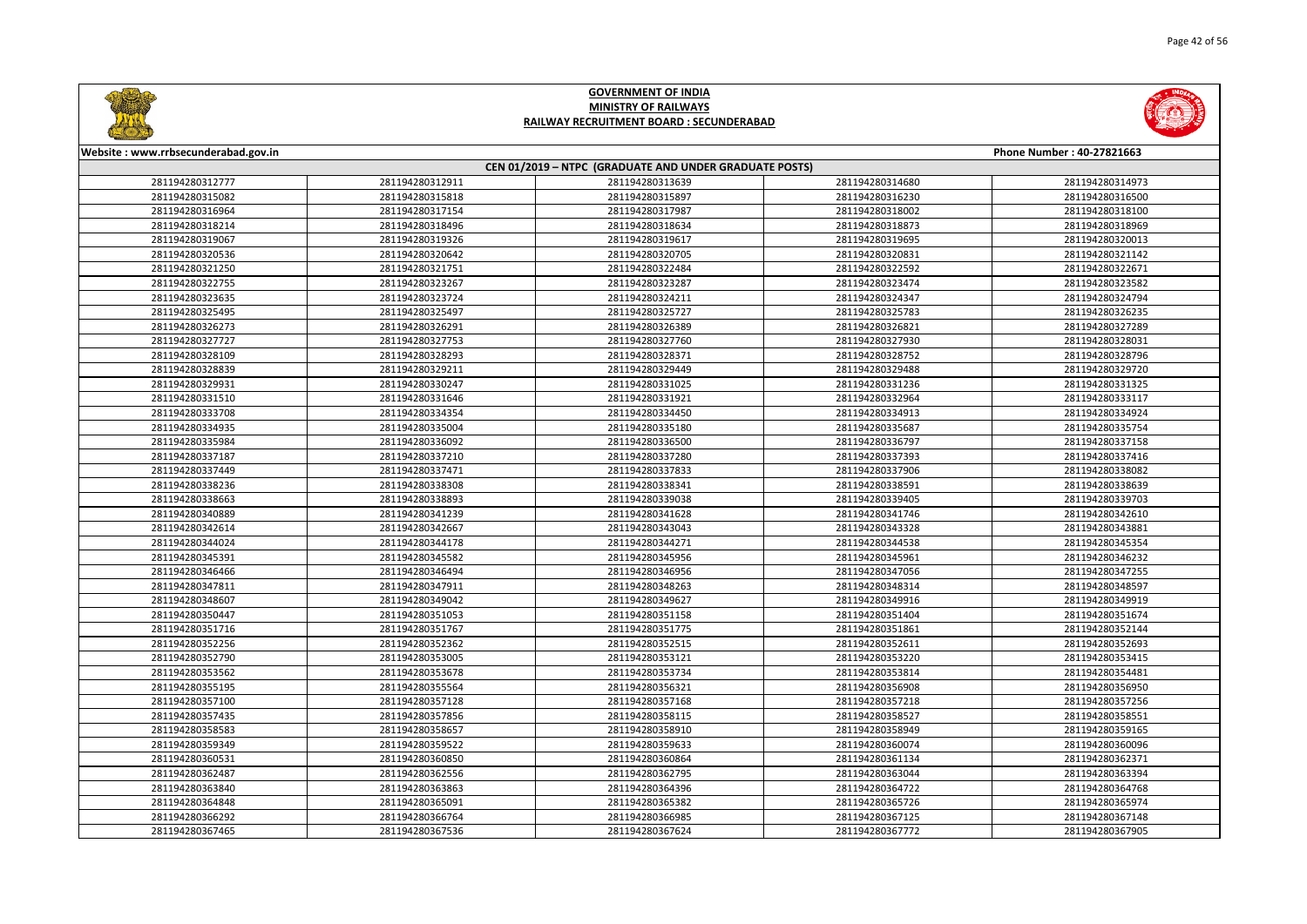

|       | Phone Number: 40-27821663 |  |  |  |
|-------|---------------------------|--|--|--|
|       |                           |  |  |  |
| 68522 | 281194280369076           |  |  |  |
| 70476 | 281194280370549           |  |  |  |
| 71450 | 281194280371473           |  |  |  |
| 73842 | 281194280373845           |  |  |  |
| 74194 | 281194280374768           |  |  |  |
| 75810 | 281194280375830           |  |  |  |
| 76081 | 281194280376140           |  |  |  |
| 76851 | 281194280376897           |  |  |  |
| 77432 | 281194280377561           |  |  |  |
| 78377 | 281194280378542           |  |  |  |
| 78923 | 281194280379159           |  |  |  |
| 79836 | 281194280380104           |  |  |  |
| 81532 | 281194280381544           |  |  |  |
| 82234 | 281194280382251           |  |  |  |
| 83100 | 281194280383114           |  |  |  |
| 83922 | 281194280384020           |  |  |  |
| 84938 | 281194280384983           |  |  |  |
| 85659 | 281194280385970           |  |  |  |
| 86590 | 281194280387152           |  |  |  |
| 87870 | 281194280387880           |  |  |  |
| 89655 | 281194280390300           |  |  |  |
| 91423 | 281194280391485           |  |  |  |
| 92290 | 281194280392335           |  |  |  |
| 93541 | 281194280393762           |  |  |  |
| 94368 | 281194280394704           |  |  |  |
| 95510 | 281194280395643           |  |  |  |
| 97070 | 281194280397301           |  |  |  |
| 97599 | 281194280397790           |  |  |  |
| 98888 | 281194280398949           |  |  |  |
| 00205 | 281194280400266           |  |  |  |
| 01265 | 281194280401334           |  |  |  |
| 02258 | 281194280402438           |  |  |  |
| 03160 | 281194280403719           |  |  |  |
| 05786 | 281194280405855           |  |  |  |
| 06648 | 281194280406730           |  |  |  |
| 08020 | 281194280408064           |  |  |  |
| 09223 | 281194280409253           |  |  |  |
| 10947 | 281194280410996           |  |  |  |
| 12060 | 281194280412158           |  |  |  |
| 13277 | 281194280413429           |  |  |  |
| 15269 | 281194280415435           |  |  |  |
| 15720 | 281194280415866           |  |  |  |
| 16986 | 281194280416988           |  |  |  |
| 17757 | 281194280418167           |  |  |  |
|       |                           |  |  |  |
| 19149 | 281194280419261           |  |  |  |
| 20535 | 281194280420571           |  |  |  |



#### **Website : www.rrbsecunderabad.gov.in CEN 01/2019 – NTPC (GRADUATE AND UNDER GRADUATE POSTS)** 281194280368186 281194280368311 281194280368522 281194280369076 281194280370125 281194280370371 281194280370476 281194280370549 281194280371229 281194280371230 281194280371450 281194280371473 281194280372753 281194280373553 281194280373842 281194280373845 281194280374025 281194280374176 281194280374194 281194280374768 281194280375288 281194280375644 281194280375810 281194280375830 281194280376013 281194280376052 281194280376081 281194280376140 281194280376196 281194280376197 281194280376851 281194280376897 281194280377257 281194280377350 281194280377432 281194280377561 281194280377916 281194280378243 281194280378377 281194280378542 281194280378577 281194280378658 281194280378923 281194280379159 281194280379318 281194280379500 281194280379836 281194280380104 281194280381023 281194280381136 281194280381532 281194280381544 281194280381763 281194280382134 281194280382234 281194280382251 281194280382488 281194280382722 281194280383100 281194280383114 281194280383417 281194280383845 281194280383922 281194280384020 281194280384795 281194280384796 281194280384938 281194280384983 281194280385396 281194280385445 281194280385659 281194280385970 281194280386186 281194280386506 281194280386590 281194280387152 281194280387810 281194280387851 281194280387870 281194280387880 281194280388599 281194280389129 281194280389655 281194280390300 281194280390817 281194280390846 281194280391423 281194280391485 281194280391738 281194280392153 281194280392290 281194280392335 281194280393109 281194280393343 281194280393541 281194280393762 281194280393874 281194280393913 281194280394368 281194280394704 281194280394974 281194280395351 281194280395510 281194280395643 281194280396188 281194280396957 281194280397070 281194280397301 281194280397431 281194280397492 281194280397599 281194280397790 281194280398504 281194280398694 281194280398888 281194280398949 281194280400038 281194280400076 281194280400205 281194280400266 281194280400778 281194280401092 281194280401265 281194280401334 281194280401789 281194280401864 281194280402258 281194280402438 281194280402977 281194280403147 281194280403160 281194280403719 281194280404903 281194280405712 281194280405786 281194280405855 281194280406411 281194280406585 281194280406648 281194280406730 281194280407974 281194280407985 281194280408020 281194280408064 281194280408227 281194280408707 281194280409223 281194280409253 281194280410457 281194280410945 281194280410947 281194280410996 281194280411659 281194280411741 281194280412060 281194280412158 281194280412862 281194280412937 281194280413277 281194280413429 281194280413690 281194280414650 281194280415269 281194280415435 281194280415574 281194280415719 281194280415720 281194280415866 281194280416804 281194280416814 281194280416986 281194280416988 281194280417672 281194280417698 281194280417757 281194280418167 281194280418896 281194280418953 281194280419149 281194280419261 281194280419961 281194280420362 281194280420535 281194280420571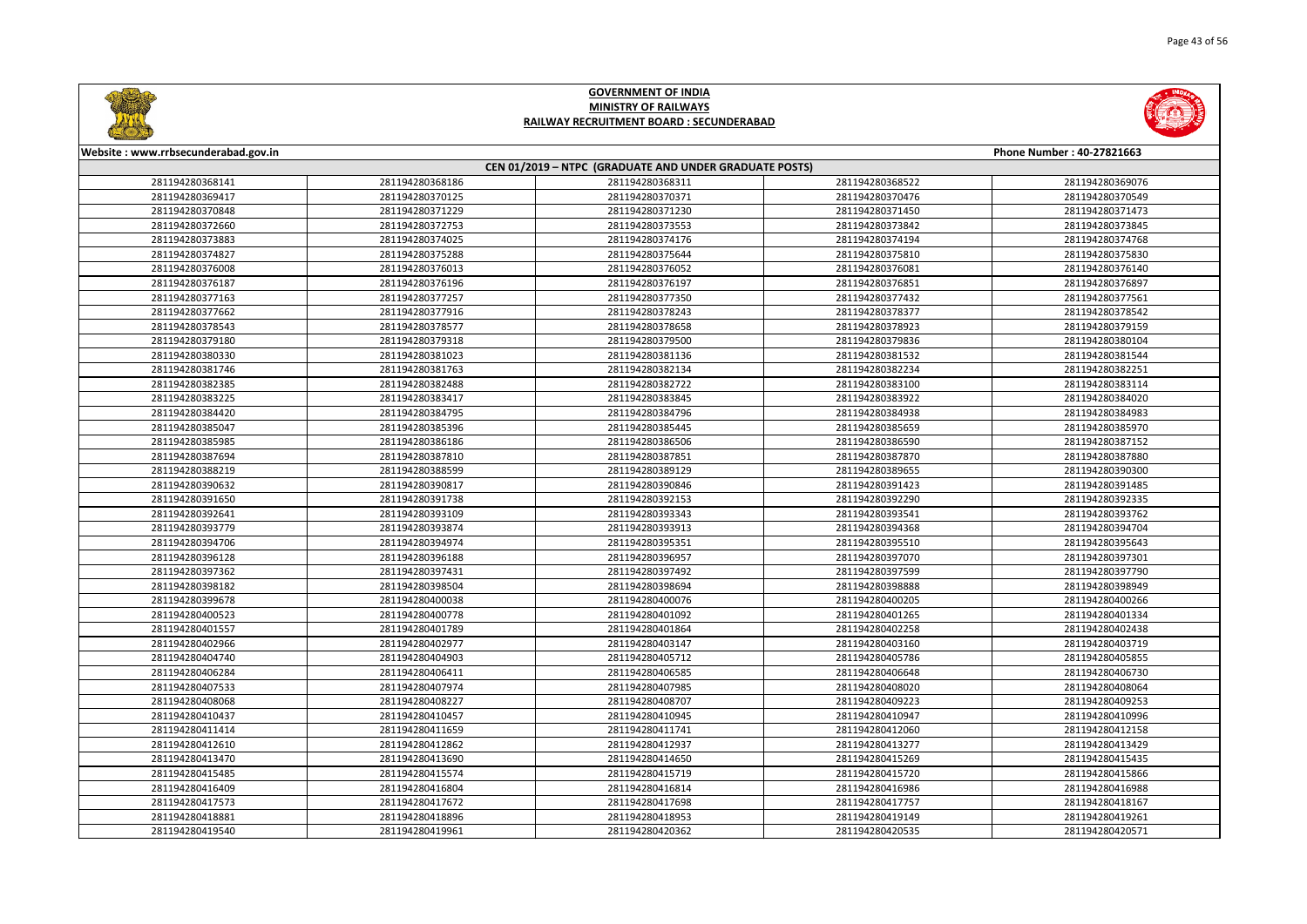



| Website: www.rrbsecunderabad.gov.in |                                                        |                 |                 | Phone Number: 40-27821663 |  |  |
|-------------------------------------|--------------------------------------------------------|-----------------|-----------------|---------------------------|--|--|
|                                     | CEN 01/2019 - NTPC (GRADUATE AND UNDER GRADUATE POSTS) |                 |                 |                           |  |  |
| 281194280420606                     | 281194280420728                                        | 281194280420993 | 281194280421068 | 281194280421187           |  |  |
| 281194280421445                     | 281194280421778                                        | 281194280422104 | 281194280422344 | 281194280422883           |  |  |
| 281194280422967                     | 281194280423857                                        | 281194280424253 | 281194280424306 | 281194280424400           |  |  |
| 281194280424715                     | 281194280425102                                        | 281194280425128 | 281194280425304 | 281194280427468           |  |  |
| 281194280428123                     | 281194280428278                                        | 281194280428317 | 281194280428427 | 281194280428451           |  |  |
| 281194280428984                     | 281194280429090                                        | 281194280429279 | 281194280429579 | 281194280429689           |  |  |
| 281194280430400                     | 281194280431853                                        | 281194280432207 | 281194280432764 | 281194280434127           |  |  |
| 281194280434168                     | 281194280437355                                        | 281194280437516 | 281194280437863 | 281194280438519           |  |  |
| 281194280438696                     | 281194280439356                                        | 281194280439889 | 281194280440679 | 281194280441671           |  |  |
| 281194280441718                     | 281194280442656                                        | 281194280443210 | 281194280443930 | 281194280444381           |  |  |
| 281194280444391                     | 281194280447052                                        | 281194280447714 | 281194280447959 | 281194280448247           |  |  |
| 281194280448667                     | 281194280449951                                        | 281194280450388 | 281194280451320 | 281194280451614           |  |  |
| 281194280451823                     | 281194280451897                                        | 281194280452215 | 281194280452276 | 281194280452514           |  |  |
| 281194280452842                     | 281194280453551                                        | 281194280453573 | 281194280453603 | 281194280453958           |  |  |
| 281194280454217                     | 281194280454668                                        | 281194280455123 | 281194280456546 | 281194280456712           |  |  |
| 281194280456786                     | 281194280459943                                        | 281194280460901 | 281194280460906 | 281194280460961           |  |  |
| 281194280461463                     | 281194280462296                                        | 281194280462404 | 281194280462488 | 281194280462664           |  |  |
| 281194280463160                     | 281194280463354                                        | 281194280463550 | 281194280464773 | 281194280465005           |  |  |
| 281194280466579                     | 281194280466832                                        | 281194280466957 | 281194280467763 | 281194280467954           |  |  |
| 281194280468272                     | 281194280469733                                        | 281194280470660 | 281194280471151 | 281194280472104           |  |  |
| 281194280472863                     | 281194280472979                                        | 281194280473438 | 281194280473801 | 281194280473970           |  |  |
| 281194280474121                     | 281194280475444                                        | 281194280475616 | 281194280475623 | 281194280476279           |  |  |
| 281194280476685                     | 281194280476840                                        | 281194280476908 | 281194280477018 | 281194280477505           |  |  |
| 281194280477585                     | 281194280478586                                        | 281194280479211 | 281194280479407 | 281194280479615           |  |  |
| 281194280480167                     | 281194280480680                                        | 281194280482439 | 281194280482529 | 281194280483081           |  |  |
| 281194280483676                     | 281194280483729                                        | 281194280483773 | 281194280483980 | 281194280484076           |  |  |
| 281194280484195                     | 281194280484500                                        | 281194280484569 | 281194280485040 | 281194280485064           |  |  |
| 281194280486242                     | 281194280486927                                        | 281194280486970 | 281194280487087 | 281194280487390           |  |  |
| 281194280487545                     | 281194280488974                                        | 281194280489231 | 281194280490157 | 281194280490469           |  |  |
| 281194280491593                     | 281194280492109                                        | 281194280492444 | 281194280492454 | 281194280492456           |  |  |
| 281194280492672                     | 281194280493820                                        | 281194280494730 | 281194280496132 | 281194280496390           |  |  |
| 281194280496740                     | 281194280496803                                        | 281194280497162 | 281194280497316 | 281194280497354           |  |  |
| 281194280497548                     | 281194280497944                                        | 281194280499175 | 281194280499585 | 281194280499600           |  |  |
| 281194280499688                     | 281194280499853                                        | 281194280500030 | 281194280500218 | 281194280500261           |  |  |
| 281194280500288                     | 281194280500408                                        | 281194280500847 | 281194280501282 | 281194280501733           |  |  |
| 281194280501820                     | 281194280501827                                        | 281194280501943 | 281194280502132 | 281194280502274           |  |  |
| 281194280503871                     | 281194280504221                                        | 281194280504492 | 281194280504905 | 281194280505194           |  |  |
| 281194280506357                     | 281194280506541                                        | 281194280506593 | 281194280507198 | 281194280507721           |  |  |
| 281194280507743                     | 281194280507898                                        | 281194280508085 | 281194280508399 | 281194280508558           |  |  |
| 281194280509182                     | 281194280509247                                        | 281194280509836 | 281194280510147 | 281194280510319           |  |  |
| 281194280510444                     | 281194280510712                                        | 281194280510924 | 281194280511015 | 281194280511582           |  |  |
| 281194280511803                     | 281194280511972                                        | 281194280514432 | 281194280514443 | 281194280514615           |  |  |
| 281194280515671                     | 281194280515692                                        | 281194280516136 | 281194280516373 | 281194280516483           |  |  |
| 281194280516703                     | 281194280516710                                        | 281194280516711 | 281194280517104 | 281194280517963           |  |  |
| 281194280518267                     | 281194280518404                                        | 281194280519521 | 281194280519589 | 281194280520266           |  |  |
| 281194280520325                     | 281194280521149                                        | 281194280521193 | 281194280522511 | 281194280522714           |  |  |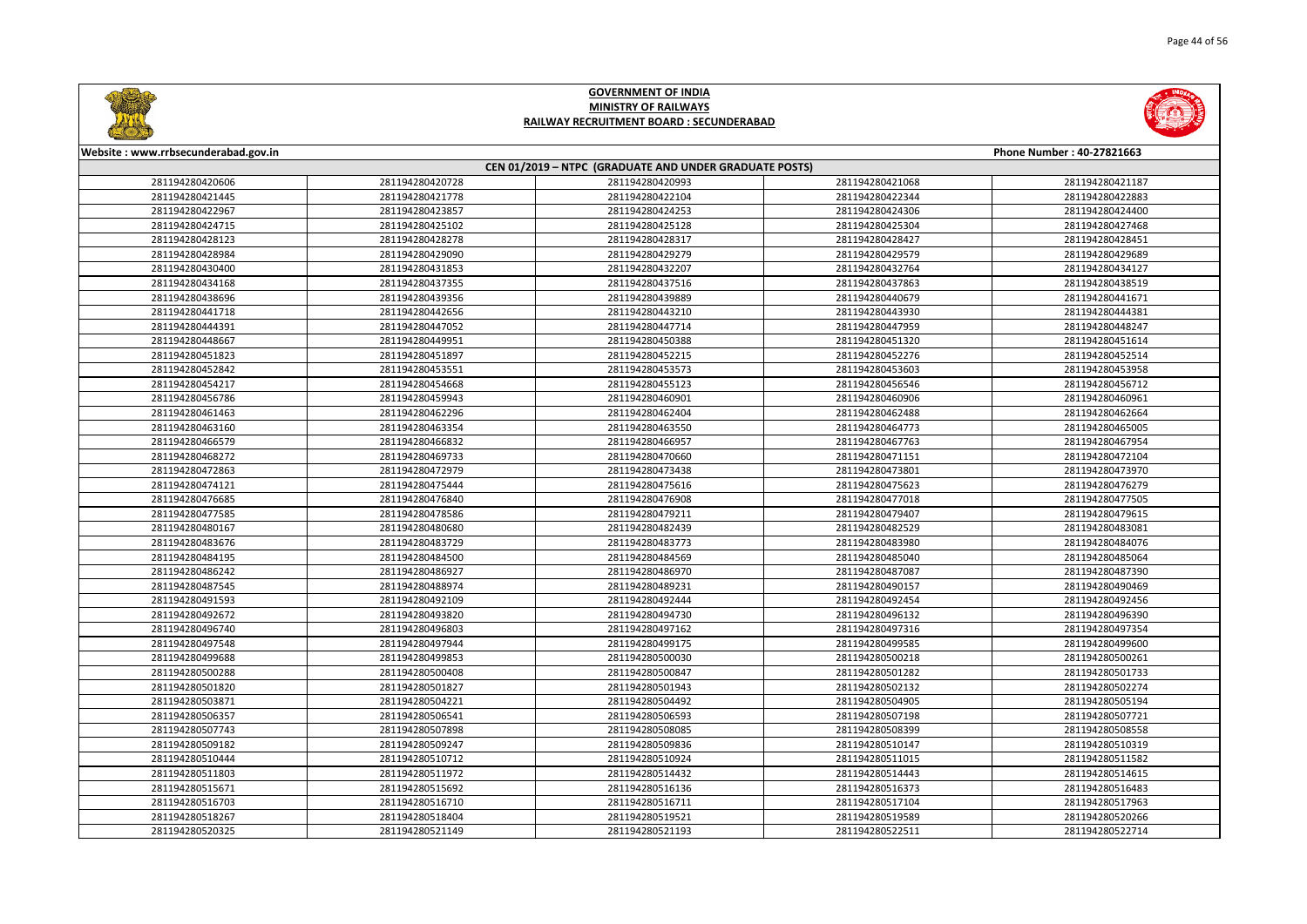



| Website: www.rrbsecunderabad.gov.in |                 |                                                        |                 | Phone Number: 40-27821663 |
|-------------------------------------|-----------------|--------------------------------------------------------|-----------------|---------------------------|
|                                     |                 | CEN 01/2019 - NTPC (GRADUATE AND UNDER GRADUATE POSTS) |                 |                           |
| 281194280522934                     | 281194280523904 | 281194280524119                                        | 281194280524370 | 281194280524785           |
| 281194280524827                     | 281194280525266 | 281194280525604                                        | 281194280526021 | 281194280526042           |
| 281194280526380                     | 281194280526424 | 281194280526493                                        | 281194280526758 | 281194280527319           |
| 281194280527781                     | 281194280527870 | 281194280528088                                        | 281194280530129 | 281194280530312           |
| 281194280530641                     | 281194280531286 | 281194280531477                                        | 281194280532063 | 281194280533257           |
| 281194280533574                     | 281194280533801 | 281194280534209                                        | 281194280534448 | 281194280534589           |
| 281194280534933                     | 281194280535901 | 281194280535988                                        | 281194280536579 | 281194280536582           |
| 281194280536641                     | 281194280537188 | 281194280537533                                        | 281194280537785 | 281194280537867           |
| 281194280538023                     | 281194280539037 | 281194280539314                                        | 281194280539334 | 281194280539645           |
| 281194280539823                     | 281194280540004 | 281194280540174                                        | 281194280540480 | 281194280541427           |
| 281194280542042                     | 281194280542224 | 281194280542819                                        | 281194280542863 | 281194280543350           |
| 281194280543752                     | 281194280544139 | 281194280544140                                        | 281194280544173 | 281194280544511           |
| 281194280544607                     | 281194280546104 | 281194280546601                                        | 281194280546855 | 281194280546874           |
| 281194280547419                     | 281194280547516 | 281194280547713                                        | 281194280548221 | 281194280548341           |
| 281194280548393                     | 281194280548430 | 281194280548514                                        | 281194280548606 | 281194280548985           |
| 281194280549116                     | 281194280549511 | 281194280550240                                        | 281194280550527 | 281194280550705           |
| 281194280550769                     | 281194280551127 | 281194280551173                                        | 281194280551507 | 281194280551645           |
| 281194280552101                     | 281194280552630 | 281194280552735                                        | 281194280553042 | 281194280553962           |
| 281194280554091                     | 281194280554542 | 281194280555219                                        | 281194280555631 | 281194280555862           |
| 281194280557340                     | 281194280559530 | 281194280559710                                        | 281194280559749 | 281194280559990           |
| 281194280560255                     | 281194280560479 | 281194280560543                                        | 281194280561537 | 281194280562122           |
| 281194280562672                     | 281194280562810 | 281194280563378                                        | 281194280563907 | 281194280564451           |
| 281194280564626                     | 281194280565106 | 281194280565356                                        | 281194280565590 | 281194280565615           |
| 281194280566388                     | 281194280566505 | 281194280566953                                        | 281194280567040 | 281194280567295           |
| 281194280567960                     | 281194280568292 | 281194280568387                                        | 281194280568481 | 281194280569076           |
| 281194280569138                     | 281194280569181 | 281194280569727                                        | 281194280569834 | 281194280570052           |
| 281194280570420                     | 281194280571453 | 281194280572577                                        | 281194280572591 | 281194280572600           |
| 281194280572684                     | 281194280572685 | 281194280572949                                        | 281194280573629 | 281194280573696           |
| 281194280573766                     | 281194280574068 | 281194280574335                                        | 281194280574427 | 281194280574499           |
| 281194280574870                     | 281194280575351 | 281194280575442                                        | 281194280575477 | 281194280575629           |
| 281194280575865                     | 281194280576358 | 281194280576525                                        | 281194280576536 | 281194280576796           |
| 281194280576995                     | 281194280577179 | 281194280577281                                        | 281194280577786 | 281194280578917           |
| 281194280579221                     | 281194280579530 | 281194280579596                                        | 281194280579970 | 281194280580375           |
| 281194280580648                     | 281194280580760 | 281194280580949                                        | 281194280580966 | 281194280581093           |
| 281194280581111                     | 281194280581144 | 281194280581146                                        | 281194280581402 | 281194280581662           |
| 281194280581861                     | 281194280581973 | 281194280582032                                        | 281194280582169 | 281194280583605           |
| 281194280583645                     | 281194280584172 | 281194280584248                                        | 281194280584293 | 281194280585247           |
| 281194280585266                     | 281194280585384 | 281194280585875                                        | 281194280586511 | 281194280586556           |
| 281194280586807                     | 281194280586861 | 281194280587921                                        | 281194280588462 | 281194280588825           |
| 281194280589678                     | 281194280590722 | 281194280591031                                        | 281194280591231 | 281194280591586           |
| 281194280591725                     | 281194280591738 | 281194280591944                                        | 281194280592024 | 281194280592051           |
| 281194280592079                     | 281194280592089 | 281194280592352                                        | 281194280592395 | 281194280592470           |
| 281194280592482                     | 281194280593421 | 281194280593888                                        | 281194280594173 | 281194280594577           |
| 281194280594843                     | 281194280595893 | 281194280596169                                        | 281194280596622 | 281194280596946           |
| 281194280596954                     | 281194280596971 | 281194280597379                                        | 281194280597965 | 281194280598088           |
| 281194280598236                     | 281194280598376 | 281194280598523                                        | 281194280598626 | 281194280598640           |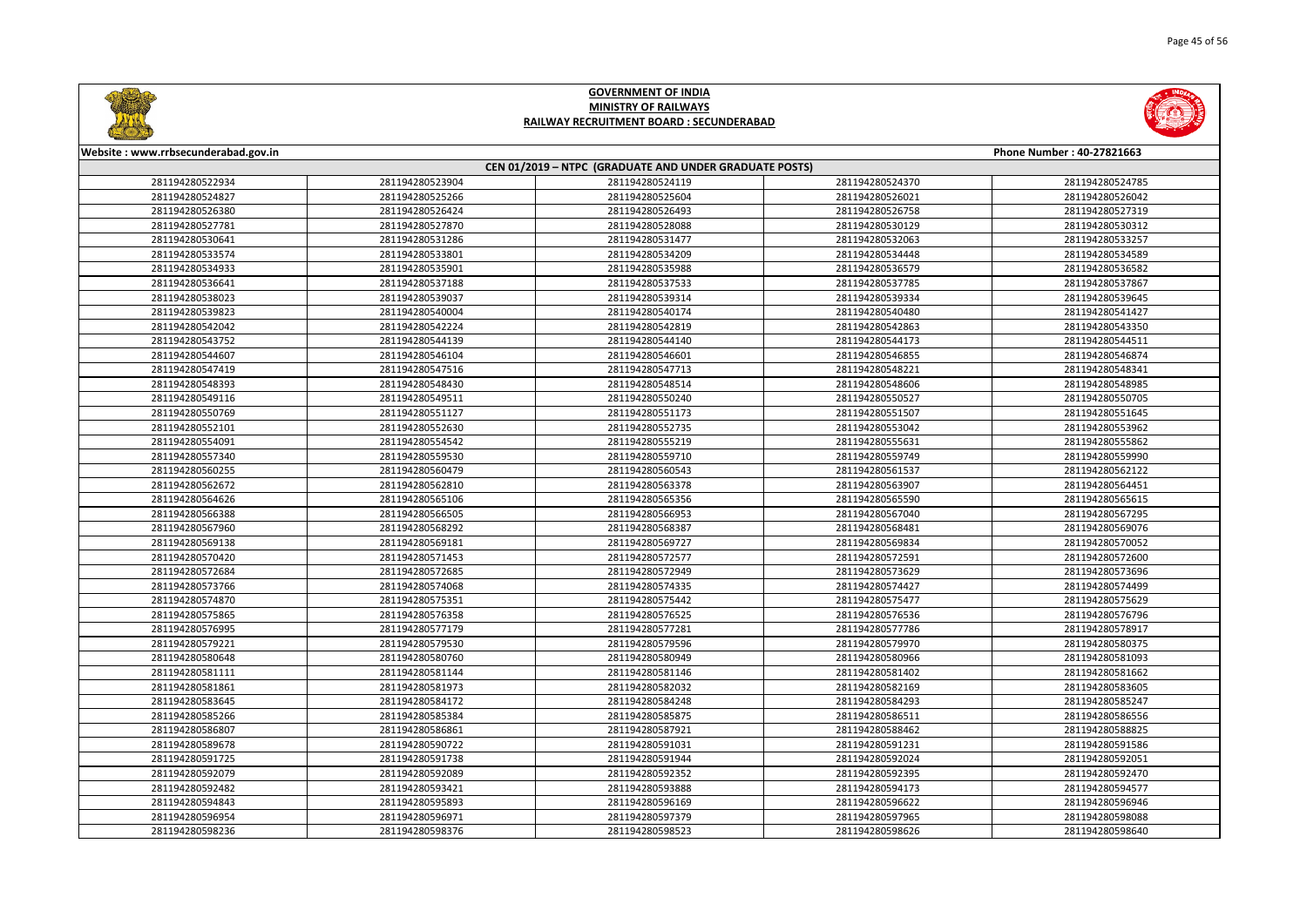

| Phone Number: 40-27821663 |                 |  |  |  |  |
|---------------------------|-----------------|--|--|--|--|
|                           |                 |  |  |  |  |
| 00046                     | 281194280600353 |  |  |  |  |
| 01881                     | 281194280602405 |  |  |  |  |
| 02951                     | 281194280603259 |  |  |  |  |
| 04755                     | 281194280605104 |  |  |  |  |
| 06953                     | 281194280607319 |  |  |  |  |
| 08911                     | 281194280609179 |  |  |  |  |
| 10202                     | 281194280610315 |  |  |  |  |
| 10610                     | 281194280610646 |  |  |  |  |
| 11500                     | 281194280611550 |  |  |  |  |
| 12137                     | 281194280612266 |  |  |  |  |
| 12746                     | 281194280613396 |  |  |  |  |
| 14890                     | 281194280614933 |  |  |  |  |
| 16630                     | 281194280616750 |  |  |  |  |
| 18579                     | 281194280619066 |  |  |  |  |
| 20154                     | 281194280620476 |  |  |  |  |
| 21801                     | 281194280623389 |  |  |  |  |
| 23895                     | 281194280625756 |  |  |  |  |
| 26408                     | 281194280626953 |  |  |  |  |
| 27451                     | 281194280628467 |  |  |  |  |
| 29318                     | 281194280629477 |  |  |  |  |
| 31636                     | 281194280631679 |  |  |  |  |
| 32687                     | 281194280632705 |  |  |  |  |
| 33880                     | 281194280634256 |  |  |  |  |
| 35373                     | 281194280635439 |  |  |  |  |
| 38341                     | 281194280638720 |  |  |  |  |
| 39145                     | 281194280639176 |  |  |  |  |
| 39996                     | 281194280640491 |  |  |  |  |
| 41553                     | 281194280642391 |  |  |  |  |
| 43521                     | 281194280643963 |  |  |  |  |
| 45045                     | 281194280645289 |  |  |  |  |
| 47036                     | 281194280647195 |  |  |  |  |
| 18920                     | 281194280649145 |  |  |  |  |
| 50220                     | 281194280650780 |  |  |  |  |
| 51298                     | 281194280651561 |  |  |  |  |
| 53130                     | 281194280653145 |  |  |  |  |
| 54542                     | 281194280655576 |  |  |  |  |
| 57229                     | 281194280657772 |  |  |  |  |
| 59179                     | 281194280659676 |  |  |  |  |
| 50510                     | 281194280660628 |  |  |  |  |
| 52408                     | 281194280663386 |  |  |  |  |
| 55234                     | 281194280665334 |  |  |  |  |
| 55961                     | 281194280666660 |  |  |  |  |
| 57811                     | 281194280668061 |  |  |  |  |
| 70106                     | 281194280670779 |  |  |  |  |
| 71923                     | 281194280672131 |  |  |  |  |
| 73173                     | 281194280673828 |  |  |  |  |



#### **Website : www.rrbsecunderabad.gov.in CEN 01/2019 – NTPC (GRADUATE AND UNDER GRADUATE POSTS)** 281194280598935 281194280599427 281194280600046 281194280600353 281194280601339 281194280601742 281194280601881 281194280602405 281194280602725 281194280602782 281194280602951 281194280603259 281194280604301 281194280604420 281194280604755 281194280605104 281194280606312 281194280606735 281194280606953 281194280607319 281194280608647 281194280608808 281194280608911 281194280609179 281194280609649 281194280609893 281194280610202 281194280610315 281194280610485 281194280610551 281194280610610 281194280610646 281194280611017 281194280611441 281194280611500 281194280611550 281194280611601 281194280611727 281194280612137 281194280612266 281194280612351 281194280612496 281194280612746 281194280613396 281194280614468 281194280614887 281194280614890 281194280614933 281194280616502 281194280616588 281194280616630 281194280616750 281194280618017 281194280618346 281194280618579 281194280619066 281194280619323 281194280620121 281194280620154 281194280620476 281194280620939 281194280621230 281194280621801 281194280623389 281194280623563 281194280623878 281194280623895 281194280625756 281194280626202 281194280626314 281194280626408 281194280626953 281194280627210 281194280627280 281194280627451 281194280628467 281194280628905 281194280629097 281194280629318 281194280629477 281194280631338 281194280631421 281194280631636 281194280631679 281194280632473 281194280632612 281194280632687 281194280632705 281194280633209 281194280633331 281194280633880 281194280634256 281194280635056 281194280635207 281194280635373 281194280635439 281194280635973 281194280637523 281194280638341 281194280638720 281194280638780 281194280638995 281194280639145 281194280639176 281194280639311 281194280639602 281194280639996 281194280640491 281194280641019 281194280641520 281194280641553 281194280642391 281194280642572 281194280642761 281194280643521 281194280643963 281194280644502 281194280644567 281194280645045 281194280645289 281194280646438 281194280646915 281194280647036 281194280647195 281194280648255 281194280648584 281194280648920 281194280649145 281194280649678 281194280650142 281194280650220 281194280650780 281194280650940 281194280651134 281194280651298 281194280651561 281194280652479 281194280652771 281194280653130 281194280653145 281194280654249 281194280654433 281194280654542 281194280655576 281194280656052 281194280656423 281194280657229 281194280657772 281194280658485 281194280658545 281194280659179 281194280659676 281194280659838 281194280660080 281194280660510 281194280660628 281194280661285 281194280661371 281194280662408 281194280663386 281194280664250 281194280664677 281194280665234 281194280665334 281194280665518 281194280665692 281194280665961 281194280666660 281194280666924 281194280667053 281194280667811 281194280668061 281194280669380 281194280669980 281194280670106 281194280670779 281194280671538 281194280671890 281194280671923 281194280672131 281194280672298 281194280672428 281194280673173 281194280673828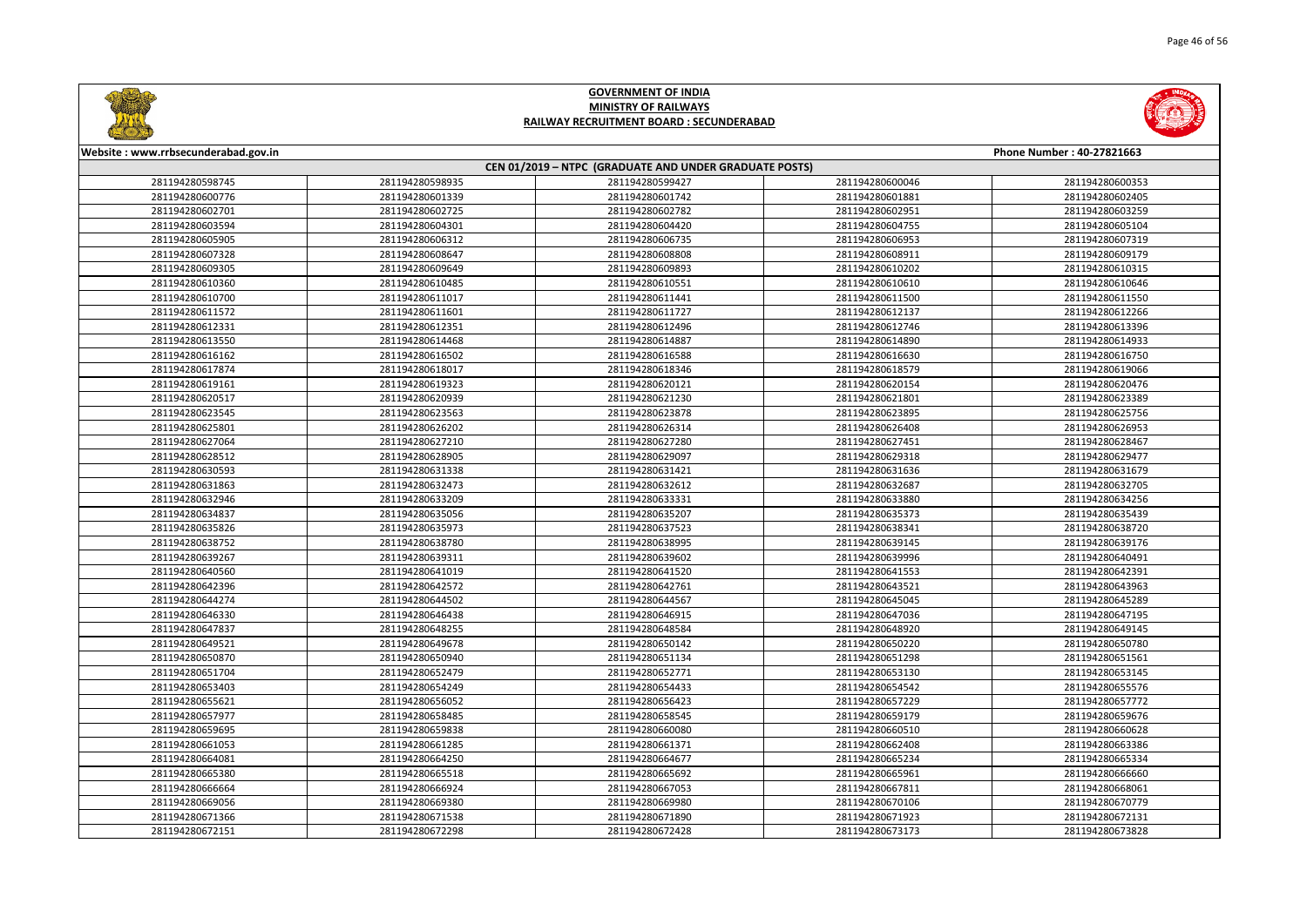



| Website: www.rrbsecunderabad.gov.in |                 |                                                        |                 | Phone Number: 40-27821663 |
|-------------------------------------|-----------------|--------------------------------------------------------|-----------------|---------------------------|
|                                     |                 | CEN 01/2019 - NTPC (GRADUATE AND UNDER GRADUATE POSTS) |                 |                           |
| 281194280673856                     | 281194280674149 | 281194280674823                                        | 281194280675056 | 281194280675409           |
| 281194280676512                     | 281194280676844 | 281194280676962                                        | 281194280677057 | 281194280678130           |
| 281194280678300                     | 281194280678509 | 281194280679325                                        | 281194280679817 | 281194280679966           |
| 281194280680056                     | 281194280680170 | 281194280680265                                        | 281194280680399 | 281194280680439           |
| 281194280680489                     | 281194280680568 | 281194280680637                                        | 281194280680919 | 281194280682050           |
| 281194280682124                     | 281194280682291 | 281194280682327                                        | 281194280682335 | 281194280682884           |
| 281194280682964                     | 281194280683401 | 281194280683516                                        | 281194280683971 | 281194280683973           |
| 281194280684122                     | 281194280684369 | 281194280684685                                        | 281194280685054 | 281194280685141           |
| 281194280685350                     | 281194280686674 | 281194280687320                                        | 281194280687770 | 281194280687955           |
| 281194280688041                     | 281194280688619 | 281194280688962                                        | 281194280689659 | 281194280690277           |
| 281194280690416                     | 281194280690576 | 281194280690893                                        | 281194280691147 | 281194280691488           |
| 281194280691823                     | 281194280692344 | 281194280692560                                        | 281194280692991 | 281194280693005           |
| 281194280693655                     | 281194280693666 | 281194280693862                                        | 281194280694024 | 281194280694411           |
| 281194280695591                     | 281194280696328 | 281194280697749                                        | 281194280697780 | 281194280698074           |
| 281194280698189                     | 281194280698821 | 281194280699368                                        | 281194280699799 | 281194280700209           |
| 281194280700557                     | 281194280700606 | 281194280701290                                        | 281194280702060 | 281194280702675           |
| 281194280702855                     | 281194280702920 | 281194280702922                                        | 281194280702941 | 281194280703419           |
| 281194280703521                     | 281194280703623 | 281194280703781                                        | 281194280703815 | 281194280704012           |
| 281194280704388                     | 281194280704414 | 281194280704429                                        | 281194280705235 | 281194280706207           |
| 281194280706546                     | 281194280706724 | 281194280706782                                        | 281194280706924 | 281194280706970           |
| 281194280707046                     | 281194280708046 | 281194280708514                                        | 281194280708864 | 281194280709528           |
| 281194280709573                     | 281194280710732 | 281194280711024                                        | 281194280711156 | 281194280711223           |
| 281194280711971                     | 281194280712164 | 281194280712834                                        | 281194280713015 | 281194280713432           |
| 281194280715163                     | 281194280715269 | 281194280715603                                        | 281194280715820 | 281194280715942           |
| 281194280716214                     | 281194280717007 | 281194280717146                                        | 281194280717190 | 281194280717474           |
| 281194280718300                     | 281194280718635 | 281194280719467                                        | 281194280719778 | 281194280720093           |
| 281194280720523                     | 281194280720544 | 281194280720785                                        | 281194280720830 | 281194280721686           |
| 281194280721952                     | 281194280722012 | 281194280722062                                        | 281194280723060 | 281194280723118           |
| 281194280723466                     | 281194280723933 | 281194280724641                                        | 281194280725180 | 281194280726145           |
| 281194280726602                     | 281194280727340 | 281194280727416                                        | 281194280727472 | 281194280727735           |
| 281194280728231                     | 281194280728346 | 281194280728406                                        | 281194280728841 | 281194280729620           |
| 281194280730005                     | 281194280730477 | 281194280730578                                        | 281194280731762 | 281194280731804           |
| 281194280731878                     | 281194280733124 | 281194280733435                                        | 281194280733473 | 281194280733870           |
| 281194280734008                     | 281194280734072 | 281194280735100                                        | 281194280735252 | 281194280735966           |
| 281194280736898                     | 281194280737454 | 281194280737766                                        | 281194280737786 | 281194280739276           |
| 281194280739532                     | 281194280739580 | 281194280739665                                        | 281194280739809 | 281194280740274           |
| 281194280740718                     | 281194280741368 | 281194280741527                                        | 281194280741531 | 281194280741872           |
| 281194280741922                     | 281194280743657 | 281194280744076                                        | 281194280744216 | 281194280744738           |
| 281194280744739                     | 281194280745416 | 281194280745631                                        | 281194280745731 | 281194280746196           |
| 281194280746488                     | 281194280747278 | 281194280748109                                        | 281194280748110 | 281194280748193           |
| 281194280748416                     | 281194280748540 | 281194280748961                                        | 281194280749113 | 281194280749716           |
| 281194280749781                     | 281194280750913 | 281194280751081                                        | 281194280751322 | 281194280751903           |
| 281194280752314                     | 281194280752502 | 281194280753169                                        | 281194280753554 | 281194280753591           |
| 281194280754241                     | 281194280754408 | 281194280754477                                        | 281194280755049 | 281194280755489           |
| 281194280755533                     | 281194280755761 | 281194280756445                                        | 281194280758417 | 281194280758571           |
| 281194280758660                     | 281194280758664 | 281194280758801                                        | 281194280758845 | 281194280758929           |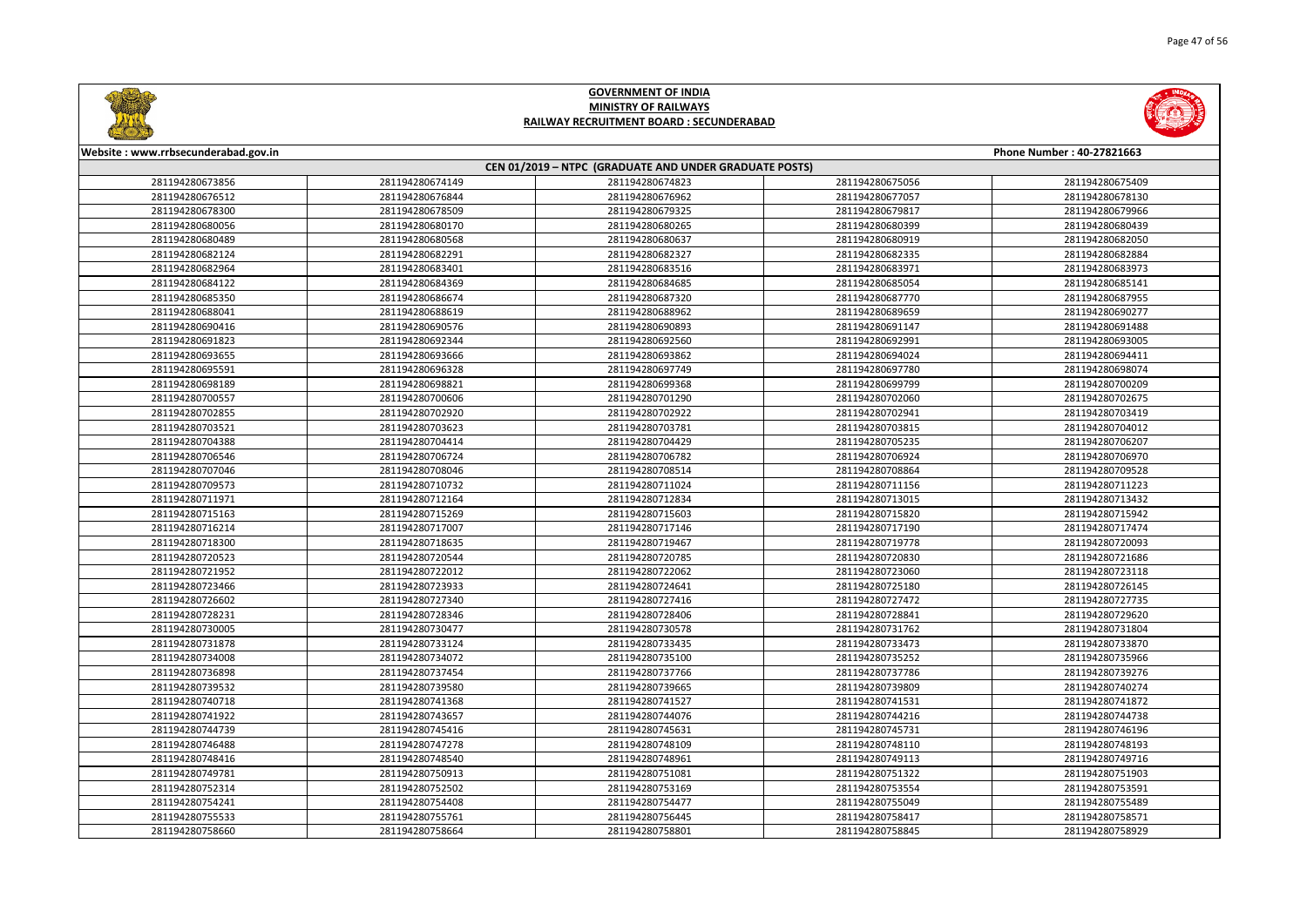

|       | Phone Number: 40-27821663 |
|-------|---------------------------|
|       |                           |
| 59023 | 281194280759321           |
| 62744 | 281194280763187           |
| 65105 | 281194280765931           |
| 66357 | 281194280766515           |
| 69763 | 281194280769984           |
| 70895 | 281194280771467           |
| 74072 | 281194280774087           |
| 79108 | 281194280779136           |
| 82026 | 281194280783041           |
| 84005 | 281194280784251           |
| 85165 | 281194280785994           |
| 87309 | 281194280787970           |
| 89591 | 281194280789991           |
| 92819 | 281194280793984           |
| 95002 | 281194280796204           |
| 00039 | 281194280803325           |
| 07478 | 281194280807682           |
| 08686 | 281194280808724           |
| 09722 | 281194280810232           |
| 11321 | 281194280811425           |
| 13219 | 281194280813810           |
| 16260 | 281194280816810           |
| 19668 | 281194280820998           |
| 22667 | 281194280822696           |
| 25508 | 281194280826001           |
| 28002 | 281194280828394           |
| 30864 | 281194280831116           |
| 31181 | 281194280833077           |
| 33899 | 281194280834470           |
| 36154 | 281194280836829           |
| 39618 | 281194280839752           |
| 40551 | 281194280841983           |
| 42879 | 281194280842886           |
| 46189 | 281194280846662           |
| 47548 | 281194280847975           |
| 49517 | 281194280849528           |
| 51264 | 281194280852728           |
| 54389 | 281194280854640           |
| 57467 | 281194280857810           |
| 59606 | 281194280859822           |
| 64869 | 281194280865499           |
| 68939 | 281194280873013           |
| 75604 | 281194280877217           |
| 19475 | 281194290526296           |
| 04762 | 281194290810733           |
| 07675 | 281194291009352           |



#### **Website : www.rrbsecunderabad.gov.in CEN 01/2019 – NTPC (GRADUATE AND UNDER GRADUATE POSTS)** 281194280758987 281194280759021 281194280759023 281194280759321 281194280760876 281194280761148 281194280762744 281194280763187 281194280763893 281194280764041 281194280765105 281194280765931 281194280766288 281194280766352 281194280766357 281194280766515 281194280768472 281194280769524 281194280769763 281194280769984 281194280770048 281194280770605 281194280770895 281194280771467 281194280772910 281194280773149 281194280774072 281194280774087 281194280776630 281194280777253 281194280779108 281194280779136 281194280779485 281194280780430 281194280782026 281194280783041 281194280783450 281194280783556 281194280784005 281194280784251 281194280784792 281194280785119 281194280785165 281194280785994 281194280786679 281194280786720 281194280787309 281194280787970 281194280788416 281194280789521 281194280789591 281194280789991 281194280792538 281194280792697 281194280792819 281194280793984 281194280794742 281194280794958 281194280795002 281194280796204 281194280798915 281194280799942 281194280800039 281194280803325 281194280806503 281194280806767 281194280807478 281194280807682 281194280808458 281194280808599 281194280808686 281194280808724 281194280809300 281194280809317 281194280809722 281194280810232 281194280810788 281194280811125 281194280811321 281194280811425 281194280811894 281194280812073 281194280813219 281194280813810 281194280814388 281194280814944 281194280816260 281194280816810 281194280818404 281194280818822 281194280819668 281194280820998 281194280821059 281194280821420 281194280822667 281194280822696 281194280825049 281194280825363 281194280825508 281194280826001 281194280826690 281194280826844 281194280828002 281194280828394 281194280829602 281194280829873 281194280830864 281194280831116 281194280831151 281194280831167 281194280831181 281194280833077 281194280833534 281194280833865 281194280833899 281194280834470 281194280834523 281194280834686 281194280836154 281194280836829 281194280838817 281194280838841 281194280839618 281194280839752 281194280840135 281194280840314 281194280840551 281194280841983 281194280842496 281194280842588 281194280842879 281194280842886 281194280843945 281194280844380 281194280846189 281194280846662 281194280847519 281194280847544 281194280847548 281194280847975 281194280848901 281194280848965 281194280849517 281194280849528 281194280851016 281194280851251 281194280851264 281194280852728 281194280853699 281194280854138 281194280854389 281194280854640 281194280855765 281194280856112 281194280857467 281194280857810 281194280858504 281194280858983 281194280859606 281194280859822 281194280864640 281194280864664 281194280864869 281194280865499 281194280866912 281194280867213 281194280868939 281194280873013 281194280875004 281194280875500 281194280875604 281194280877217 281194280877615 281194290205093 281194290219475 281194290526296 281194290628941 281194290785671 281194290804762 281194290810733 281194290933157 281194290939580 281194291007675 281194291009352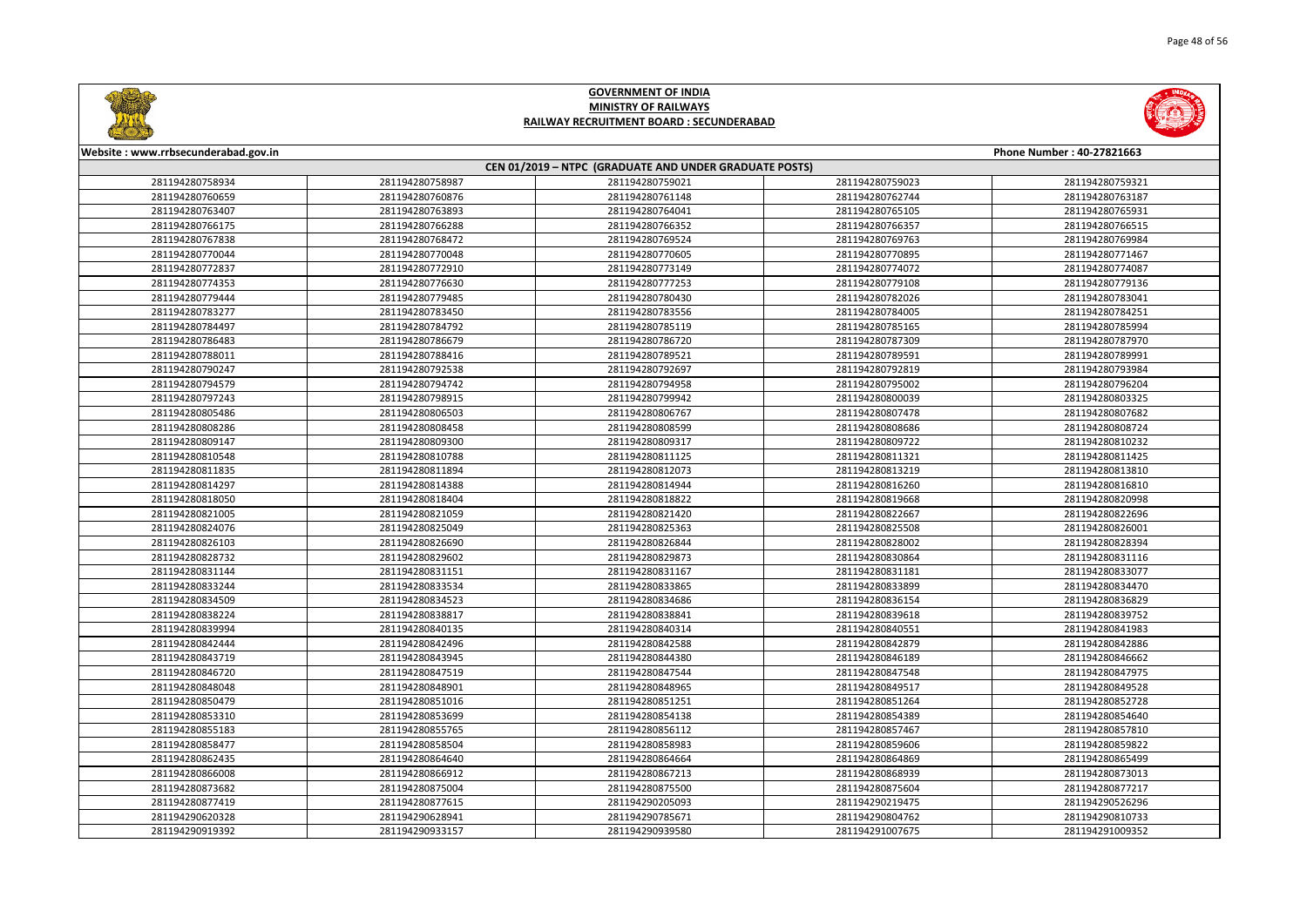



| Website: www.rrbsecunderabad.gov.in<br>Phone Number: 40-27821663<br>CEN 01/2019 - NTPC (GRADUATE AND UNDER GRADUATE POSTS) |                 |                 |                 |                 |
|----------------------------------------------------------------------------------------------------------------------------|-----------------|-----------------|-----------------|-----------------|
|                                                                                                                            |                 |                 |                 |                 |
| 281194300054931                                                                                                            | 281194300103287 | 281194300155084 | 281194300175168 | 281194300192718 |
| 281194300195270                                                                                                            | 281194300809970 | 281194300878179 | 281194300891345 | 281194300898674 |
| 281194300920559                                                                                                            | 281194300932490 | 281194300979697 | 281194301003212 | 281194301020594 |
| 281194301031620                                                                                                            | 281194301041903 | 281194301048628 | 281194301049573 | 281194301056464 |
| 281194301060855                                                                                                            | 281194310835210 | 281194310836600 | 281194310915806 | 281194310941697 |
| 281194311050762                                                                                                            | 281194311059026 | 281194311112856 | 281194311114524 | 281194311114823 |
| 281194311117582                                                                                                            | 281194311118192 | 281194311118770 | 281194311120370 | 281194311123779 |
| 281194311124158                                                                                                            | 281194311125640 | 281194311127535 | 281194311128220 | 281194311129395 |
| 281194311130283                                                                                                            | 281194311131691 | 281194311132017 | 281194311135975 | 281194311136421 |
| 281195120481140                                                                                                            | 281195120485175 | 281195120485211 | 281195120485457 | 281195120485467 |
| 281195120485468                                                                                                            | 281195120486664 | 281195120488150 | 281195120489908 | 281195120489913 |
| 281195120490516                                                                                                            | 281195120490518 | 281195120491181 | 281195120493638 | 281195120494326 |
| 281195120495021                                                                                                            | 281195120495022 | 281195120496485 | 281195120496486 | 281195120497151 |
| 281195120498143                                                                                                            | 281195120498146 | 281195120498176 | 281195120502015 | 281195120503262 |
| 281195120504062                                                                                                            | 281195120505564 | 281195120508322 | 281195120512766 | 281195120515108 |
| 281195120517551                                                                                                            | 281195120517554 | 281195120518580 | 281195120519711 | 281195120521522 |
| 281195120521543                                                                                                            | 281195120530560 | 281195120535346 | 281195120543223 | 281195120544226 |
| 281195120550941                                                                                                            | 281195120551879 | 281195120552955 | 281195120556166 | 281195120556633 |
| 281195120556640                                                                                                            | 281195120556760 | 281195120559341 | 281195120560963 | 281195120562467 |
| 281195120574273                                                                                                            | 281195120581483 | 281195120581887 | 281195120582863 | 281195120584483 |
| 281195120584839                                                                                                            | 281195120585497 | 281195120593771 | 281195120598965 | 281195120600808 |
| 281195120613194                                                                                                            | 281195120613279 | 281195120616368 | 281195120618360 | 281195120618565 |
| 281195120620951                                                                                                            | 281195120622104 | 281195120631876 | 281195120633017 | 281195120635199 |
| 281195120637797                                                                                                            | 281195120651424 | 281195120656750 | 281195120657683 | 281195120663146 |
| 281195120666095                                                                                                            | 281195120668999 | 281195120669200 | 281195120673920 | 281195120675224 |
| 281195120676882                                                                                                            | 281195120682320 | 281195120682606 | 281195120701201 | 281195120701714 |
| 281195120708260                                                                                                            | 281195120720063 | 281195120729508 | 281195120738663 | 281195120743468 |
| 281195120750029                                                                                                            | 281195120751215 | 281195120752818 | 281195120752967 | 281195120755773 |
| 281195120762910                                                                                                            | 281195120763602 | 281195120763621 | 281195120765883 | 281195120766283 |
| 281195120767013                                                                                                            | 281195120785245 | 281195120804375 | 281195120909997 | 281195121005538 |
| 281195121055662                                                                                                            | 281195130484914 | 281195130484918 | 281195130485556 | 281195130485606 |
| 281195130485623                                                                                                            | 281195130485632 | 281195130485637 | 281195130488036 | 281195130489946 |
| 281195130492205                                                                                                            | 281195130492220 | 281195130492564 | 281195130492865 | 281195130498030 |
| 281195130498900                                                                                                            | 281195130498906 | 281195130502880 | 281195130503928 | 281195130509499 |
| 281195130510139                                                                                                            | 281195130517436 | 281195130518532 | 281195130518755 | 281195130519659 |
| 281195130521505                                                                                                            | 281195130532357 | 281195130533622 | 281195130533624 | 281195130536862 |
| 281195130536942                                                                                                            | 281195130542510 | 281195130543216 | 281195130550861 | 281195130556029 |
| 281195130556206                                                                                                            | 281195130559351 | 281195130563090 | 281195130563097 | 281195130570857 |
| 281195130573122                                                                                                            | 281195130577138 | 281195130577680 | 281195130578291 | 281195130582974 |
| 281195130587048                                                                                                            | 281195130590842 | 281195130597547 | 281195130614502 | 281195130614781 |
| 281195130615510                                                                                                            | 281195130616859 | 281195130623451 | 281195130625877 | 281195130629946 |
| 281195130634737                                                                                                            | 281195130644533 | 281195130648577 | 281195130649017 | 281195130649027 |
| 281195130649028                                                                                                            | 281195130649123 | 281195130649673 | 281195130657007 | 281195130657476 |
| 281195130659287                                                                                                            | 281195130667010 | 281195130671525 | 281195130678227 | 281195130678607 |
| 281195130682676                                                                                                            | 281195130690442 | 281195130690718 | 281195130694765 | 281195130698307 |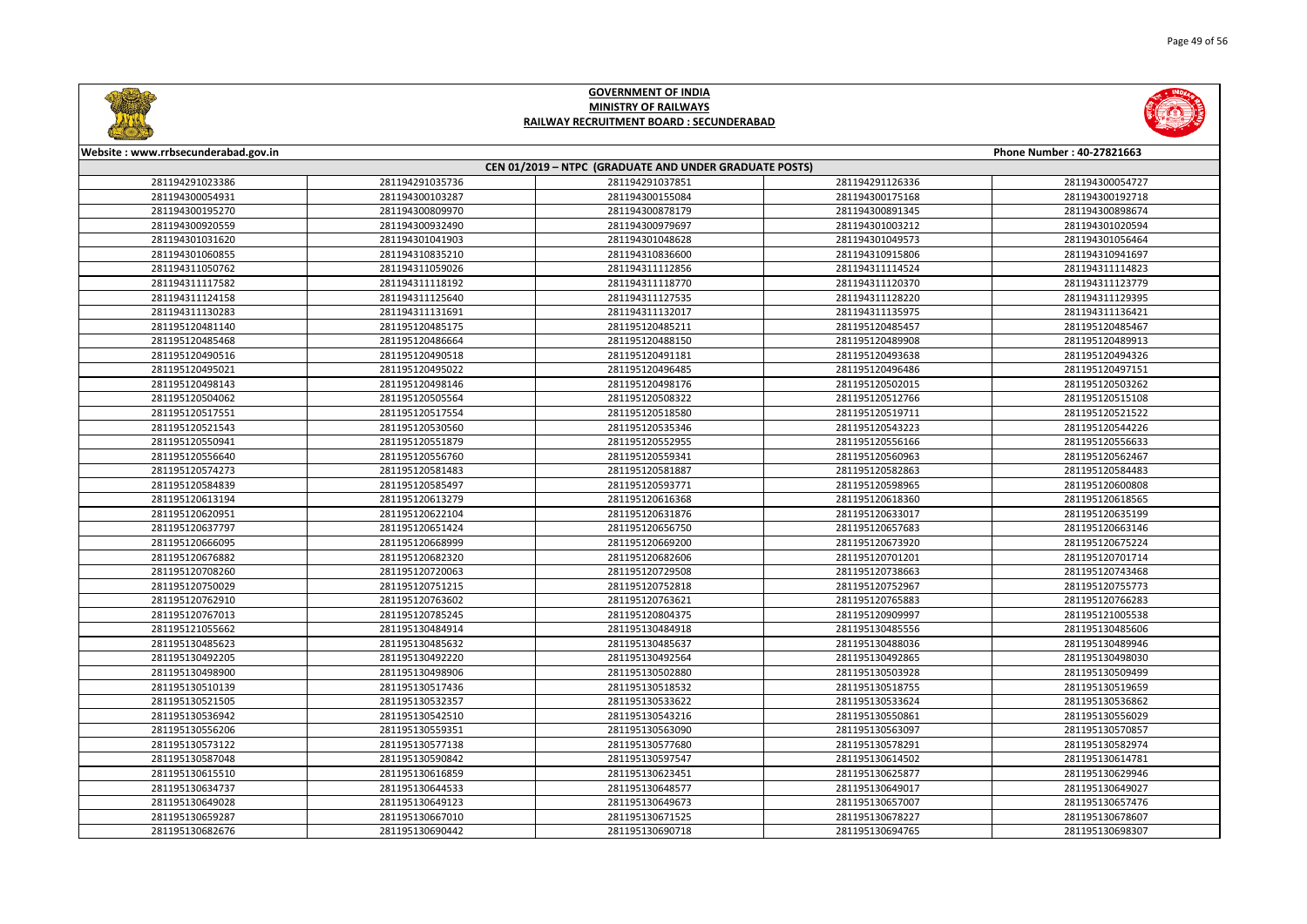



| Website: www.rrbsecunderabad.gov.in<br>Phone Number: 40-27821663<br>CEN 01/2019 - NTPC (GRADUATE AND UNDER GRADUATE POSTS) |                 |                 |                 |                 |
|----------------------------------------------------------------------------------------------------------------------------|-----------------|-----------------|-----------------|-----------------|
|                                                                                                                            |                 |                 |                 |                 |
| 281195130726783                                                                                                            | 281195130728282 | 281195130746049 | 281195130746944 | 281195130751945 |
| 281195130761208                                                                                                            | 281195130761525 | 281195130764984 | 281195130766266 | 281195130766738 |
| 281195130778229                                                                                                            | 281195130786758 | 281195130787160 | 281195130790489 | 281195130803633 |
| 281195130823659                                                                                                            | 281195130824340 | 281195130831875 | 281195130841815 | 281195130842142 |
| 281195130842783                                                                                                            | 281195130847283 | 281195130853460 | 281195130857411 | 281195130863974 |
| 281195130865981                                                                                                            | 281195130872165 | 281195130885906 | 281195131063793 | 281195131065081 |
| 281195131072250                                                                                                            | 281195131076761 | 281195131076914 | 281195131076933 | 281195131077033 |
| 281195131079005                                                                                                            | 281195131081202 | 281195131081242 | 281195131082050 | 281195131084251 |
| 281195131084306                                                                                                            | 281195131086689 | 281195131093999 | 281195131097852 | 281195131099280 |
| 281195131103634                                                                                                            | 281195131105040 | 281195131106728 | 281195131107753 | 281195131111109 |
| 281195131111266                                                                                                            | 281195131112284 | 281195150509014 | 281195150515130 | 281195150519702 |
| 281195150531455                                                                                                            | 281195150555955 | 281195150556148 | 281195150577571 | 281195150631683 |
| 281195150636217                                                                                                            | 281195150674696 | 281195150701893 | 281195150733904 | 281195150766624 |
| 281195150802494                                                                                                            | 281195150885055 | 281195160030744 | 281195160046782 | 281195160052064 |
| 281195160054679                                                                                                            | 281195160054984 | 281195160055346 | 281195160095140 | 281195160098043 |
| 281195160100486                                                                                                            | 281195160100595 | 281195160100607 | 281195160128528 | 281195160128569 |
| 281195160129752                                                                                                            | 281195160129854 | 281195160130638 | 281195160130738 | 281195160154475 |
| 281195160160082                                                                                                            | 281195160180137 | 281195160384465 | 281195160386282 | 281195160387223 |
| 281195160391648                                                                                                            | 281195160400503 | 281195160406466 | 281195160411762 | 281195160414180 |
| 281195160419470                                                                                                            | 281195160425153 | 281195160479092 | 281195160485370 | 281195160493072 |
| 281195160508911                                                                                                            | 281195160513708 | 281195160517494 | 281195160547244 | 281195160558108 |
| 281195160637919                                                                                                            | 281195160646778 | 281195160669899 | 281195160746950 | 281195160754749 |
| 281195160762852                                                                                                            | 281195160867584 | 281195170043118 | 281195170060195 | 281195170105103 |
| 281195170181302                                                                                                            | 281195170194089 | 281195170485443 | 281195170485643 | 281195170486684 |
| 281195170488005                                                                                                            | 281195170488038 | 281195170490647 | 281195170491210 | 281195170499954 |
| 281195170503938                                                                                                            | 281195170509028 | 281195170515477 | 281195170517379 | 281195170520607 |
| 281195170521538                                                                                                            | 281195170521539 | 281195170522422 | 281195170524812 | 281195170533627 |
| 281195170545896                                                                                                            | 281195170545979 | 281195170545984 | 281195170548876 | 281195170556001 |
| 281195170556209                                                                                                            | 281195170556791 | 281195170556815 | 281195170566764 | 281195170572878 |
| 281195170574227                                                                                                            | 281195170575261 | 281195170577579 | 281195170577972 | 281195170578810 |
| 281195170578974                                                                                                            | 281195170579636 | 281195170581782 | 281195170582334 | 281195170590331 |
| 281195170590333                                                                                                            | 281195170593642 | 281195170593715 | 281195170594105 | 281195170594585 |
| 281195170598342                                                                                                            | 281195170608419 | 281195170614326 | 281195170617763 | 281195170618137 |
| 281195170618198                                                                                                            | 281195170619125 | 281195170619248 | 281195170619495 | 281195170620986 |
| 281195170622063                                                                                                            | 281195170627796 | 281195170647212 | 281195170649953 | 281195170653152 |
| 281195170653380                                                                                                            | 281195170656789 | 281195170658032 | 281195170658772 | 281195170659397 |
| 281195170664077                                                                                                            | 281195170667743 | 281195170669642 | 281195170671285 | 281195170673901 |
| 281195170674637                                                                                                            | 281195170676955 | 281195170677870 | 281195170685513 | 281195170686071 |
| 281195170689857                                                                                                            | 281195170690818 | 281195170691526 | 281195170695524 | 281195170698785 |
| 281195170699622                                                                                                            | 281195170700857 | 281195170701180 | 281195170704992 | 281195170708792 |
| 281195170709845                                                                                                            | 281195170717742 | 281195170720395 | 281195170721894 | 281195170734827 |
| 281195170743966                                                                                                            | 281195170744143 | 281195170748308 | 281195170758969 | 281195170761160 |
| 281195170763375                                                                                                            | 281195170763590 | 281195170765412 | 281195170766636 | 281195170772078 |
| 281195170778096                                                                                                            | 281195170787387 | 281195170792534 | 281195170806560 | 281195170839392 |
| 281195170874203                                                                                                            | 281195170908313 | 281195170914194 | 281195170921177 | 281195170926221 |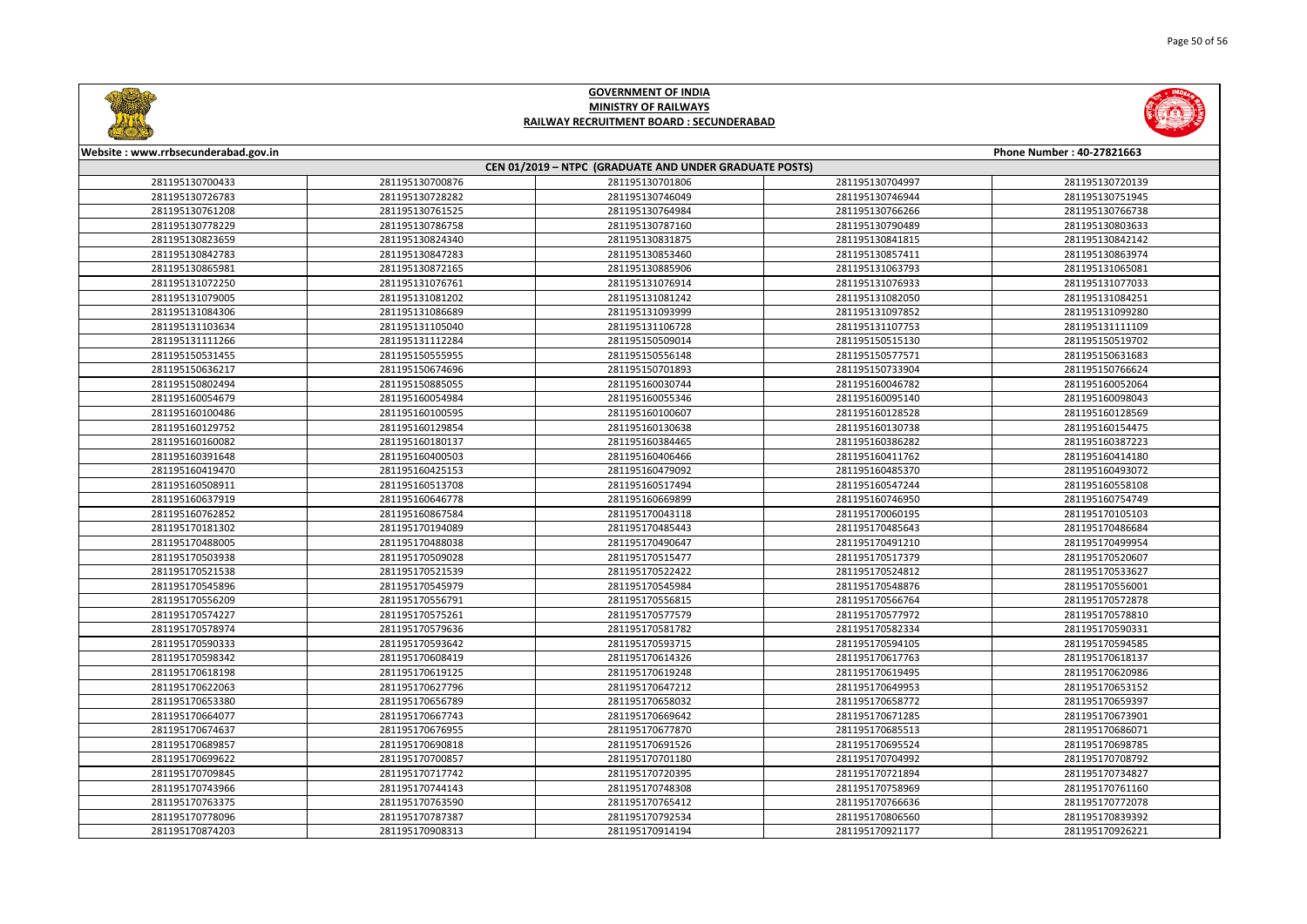



| Website: www.rrbsecunderabad.gov.in<br>Phone Number: 40-27821663<br>CEN 01/2019 - NTPC (GRADUATE AND UNDER GRADUATE POSTS) |                 |                 |                 |                 |
|----------------------------------------------------------------------------------------------------------------------------|-----------------|-----------------|-----------------|-----------------|
|                                                                                                                            |                 |                 |                 |                 |
| 281195170954468                                                                                                            | 281195170955441 | 281195170986180 | 281195170986282 | 281195171010123 |
| 281195171038443                                                                                                            | 281195171046691 | 281195171048564 | 281195171050708 | 281195171056902 |
| 281195171075787                                                                                                            | 281195171088471 | 281195171088989 | 281195171089849 | 281195171096762 |
| 281195171098798                                                                                                            | 281195171101474 | 281195171102650 | 281195171103456 | 281195171105039 |
| 281195171106965                                                                                                            | 281195171108547 | 281195171109643 | 281195171111029 | 281195180199582 |
| 281195190484916                                                                                                            | 281195190484920 | 281195190485525 | 281195190485601 | 281195190485613 |
| 281195190487964                                                                                                            | 281195190488126 | 281195190488522 | 281195190489901 | 281195190489979 |
| 281195190491235                                                                                                            | 281195190491275 | 281195190491343 | 281195190493600 | 281195190497722 |
| 281195190499979                                                                                                            | 281195190502041 | 281195190517370 | 281195190518652 | 281195190518655 |
| 281195190518718                                                                                                            | 281195190521419 | 281195190521502 | 281195190521546 | 281195190528600 |
| 281195190528616                                                                                                            | 281195190536841 | 281195190536875 | 281195190536960 | 281195190548838 |
| 281195190556025                                                                                                            | 281195190556052 | 281195190556062 | 281195190556606 | 281195190556623 |
| 281195190560874                                                                                                            | 281195190570261 | 281195190574468 | 281195190576262 | 281195190577129 |
| 281195190577160                                                                                                            | 281195190577480 | 281195190585518 | 281195190598633 | 281195190606932 |
| 281195190610219                                                                                                            | 281195190612539 | 281195190615525 | 281195190616228 | 281195190616835 |
| 281195190618459                                                                                                            | 281195190619004 | 281195190621177 | 281195190622159 | 281195190625126 |
| 281195190625631                                                                                                            | 281195190628984 | 281195190629544 | 281195190631737 | 281195190636369 |
| 281195190642618                                                                                                            | 281195190642863 | 281195190654506 | 281195190658037 | 281195190659567 |
| 281195190659611                                                                                                            | 281195190661532 | 281195190663505 | 281195190669776 | 281195190670208 |
| 281195190670211                                                                                                            | 281195190671174 | 281195190677979 | 281195190679041 | 281195190681571 |
| 281195190682290                                                                                                            | 281195190684655 | 281195190698430 | 281195190700873 | 281195190700898 |
| 281195190701752                                                                                                            | 281195190711439 | 281195190712006 | 281195190728265 | 281195190739274 |
| 281195190739538                                                                                                            | 281195190742052 | 281195190744593 | 281195190761310 | 281195190763314 |
| 281195190767262                                                                                                            | 281195190779519 | 281195190779532 | 281195190783140 | 281195190785988 |
| 281195190801226                                                                                                            | 281195190806831 | 281195190811648 | 281195190823839 | 281195190838052 |
| 281195190846987                                                                                                            | 281195190855416 | 281195190861536 | 281195190861546 | 281195190880374 |
| 281195191066240                                                                                                            | 281195191066522 | 281195191069343 | 281195191070605 | 281195191072463 |
| 281195191074030                                                                                                            | 281195191075318 | 281195191078086 | 281195191081854 | 281195191082467 |
| 281195191088571                                                                                                            | 281195191088603 | 281195191089621 | 281195191092945 | 281195191096419 |
| 281195191096561                                                                                                            | 281195191097316 | 281195191098250 | 281195191100195 | 281195191104792 |
| 281195191104953                                                                                                            | 281195191108823 | 281195191111240 | 281195191114963 | 281195191131907 |
| 281195191132768                                                                                                            | 281195191133675 | 281195191134490 | 281195210833224 | 281195220481715 |
| 281195220485672                                                                                                            | 281195220512087 | 281195220579703 | 281195220586263 | 281195220614832 |
| 281195220614955                                                                                                            | 281195220619254 | 281195220753095 | 281195221066425 | 281195221079454 |
| 281195221085068                                                                                                            | 281195221106648 | 281195221108732 | 281195221117409 | 281195221117438 |
| 281195221118172                                                                                                            | 281195221118270 | 281195221118596 | 281195221118693 | 281195221119311 |
| 281195221120517                                                                                                            | 281195221123957 | 281195221125596 | 281195221133452 | 281195221136503 |
| 281195230778841                                                                                                            | 281195230786901 | 281195230904710 | 281195231101956 | 281195240486745 |
| 281195240488020                                                                                                            | 281195240512841 | 281195240512857 | 281195240518521 | 281195240529745 |
| 281195240529762                                                                                                            | 281195240548892 | 281195240552899 | 281195240556279 | 281195240565441 |
| 281195240566955                                                                                                            | 281195240578902 | 281195240618630 | 281195240638093 | 281195240641044 |
| 281195240668452                                                                                                            | 281195240703685 | 281195240747241 | 281195250891077 | 281195251081055 |
| 281195251110325                                                                                                            | 281195251122270 | 281195251126726 | 281195251128686 | 281195251131205 |
| 281195251135963                                                                                                            | 281195251136237 | 281195260556620 | 281195260567750 | 281195260568015 |
| 281195260576285                                                                                                            | 281195260582325 | 281195260615524 | 281195260618193 | 281195260618233 |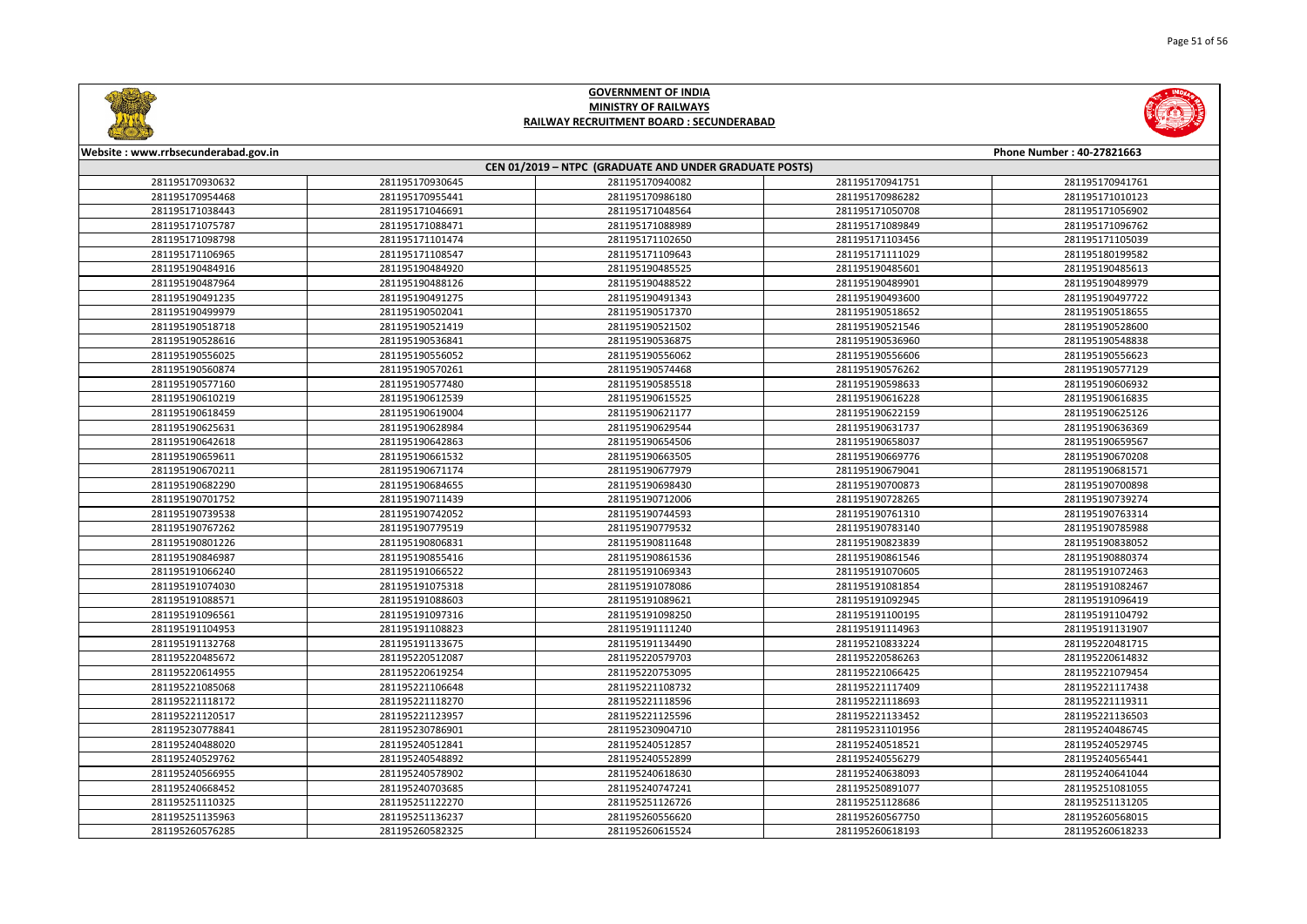

|                | Phone Number: 40-27821663 |
|----------------|---------------------------|
| 08901          | 281195260709782           |
| 74274          | 281195260774477           |
| 90442          | 281195260797992           |
| 19718          |                           |
| 32236          | 281195260826571           |
| 91815          | 281195260882914           |
|                | 281195260892373           |
| 01262          | 281195260904349           |
| 26284          | 281195260931412           |
| 16699          | 281195260946787           |
| 55358<br>56857 | 281195260958411           |
|                | 281195260966919           |
| 38293          | 281195260990438           |
| 23155          | 281195261035124           |
| 11651          | 281195261043649           |
| 48836          | 281195261049739           |
| 51989          | 281195261053377           |
| 58636          | 281195261058882           |
| 56371          | 281195261069225           |
| 73877          | 281195261079776           |
| 32739          | 281195261084395           |
| 07551          | 281195261108169           |
| 19703          | 281195261124436           |
| 35684          | 281195270488504           |
| 32790          | 281195270543473           |
| 38253          | 281195270597666           |
| 31061          | 281195270704962           |
| 12550          | 281195270735266           |
| 37993          | 281195270907272           |
| 39610          | 281195270955181           |
| 01751          | 281195271018446           |
| 18854          | 281195271048891           |
| 58366          | 281195271059271           |
| 38546          | 281195271092095           |
| 09915          | 281195271111673           |
| 17084          | 281195271117302           |
| 19722          | 281195271120004           |
| 28356          | 281195271129148           |
| 31191          | 281195271132139           |
| 35447          | 281195271135630           |
| 00919          | 281195280002827           |
| 05835          | 281195280006053           |
| 07218          | 281195280010162           |
| 11369          | 281195280017293           |
| 23146          | 281195280023495           |
| 26388          | 281195280027796           |
| 34153          | 281195280034224           |



#### **Website : www.rrbsecunderabad.gov.in CEN 01/2019 – NTPC (GRADUATE AND UNDER GRADUATE POSTS)** 281195260627650 281195260695959 281195260708901 281195260709782 281195260763308 281195260763589 281195260774274 281195260774477 281195260781204 281195260785624 281195260790442 281195260797992 281195260803876 281195260804683 281195260819718 281195260826571 281195260857651 281195260862546 281195260882236 281195260882914 281195260887887 281195260889401 281195260891815 281195260892373 281195260896416 281195260897078 281195260901262 281195260904349 281195260922257 281195260922766 281195260926284 281195260931412 281195260934125 281195260939603 281195260946699 281195260946787 281195260948515 281195260953818 281195260955358 281195260958411 281195260965698 281195260966319 281195260966857 281195260966919 281195260975041 281195260976754 281195260988293 281195260990438 281195261013449 281195261013645 281195261023155 281195261035124 281195261040415 281195261040988 281195261041651 281195261043649 281195261046770 281195261048088 281195261048836 281195261049739 281195261050405 281195261050462 281195261051989 281195261053377 281195261053661 281195261056130 281195261058636 281195261058882 281195261062084 281195261066208 281195261066371 281195261069225 281195261069851 281195261070648 281195261073877 281195261079776 281195261081676 281195261082359 281195261082739 281195261084395 281195261103211 281195261107374 281195261107551 281195261108169 281195261111722 281195261117219 281195261119703 281195261124436 281195261130913 281195261134967 281195270485684 281195270488504 281195270506978 281195270508392 281195270532790 281195270543473 281195270548861 281195270568369 281195270588253 281195270597666 281195270653837 281195270654122 281195270681061 281195270704962 281195270710379 281195270710778 281195270712550 281195270735266 281195270757669 281195270763476 281195270887993 281195270907272 281195270928312 281195270934499 281195270939610 281195270955181 281195270980520 281195270986412 281195271001751 281195271018446 281195271046090 281195271046629 281195271048854 281195271048891 281195271050745 281195271052413 281195271058366 281195271059271 281195271076415 281195271087081 281195271088546 281195271092095 281195271098400 281195271101450 281195271109915 281195271111673 281195271114592 281195271115644 281195271117084 281195271117302 281195271119277 281195271119417 281195271119722 281195271120004 281195271124007 281195271127285 281195271128356 281195271129148 281195271129962 281195271130392 281195271131191 281195271132139 281195271133716 281195271134769 281195271135447 281195271135630 281195280000081 281195280000093 281195280000919 281195280002827 281195280004491 281195280004626 281195280005835 281195280006053 281195280006212 281195280007196 281195280007218 281195280010162 281195280010937 281195280011036 281195280011369 281195280017293 281195280022971 281195280023027 281195280023146 281195280023495 281195280026164 281195280026268 281195280026388 281195280027796 281195280029735 281195280032922 281195280034153 281195280034224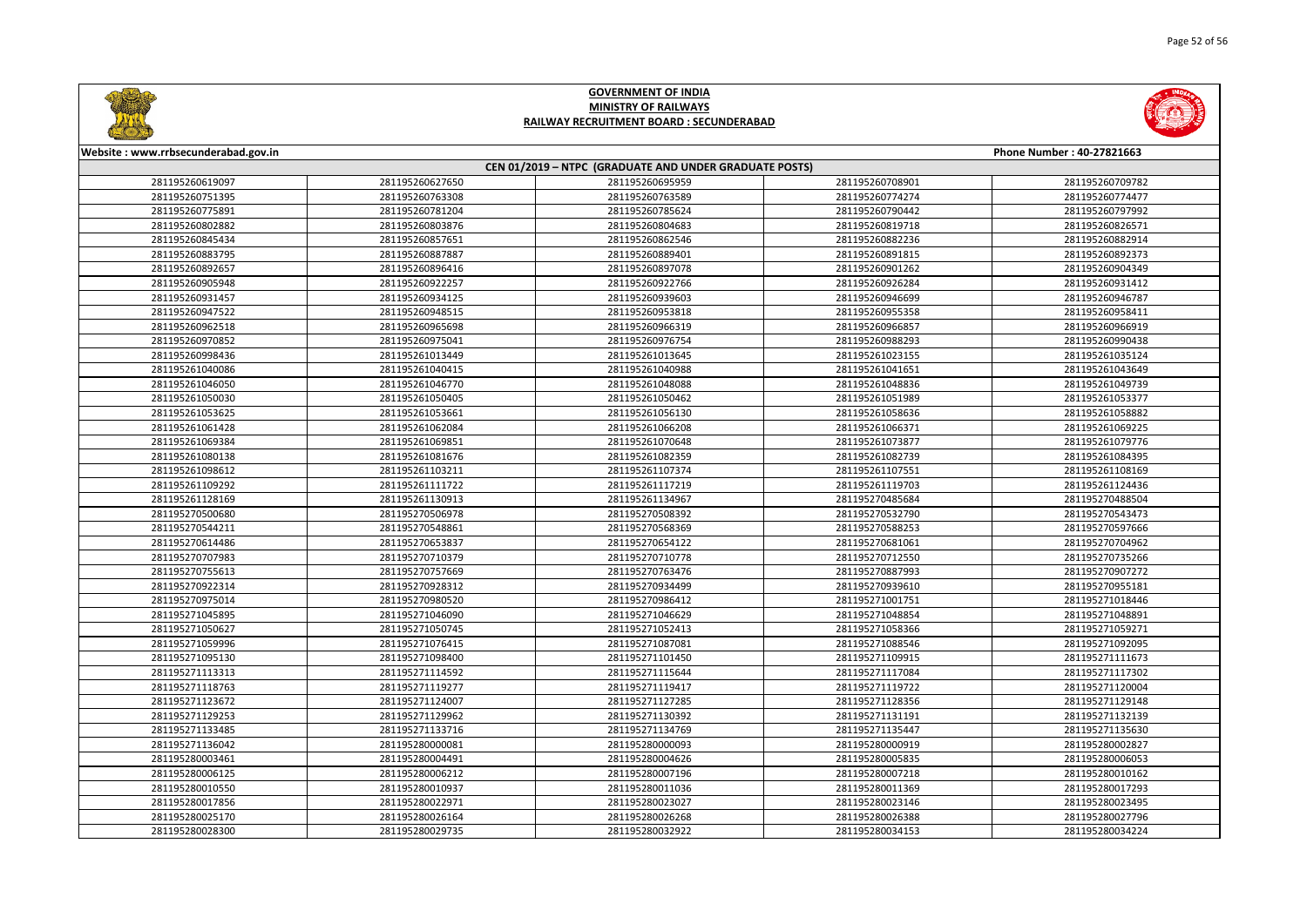



| Website: www.rrbsecunderabad.gov.in<br>Phone Number: 40-27821663<br>CEN 01/2019 - NTPC (GRADUATE AND UNDER GRADUATE POSTS) |                 |                 |                 |                 |
|----------------------------------------------------------------------------------------------------------------------------|-----------------|-----------------|-----------------|-----------------|
|                                                                                                                            |                 |                 |                 |                 |
| 281195280037084                                                                                                            | 281195280038007 | 281195280038312 | 281195280038469 | 281195280038761 |
| 281195280038859                                                                                                            | 281195280038957 | 281195280039202 | 281195280039645 | 281195280039706 |
| 281195280040350                                                                                                            | 281195280040603 | 281195280040691 | 281195280041025 | 281195280041266 |
| 281195280043207                                                                                                            | 281195280043260 | 281195280044113 | 281195280044220 | 281195280044230 |
| 281195280045099                                                                                                            | 281195280045473 | 281195280046339 | 281195280046974 | 281195280046981 |
| 281195280046990                                                                                                            | 281195280047172 | 281195280047272 | 281195280048211 | 281195280048261 |
| 281195280048652                                                                                                            | 281195280049131 | 281195280049393 | 281195280049434 | 281195280049710 |
| 281195280049989                                                                                                            | 281195280050283 | 281195280050809 | 281195280050949 | 281195280051256 |
| 281195280051416                                                                                                            | 281195280051658 | 281195280051791 | 281195280051855 | 281195280052026 |
| 281195280052035                                                                                                            | 281195280052207 | 281195280052355 | 281195280052414 | 281195280052640 |
| 281195280052675                                                                                                            | 281195280052706 | 281195280052753 | 281195280052872 | 281195280052945 |
| 281195280052960                                                                                                            | 281195280052996 | 281195280053254 | 281195280053279 | 281195280053717 |
| 281195280053794                                                                                                            | 281195280053910 | 281195280053946 | 281195280054029 | 281195280054364 |
| 281195280054444                                                                                                            | 281195280054597 | 281195280054612 | 281195280054766 | 281195280054779 |
| 281195280054817                                                                                                            | 281195280054916 | 281195280054998 | 281195280055263 | 281195280055329 |
| 281195280055331                                                                                                            | 281195280055345 | 281195280055405 | 281195280055451 | 281195280055495 |
| 281195280055572                                                                                                            | 281195280055612 | 281195280055675 | 281195280055836 | 281195280055883 |
| 281195280055922                                                                                                            | 281195280055968 | 281195280055984 | 281195280056011 | 281195280056034 |
| 281195280056707                                                                                                            | 281195280057598 | 281195280057751 | 281195280057755 | 281195280057861 |
| 281195280059348                                                                                                            | 281195280059451 | 281195280059534 | 281195280059764 | 281195280060000 |
| 281195280060490                                                                                                            | 281195280060738 | 281195280062290 | 281195280062729 | 281195280063029 |
| 281195280063104                                                                                                            | 281195280063222 | 281195280064054 | 281195280064239 | 281195280064288 |
| 281195280066833                                                                                                            | 281195280067184 | 281195280068010 | 281195280068299 | 281195280069684 |
| 281195280070894                                                                                                            | 281195280074634 | 281195280075326 | 281195280076089 | 281195280076733 |
| 281195280078957                                                                                                            | 281195280079915 | 281195280080568 | 281195280081153 | 281195280081856 |
| 281195280082498                                                                                                            | 281195280082834 | 281195280082955 | 281195280084130 | 281195280084209 |
| 281195280084842                                                                                                            | 281195280084947 | 281195280085780 | 281195280086360 | 281195280086375 |
| 281195280087128                                                                                                            | 281195280088243 | 281195280088510 | 281195280088562 | 281195280089372 |
| 281195280091419                                                                                                            | 281195280092614 | 281195280092810 | 281195280092935 | 281195280093370 |
| 281195280093717                                                                                                            | 281195280093723 | 281195280095076 | 281195280096147 | 281195280096312 |
| 281195280096339                                                                                                            | 281195280096397 | 281195280096917 | 281195280097033 | 281195280097609 |
| 281195280097702                                                                                                            | 281195280097794 | 281195280097834 | 281195280097876 | 281195280097897 |
| 281195280098149                                                                                                            | 281195280098852 | 281195280099036 | 281195280099038 | 281195280099184 |
| 281195280099302                                                                                                            | 281195280099419 | 281195280099445 | 281195280099598 | 281195280099804 |
| 281195280099876                                                                                                            | 281195280099939 | 281195280099965 | 281195280099996 | 281195280100030 |
| 281195280100093                                                                                                            | 281195280100293 | 281195280100305 | 281195280100326 | 281195280100337 |
| 281195280100442                                                                                                            | 281195280100599 | 281195280100625 | 281195280100644 | 281195280100779 |
| 281195280100780                                                                                                            | 281195280100845 | 281195280100922 | 281195280101022 | 281195280101092 |
| 281195280101147                                                                                                            | 281195280101194 | 281195280101229 | 281195280101237 | 281195280101315 |
| 281195280101341                                                                                                            | 281195280101353 | 281195280101428 | 281195280101514 | 281195280101560 |
| 281195280101584                                                                                                            | 281195280101652 | 281195280101686 | 281195280101800 | 281195280102255 |
| 281195280102290                                                                                                            | 281195280102307 | 281195280102332 | 281195280102347 | 281195280102371 |
| 281195280102461                                                                                                            | 281195280102548 | 281195280102616 | 281195280103427 | 281195280103664 |
| 281195280103717                                                                                                            | 281195280103797 | 281195280104583 | 281195280104685 | 281195280104747 |
| 281195280105553                                                                                                            | 281195280105970 | 281195280106835 | 281195280107998 | 281195280108348 |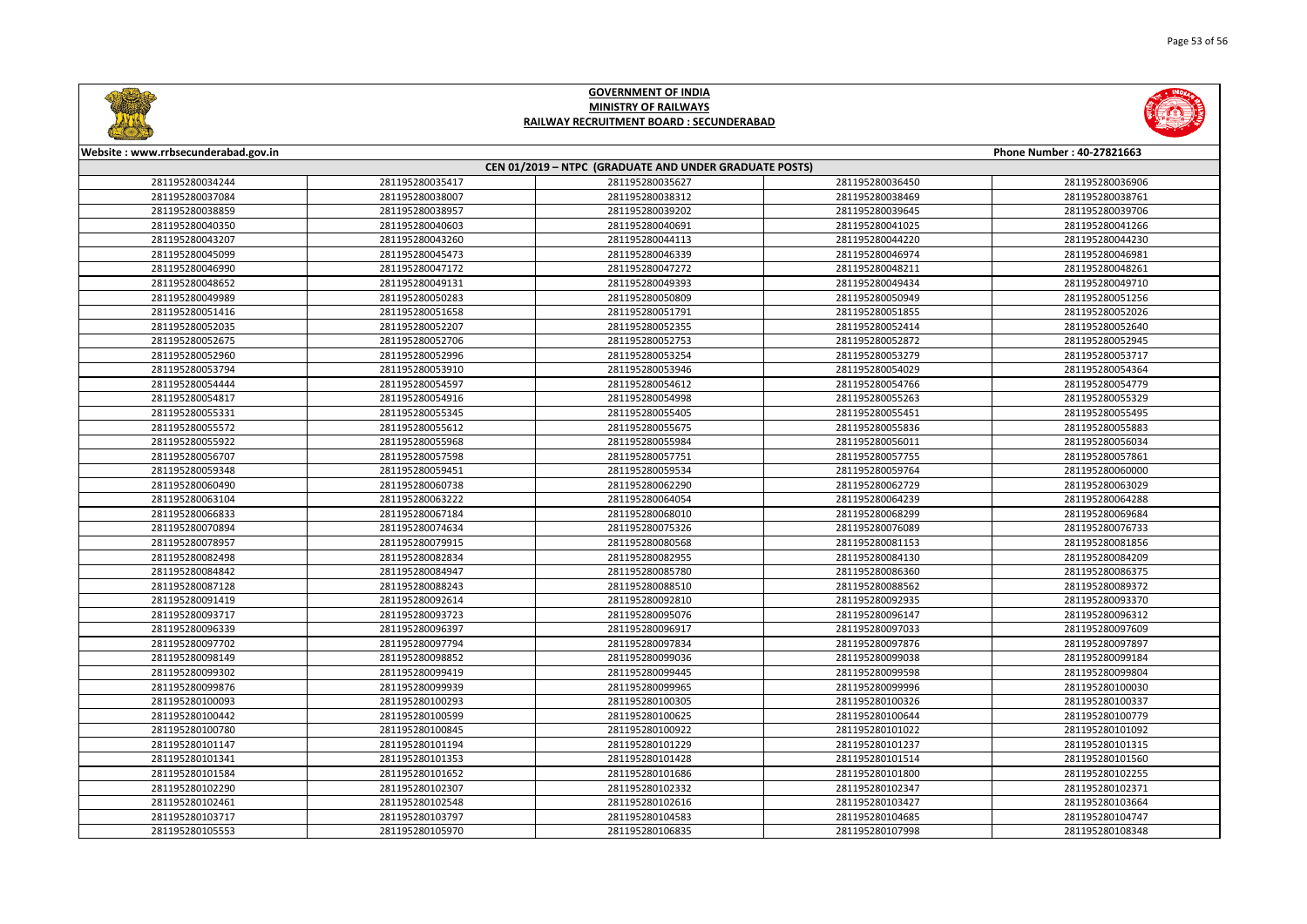



| Website: www.rrbsecunderabad.gov.in<br>Phone Number: 40-27821663 |                 |                                                        |                 |                 |
|------------------------------------------------------------------|-----------------|--------------------------------------------------------|-----------------|-----------------|
|                                                                  |                 | CEN 01/2019 - NTPC (GRADUATE AND UNDER GRADUATE POSTS) |                 |                 |
| 281195280108775                                                  | 281195280108843 | 281195280108931                                        | 281195280109301 | 281195280109342 |
| 281195280113940                                                  | 281195280115166 | 281195280118002                                        | 281195280118234 | 281195280118433 |
| 281195280118920                                                  | 281195280121372 | 281195280121423                                        | 281195280121787 | 281195280122658 |
| 281195280122911                                                  | 281195280123093 | 281195280123305                                        | 281195280123546 | 281195280123956 |
| 281195280125195                                                  | 281195280125337 | 281195280125826                                        | 281195280125937 | 281195280126045 |
| 281195280126130                                                  | 281195280126436 | 281195280126540                                        | 281195280127227 | 281195280127310 |
| 281195280127448                                                  | 281195280127539 | 281195280127919                                        | 281195280128353 | 281195280128419 |
| 281195280128564                                                  | 281195280128607 | 281195280128645                                        | 281195280128708 | 281195280128807 |
| 281195280128907                                                  | 281195280128950 | 281195280129248                                        | 281195280129466 | 281195280129519 |
| 281195280129696                                                  | 281195280129738 | 281195280129757                                        | 281195280129917 | 281195280129937 |
| 281195280129938                                                  | 281195280129988 | 281195280130263                                        | 281195280130315 | 281195280130328 |
| 281195280130629                                                  | 281195280130655 | 281195280130692                                        | 281195280130721 | 281195280130786 |
| 281195280130802                                                  | 281195280130833 | 281195280130967                                        | 281195280130996 | 281195280131180 |
| 281195280131538                                                  | 281195280131812 | 281195280131952                                        | 281195280132439 | 281195280133115 |
| 281195280133619                                                  | 281195280133724 | 281195280133816                                        | 281195280134134 | 281195280136773 |
| 281195280136792                                                  | 281195280137992 | 281195280142419                                        | 281195280144973 | 281195280145148 |
| 281195280145771                                                  | 281195280146973 | 281195280147914                                        | 281195280148130 | 281195280150399 |
| 281195280150688                                                  | 281195280152104 | 281195280152517                                        | 281195280152648 | 281195280152717 |
| 281195280152861                                                  | 281195280152972 | 281195280153082                                        | 281195280153386 | 281195280153446 |
| 281195280153556                                                  | 281195280153663 | 281195280153671                                        | 281195280153674 | 281195280153719 |
| 281195280153919                                                  | 281195280153955 | 281195280154061                                        | 281195280154242 | 281195280154258 |
| 281195280154298                                                  | 281195280154361 | 281195280154376                                        | 281195280154412 | 281195280154442 |
| 281195280154655                                                  | 281195280154703 | 281195280154853                                        | 281195280154903 | 281195280155516 |
| 281195280155660                                                  | 281195280155728 | 281195280155780                                        | 281195280156087 | 281195280156237 |
| 281195280156513                                                  | 281195280157437 | 281195280157453                                        | 281195280158194 | 281195280158865 |
| 281195280159191                                                  | 281195280159333 | 281195280159347                                        | 281195280159419 | 281195280161107 |
| 281195280162767                                                  | 281195280163498 | 281195280164052                                        | 281195280164435 | 281195280165139 |
| 281195280166290                                                  | 281195280167345 | 281195280168176                                        | 281195280170811 | 281195280171284 |
| 281195280171421                                                  | 281195280171476 | 281195280171638                                        | 281195280171694 | 281195280171769 |
| 281195280171813                                                  | 281195280171903 | 281195280172292                                        | 281195280172335 | 281195280172386 |
| 281195280172518                                                  | 281195280173098 | 281195280173228                                        | 281195280173257 | 281195280173394 |
| 281195280173474                                                  | 281195280173609 | 281195280173849                                        | 281195280173895 | 281195280173973 |
| 281195280173987                                                  | 281195280173997 | 281195280174302                                        | 281195280174378 | 281195280174438 |
| 281195280174821                                                  | 281195280174915 | 281195280174927                                        | 281195280175214 | 281195280175246 |
| 281195280175471                                                  | 281195280176018 | 281195280177088                                        | 281195280177116 | 281195280177509 |
| 281195280178004                                                  | 281195280178964 | 281195280179878                                        | 281195280179902 | 281195280181725 |
| 281195280182110                                                  | 281195280182667 | 281195280185266                                        | 281195280185695 | 281195280186970 |
| 281195280187361                                                  | 281195280187523 | 281195280188942                                        | 281195280189516 | 281195280190699 |
| 281195280191368                                                  | 281195280191926 | 281195280192030                                        | 281195280192545 | 281195280192583 |
| 281195280192678                                                  | 281195280192749 | 281195280192784                                        | 281195280192867 | 281195280192884 |
| 281195280192971                                                  | 281195280193002 | 281195280193030                                        | 281195280193141 | 281195280193191 |
| 281195280193360                                                  | 281195280193362 | 281195280193372                                        | 281195280193427 | 281195280193538 |
| 281195280193575                                                  | 281195280193596 | 281195280193761                                        | 281195280193765 | 281195280193783 |
| 281195280193826                                                  | 281195280193833 | 281195280193963                                        | 281195280194065 | 281195280194081 |
| 281195280194088                                                  | 281195280194098 | 281195280194142                                        | 281195280194155 | 281195280194311 |
| 281195280194967                                                  | 281195280195014 | 281195280380908                                        | 281195280381315 | 281195280381376 |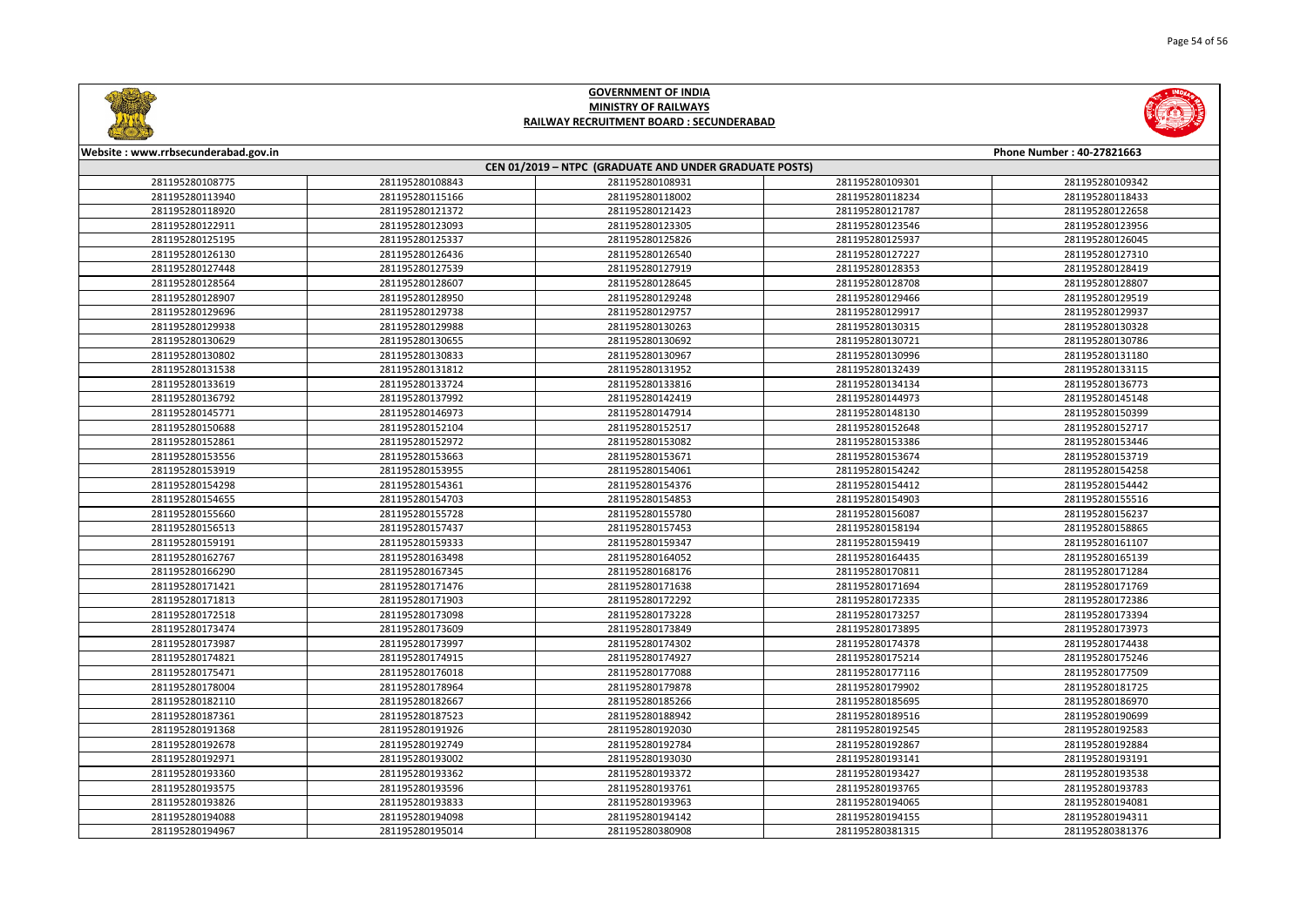

| <b>Phone Number: 40-27821663</b> |                 |  |  |  |
|----------------------------------|-----------------|--|--|--|
|                                  |                 |  |  |  |
| 34899                            | 281195280385009 |  |  |  |
| 36112                            | 281195280386172 |  |  |  |
| 36745                            | 281195280386910 |  |  |  |
| 37656                            | 281195280387695 |  |  |  |
| 90144                            | 281195280390897 |  |  |  |
| 91924                            | 281195280392029 |  |  |  |
| 93067                            | 281195280393224 |  |  |  |
| 94006                            | 281195280394508 |  |  |  |
| 95339                            | 281195280395914 |  |  |  |
| 97369                            | 281195280397792 |  |  |  |
| 99179                            | 281195280399506 |  |  |  |
| 01185                            | 281195280402275 |  |  |  |
| 03746                            | 281195280404150 |  |  |  |
| 04476                            | 281195280405214 |  |  |  |
| 05762                            | 281195280406421 |  |  |  |
| 09754                            | 281195280410082 |  |  |  |
| 14081                            | 281195280415696 |  |  |  |
| 17657                            | 281195280417834 |  |  |  |
| 25156                            | 281195280427416 |  |  |  |
| 34609                            | 281195280435193 |  |  |  |
| 39582                            | 281195280440313 |  |  |  |
| 45310                            | 281195280445783 |  |  |  |
| 52994                            | 281195280454960 |  |  |  |
| 50261                            | 281195280462484 |  |  |  |
| 58968                            | 281195280469312 |  |  |  |
| 72474                            | 281195280482025 |  |  |  |
| 39037                            | 281195280490982 |  |  |  |
| 94384                            | 281195280499059 |  |  |  |
| 05018                            | 281195280505827 |  |  |  |
| )7917                            | 281195280508479 |  |  |  |
| 16463                            | 281195280517470 |  |  |  |
| 24456                            | 281195280528394 |  |  |  |
| 39082                            | 281195280539175 |  |  |  |
| 44126                            | 281195280546863 |  |  |  |
| 57617                            | 281195280559520 |  |  |  |
| 72687                            | 281195280573584 |  |  |  |
| 77324                            | 281195280579393 |  |  |  |
| 33901                            | 281195280587250 |  |  |  |
| 92526                            | 281195280595565 |  |  |  |
| 00236                            | 281195280602204 |  |  |  |
| 06597                            | 281195280608604 |  |  |  |
| 16355                            | 281195280620341 |  |  |  |
| 27177                            | 281195280629835 |  |  |  |
| 39668                            | 281195280643051 |  |  |  |
| 18799                            | 281195280648936 |  |  |  |
| 56775                            | 281195280662455 |  |  |  |



#### **Website : www.rrbsecunderabad.gov.in CEN 01/2019 – NTPC (GRADUATE AND UNDER GRADUATE POSTS)** 281195280384467 281195280384543 281195280384899 281195280385009 281195280385470 281195280385948 281195280386112 281195280386172 281195280386286 281195280386692 281195280386745 281195280386910 281195280387369 281195280387630 281195280387656 281195280387695 281195280388087 281195280388715 281195280390144 281195280390897 281195280391854 281195280391873 281195280391924 281195280392029 281195280392571 281195280392809 281195280393067 281195280393224 281195280393685 281195280393827 281195280394006 281195280394508 281195280395029 281195280395200 281195280395339 281195280395914 281195280396779 281195280397098 281195280397369 281195280397792 281195280398300 281195280398481 281195280399179 281195280399506 281195280400673 281195280401148 281195280401185 281195280402275 281195280403461 281195280403508 281195280403746 281195280404150 281195280404234 281195280404309 281195280404476 281195280405214 281195280405360 281195280405371 281195280405762 281195280406421 281195280407582 281195280409170 281195280409754 281195280410082 281195280413147 281195280413654 281195280414081 281195280415696 281195280416612 281195280417404 281195280417657 281195280417834 281195280424597 281195280425133 281195280425156 281195280427416 281195280429660 281195280432644 281195280434609 281195280435193 281195280437899 281195280437922 281195280439582 281195280440313 281195280442134 281195280442887 281195280445310 281195280445783 281195280446589 281195280447251 281195280452994 281195280454960 281195280457665 281195280458441 281195280460261 281195280462484 281195280466223 281195280467677 281195280468968 281195280469312 281195280471431 281195280471784 281195280472474 281195280482025 281195280482738 281195280482849 281195280489037 281195280490982 281195280492632 281195280493513 281195280494384 281195280499059 281195280500862 281195280500905 281195280505018 281195280505827 281195280506074 281195280506911 281195280507917 281195280508479 281195280510685 281195280511021 281195280516463 281195280517470 281195280519283 281195280519318 281195280524456 281195280528394 281195280533718 281195280538154 281195280539082 281195280539175 281195280543014 281195280543970 281195280544126 281195280546863 281195280554170 281195280554468 281195280557617 281195280559520 281195280565690 281195280566572 281195280572687 281195280573584 281195280576710 281195280576713 281195280577324 281195280579393 281195280581042 281195280581136 281195280583901 281195280587250 281195280592153 281195280592496 281195280592526 281195280595565 281195280599639 281195280600157 281195280600236 281195280602204 281195280603902 281195280606274 281195280606597 281195280608604 281195280609958 281195280611724 281195280616355 281195280620341 281195280625032 281195280626394 281195280627177 281195280629835 281195280634447 281195280637341 281195280639668 281195280643051 281195280645949 281195280647042 281195280648799 281195280648936 281195280653537 281195280656754 281195280656775 281195280662455